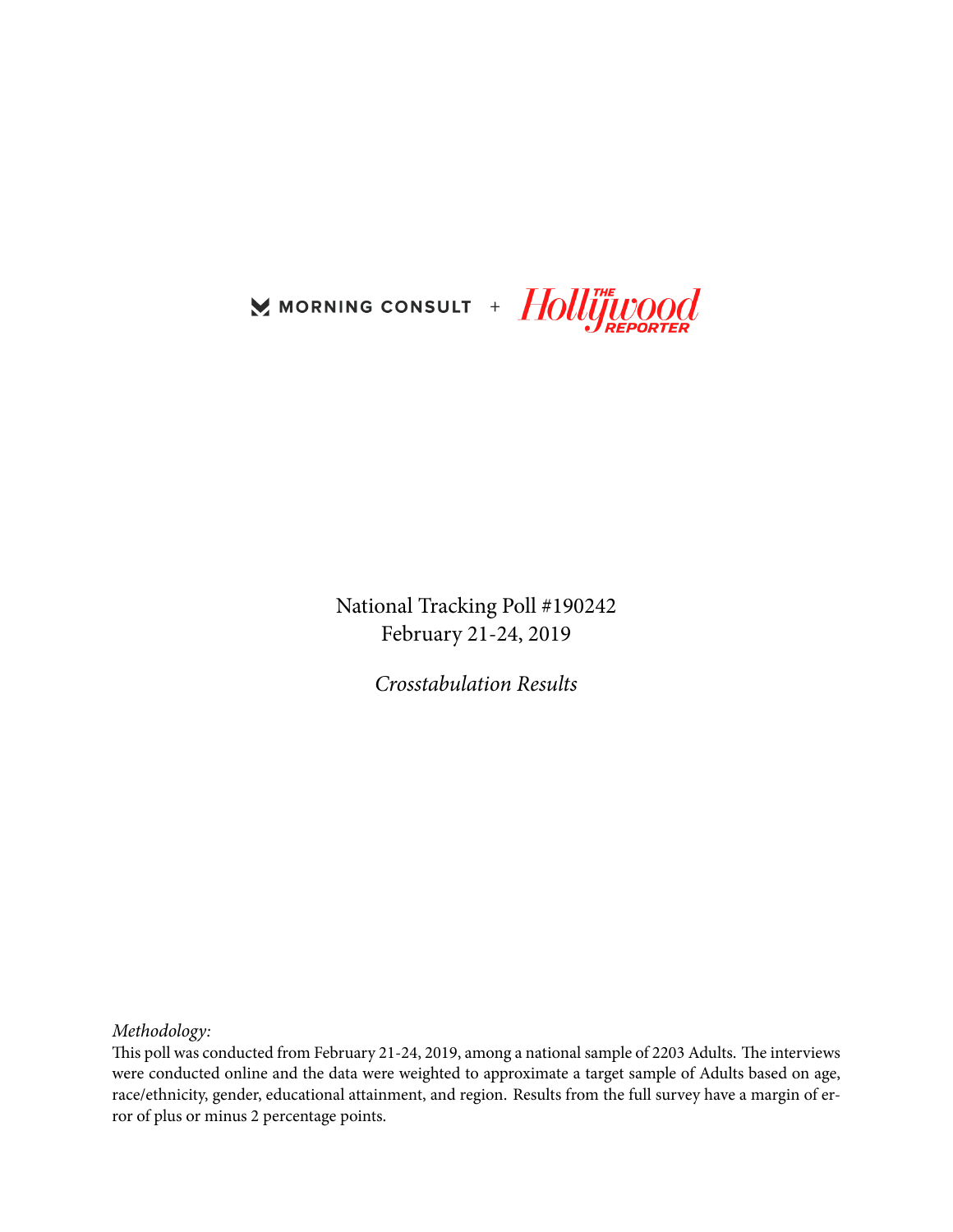# **Table Index**

| -1             | Table HR1_1: How much have you seen, read or heard about the following? The Marvel movie 'Captain                                                                                                            | $\mathfrak{Z}$ |
|----------------|--------------------------------------------------------------------------------------------------------------------------------------------------------------------------------------------------------------|----------------|
| 2              | Table HR1_2: How much have you seen, read or heard about the following? The plan to exclusively<br>stream the Marvel movie 'Captain Marvel' on Disney+ later this year $\dots \dots \dots \dots \dots \dots$ | $8\phantom{1}$ |
| $\mathfrak{Z}$ | Table HR1_3: How much have you seen, read or heard about the following? Disney+, the upcoming<br>online video streaming subscription service that will host Disney TV shows, movies and other content.       | 13             |
| $\overline{4}$ | Table HR1_4: How much have you seen, read or heard about the following? The upcoming end to<br>Marvel Universe's current movie storyline with the premier of 'Avengers: Endgame'                             | 18             |
| 5              | Table HR2: As you may know, Disney+ is an upcoming online video streaming service that will host<br>Disney TV shows, movies and other content. How likely are you to subscribe to this streaming service     | 23             |
| 6              |                                                                                                                                                                                                              | 28             |
| 7              | Table HR3_2: Are you a fan of each of the following? Superhero movies                                                                                                                                        | 33             |
| 8              |                                                                                                                                                                                                              | 38             |
| 9              |                                                                                                                                                                                                              | 43             |
| 10             | Table HR4: In the past year, have you seen a superhero movie in theaters? $\ldots \ldots \ldots \ldots$                                                                                                      | 48             |
| 11             | Table HR5: Which of the following statements comes closest to your view, even if none are exactly right?                                                                                                     | 53             |
| 12             | Table HR6: How familiar are you with Marvel's 'Avengers' movie franchise?                                                                                                                                    | 59             |
| 13             | Table HR7: What kind of fan are you of Marvel's 'Avengers' movie franchise?                                                                                                                                  | 64             |
| 14             | Table HR8: How likely are you to see the upcoming movie, 'Captain Marvel'?                                                                                                                                   | 69             |
| 15             | Table HR9: How are you most likely to see the upcoming Marvel movie 'Captain Marvel'?                                                                                                                        | 74             |
| 16             | Table HR10: As you may know, 'Captain Marvel' will be the first Disney movie exclusively streamed on<br>the upcoming streaming service Disney+. Knowing what you know now, how likely are you to subscribe   | 79             |
| 17             |                                                                                                                                                                                                              | 84             |
|                |                                                                                                                                                                                                              |                |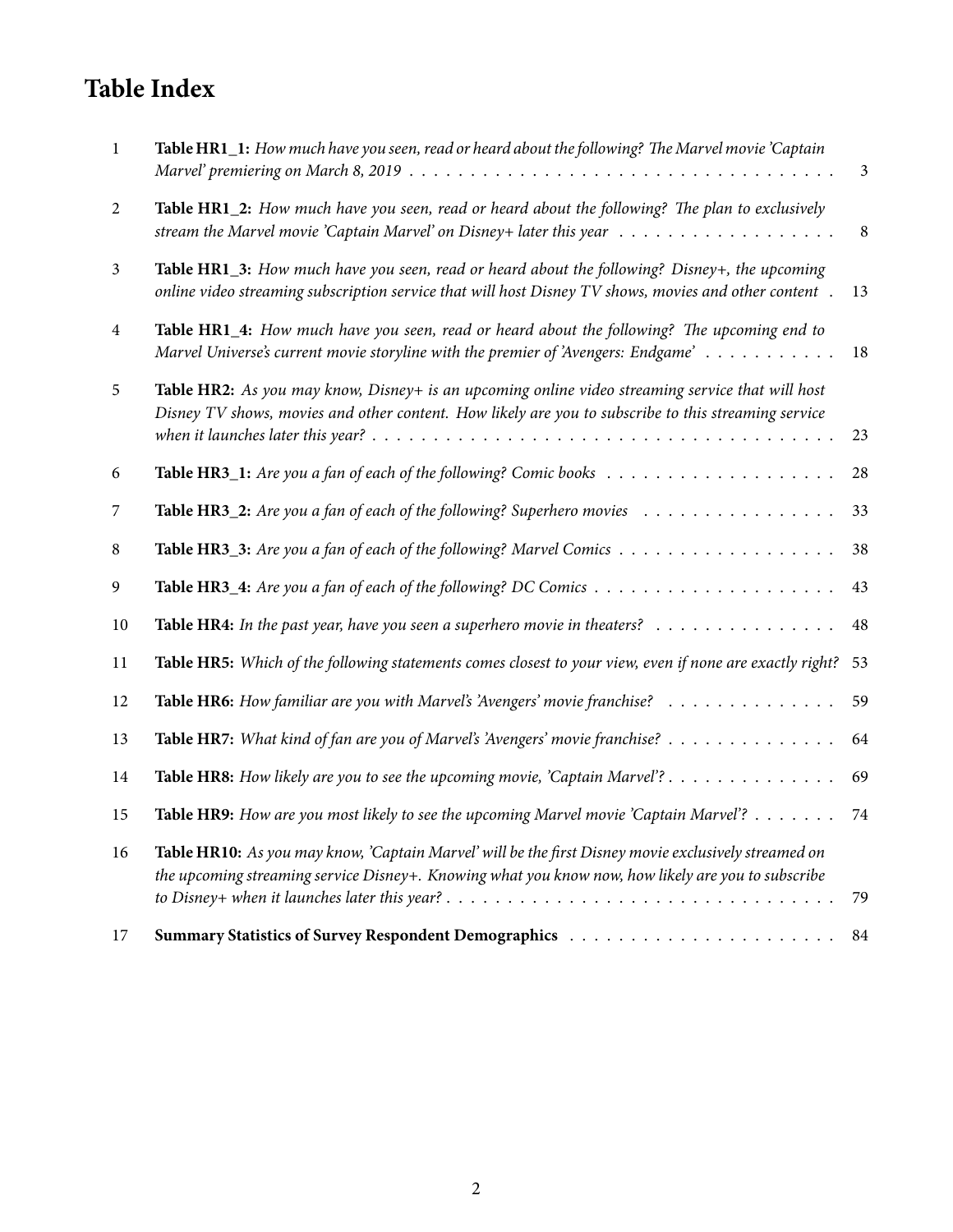## **Crosstabulation Results by Respondent Demographics**

Table HR1\_1: How much have you seen, read or heard about the following?

<span id="page-2-0"></span>

| Demographic              |        | A lot |        | Some  |        | Not much |      | Nothing at all     |      |
|--------------------------|--------|-------|--------|-------|--------|----------|------|--------------------|------|
| Adults                   | 20%    | (450) | 30%    | (653) | 23\%   | (517)    | 26\% | (583)              | 2203 |
| Gender: Male             | 24\%   | (249) | 29%    | (304) | $21\%$ | (213)    | 26%  | (266)              | 1031 |
| Gender: Female           | 17\%   | (201) | 30%    | (349) | 26\%   | (305)    | 27%  | (317)              | 1172 |
| Age: 18-29               | 37%    | (143) | 28\%   | (111) | 17%    | (66)     | 18%  | (71)               | 390  |
| Age: 30-44               | 29%    | (143) | $31\%$ | (152) | 21%    | (105)    | 20%  | (97)               | 498  |
| Age: 45-54               | $21\%$ | (88)  | 33%    | (135) | 24\%   | (98)     | 22%  | (90)               | 411  |
| Age: 55-64               | $11\%$ | (42)  | 33%    | (128) | 26%    | (103)    | 30%  | (118)              | 391  |
| Age: 65+                 | $7\%$  | (34)  | 25%    | (126) | 28\%   | (145)    | 40%  | (207)              | 513  |
| Generation Z: 18-21      | 37%    | (57)  | 29%    | (44)  | $15\%$ | (23)     | 19%  | $\left( 29\right)$ | 152  |
| Millennial: Age 22-37    | 33%    | (167) | 30%    | (147) | 19%    | (97)     | 18%  | (87)               | 498  |
| Generation X: Age 38-53  | 24\%   | (143) | 32%    | (195) | 23%    | (138)    | 22%  | (132)              | 609  |
| Boomers: Age 54-72       | $9\%$  | (74)  | 30%    | (246) | 28\%   | (227)    | 34%  | (276)              | 824  |
| PID: Dem (no lean)       | 22%    | (161) | $31\%$ | (225) | 21%    | (153)    | 27%  | (196)              | 734  |
| PID: Ind (no lean)       | 20%    | (160) | 28\%   | (221) | 25%    | (197)    | 27%  | (209)              | 788  |
| PID: Rep (no lean)       | 19%    | (129) | 30%    | (207) | $25\%$ | (167)    | 26%  | (178)              | 681  |
| PID/Gender: Dem Men      | $28\%$ | (88)  | 29%    | (92)  | $15\%$ | (49)     | 28%  | (88)               | 316  |
| PID/Gender: Dem Women    | 17\%   | (73)  | 32%    | (133) | 25%    | (104)    | 26%  | (108)              | 417  |
| PID/Gender: Ind Men      | 23%    | (79)  | 29%    | (100) | 24\%   | (85)     | 25%  | (86)               | 349  |
| PID/Gender: Ind Women    | 19%    | (82)  | 28\%   | (121) | 26%    | (112)    | 28%  | (123)              | 439  |
| PID/Gender: Rep Men      | 23\%   | (83)  | $31\%$ | (112) | 22%    | (79)     | 25%  | (91)               | 365  |
| PID/Gender: Rep Women    | 15%    | (46)  | 30%    | (95)  | $28\%$ | (88)     | 27%  | (87)               | 316  |
| Ideo: Liberal (1-3)      | 23\%   | (156) | $30\%$ | (205) | 22\%   | (150)    | 25%  | (167)              | 678  |
| Ideo: Moderate (4)       | $21\%$ | (102) | 33%    | (157) | 20%    | (98)     | 26%  | (125)              | 481  |
| Ideo: Conservative (5-7) | 17\%   | (129) | 30%    | (225) | 25%    | (185)    | 28%  | (210)              | 748  |
| Educ: < College          | $21\%$ | (288) | 28\%   | (390) | $25\%$ | (347)    | 26%  | (361)              | 1386 |
| Educ: Bachelors degree   | 19%    | (99)  | 34%    | (176) | 21%    | (109)    | 26%  | (137)              | 521  |
| Educ: Post-grad          | $21\%$ | (63)  | 29%    | (86)  | 21%    | (61)     | 29%  | (85)               | 296  |

*The Marvel movie 'Captain Marvel' premiering on March 8, <sup>2019</sup>*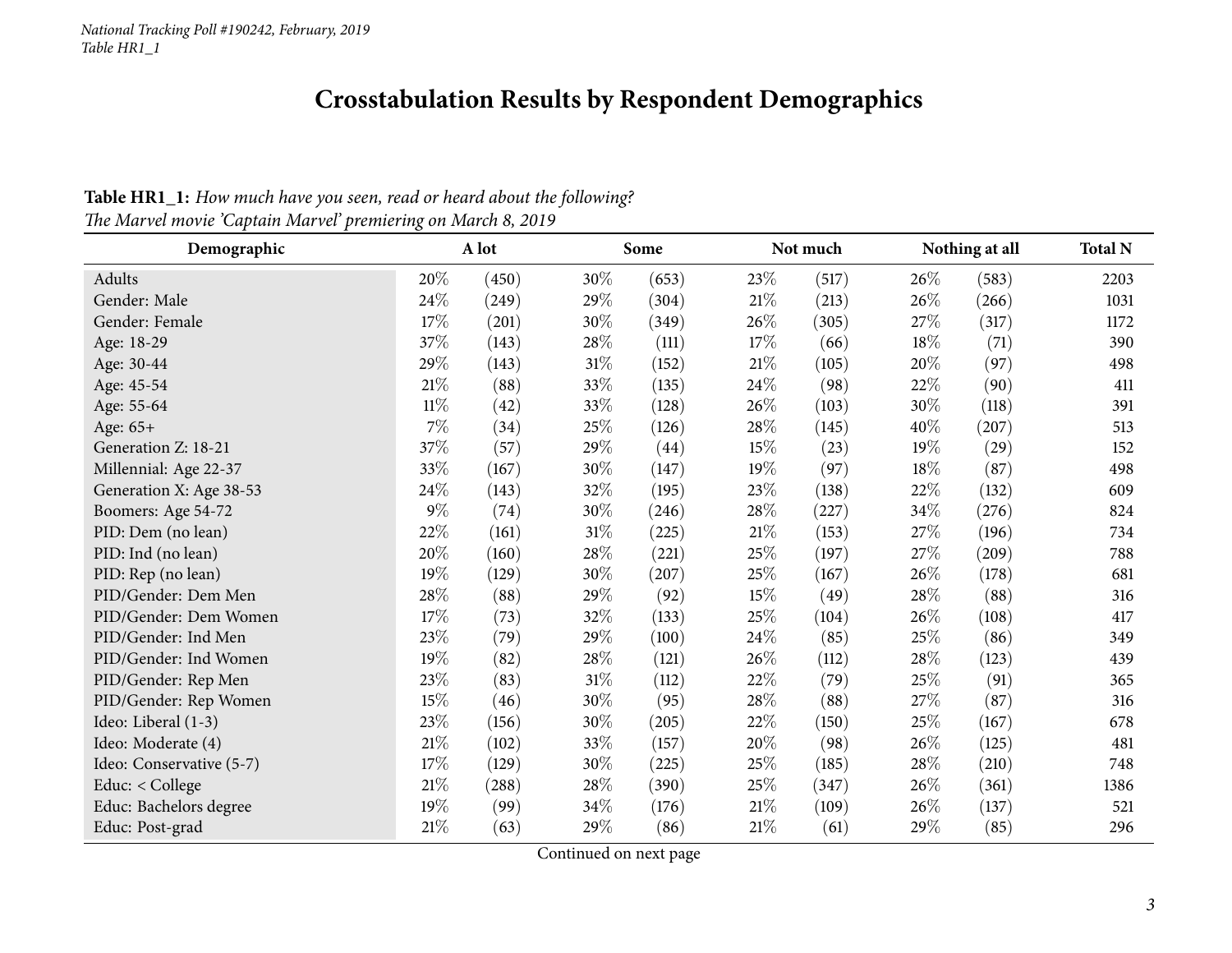| <b>Table HR1_1:</b> How much have you seen, read or heard about the following? |  |  |
|--------------------------------------------------------------------------------|--|--|
| The Marvel movie 'Captain Marvel' premiering on March 8, 2019                  |  |  |

| Demographic                   | A lot  |                    |     | Some  |      | Not much |        | Nothing at all |      |
|-------------------------------|--------|--------------------|-----|-------|------|----------|--------|----------------|------|
| Adults                        | 20%    | (450)              | 30% | (653) | 23%  | (517)    | 26%    | (583)          | 2203 |
| Income: Under 50k             | 20%    | (260)              | 29% | (368) | 24%  | (302)    | 27%    | (348)          | 1277 |
| Income: 50k-100k              | 21%    | (136)              | 29% | (190) | 24%  | (154)    | 26%    | (165)          | 645  |
| Income: 100k+                 | 19%    | (54)               | 34% | (95)  | 22%  | (61)     | 25%    | (71)           | 281  |
| Ethnicity: White              | $18\%$ | (320)              | 29% | (523) | 25%  | (448)    | 28%    | (491)          | 1782 |
| Ethnicity: Hispanic           | 37%    | (80)               | 32% | (68)  | 17%  | (37)     | 13%    | (29)           | 213  |
| Ethnicity: Afr. Am.           | 30%    | (83)               | 30% | (85)  | 17%  | (47)     | 23%    | (64)           | 279  |
| Ethnicity: Other              | 33%    | (47)               | 31% | (44)  | 15%  | (22)     | 20%    | (29)           | 142  |
| Relig: Protestant             | 15%    | (80)               | 30% | (162) | 26%  | (139)    | 30%    | (161)          | 542  |
| Relig: Roman Catholic         | 23%    | (91)               | 29% | (117) | 22%  | (89)     | 27%    | (107)          | 404  |
| Relig: Something Else         | 26%    | (53)               | 27% | (55)  | 22%  | (45)     | 25%    | (52)           | 204  |
| Relig: Jewish                 | $9\%$  | (5)                | 37% | (20)  | 23%  | (12)     | $31\%$ | (16)           | 53   |
| Relig: Evangelical            | $21\%$ | (165)              | 28% | (215) | 24\% | (184)    | 27%    | (204)          | 768  |
| Relig: Non-Evang. Catholics   | 15%    | (59)               | 31% | (119) | 23%  | (89)     | 30%    | (116)          | 382  |
| Relig: All Christian          | 19%    | (224)              | 29% | (334) | 24%  | (272)    | 28%    | (320)          | 1150 |
| Relig: All Non-Christian      | $16\%$ | (43)               | 32% | (90)  | 29%  | (81)     | 23%    | (63)           | 278  |
| Community: Urban              | 28\%   | (145)              | 28% | (144) | 19%  | (101)    | 25%    | (127)          | 518  |
| Community: Suburban           | 18%    | (185)              | 32% | (326) | 24%  | (243)    | 26%    | (267)          | 1021 |
| Community: Rural              | 18%    | (119)              | 27% | (182) | 26%  | (174)    | 28%    | (189)          | 664  |
| <b>Employ: Private Sector</b> | 27%    | (158)              | 34% | (201) | 20%  | (118)    | 20%    | (117)          | 595  |
| Employ: Government            | 22%    | (32)               | 36% | (54)  | 24%  | (36)     | 17%    | (26)           | 147  |
| Employ: Self-Employed         | 19%    | (39)               | 30% | (61)  | 22%  | (45)     | 28%    | (56)           | 200  |
| Employ: Homemaker             | 20%    | (31)               | 31% | (48)  | 23%  | (36)     | 27%    | (43)           | 158  |
| Employ: Student               | 39%    | (39)               | 27% | (27)  | 15%  | (16)     | 18%    | (18)           | 100  |
| Employ: Retired               | $8\%$  | (45)               | 25% | (132) | 29%  | (153)    | 38%    | (203)          | 533  |
| Employ: Unemployed            | 26%    | (64)               | 26% | (66)  | 24\% | (59)     | 24\%   | (59)           | 248  |
| Employ: Other                 | 19%    | $\left( 42\right)$ | 28% | (63)  | 25%  | (55)     | 28%    | (62)           | 222  |
| Military HH: Yes              | 20%    | (89)               | 29% | (133) | 24%  | (109)    | 27%    | (122)          | 452  |
| Military HH: No               | 21%    | (361)              | 30% | (520) | 23%  | (408)    | 26%    | (461)          | 1751 |
| RD/WT: Right Direction        | 17%    | (149)              | 30% | (256) | 26%  | (219)    | 27%    | (227)          | 851  |
| RD/WT: Wrong Track            | 22%    | (301)              | 29% | (397) | 22%  | (298)    | 26%    | (356)          | 1352 |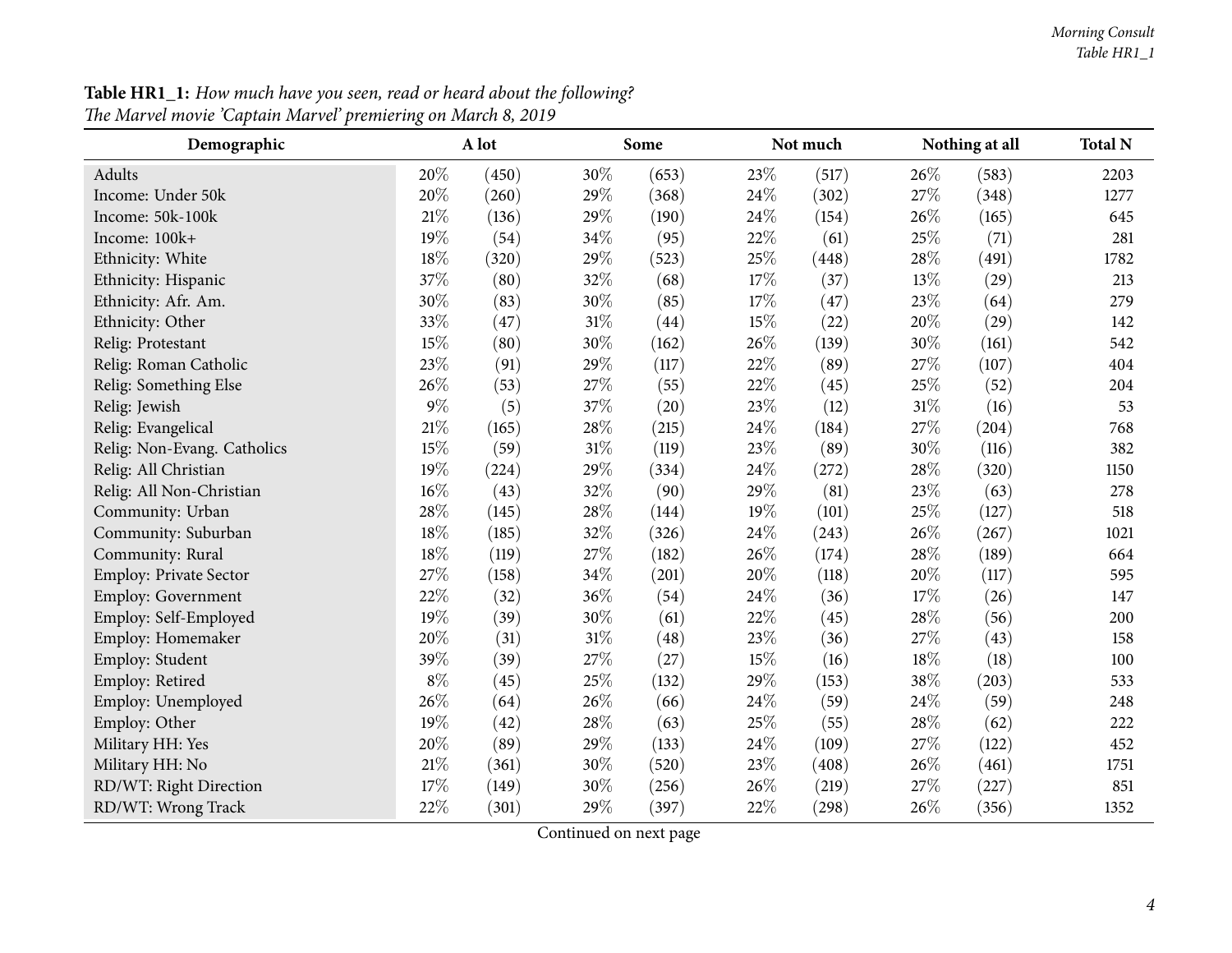### **Table HR1\_1:** How much have you seen, read or heard about the following? *The Marvel movie 'Captain Marvel' premiering on March 8, <sup>2019</sup>*

| Demographic                          |      | A lot |        | Some  |      | Not much |        | Nothing at all |      |
|--------------------------------------|------|-------|--------|-------|------|----------|--------|----------------|------|
| Adults                               | 20%  | (450) | $30\%$ | (653) | 23\% | (517)    | 26%    | (583)          | 2203 |
| Trump Job Approve                    | 17%  | (159) | 30%    | (276) | 26%  | (239)    | 27\%   | (244)          | 918  |
| Trump Job Disapprove                 | 23%  | (274) | 30%    | (352) | 22%  | (253)    | 25%    | (289)          | 1168 |
| Trump Job Strongly Approve           | 16%  | (84)  | 27%    | (140) | 26%  | (132)    | $31\%$ | (158)          | 514  |
| Trump Job Somewhat Approve           | 19%  | (75)  | 34%    | (137) | 26%  | (107)    | 21%    | (86)           | 405  |
| Trump Job Somewhat Disapprove        | 26%  | (71)  | 34%    | (95)  | 21%  | (58)     | 19%    | (52)           | 277  |
| Trump Job Strongly Disapprove        | 23%  | (203) | 29%    | (257) | 22%  | (194)    | 27\%   | (237)          | 892  |
| #1 Issue: Economy                    | 26%  | (163) | 33%    | (205) | 20%  | (127)    | 22%    | (137)          | 631  |
| #1 Issue: Security                   | 16%  | (70)  | 28%    | (125) | 26%  | (116)    | 31%    | (139)          | 450  |
| #1 Issue: Health Care                | 19%  | (67)  | 31%    | (108) | 26%  | (91)     | 23%    | (80)           | 346  |
| #1 Issue: Medicare / Social Security | 12%  | (36)  | 25%    | (77)  | 29%  | (91)     | 34\%   | (104)          | 308  |
| #1 Issue: Women's Issues             | 25%  | (30)  | 30%    | (35)  | 22%  | (26)     | 23%    | (27)           | 118  |
| #1 Issue: Education                  | 33%  | (42)  | 24%    | (30)  | 21\% | (26)     | 22%    | (28)           | 127  |
| #1 Issue: Energy                     | 20%  | (22)  | 39%    | (43)  | 18%  | (20)     | 24%    | (26)           | 111  |
| #1 Issue: Other                      | 18%  | (21)  | 25%    | (28)  | 19%  | (21)     | 37%    | (42)           | 112  |
| 2018 House Vote: Democrat            | 22%  | (180) | 31%    | (247) | 21%  | (173)    | 26%    | (205)          | 805  |
| 2018 House Vote: Republican          | 17%  | (117) | 31%    | (216) | 24%  | (171)    | 28%    | (197)          | 702  |
| 2018 House Vote: Someone else        | 19%  | (19)  | 33%    | (34)  | 22%  | (22)     | 25%    | (26)           | 100  |
| 2018 House Vote: Didnt Vote          | 22%  | (133) | 26%    | (156) | 25%  | (151)    | 26%    | (153)          | 592  |
| 2016 Vote: Hillary Clinton           | 23%  | (156) | 30%    | (206) | 21%  | (145)    | 26%    | (176)          | 682  |
| 2016 Vote: Donald Trump              | 14%  | (99)  | 32%    | (224) | 25%  | (174)    | 29%    | (206)          | 703  |
| 2016 Vote: Someone else              | 21\% | (37)  | 35%    | (61)  | 21%  | (37)     | 23%    | (40)           | 176  |
| 2016 Vote: Didnt Vote                | 25%  | (155) | 25%    | (159) | 25%  | (158)    | 25%    | (157)          | 629  |
| Voted in 2014: Yes                   | 19%  | (269) | 31%    | (442) | 22%  | (317)    | 28%    | (405)          | 1433 |
| Voted in 2014: No                    | 23%  | (181) | 27%    | (211) | 26%  | (200)    | 23%    | (178)          | 770  |
| 2012 Vote: Barack Obama              | 21%  | (175) | 30%    | (253) | 21%  | (180)    | 27\%   | (230)          | 838  |
| 2012 Vote: Mitt Romney               | 15%  | (82)  | 32%    | (178) | 22%  | (126)    | 31%    | (173)          | 559  |
| 2012 Vote: Other                     | 12%  | (13)  | 32%    | (34)  | 30%  | (32)     | 26%    | (27)           | 105  |
| 2012 Vote: Didn't Vote               | 26%  | (179) | 27%    | (187) | 26%  | (179)    | 22%    | (152)          | 697  |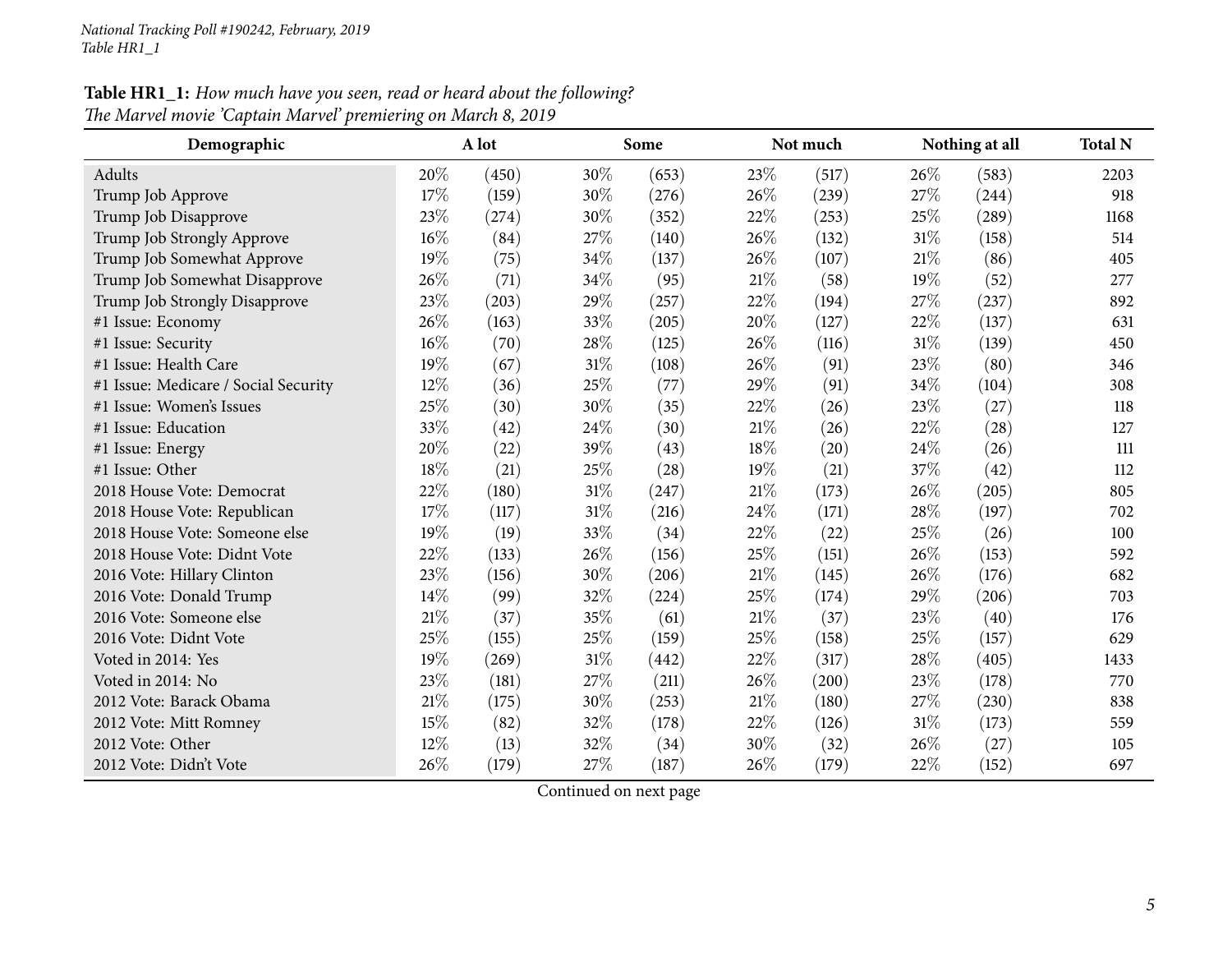| <b>Table HR1_1:</b> How much have you seen, read or heard about the following? |  |  |
|--------------------------------------------------------------------------------|--|--|
| The Marvel movie 'Captain Marvel' premiering on March 8, 2019                  |  |  |

| Demographic                                    |        | A lot |     | Some  |        | Not much |      | Nothing at all |      |
|------------------------------------------------|--------|-------|-----|-------|--------|----------|------|----------------|------|
| Adults                                         | 20%    | (450) | 30% | (653) | 23%    | (517)    | 26%  | (583)          | 2203 |
| 4-Region: Northeast                            | 23%    | (89)  | 28% | (112) | 25%    | (98)     | 24%  | (95)           | 393  |
| 4-Region: Midwest                              | 21\%   | (106) | 28% | (141) | 24%    | (123)    | 27%  | (136)          | 506  |
| 4-Region: South                                | 19%    | (158) | 30% | (247) | 23%    | (188)    | 28%  | (230)          | 823  |
| 4-Region: West                                 | 20%    | (97)  | 32% | (152) | 23%    | (109)    | 26%  | (123)          | 481  |
| TV shows: Every day                            | 24%    | (269) | 30% | (331) | 23%    | (253)    | 22%  | (247)          | 1100 |
| TV shows: Several times per week               | 22%    | (120) | 33% | (181) | 23%    | (123)    | 22%  | (122)          | 546  |
| TV shows: About once per week                  | 21%    | (28)  | 20% | (28)  | $31\%$ | (42)     | 28%  | (38)           | 136  |
| TV shows: Several times per month              | 10%    | (11)  | 31% | (33)  | 28%    | (30)     | 31%  | (33)           | 108  |
| TV shows: About once per month                 | $8\%$  | (6)   | 28% | (21)  | 21%    | (16)     | 43%  | (32)           | 75   |
| TV shows: Less often than once per month       | $11\%$ | (10)  | 25% | (22)  | 24%    | (22)     | 41\% | (37)           | 90   |
| TV shows: Never                                | $4\%$  | (6)   | 25% | (38)  | $21\%$ | (31)     | 50%  | (74)           | 149  |
| Movies: Every day                              | 35%    | (138) | 26% | (104) | 19%    | (75)     | 20%  | (78)           | 395  |
| Movies: Several times per week                 | 25%    | (145) | 32% | (190) | 22%    | (132)    | 21%  | (125)          | 591  |
| Movies: About once per week                    | 19%    | (76)  | 33% | (132) | 25%    | (101)    | 23%  | (92)           | 401  |
| Movies: Several times per month                | 16%    | (42)  | 34% | (89)  | 28%    | (73)     | 21%  | (54)           | 259  |
| Movies: About once per month                   | 13%    | (25)  | 31% | (59)  | 28%    | (52)     | 28%  | (52)           | 188  |
| Movies: Less often than once per month         | 7%     | (14)  | 24% | (45)  | 27%    | (51)     | 41\% | (77)           | 187  |
| Movies: Never                                  | $5\%$  | (9)   | 19% | (34)  | 19%    | (34)     | 58%  | (105)          | 182  |
| Sports: Every day                              | 41%    | (62)  | 25% | (38)  | 19%    | (29)     | 16%  | (24)           | 153  |
| Sports: Several times per week                 | 27%    | (93)  | 33% | (112) | 20%    | (67)     | 20%  | (68)           | 340  |
| Sports: About once per week                    | 18%    | (50)  | 38% | (106) | 24%    | (67)     | 20%  | (56)           | 279  |
| Sports: Several times per month                | 17%    | (35)  | 34% | (70)  | 26%    | (55)     | 23%  | (47)           | 207  |
| Sports: About once per month                   | 15%    | (29)  | 34% | (64)  | 25%    | (47)     | 25%  | (48)           | 189  |
| Sports: Less often than once per month         | 21%    | (77)  | 26% | (95)  | 26%    | (96)     | 27%  | (101)          | 369  |
| Sports: Never                                  | 16%    | (103) | 25% | (167) | 23%    | (156)    | 36%  | (240)          | 666  |
| Cable: I currently subscribe                   | 22%    | (234) | 30% | (318) | 22%    | (234)    | 26%  | (279)          | 1065 |
| Cable: I subscribed in the past                | 21%    | (166) | 31% | (249) | 24%    | (191)    | 25%  | (200)          | 805  |
| Cable: I have never subscribed                 | 15%    | (50)  | 26% | (86)  | 28%    | (92)     | 31%  | (104)          | 333  |
| Satellite television: I currently subscribe    | 21\%   | (114) | 29% | (157) | 26%    | (140)    | 23%  | (122)          | 533  |
| Satellite television: I subscribed in the past | 22%    | (138) | 32% | (198) | 23%    | (142)    | 24%  | (147)          | 624  |
| Satellite television: I have never subscribed  | 19%    | (198) | 28% | (298) | 23%    | (236)    | 30%  | (315)          | 1046 |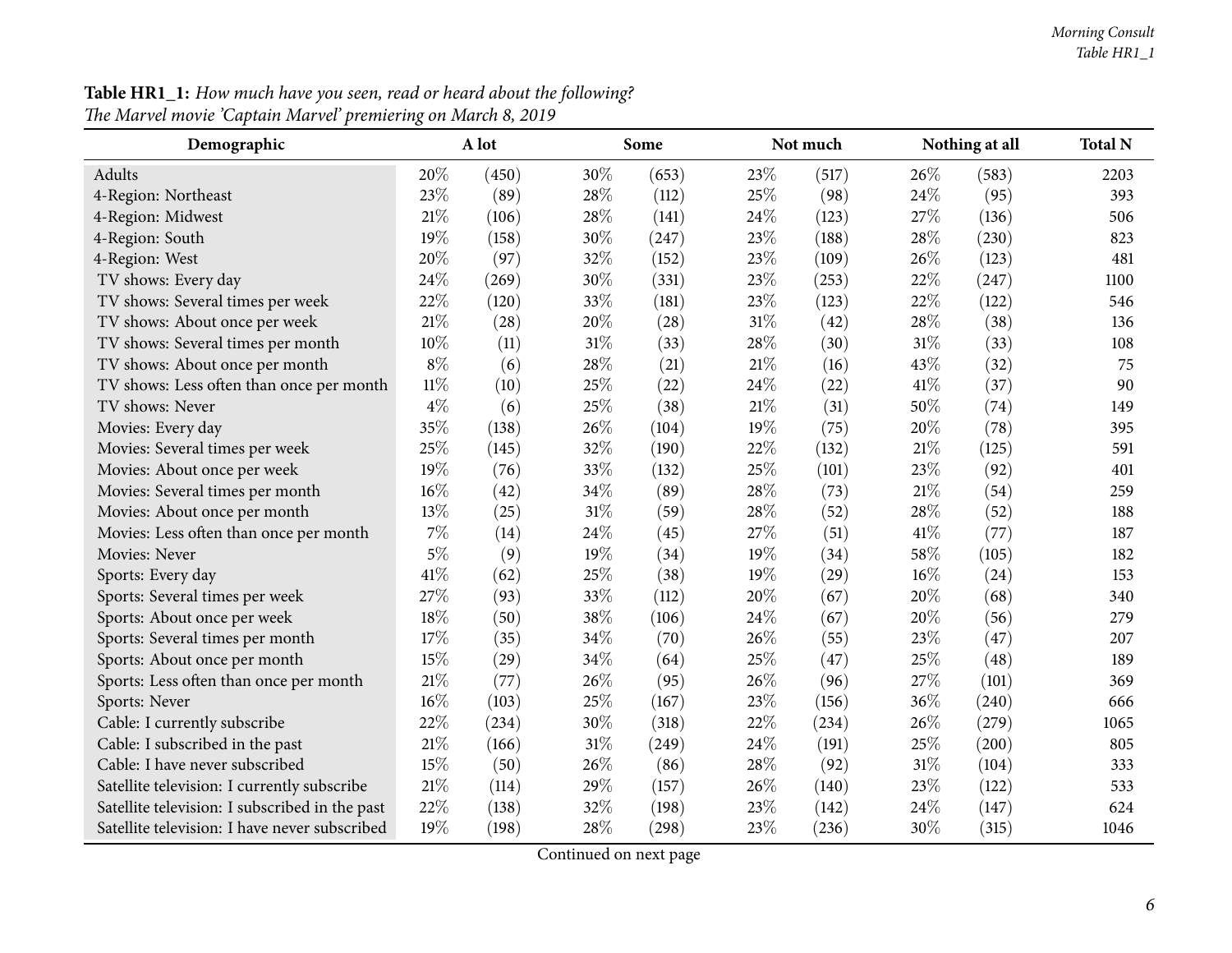| Table HR1_1: How much have you seen, read or heard about the following? |
|-------------------------------------------------------------------------|
| The Marvel movie 'Captain Marvel' premiering on March 8, 2019           |

| Demographic                                 | A lot  |                    |        | Some  |      | Not much |        | Nothing at all |      |
|---------------------------------------------|--------|--------------------|--------|-------|------|----------|--------|----------------|------|
| Adults                                      | 20%    | (450)              | 30%    | (653) | 23%  | (517)    | 26\%   | (583)          | 2203 |
| Streaming service: I currently subscribe    | 27\%   | (340)              | 33%    | (412) | 20%  | (248)    | 21%    | (265)          | 1266 |
| Streaming service: I subscribed in the past | 20%    | (41)               | 33\%   | (68)  | 27\% | (56)     | $20\%$ | (42)           | 207  |
| Streaming service: I have never subscribed  | $9\%$  | (69)               | 24\%   | (173) | 29%  | (213)    | 38\%   | (276)          | 730  |
| Film: An avid fan                           | 34\%   | (257)              | 33\%   | (246) | 17%  | (126)    | $16\%$ | (119)          | 747  |
| Film: A casual fan                          | 14%    | (169)              | 30%    | (366) | 28\% | (337)    | 28\%   | (331)          | 1203 |
| Film: Not a fan                             | $9\%$  | $\left( 24\right)$ | $16\%$ | (41)  | 21%  | (54)     | $53\%$ | (134)          | 253  |
| Television: An avid fan                     | 25%    | (262)              | 32%    | (336) | 22%  | (225)    | 21%    | (214)          | 1038 |
| Television: A casual fan                    | 17%    | (174)              | 28%    | (295) | 25\% | (264)    | $29\%$ | (304)          | 1037 |
| Television: Not a fan                       | $11\%$ | (14)               | $16\%$ | (21)  | 22\% | (28)     | 51%    | (65)           | 128  |
| Music: An avid fan                          | 26%    | (307)              | 31%    | (377) | 21%  | (255)    | $22\%$ | (257)          | 1195 |
| Music: A casual fan                         | 15%    | (134)              | 28\%   | (259) | 27\% | (244)    | $30\%$ | (273)          | 910  |
| Music: Not a fan                            | 10%    | (10)               | 18%    | (17)  | 19%  | (18)     | $54\%$ | (52)           | 97   |
| Fashion: An avid fan                        | 29%    | (96)               | 32\%   | (106) | 18\% | (59)     | 22%    | (73)           | 333  |
| Fashion: A casual fan                       | 22%    | (197)              | $31\%$ | (286) | 25\% | (231)    | 22\%   | (200)          | 914  |
| Fashion: Not a fan                          | $16\%$ | (157)              | 27%    | (260) | 24\% | (228)    | 33%    | (311)          | 956  |
| <b>Yes</b>                                  | $19\%$ | (222)              | 32%    | (365) | 23\% | (261)    | 26\%   | (294)          | 1141 |
| N <sub>o</sub>                              | 21%    | (228)              | 27\%   | (288) | 24%  | (256)    | $27\%$ | (290)          | 1062 |

*Note:* Row proportions may total to larger than one-hundred percen<sup>t</sup> due to rounding. For more information visit [MorningConsultIntelligence.com](https://morningconsultintelligence.com).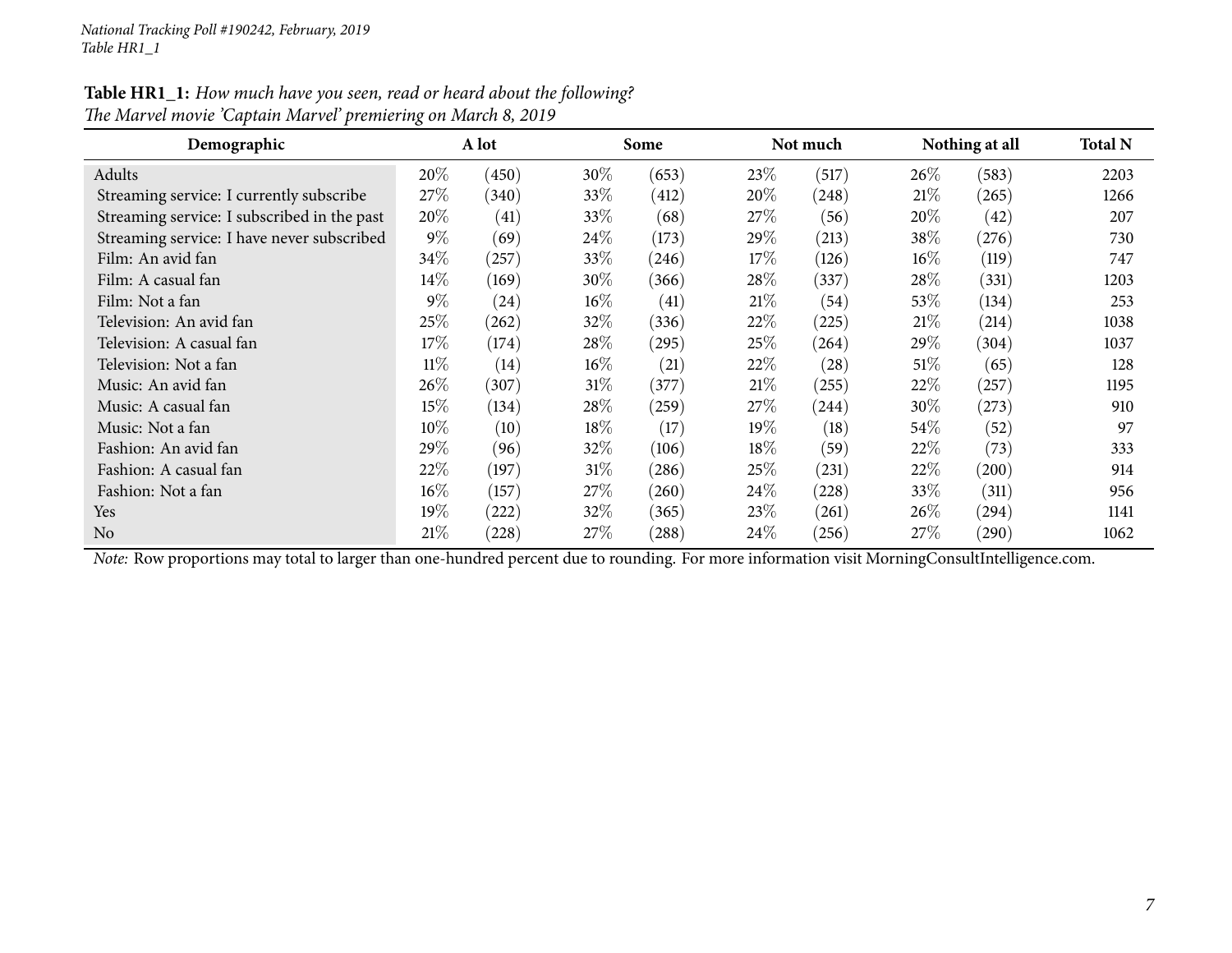<span id="page-7-0"></span>

| Demographic              | A lot  |       |        | Some  |        | Not much |      | Nothing at all |      |
|--------------------------|--------|-------|--------|-------|--------|----------|------|----------------|------|
| Adults                   | $9\%$  | (206) | 18%    | (405) | 24\%   | (521)    | 49%  | (1071)         | 2203 |
| Gender: Male             | 10%    | (105) | 19%    | (195) | 22\%   | (223)    | 49%  | (508)          | 1031 |
| Gender: Female           | $9\%$  | (101) | 18%    | (210) | 25\%   | (298)    | 48%  | (563)          | 1172 |
| Age: 18-29               | 17%    | (66)  | $25\%$ | (97)  | 26\%   | (102)    | 32%  | (125)          | 390  |
| Age: 30-44               | 17%    | (85)  | 23%    | (113) | 24\%   | (117)    | 37%  | (182)          | 498  |
| Age: 45-54               | $9\%$  | (36)  | $20\%$ | (81)  | 26\%   | (108)    | 45%  | (185)          | 411  |
| Age: 55-64               | $3\%$  | (11)  | 12%    | (45)  | 24\%   | (95)     | 61%  | (240)          | 391  |
| Age: 65+                 | $2\%$  | (8)   | 13%    | (68)  | 19%    | (97)     | 66%  | (339)          | 513  |
| Generation Z: 18-21      | 19%    | (29)  | 24\%   | (36)  | 26\%   | (39)     | 31%  | (47)           | 152  |
| Millennial: Age 22-37    | $16\%$ | (81)  | 24%    | (120) | 25%    | (126)    | 35%  | (172)          | 498  |
| Generation X: Age 38-53  | 12%    | (74)  | 21%    | (128) | 26\%   | (156)    | 41\% | (250)          | 609  |
| Boomers: Age 54-72       | $3\%$  | (23)  | 13%    | (106) | 22\%   | (177)    | 63%  | (518)          | 824  |
| PID: Dem (no lean)       | 12%    | (88)  | 21\%   | (154) | $21\%$ | (154)    | 46%  | (337)          | 734  |
| PID: Ind (no lean)       | $8\%$  | (67)  | 16%    | (127) | 28\%   | (218)    | 48%  | (376)          | 788  |
| PID: Rep (no lean)       | $8\%$  | (51)  | 18%    | (124) | 22\%   | (149)    | 52%  | (357)          | 681  |
| PID/Gender: Dem Men      | $16\%$ | (50)  | 24%    | (74)  | 19%    | (60)     | 41\% | (131)          | 316  |
| PID/Gender: Dem Women    | $9\%$  | (38)  | 19%    | (80)  | 22%    | (93)     | 49\% | (206)          | 417  |
| PID/Gender: Ind Men      | $8\%$  | (27)  | 13%    | (45)  | 26%    | (91)     | 53%  | (185)          | 349  |
| PID/Gender: Ind Women    | $9\%$  | (39)  | 19%    | (81)  | 29%    | (127)    | 44%  | (191)          | 439  |
| PID/Gender: Rep Men      | $8\%$  | (28)  | 21%    | (75)  | 19%    | (71)     | 53%  | (192)          | 365  |
| PID/Gender: Rep Women    | $7\%$  | (24)  | 15%    | (49)  | 25%    | (78)     | 52%  | (165)          | 316  |
| Ideo: Liberal (1-3)      | 13%    | (85)  | 22%    | (152) | 23%    | (154)    | 42%  | (287)          | 678  |
| Ideo: Moderate (4)       | $8\%$  | (37)  | 20%    | (96)  | 22\%   | (108)    | 50%  | (240)          | 481  |
| Ideo: Conservative (5-7) | $6\%$  | (43)  | $16\%$ | (117) | 23\%   | (173)    | 56%  | (416)          | 748  |
| Educ: < College          | $10\%$ | (142) | 19%    | (259) | 25%    | (343)    | 46%  | (641)          | 1386 |
| Educ: Bachelors degree   | $6\%$  | (32)  | 18%    | (94)  | 23\%   | (118)    | 53%  | (277)          | 521  |
| Educ: Post-grad          | 11%    | (33)  | 18%    | (52)  | 20%    | (59)     | 51\% | (153)          | 296  |

Table HR1\_2: How much have you seen, read or heard about the following? The plan to exclusively stream the Marvel movie 'Captain Marvel' on Disney+ later this year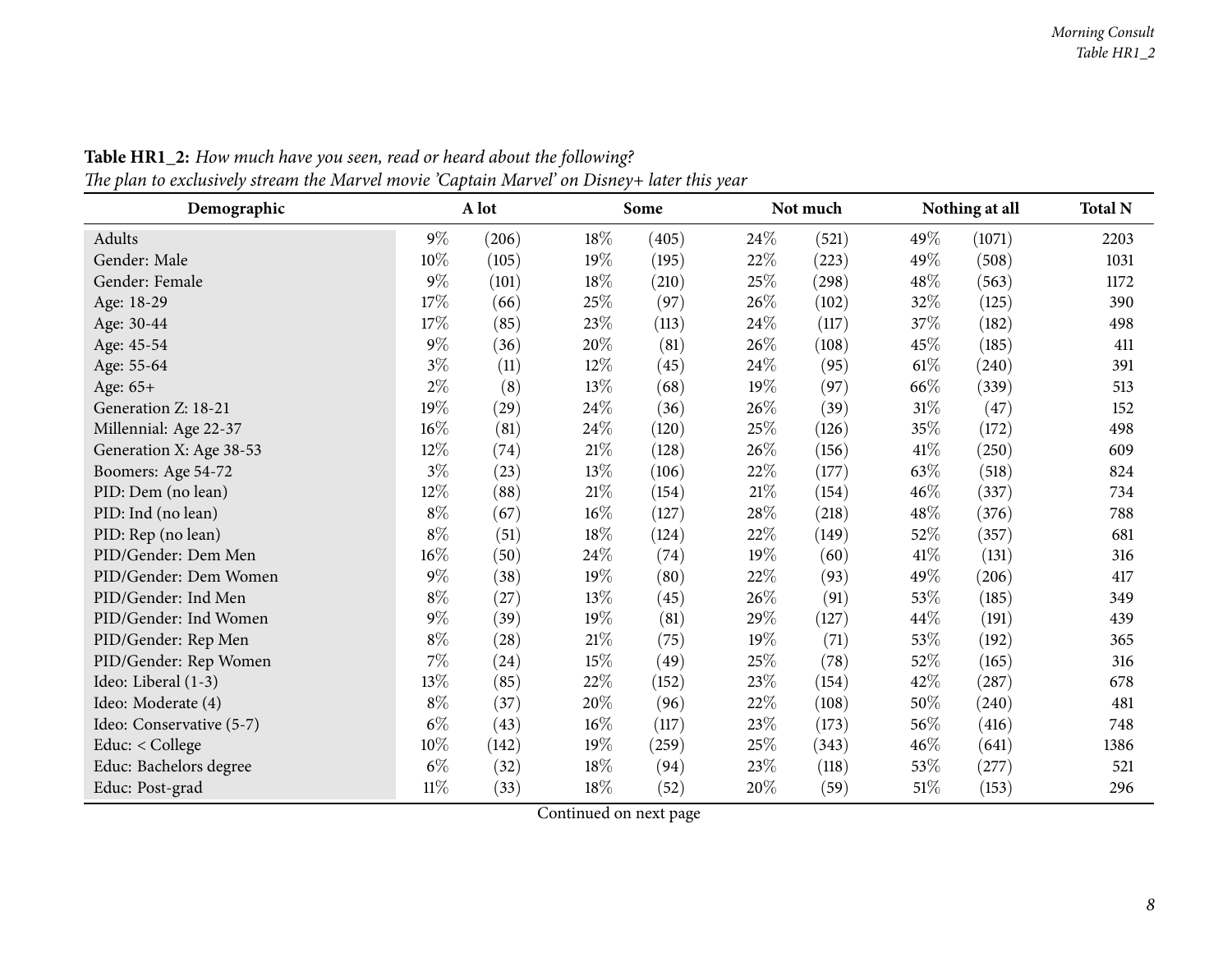|  | Table HR1_2: How much have you seen, read or heard about the following? |  |  |  |  |
|--|-------------------------------------------------------------------------|--|--|--|--|
|  |                                                                         |  |  |  |  |

The plan to exclusively stream the Marvel movie 'Captain Marvel' on Disney+ later this year

| Demographic                 |        | A lot |        | Some  |        | Not much |     | Nothing at all |      |
|-----------------------------|--------|-------|--------|-------|--------|----------|-----|----------------|------|
| Adults                      | $9\%$  | (206) | 18%    | (405) | 24\%   | (521)    | 49% | (1071)         | 2203 |
| Income: Under 50k           | $11\%$ | (138) | 18%    | (233) | 23%    | (298)    | 48% | (608)          | 1277 |
| Income: 50k-100k            | 7%     | (42)  | 19%    | (120) | 25%    | (159)    | 50% | (323)          | 645  |
| Income: 100k+               | $9\%$  | (25)  | 18%    | (51)  | 23%    | (64)     | 50% | (140)          | 281  |
| Ethnicity: White            | 7%     | (123) | 18%    | (317) | 24%    | (424)    | 51% | (917)          | 1782 |
| Ethnicity: Hispanic         | 26%    | (55)  | 29%    | (61)  | $16\%$ | (34)     | 30% | (63)           | 213  |
| Ethnicity: Afr. Am.         | 19%    | (54)  | 20%    | (55)  | $24\%$ | (68)     | 37% | (102)          | 279  |
| Ethnicity: Other            | $21\%$ | (29)  | 23%    | (33)  | $20\%$ | (28)     | 36% | (51)           | 142  |
| Relig: Protestant           | $4\%$  | (24)  | 15%    | (79)  | 19%    | (104)    | 62% | (335)          | 542  |
| Relig: Roman Catholic       | $11\%$ | (42)  | 19%    | (77)  | 27%    | (108)    | 44% | (177)          | 404  |
| Relig: Something Else       | $11\%$ | (23)  | 23%    | (46)  | 21%    | (42)     | 45% | (93)           | 204  |
| Relig: Jewish               | $4\%$  | (2)   | 19%    | (10)  | 22%    | (11)     | 55% | (29)           | 53   |
| Relig: Evangelical          | $8\%$  | (65)  | 19%    | (143) | 24%    | (184)    | 49% | (377)          | 768  |
| Relig: Non-Evang. Catholics | $6\%$  | (24)  | 15%    | (59)  | $18\%$ | (70)     | 60% | (228)          | 382  |
| Relig: All Christian        | $8\%$  | (89)  | 18%    | (202) | 22%    | (254)    | 53% | (605)          | 1150 |
| Relig: All Non-Christian    | $12\%$ | (32)  | 22%    | (62)  | 29%    | (82)     | 37% | (102)          | 278  |
| Community: Urban            | 14%    | (73)  | 22%    | (112) | 21%    | (109)    | 43% | (224)          | 518  |
| Community: Suburban         | $8\%$  | (79)  | 17%    | (178) | 24%    | (244)    | 51% | (520)          | 1021 |
| Community: Rural            | $8\%$  | (54)  | 17%    | (115) | 25%    | (168)    | 49% | (326)          | 664  |
| Employ: Private Sector      | $11\%$ | (68)  | $21\%$ | (123) | 23%    | (139)    | 45% | (265)          | 595  |
| Employ: Government          | 14%    | (20)  | 18%    | (27)  | 24\%   | (36)     | 44% | (65)           | 147  |
| Employ: Self-Employed       | $7\%$  | (13)  | 19%    | (39)  | 27%    | (54)     | 47% | (94)           | 200  |
| Employ: Homemaker           | $7\%$  | (11)  | 20%    | (32)  | 25%    | (39)     | 48% | (77)           | 158  |
| Employ: Student             | 15%    | (15)  | 27%    | (27)  | $25\%$ | (25)     | 32% | (32)           | 100  |
| Employ: Retired             | $3\%$  | (15)  | 13%    | (71)  | $21\%$ | (113)    | 63% | (334)          | 533  |
| Employ: Unemployed          | 14%    | (35)  | 18%    | (44)  | $26\%$ | (63)     | 42% | (105)          | 248  |
| Employ: Other               | 13%    | (28)  | 19%    | (42)  | 24%    | (53)     | 45% | (99)           | 222  |
| Military HH: Yes            | $8\%$  | (37)  | 14%    | (63)  | 23%    | (102)    | 55% | (251)          | 452  |
| Military HH: No             | 10%    | (169) | 20%    | (342) | 24%    | (419)    | 47% | (820)          | 1751 |
| RD/WT: Right Direction      | $8\%$  | (69)  | 19%    | (160) | 23%    | (200)    | 50% | (422)          | 851  |
| RD/WT: Wrong Track          | 10%    | (137) | 18%    | (245) | 24%    | (321)    | 48% | (649)          | 1352 |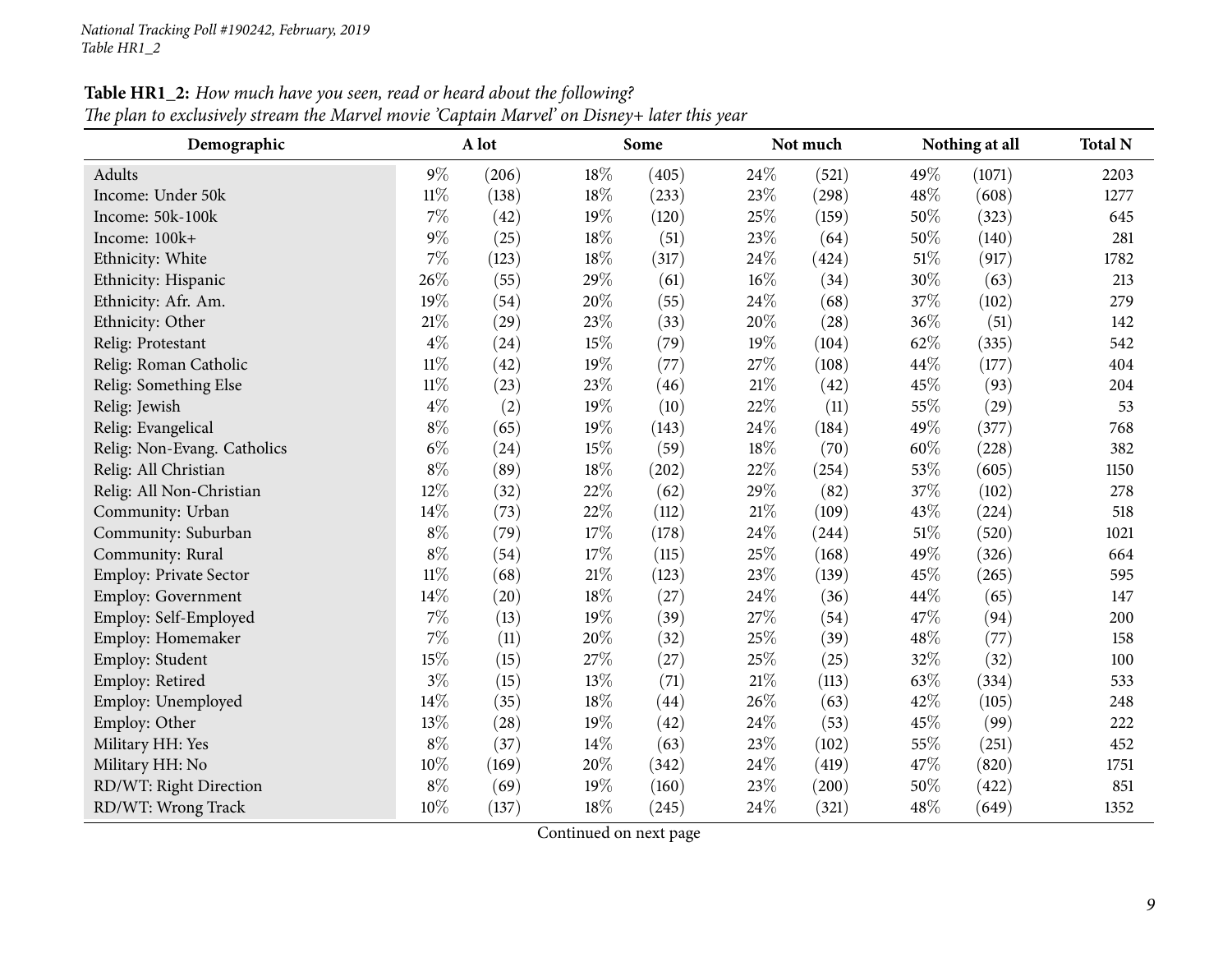| Demographic                          |        | A lot |     | Some  |        | Not much |      | Nothing at all | <b>Total N</b> |
|--------------------------------------|--------|-------|-----|-------|--------|----------|------|----------------|----------------|
| Adults                               | $9\%$  | (206) | 18% | (405) | 24%    | (521)    | 49%  | (1071)         | 2203           |
| Trump Job Approve                    | 7%     | (61)  | 17% | (161) | 25%    | (227)    | 51%  | (470)          | 918            |
| Trump Job Disapprove                 | 11%    | (133) | 20% | (230) | 23%    | (264)    | 46%  | (542)          | 1168           |
| Trump Job Strongly Approve           | $6\%$  | (32)  | 16% | (80)  | $21\%$ | (106)    | 58%  | (296)          | 514            |
| Trump Job Somewhat Approve           | 7%     | (29)  | 20% | (81)  | 30%    | (120)    | 43%  | (175)          | 405            |
| Trump Job Somewhat Disapprove        | 13%    | (35)  | 22% | (62)  | 21%    | (58)     | 44%  | (121)          | 277            |
| Trump Job Strongly Disapprove        | $11\%$ | (98)  | 19% | (167) | 23%    | (205)    | 47%  | (421)          | 892            |
| #1 Issue: Economy                    | $11\%$ | (68)  | 23% | (143) | 22%    | (141)    | 44%  | (278)          | 631            |
| #1 Issue: Security                   | 7%     | (31)  | 12% | (56)  | 23%    | (102)    | 58%  | (261)          | 450            |
| #1 Issue: Health Care                | $8\%$  | (27)  | 22% | (77)  | 25%    | (88)     | 44%  | (154)          | 346            |
| #1 Issue: Medicare / Social Security | 7%     | (21)  | 13% | (39)  | 24\%   | (75)     | 56%  | (173)          | 308            |
| #1 Issue: Women's Issues             | 10%    | (12)  | 19% | (22)  | 30%    | (35)     | 41\% | (48)           | 118            |
| #1 Issue: Education                  | 16%    | (21)  | 19% | (25)  | 26%    | (33)     | 38%  | (49)           | 127            |
| #1 Issue: Energy                     | 13%    | (15)  | 23% | (25)  | 24%    | (27)     | 40%  | (45)           | 111            |
| #1 Issue: Other                      | 10%    | (11)  | 16% | (18)  | 18%    | (20)     | 56%  | (63)           | 112            |
| 2018 House Vote: Democrat            | 10%    | (80)  | 20% | (165) | $21\%$ | (172)    | 48%  | (388)          | 805            |
| 2018 House Vote: Republican          | $6\%$  | (40)  | 16% | (115) | 22%    | (151)    | 56%  | (395)          | 702            |
| 2018 House Vote: Someone else        | $11\%$ | (11)  | 18% | (18)  | 33%    | (33)     | 38%  | (38)           | 100            |
| 2018 House Vote: Didnt Vote          | 13%    | (75)  | 18% | (107) | 28\%   | (164)    | 42%  | (247)          | 592            |
| 2016 Vote: Hillary Clinton           | 10%    | (69)  | 21% | (142) | 22%    | (150)    | 47%  | (322)          | 682            |
| 2016 Vote: Donald Trump              | $5\%$  | (34)  | 17% | (119) | $21\%$ | (151)    | 57%  | (399)          | 703            |
| 2016 Vote: Someone else              | $8\%$  | (14)  | 17% | (29)  | $30\%$ | (52)     | 46%  | (81)           | 176            |
| 2016 Vote: Didnt Vote                | 14%    | (87)  | 18% | (113) | 26%    | (165)    | 42%  | (265)          | 629            |
| Voted in 2014: Yes                   | $8\%$  | (114) | 17% | (250) | 21%    | (303)    | 53%  | (765)          | 1433           |
| Voted in 2014: No                    | 12%    | (92)  | 20% | (155) | 28\%   | (217)    | 40%  | (306)          | 770            |
| 2012 Vote: Barack Obama              | 10%    | (87)  | 19% | (157) | 22%    | (181)    | 49%  | (413)          | 838            |
| 2012 Vote: Mitt Romney               | $4\%$  | (22)  | 15% | (83)  | 22%    | (123)    | 59%  | (331)          | 559            |
| 2012 Vote: Other                     | $3\%$  | (3)   | 17% | (18)  | 19%    | (20)     | 61\% | (64)           | 105            |
| 2012 Vote: Didn't Vote               | 14%    | (95)  | 21% | (146) | 28%    | (196)    | 37%  | (261)          | 697            |

**Table HR1\_2:** How much have you seen, read or heard about the following?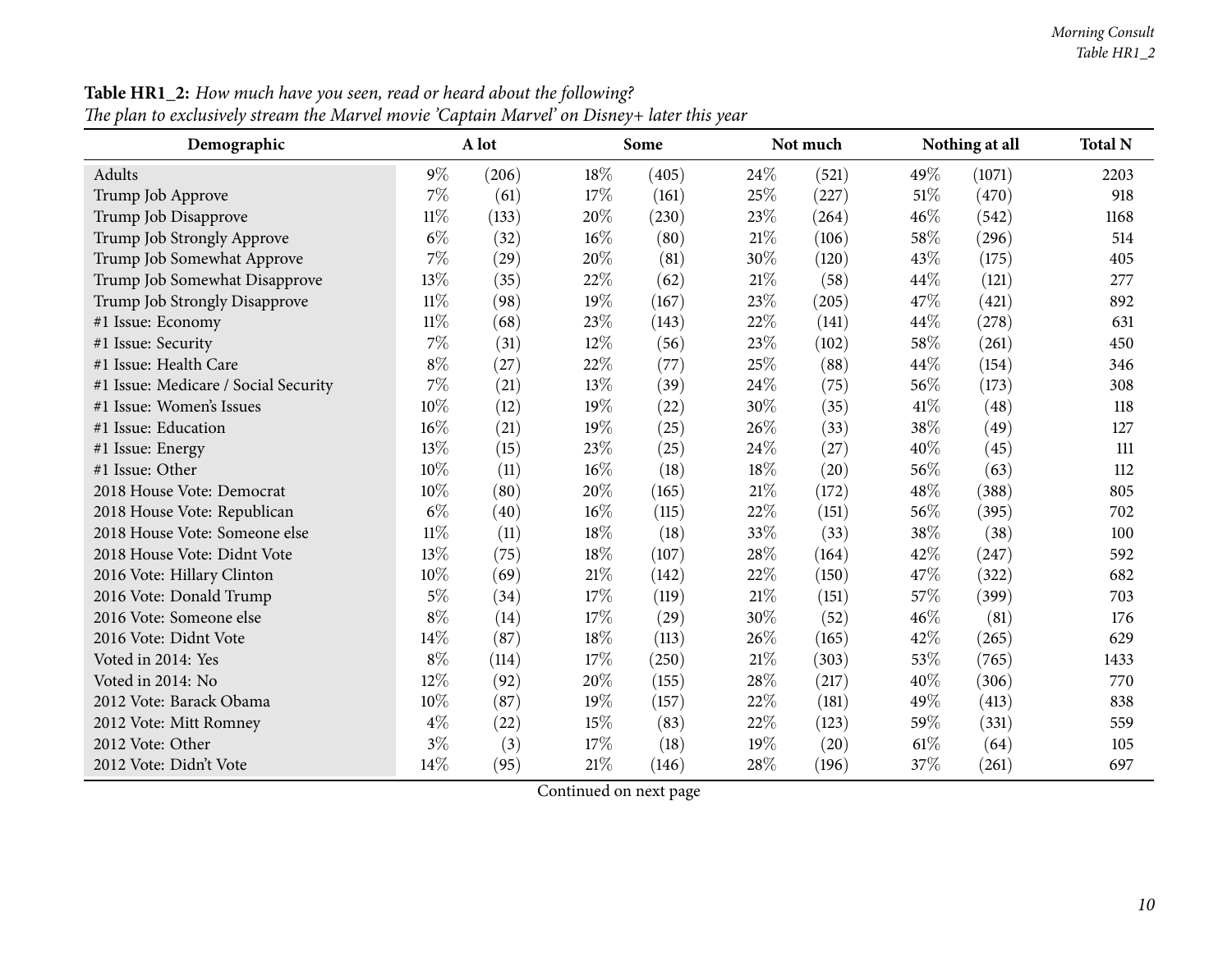| Demographic                                    |        | A lot |       | Some  |      | Not much |        | Nothing at all | <b>Total N</b> |
|------------------------------------------------|--------|-------|-------|-------|------|----------|--------|----------------|----------------|
| <b>Adults</b>                                  | $9\%$  | (206) | 18%   | (405) | 24\% | (521)    | 49\%   | (1071)         | 2203           |
| 4-Region: Northeast                            | $11\%$ | (45)  | 17%   | (66)  | 26%  | (103)    | 46%    | (179)          | 393            |
| 4-Region: Midwest                              | 9%     | (46)  | 18%   | (90)  | 24%  | (121)    | 49%    | (248)          | 506            |
| 4-Region: South                                | $8\%$  | (65)  | 20%   | (161) | 22%  | (184)    | 50%    | (413)          | 823            |
| 4-Region: West                                 | 10%    | (50)  | 18%   | (89)  | 23%  | (112)    | 48%    | (231)          | 481            |
| TV shows: Every day                            | 12%    | (127) | 17%   | (189) | 24%  | (263)    | 47%    | (521)          | 1100           |
| TV shows: Several times per week               | 9%     | (47)  | 22%   | (118) | 24%  | (129)    | 46%    | (252)          | 546            |
| TV shows: About once per week                  | 9%     | (12)  | 25%   | (34)  | 26%  | (35)     | 40%    | (54)           | 136            |
| TV shows: Several times per month              | $6\%$  | (6)   | 18%   | (20)  | 24%  | (26)     | 52%    | (57)           | 108            |
| TV shows: About once per month                 | $5\%$  | (3)   | 17%   | (13)  | 26%  | (20)     | 52%    | (39)           | 75             |
| TV shows: Less often than once per month       | $4\%$  | (4)   | 20%   | (18)  | 20%  | (18)     | 56%    | (51)           | 90             |
| TV shows: Never                                | $4\%$  | (6)   | 9%    | (14)  | 21%  | (31)     | 65%    | (97)           | 149            |
| Movies: Every day                              | 22%    | (89)  | 22%   | (89)  | 20%  | (80)     | 35%    | (138)          | 395            |
| Movies: Several times per week                 | $9\%$  | (52)  | 22%   | (129) | 26%  | (156)    | 43%    | (255)          | 591            |
| Movies: About once per week                    | 7%     | (28)  | 17%   | (69)  | 27%  | (108)    | 49%    | (196)          | 401            |
| Movies: Several times per month                | $7\%$  | (18)  | 19%   | (49)  | 27%  | (70)     | 47%    | (123)          | 259            |
| Movies: About once per month                   | $6\%$  | (11)  | 17%   | (32)  | 20%  | (39)     | 57%    | (107)          | 188            |
| Movies: Less often than once per month         | $3\%$  | (5)   | 13%   | (24)  | 22%  | (41)     | 63%    | (117)          | 187            |
| Movies: Never                                  | $3\%$  | (5)   | $8\%$ | (15)  | 15%  | (27)     | 74%    | (135)          | 182            |
| Sports: Every day                              | 25%    | (38)  | 22%   | (33)  | 20%  | (30)     | 33%    | (51)           | 153            |
| Sports: Several times per week                 | 12%    | (40)  | 26%   | (89)  | 21%  | (71)     | $41\%$ | (139)          | 340            |
| Sports: About once per week                    | 9%     | (26)  | 17%   | (47)  | 29%  | (80)     | 45%    | (127)          | 279            |
| Sports: Several times per month                | 7%     | (15)  | 21%   | (43)  | 25%  | (51)     | 47%    | (97)           | 207            |
| Sports: About once per month                   | $8\%$  | (15)  | 20%   | (38)  | 27%  | (51)     | 45%    | (84)           | 189            |
| Sports: Less often than once per month         | $8\%$  | (31)  | 19%   | (69)  | 22%  | (80)     | 51\%   | (188)          | 369            |
| Sports: Never                                  | $6\%$  | (41)  | 13%   | (86)  | 23%  | (156)    | 58%    | (384)          | 666            |
| Cable: I currently subscribe                   | $11\%$ | (114) | 18%   | (191) | 24%  | (259)    | 47%    | (502)          | 1065           |
| Cable: I subscribed in the past                | 9%     | (69)  | 18%   | (149) | 22%  | (179)    | 51%    | (408)          | 805            |
| Cable: I have never subscribed                 | 7%     | (23)  | 20%   | (65)  | 25%  | (83)     | 49%    | (161)          | 333            |
| Satellite television: I currently subscribe    | 12%    | (66)  | 18%   | (98)  | 25%  | (131)    | 45%    | (239)          | 533            |
| Satellite television: I subscribed in the past | $11\%$ | (67)  | 20%   | (125) | 24%  | (149)    | 45%    | (282)          | 624            |
| Satellite television: I have never subscribed  | 7%     | (73)  | 17%   | (182) | 23%  | (241)    | 53%    | (550)          | 1046           |

**Table HR1\_2:** How much have you seen, read or heard about the following? The plan to exclusively stream the Marvel movie 'Captain Marvel' on Disney+ later this year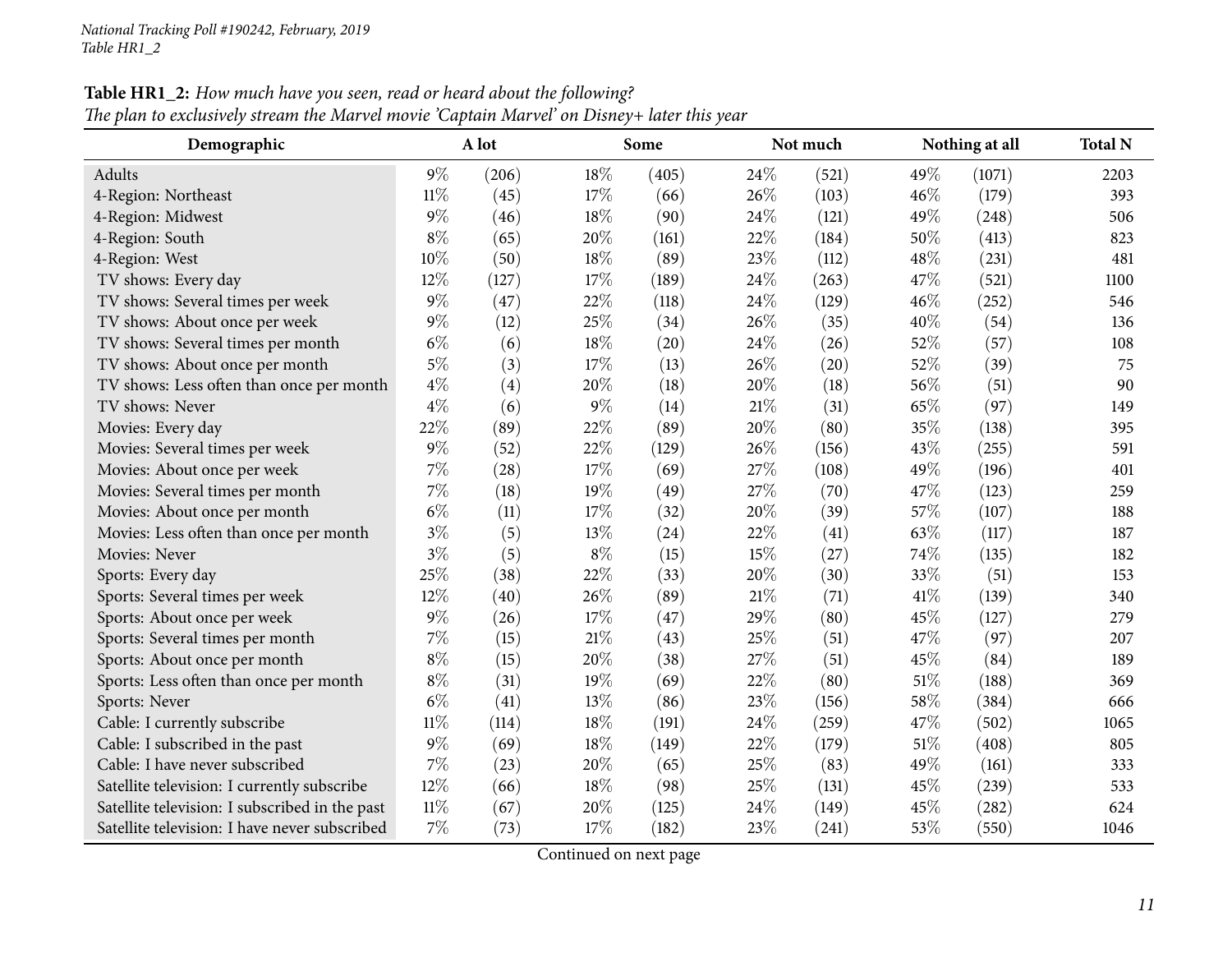| Demographic                                 |        | A lot |        | Some                |        | Not much |        | Nothing at all | <b>Total N</b> |
|---------------------------------------------|--------|-------|--------|---------------------|--------|----------|--------|----------------|----------------|
| Adults                                      | $9\%$  | (206) | 18%    | (405)               | $24\%$ | (521)    | 49%    | (1071)         | 2203           |
| Streaming service: I currently subscribe    | $12\%$ | (154) | 21%    | (267)               | 23%    | (287)    | $44\%$ | (558)          | 1266           |
| Streaming service: I subscribed in the past | 10%    | (21)  | 25%    | (52)                | 32\%   | (65)     | $34\%$ | (69)           | 207            |
| Streaming service: I have never subscribed  | $4\%$  | (32)  | $12\%$ | (86)                | 23\%   | (168)    | 61%    | (444)          | 730            |
| Film: An avid fan                           | 15%    | (114) | 25\%   | (188)               | $24\%$ | (179)    | $36\%$ | (265)          | 747            |
| Film: A casual fan                          | $6\%$  | (77)  | $16\%$ | (190)               | $24\%$ | (291)    | $54\%$ | (645)          | 1203           |
| Film: Not a fan                             | $6\%$  | (15)  | $11\%$ | (27)                | $20\%$ | (50)     | 63\%   | (161)          | 253            |
| Television: An avid fan                     | 12%    | (122) | 21%    | (220)               | $24\%$ | (252)    | 43\%   | (444)          | 1038           |
| Television: A casual fan                    | $7\%$  | (77)  | $16\%$ | (168)               | $24\%$ | (248)    | 53\%   | (545)          | 1037           |
| Television: Not a fan                       | $6\%$  | (7)   | $14\%$ | (17)                | 17%    | (21)     | 64\%   | (82)           | 128            |
| Music: An avid fan                          | 13%    | (158) | 22%    | (264)               | $24\%$ | (292)    | $40\%$ | (481)          | 1195           |
| Music: A casual fan                         | $5\%$  | (42)  | $14\%$ | (130)               | 23\%   | (213)    | $58\%$ | (525)          | 910            |
| Music: Not a fan                            | $6\%$  | (6)   | $12\%$ | (11)                | $16\%$ | (15)     | 66\%   | (65)           | 97             |
| Fashion: An avid fan                        | 21\%   | (70)  | 26%    | (86)                | 21%    | (71)     | 32%    | (106)          | 333            |
| Fashion: A casual fan                       | $10\%$ | (87)  | 20%    | (187)               | 27%    | (246)    | $43\%$ | (394)          | 914            |
| Fashion: Not a fan                          | $5\%$  | (48)  | $14\%$ | (132)               | 21%    | (204)    | $60\%$ | (571)          | 956            |
| Yes                                         | $10\%$ | (113) | 18%    | (203)               | 25%    | (287)    | 47\%   | (539)          | 1141           |
| N <sub>o</sub>                              | $9\%$  | (94)  | 19%    | $\left( 202\right)$ | 22%    | (234)    | $50\%$ | (532)          | 1062           |

Table HR1\_2: How much have you seen, read or heard about the following? The plan to exclusively stream the Marvel movie 'Captain Marvel' on Disney+ later this year

*Note:* Row proportions may total to larger than one-hundred percen<sup>t</sup> due to rounding. For more information visit [MorningConsultIntelligence.com](https://morningconsultintelligence.com).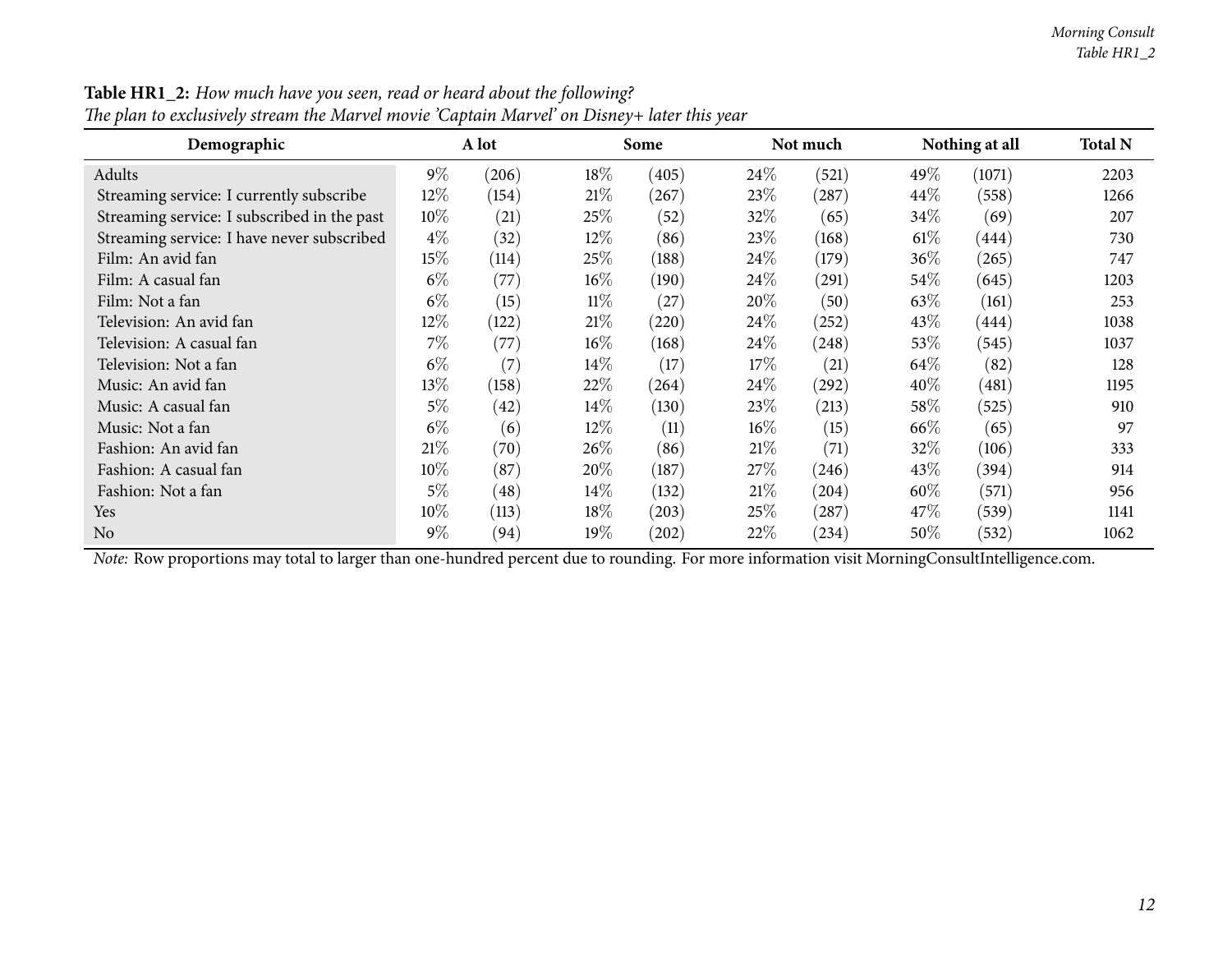<span id="page-12-0"></span>

| $\circ$<br>Demographic   | $\circ$ | A lot |        | Some  |        | Not much |      | Nothing at all | <b>Total N</b> |
|--------------------------|---------|-------|--------|-------|--------|----------|------|----------------|----------------|
| Adults                   | 10%     | (218) | 23%    | (501) | 27\%   | (594)    | 40%  | (889)          | 2203           |
| Gender: Male             | $11\%$  | (111) | 23%    | (232) | 26\%   | (269)    | 41\% | (419)          | 1031           |
| Gender: Female           | $9\%$   | (107) | 23%    | (269) | 28\%   | (325)    | 40%  | (471)          | 1172           |
| Age: 18-29               | $21\%$  | (81)  | 26%    | (101) | 26\%   | (100)    | 28%  | (108)          | 390            |
| Age: 30-44               | $16\%$  | (78)  | 32%    | (159) | 23\%   | (116)    | 29%  | (145)          | 498            |
| Age: 45-54               | $8\%$   | (34)  | $21\%$ | (87)  | 30%    | (124)    | 40%  | (166)          | 411            |
| Age: 55-64               | $3\%$   | (13)  | 20%    | (77)  | 27\%   | (107)    | 50%  | (194)          | 391            |
| Age: 65+                 | $2\%$   | (12)  | $15\%$ | (77)  | 29%    | (148)    | 54%  | (276)          | 513            |
| Generation Z: 18-21      | 22%     | (34)  | 26%    | (39)  | 22\%   | (34)     | 30%  | (46)           | 152            |
| Millennial: Age 22-37    | 19%     | (94)  | 30%    | (148) | 24\%   | (122)    | 27%  | (135)          | 498            |
| Generation X: Age 38-53  | $10\%$  | (61)  | 25%    | (153) | 29%    | (176)    | 36%  | (219)          | 609            |
| Boomers: Age 54-72       | $4\%$   | (30)  | 19%    | (154) | 27\%   | (226)    | 50%  | (413)          | 824            |
| PID: Dem (no lean)       | $11\%$  | (81)  | 22%    | (160) | $27\%$ | (197)    | 40%  | (295)          | 734            |
| PID: Ind (no lean)       | $9\%$   | (73)  | 23%    | (185) | 27\%   | (216)    | 40%  | (314)          | 788            |
| PID: Rep (no lean)       | $9\%$   | (64)  | 23%    | (156) | $27\%$ | (181)    | 41\% | (280)          | 681            |
| PID/Gender: Dem Men      | 15%     | (49)  | 22%    | (69)  | 24\%   | (77)     | 39%  | (122)          | 316            |
| PID/Gender: Dem Women    | $8\%$   | (33)  | 22\%   | (92)  | 29%    | (121)    | 41\% | (172)          | 417            |
| PID/Gender: Ind Men      | $9\%$   | (30)  | 23%    | (79)  | 26\%   | (92)     | 42%  | (148)          | 349            |
| PID/Gender: Ind Women    | $10\%$  | (43)  | $24\%$ | (106) | 28\%   | (124)    | 38%  | (166)          | 439            |
| PID/Gender: Rep Men      | $9\%$   | (32)  | 23%    | (85)  | $27\%$ | (100)    | 41\% | (148)          | 365            |
| PID/Gender: Rep Women    | 10%     | (32)  | 23\%   | (71)  | 26\%   | (81)     | 42%  | (132)          | 316            |
| Ideo: Liberal (1-3)      | 14%     | (92)  | 25\%   | (170) | 26\%   | (178)    | 35%  | (238)          | 678            |
| Ideo: Moderate (4)       | $8\%$   | (38)  | 22%    | (108) | 30%    | (143)    | 40%  | (192)          | 481            |
| Ideo: Conservative (5-7) | $7\%$   | (53)  | $21\%$ | (160) | 27\%   | (203)    | 44\% | (333)          | 748            |
| Educ: < College          | 10%     | (145) | 22%    | (311) | 27\%   | (371)    | 40%  | (558)          | 1386           |
| Educ: Bachelors degree   | $9\%$   | (45)  | 22\%   | (112) | $28\%$ | (146)    | 42%  | (218)          | 521            |
| Educ: Post-grad          | $10\%$  | (28)  | 26%    | (78)  | 26\%   | (77)     | 38%  | (113)          | 296            |

Table HR1\_3: How much have you seen, read or heard about the following? Disney+, the upcoming online video streaming subscription service that will host Disney TV shows, movies and other content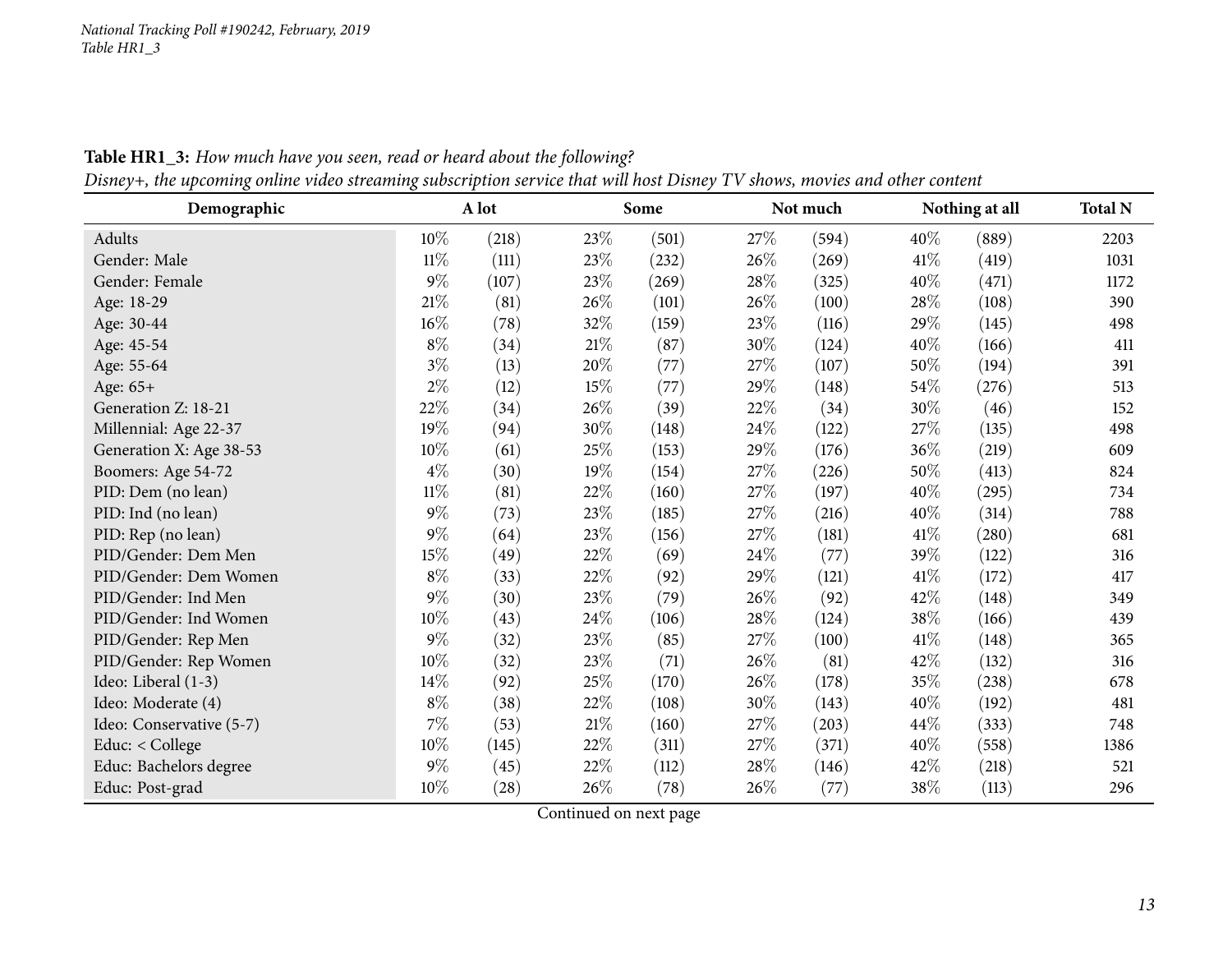| Demographic                 |        | A lot |        | Some  |      | Not much |     | Nothing at all | <b>Total N</b> |
|-----------------------------|--------|-------|--------|-------|------|----------|-----|----------------|----------------|
| Adults                      | 10%    | (218) | 23%    | (501) | 27%  | (594)    | 40% | (889)          | 2203           |
| Income: Under 50k           | $11\%$ | (139) | 21%    | (274) | 27%  | (342)    | 41% | (522)          | 1277           |
| Income: 50k-100k            | $8\%$  | (52)  | 25%    | (164) | 26%  | (170)    | 40% | (259)          | 645            |
| Income: 100k+               | 10%    | (27)  | 23%    | (64)  | 29%  | (82)     | 38% | (108)          | 281            |
| Ethnicity: White            | $8\%$  | (137) | 23%    | (408) | 27%  | (490)    | 42% | (746)          | 1782           |
| Ethnicity: Hispanic         | 24%    | (51)  | 26%    | (56)  | 24%  | (52)     | 25% | (54)           | 213            |
| Ethnicity: Afr. Am.         | 18%    | (52)  | $21\%$ | (58)  | 26%  | (73)     | 35% | (96)           | 279            |
| Ethnicity: Other            | 21%    | (30)  | 25%    | (35)  | 22\% | (31)     | 33% | (47)           | 142            |
| Relig: Protestant           | $5\%$  | (26)  | 18%    | (98)  | 29%  | (158)    | 48% | (260)          | 542            |
| Relig: Roman Catholic       | $11\%$ | (43)  | 25%    | (102) | 28%  | (114)    | 36% | (145)          | 404            |
| Relig: Something Else       | 12%    | (25)  | 23%    | (47)  | 25%  | (50)     | 40% | (82)           | 204            |
| Relig: Jewish               | $4\%$  | (2)   | 17%    | (9)   | 28\% | (15)     | 52% | (27)           | 53             |
| Relig: Evangelical          | 9%     | (68)  | 22%    | (168) | 28%  | (213)    | 42% | (319)          | 768            |
| Relig: Non-Evang. Catholics | 7%     | (26)  | 21%    | (78)  | 29%  | (109)    | 44% | (168)          | 382            |
| Relig: All Christian        | $8\%$  | (95)  | 21%    | (246) | 28\% | (322)    | 42% | (487)          | 1150           |
| Relig: All Non-Christian    | 13%    | (37)  | 22%    | (62)  | 29%  | (80)     | 36% | (99)           | 278            |
| Community: Urban            | 14%    | (71)  | 24%    | (124) | 22%  | (116)    | 40% | (207)          | 518            |
| Community: Suburban         | $8\%$  | (77)  | 24%    | (245) | 29%  | (295)    | 40% | (405)          | 1021           |
| Community: Rural            | $11\%$ | (70)  | 20%    | (132) | 28%  | (184)    | 42% | (278)          | 664            |
| Employ: Private Sector      | 13%    | (75)  | 29%    | (170) | 23%  | (134)    | 36% | (215)          | 595            |
| Employ: Government          | 14%    | (21)  | 20%    | (30)  | 28\% | (42)     | 37% | (55)           | 147            |
| Employ: Self-Employed       | $11\%$ | (23)  | 23%    | (46)  | 30%  | (60)     | 35% | (71)           | 200            |
| Employ: Homemaker           | 12%    | (19)  | 22%    | (36)  | 27%  | (43)     | 38% | (61)           | 158            |
| Employ: Student             | 17%    | (17)  | 24%    | (24)  | 26%  | (27)     | 33% | (33)           | 100            |
| Employ: Retired             | $3\%$  | (16)  | 16%    | (88)  | 29%  | (156)    | 51% | (273)          | 533            |
| Employ: Unemployed          | $11\%$ | (27)  | 21%    | (51)  | 30%  | (74)     | 39% | (96)           | 248            |
| Employ: Other               | 10%    | (22)  | 26%    | (57)  | 26%  | (58)     | 38% | (85)           | 222            |
| Military HH: Yes            | 9%     | (39)  | 20%    | (92)  | 25%  | (111)    | 47% | (211)          | 452            |
| Military HH: No             | 10%    | (180) | 23%    | (409) | 28\% | (483)    | 39% | (678)          | 1751           |
| RD/WT: Right Direction      | 10%    | (85)  | 21%    | (175) | 28%  | (241)    | 41% | (350)          | 851            |
| RD/WT: Wrong Track          | 10%    | (133) | 24%    | (326) | 26%  | (354)    | 40% | (539)          | 1352           |

**Table HR1\_3:** How much have you seen, read or heard about the following?

Disney+, the upcoming online video streaming subscription service that will host Disney TV shows, movies and other content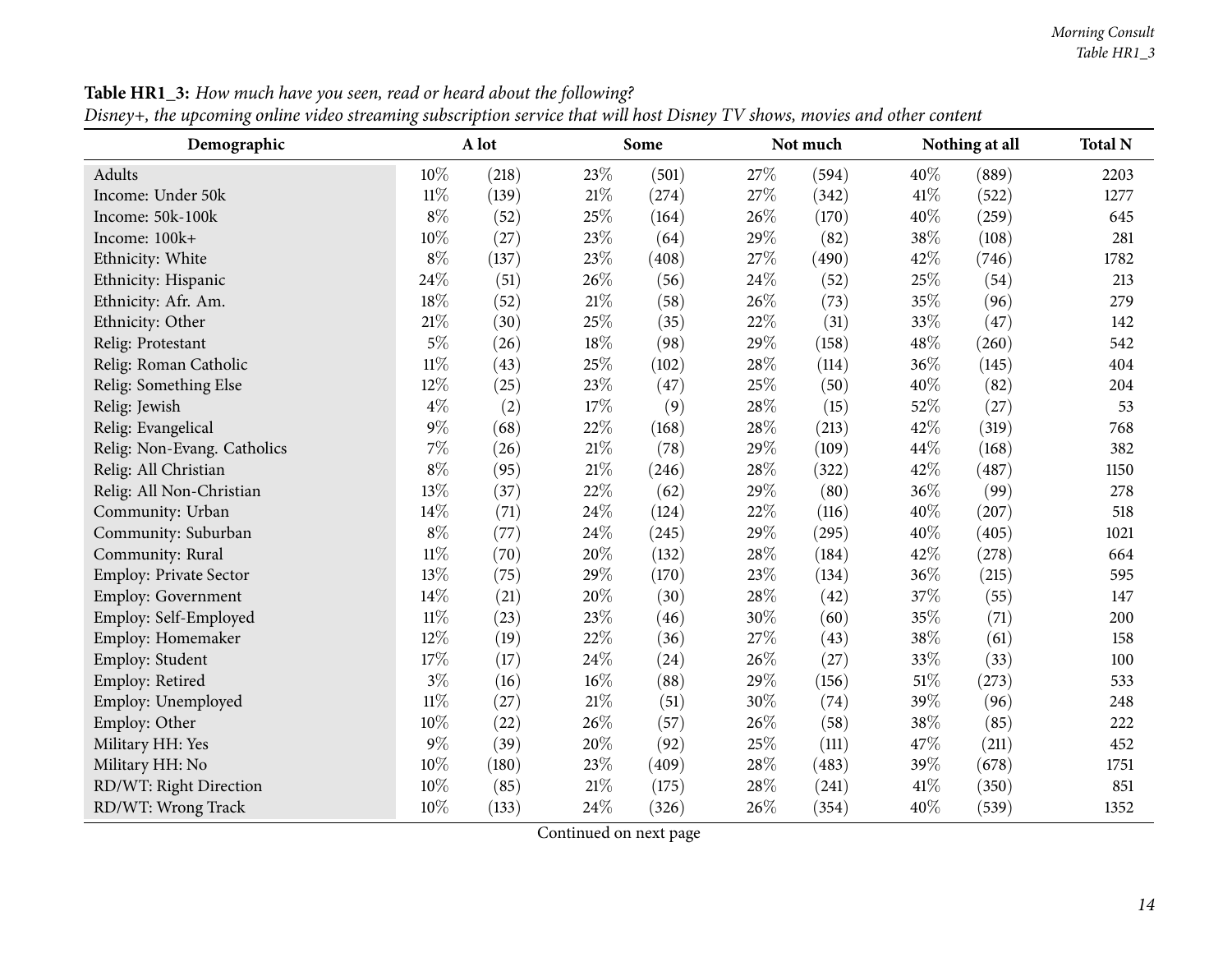| Demographic                          |        | A lot |        | Some  |      | Not much |      | Nothing at all | <b>Total N</b> |
|--------------------------------------|--------|-------|--------|-------|------|----------|------|----------------|----------------|
| Adults                               | $10\%$ | (218) | 23%    | (501) | 27\% | (594)    | 40%  | (889)          | 2203           |
| Trump Job Approve                    | $8\%$  | (76)  | 21\%   | (191) | 29%  | (262)    | 42%  | (390)          | 918            |
| Trump Job Disapprove                 | $11\%$ | (130) | 25%    | (287) | 26%  | (304)    | 38%  | (447)          | 1168           |
| Trump Job Strongly Approve           | $8\%$  | (41)  | 19%    | (98)  | 28%  | (146)    | 45%  | (229)          | 514            |
| Trump Job Somewhat Approve           | $8\%$  | (34)  | 23%    | (93)  | 29%  | (116)    | 40%  | (161)          | 405            |
| Trump Job Somewhat Disapprove        | 16%    | (44)  | 23%    | (64)  | 26%  | (73)     | 35%  | (96)           | 277            |
| Trump Job Strongly Disapprove        | 10%    | (87)  | 25%    | (222) | 26%  | (231)    | 39%  | (351)          | 892            |
| #1 Issue: Economy                    | 13%    | (83)  | 26%    | (167) | 25%  | (158)    | 35%  | (223)          | 631            |
| #1 Issue: Security                   | $7\%$  | (31)  | 18%    | (80)  | 25%  | (114)    | 50%  | (224)          | 450            |
| #1 Issue: Health Care                | $8\%$  | (26)  | 24\%   | (83)  | 30%  | (104)    | 38%  | (133)          | 346            |
| #1 Issue: Medicare / Social Security | $4\%$  | (13)  | 18\%   | (57)  | 30%  | (94)     | 47%  | (145)          | 308            |
| #1 Issue: Women's Issues             | 15%    | (17)  | 26\%   | (31)  | 26%  | (31)     | 33%  | (39)           | 118            |
| #1 Issue: Education                  | 18%    | (23)  | 25%    | (31)  | 24%  | (30)     | 33%  | (42)           | 127            |
| #1 Issue: Energy                     | 14\%   | (16)  | 25%    | (28)  | 27%  | (30)     | 34%  | (38)           | 111            |
| #1 Issue: Other                      | $8\%$  | (8)   | 22%    | (24)  | 30%  | (34)     | 40%  | (45)           | 112            |
| 2018 House Vote: Democrat            | $11\%$ | (87)  | 24%    | (193) | 26%  | (210)    | 39%  | (315)          | 805            |
| 2018 House Vote: Republican          | $6\%$  | (43)  | 22%    | (152) | 28%  | (194)    | 45%  | (313)          | 702            |
| 2018 House Vote: Someone else        | 10%    | (10)  | $31\%$ | (31)  | 23%  | (23)     | 37%  | (37)           | 100            |
| 2018 House Vote: Didnt Vote          | 13%    | (79)  | 21\%   | (124) | 28%  | (168)    | 38%  | (222)          | 592            |
| 2016 Vote: Hillary Clinton           | $10\%$ | (71)  | 24\%   | (163) | 26%  | (176)    | 40%  | (271)          | 682            |
| 2016 Vote: Donald Trump              | $6\%$  | (45)  | 22%    | (152) | 27\% | (191)    | 45\% | (315)          | 703            |
| 2016 Vote: Someone else              | $8\%$  | (14)  | 30%    | (52)  | 25%  | (44)     | 37%  | (65)           | 176            |
| 2016 Vote: Didnt Vote                | 13%    | (85)  | $21\%$ | (133) | 28%  | (179)    | 37%  | (233)          | 629            |
| Voted in 2014: Yes                   | $8\%$  | (118) | 22%    | (319) | 26%  | (372)    | 44%  | (624)          | 1433           |
| Voted in 2014: No                    | 13%    | (100) | 24\%   | (182) | 29%  | (222)    | 34\% | (265)          | 770            |
| 2012 Vote: Barack Obama              | 10%    | (85)  | 23%    | (196) | 25%  | (212)    | 41\% | (346)          | 838            |
| 2012 Vote: Mitt Romney               | $6\%$  | (32)  | 22%    | (121) | 28%  | (155)    | 45%  | (251)          | 559            |
| 2012 Vote: Other                     | $4\%$  | (5)   | 20%    | (21)  | 23%  | (24)     | 53%  | (56)           | 105            |
| 2012 Vote: Didn't Vote               | 14%    | (97)  | 23%    | (163) | 29%  | (202)    | 34\% | (235)          | 697            |

Table HR1\_3: How much have you seen, read or heard about the following?

Disney+, the upcoming online video streaming subscription service that will host Disney TV shows, movies and other content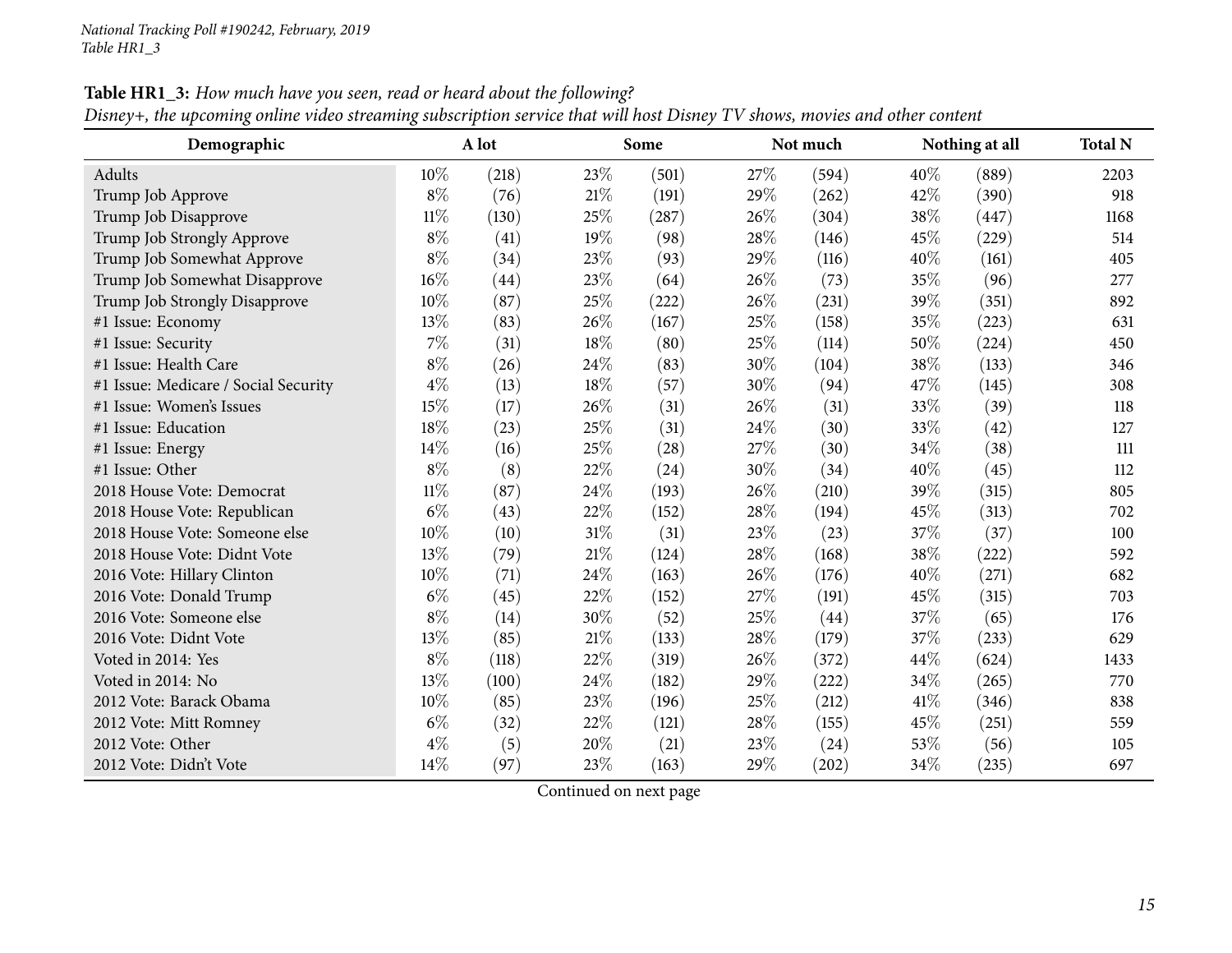| Demographic                                    |        | A lot |        | Some  |        | Not much |      | Nothing at all | <b>Total N</b> |
|------------------------------------------------|--------|-------|--------|-------|--------|----------|------|----------------|----------------|
| Adults                                         | 10%    | (218) | 23%    | (501) | 27\%   | (594)    | 40%  | (889)          | 2203           |
| 4-Region: Northeast                            | $11\%$ | (45)  | 26%    | (101) | 26%    | (103)    | 37%  | (145)          | 393            |
| 4-Region: Midwest                              | 10%    | (49)  | 20%    | (102) | 28%    | (140)    | 43%  | (215)          | 506            |
| 4-Region: South                                | $9\%$  | (77)  | 23%    | (187) | 27%    | (222)    | 41\% | (337)          | 823            |
| 4-Region: West                                 | 10%    | (48)  | 23%    | (110) | 27%    | (130)    | 40%  | (193)          | 481            |
| TV shows: Every day                            | $11\%$ | (125) | 23%    | (254) | 27%    | (300)    | 38%  | (421)          | 1100           |
| TV shows: Several times per week               | 10%    | (53)  | 26%    | (143) | 28%    | (152)    | 36%  | (198)          | 546            |
| TV shows: About once per week                  | 13%    | (17)  | 24%    | (32)  | 28%    | (39)     | 35%  | (48)           | 136            |
| TV shows: Several times per month              | 7%     | (8)   | 21%    | (22)  | 30%    | (33)     | 42%  | (45)           | 108            |
| TV shows: About once per month                 | 7%     | (5)   | 17%    | (13)  | 25%    | (18)     | 51%  | (38)           | 75             |
| TV shows: Less often than once per month       | 7%     | (6)   | 19%    | (17)  | 21\%   | (19)     | 53%  | (48)           | 90             |
| TV shows: Never                                | $2\%$  | (3)   | 13%    | (19)  | 23\%   | (34)     | 62%  | (92)           | 149            |
| Movies: Every day                              | 19%    | (74)  | 30%    | (117) | 23%    | (92)     | 28%  | (112)          | 395            |
| Movies: Several times per week                 | 10%    | (60)  | 27%    | (158) | 29%    | (173)    | 34%  | (200)          | 591            |
| Movies: About once per week                    | 10%    | (39)  | 23%    | (94)  | 29%    | (117)    | 38%  | (151)          | 401            |
| Movies: Several times per month                | $9\%$  | (23)  | 20%    | (51)  | 30%    | (78)     | 41\% | (107)          | 259            |
| Movies: About once per month                   | $6\%$  | (11)  | 21%    | (40)  | 27%    | (51)     | 46%  | (87)           | 188            |
| Movies: Less often than once per month         | $3\%$  | (6)   | $11\%$ | (20)  | $31\%$ | (58)     | 55%  | (103)          | 187            |
| Movies: Never                                  | $3\%$  | (5)   | 12%    | (22)  | 14\%   | (26)     | 71%  | (129)          | 182            |
| Sports: Every day                              | 31%    | (47)  | 19%    | (28)  | 22%    | (33)     | 29%  | (45)           | 153            |
| Sports: Several times per week                 | 12%    | (40)  | 26%    | (89)  | 28%    | (94)     | 34%  | (117)          | 340            |
| Sports: About once per week                    | 7%     | (21)  | 31%    | (88)  | 27%    | (77)     | 34%  | (94)           | 279            |
| Sports: Several times per month                | 7%     | (14)  | 25%    | (52)  | 32%    | (67)     | 36%  | (74)           | 207            |
| Sports: About once per month                   | $9\%$  | (17)  | 20%    | (37)  | 34%    | (64)     | 37%  | (70)           | 189            |
| Sports: Less often than once per month         | $8\%$  | (31)  | 24%    | (88)  | 26%    | (98)     | 41\% | (152)          | 369            |
| Sports: Never                                  | 7%     | (48)  | 18%    | (119) | 24%    | (162)    | 51%  | (337)          | 666            |
| Cable: I currently subscribe                   | 12%    | (123) | 23%    | (240) | 26%    | (276)    | 40%  | (427)          | 1065           |
| Cable: I subscribed in the past                | $8\%$  | (65)  | 25%    | (200) | 28%    | (222)    | 39%  | (318)          | 805            |
| Cable: I have never subscribed                 | 9%     | (30)  | 19%    | (62)  | 29%    | (96)     | 43%  | (145)          | 333            |
| Satellite television: I currently subscribe    | 13%    | (69)  | 25%    | (131) | 26%    | (137)    | 37%  | (195)          | 533            |
| Satellite television: I subscribed in the past | 10%    | (65)  | 24%    | (149) | 29%    | (179)    | 37%  | (232)          | 624            |
| Satellite television: I have never subscribed  | $8\%$  | (84)  | 21%    | (221) | 27%    | (279)    | 44%  | (462)          | 1046           |

**Table HR1\_3:** How much have you seen, read or heard about the following?

Disney+, the upcoming online video streaming subscription service that will host Disney TV shows, movies and other content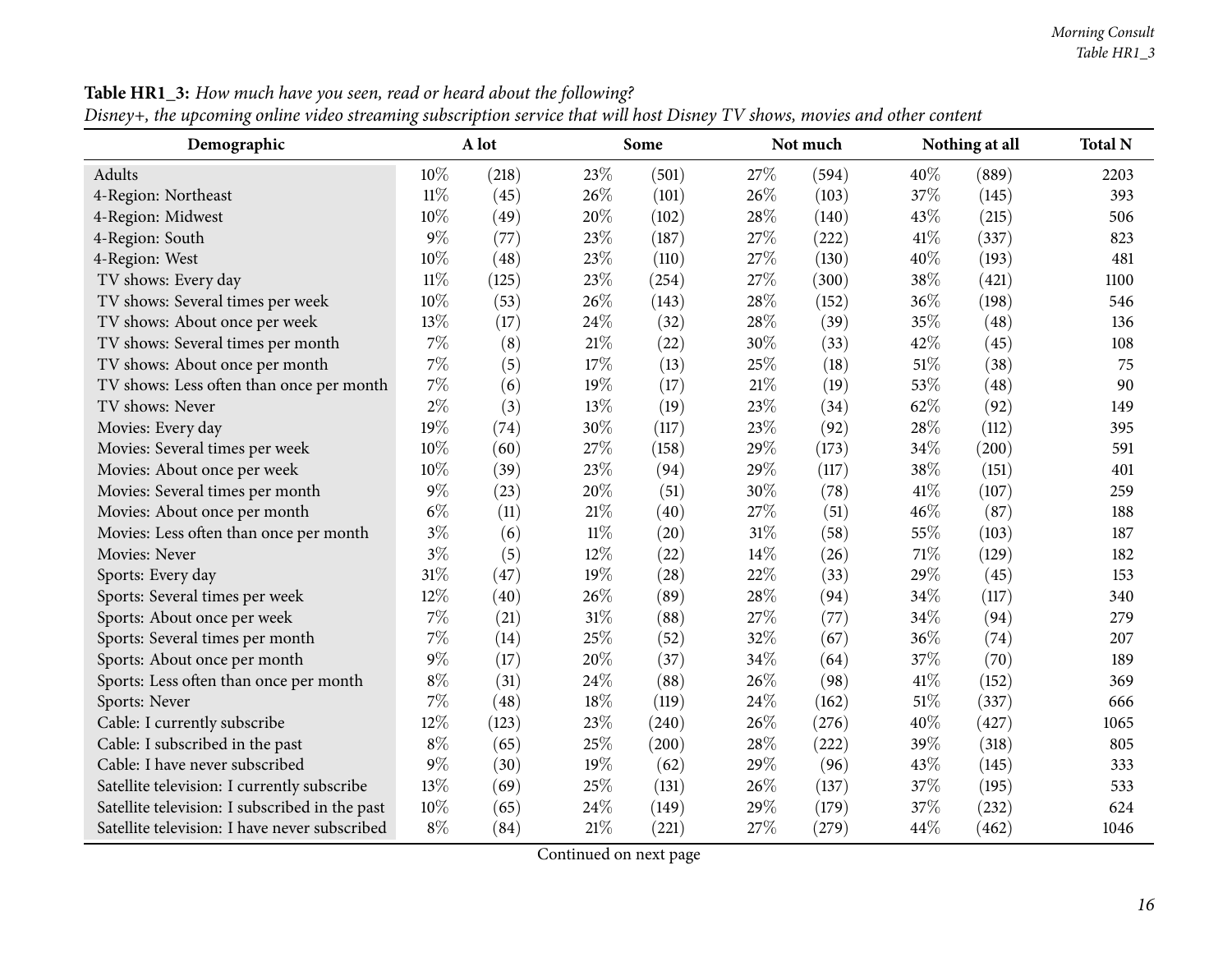| Demographic                                 |        | A lot |        | Some              |         | Not much |        | Nothing at all | <b>Total N</b> |
|---------------------------------------------|--------|-------|--------|-------------------|---------|----------|--------|----------------|----------------|
| Adults                                      | $10\%$ | (218) | 23%    | (501)             | $27\%$  | (594)    | $40\%$ | (889)          | 2203           |
| Streaming service: I currently subscribe    | $12\%$ | (151) | 28\%   | (351)             | $27\%$  | (345)    | 33\%   | (418)          | 1266           |
| Streaming service: I subscribed in the past | 14\%   | (30)  | 26\%   | (53)              | 31%     | (65)     | 29\%   | (60)           | 207            |
| Streaming service: I have never subscribed  | $5\%$  | (38)  | $13\%$ | (97)              | 25%     | (185)    | $56\%$ | (411)          | 730            |
| Film: An avid fan                           | 17%    | (124) | 30%    | (221)             | $26\%$  | (193)    | 28%    | (210)          | 747            |
| Film: A casual fan                          | $6\%$  | (78)  | 20%    | (239)             | 29 $\%$ | (354)    | $44\%$ | (532)          | 1203           |
| Film: Not a fan                             | 7%     | (17)  | $16\%$ | (41)              | $19\%$  | (48)     | $58\%$ | (147)          | 253            |
| Television: An avid fan                     | $13\%$ | (139) | 25%    | (259)             | $27\%$  | (281)    | 35%    | (359)          | 1038           |
| Television: A casual fan                    | $7\%$  | (71)  | 22%    | (227)             | $28\%$  | (287)    | $44\%$ | (453)          | 1037           |
| Television: Not a fan                       | $7\%$  | (8)   | $12\%$ | (15)              | 21%     | (27)     | 60%    | (77)           | 128            |
| Music: An avid fan                          | 14\%   | (164) | 25\%   | (302)             | $26\%$  | (315)    | 35%    | (415)          | 1195           |
| Music: A casual fan                         | 5%     | (47)  | 21%    | (193)             | 28\%    | (254)    | 46\%   | (417)          | 910            |
| Music: Not a fan                            | $8\%$  | (8)   | 7%     | $\left( 7\right)$ | $26\%$  | (26)     | $59\%$ | (57)           | 97             |
| Fashion: An avid fan                        | 23\%   | (78)  | 26\%   | (85)              | 24\%    | (80)     | 27%    | (90)           | 333            |
| Fashion: A casual fan                       | 10%    | (89)  | 26\%   | (236)             | 28\%    | (257)    | $36\%$ | (331)          | 914            |
| Fashion: Not a fan                          | 5%     | (51)  | 19%    | (180)             | $27\%$  | (257)    | 49\%   | (467)          | 956            |
| Yes                                         | $11\%$ | (122) | 24%    | (275)             | $29\%$  | (328)    | $36\%$ | (416)          | 1141           |
| N <sub>o</sub>                              | $9\%$  | (96)  | 21%    | (226)             | $25\%$  | (266)    | $45\%$ | (473)          | 1062           |

Table HR1\_3: How much have you seen, read or heard about the following?

Disney+, the upcoming online video streaming subscription service that will host Disney TV shows, movies and other content

*Note:* Row proportions may total to larger than one-hundred percen<sup>t</sup> due to rounding. For more information visit [MorningConsultIntelligence.com](https://morningconsultintelligence.com).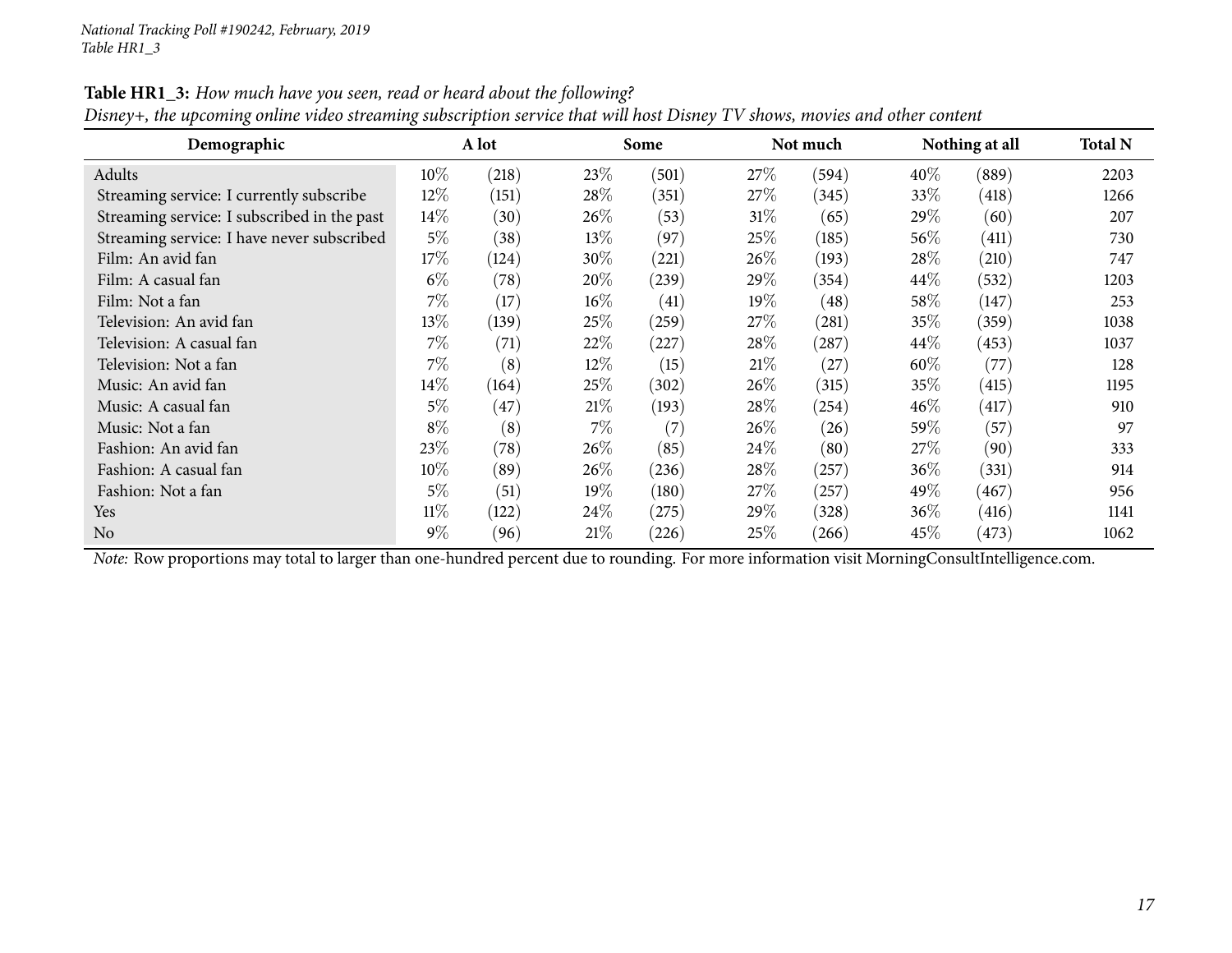<span id="page-17-0"></span>

| Demographic              |        | A lot     |        | Some  |        | Not much |      | Nothing at all | <b>Total N</b> |
|--------------------------|--------|-----------|--------|-------|--------|----------|------|----------------|----------------|
| Adults                   | 18%    | (388)     | 23%    | (516) | 23%    | (502)    | 36%  | (796)          | 2203           |
| Gender: Male             | 20%    | (207)     | $22\%$ | (230) | $22\%$ | (226)    | 36%  | (367)          | 1031           |
| Gender: Female           | 15%    | (181)     | 24%    | (286) | 24\%   | (276)    | 37%  | (429)          | 1172           |
| Age: 18-29               | 34%    | (132)     | 29%    | (113) | 17%    | (66)     | 20%  | (79)           | 390            |
| Age: 30-44               | 29%    | (144)     | 24%    | (119) | 22\%   | (109)    | 25%  | (126)          | 498            |
| Age: 45-54               | $16\%$ | (67)      | 29%    | (120) | 22\%   | (91)     | 33%  | (134)          | 411            |
| Age: 55-64               | $7\%$  | $^{(29)}$ | 20%    | (77)  | 26%    | (103)    | 47%  | (183)          | 391            |
| Age: 65+                 | $3\%$  | (17)      | 17%    | (87)  | 26\%   | (134)    | 54\% | (275)          | 513            |
| Generation Z: 18-21      | 37\%   | (56)      | $24\%$ | (36)  | 20%    | (30)     | 20%  | (30)           | 152            |
| Millennial: Age 22-37    | $31\%$ | (156)     | 27%    | (136) | 19%    | (96)     | 22%  | (111)          | 498            |
| Generation X: Age 38-53  | 21%    | (125)     | 28\%   | (168) | 22%    | (134)    | 30%  | (180)          | 609            |
| Boomers: Age 54-72       | $6\%$  | (48)      | 20%    | (163) | $25\%$ | (207)    | 49%  | (406)          | 824            |
| PID: Dem (no lean)       | $21\%$ | (154)     | $22\%$ | (165) | $20\%$ | (148)    | 36%  | (267)          | 734            |
| PID: Ind (no lean)       | 17%    | (135)     | $25\%$ | (198) | 24\%   | (187)    | 34\% | (268)          | 788            |
| PID: Rep (no lean)       | 15%    | (100)     | 22%    | (153) | 25%    | (167)    | 38%  | (262)          | 681            |
| PID/Gender: Dem Men      | 27%    | (85)      | 22%    | (70)  | 15%    | (48)     | 36%  | (113)          | 316            |
| PID/Gender: Dem Women    | 17%    | (69)      | 23%    | (95)  | 24\%   | (100)    | 37\% | (154)          | 417            |
| PID/Gender: Ind Men      | 19%    | (67)      | $22\%$ | (77)  | $23\%$ | (80)     | 36%  | (125)          | 349            |
| PID/Gender: Ind Women    | 15%    | (68)      | 28\%   | (121) | 24\%   | (107)    | 33%  | (143)          | 439            |
| PID/Gender: Rep Men      | 15%    | (56)      | 23%    | (83)  | 27%    | (98)     | 35%  | (130)          | 365            |
| PID/Gender: Rep Women    | $14\%$ | (45)      | 22%    | (70)  | 22%    | (70)     | 42%  | (132)          | 316            |
| Ideo: Liberal (1-3)      | 22\%   | (150)     | 24\%   | (162) | 20%    | (138)    | 34%  | (228)          | 678            |
| Ideo: Moderate (4)       | $16\%$ | (78)      | 26\%   | (126) | 22\%   | (108)    | 35%  | (169)          | 481            |
| Ideo: Conservative (5-7) | 14\%   | (102)     | 22%    | (168) | 25%    | (184)    | 39%  | (293)          | 748            |
| Educ: < College          | 18%    | (256)     | $24\%$ | (329) | 22\%   | (305)    | 36%  | (496)          | 1386           |
| Educ: Bachelors degree   | 16%    | (85)      | 22%    | (116) | $24\%$ | (126)    | 37%  | (194)          | 521            |
| Educ: Post-grad          | 16%    | (48)      | 24%    | (70)  | 24\%   | (72)     | 36%  | (106)          | 296            |

Table HR1\_4: How much have you seen, read or heard about the following? The upcoming end to Marvel Universe's current movie storyline with the premier of 'Avengers: Endgame'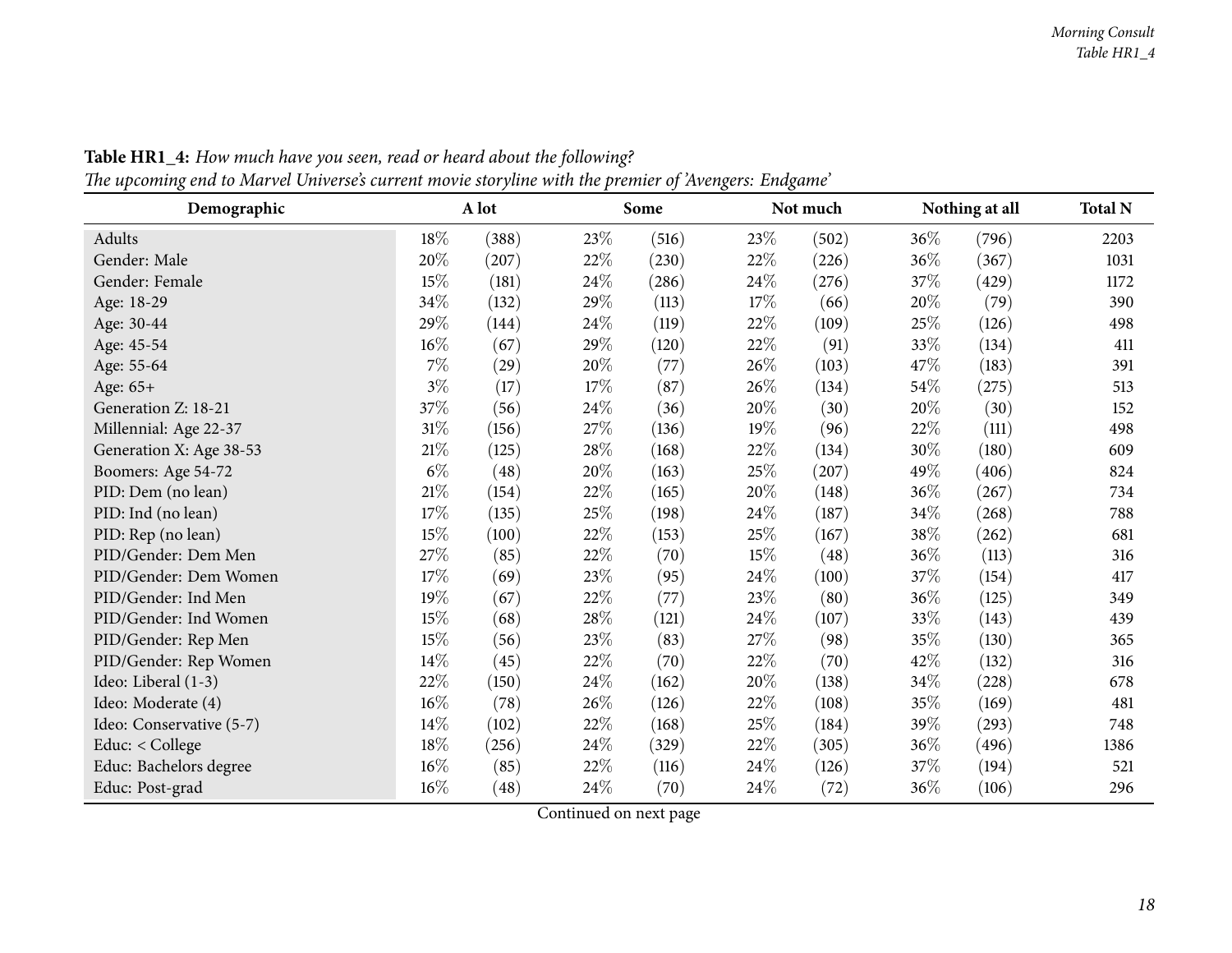### **Table HR1\_4:** How much have you seen, read or heard about the following?

"The upcoming end to Marvel Universe's current movie storyline with the premier of 'Avengers: Endgame

| Demographic                   |        | A lot |     | Some  |        | Not much |        | Nothing at all | <b>Total N</b> |
|-------------------------------|--------|-------|-----|-------|--------|----------|--------|----------------|----------------|
| Adults                        | 18%    | (388) | 23% | (516) | 23%    | (502)    | $36\%$ | (796)          | 2203           |
| Income: Under 50k             | 19%    | (241) | 24% | (305) | 22%    | (275)    | 36%    | (456)          | 1277           |
| Income: 50k-100k              | 15%    | (99)  | 24% | (154) | 24%    | (155)    | 37%    | (237)          | 645            |
| Income: 100k+                 | 17%    | (48)  | 20% | (57)  | 26%    | (73)     | 37%    | (103)          | 281            |
| Ethnicity: White              | 14%    | (258) | 23% | (406) | 24%    | (434)    | 38%    | (684)          | 1782           |
| Ethnicity: Hispanic           | 35%    | (75)  | 30% | (64)  | $16\%$ | (35)     | 19%    | (40)           | 213            |
| Ethnicity: Afr. Am.           | 29%    | (82)  | 26% | (72)  | $16\%$ | (45)     | 29%    | (80)           | 279            |
| Ethnicity: Other              | 34%    | (48)  | 27% | (38)  | 16%    | (23)     | 23%    | (32)           | 142            |
| Relig: Protestant             | $11\%$ | (57)  | 20% | (110) | 23%    | (127)    | 46%    | (248)          | 542            |
| Relig: Roman Catholic         | 19%    | (75)  | 25% | (102) | 24%    | (97)     | 32%    | (130)          | 404            |
| Relig: Something Else         | 23%    | (47)  | 24% | (50)  | 20%    | (41)     | 33%    | (67)           | 204            |
| Relig: Jewish                 | $6\%$  | (3)   | 17% | (9)   | 24%    | (13)     | 53%    | (28)           | 53             |
| Relig: Evangelical            | 17%    | (131) | 22% | (172) | 23%    | (174)    | 38%    | (292)          | 768            |
| Relig: Non-Evang. Catholics   | 13%    | (48)  | 23% | (90)  | 24%    | (91)     | 40%    | (153)          | 382            |
| Relig: All Christian          | $16\%$ | (179) | 23% | (261) | 23%    | (265)    | 39%    | (445)          | 1150           |
| Relig: All Non-Christian      | 18%    | (51)  | 26% | (72)  | 26%    | (71)     | 30%    | (84)           | 278            |
| Community: Urban              | $21\%$ | (110) | 28% | (144) | 18%    | (95)     | 33%    | (170)          | 518            |
| Community: Suburban           | 16%    | (166) | 22% | (223) | 25%    | (251)    | 37%    | (383)          | 1021           |
| Community: Rural              | 17%    | (112) | 23% | (150) | 24%    | (157)    | 37%    | (244)          | 664            |
| <b>Employ: Private Sector</b> | $21\%$ | (125) | 26% | (157) | 23%    | (138)    | 29%    | (175)          | 595            |
| Employ: Government            | 22%    | (33)  | 29% | (43)  | 22%    | (33)     | $26\%$ | (39)           | 147            |
| Employ: Self-Employed         | 15%    | (31)  | 26% | (52)  | 23%    | (46)     | 36%    | (72)           | 200            |
| Employ: Homemaker             | 18%    | (29)  | 22% | (35)  | 23%    | (37)     | 36%    | (57)           | 158            |
| Employ: Student               | 39%    | (39)  | 22% | (22)  | 19%    | (19)     | 20%    | (20)           | 100            |
| Employ: Retired               | $5\%$  | (26)  | 19% | (100) | 24%    | (125)    | 53%    | (281)          | 533            |
| Employ: Unemployed            | 24%    | (59)  | 23% | (58)  | 22%    | (54)     | 31%    | (76)           | 248            |
| Employ: Other                 | $21\%$ | (46)  | 22% | (49)  | 23%    | (51)     | 34%    | (76)           | 222            |
| Military HH: Yes              | 17%    | (78)  | 23% | (102) | 22%    | (98)     | 39%    | (175)          | 452            |
| Military HH: No               | 18%    | (311) | 24% | (414) | 23%    | (405)    | 35%    | (621)          | 1751           |
| RD/WT: Right Direction        | 15%    | (129) | 23% | (195) | 25%    | (210)    | 37%    | (317)          | 851            |
| RD/WT: Wrong Track            | 19%    | (260) | 24% | (321) | 22%    | (292)    | 35%    | (479)          | 1352           |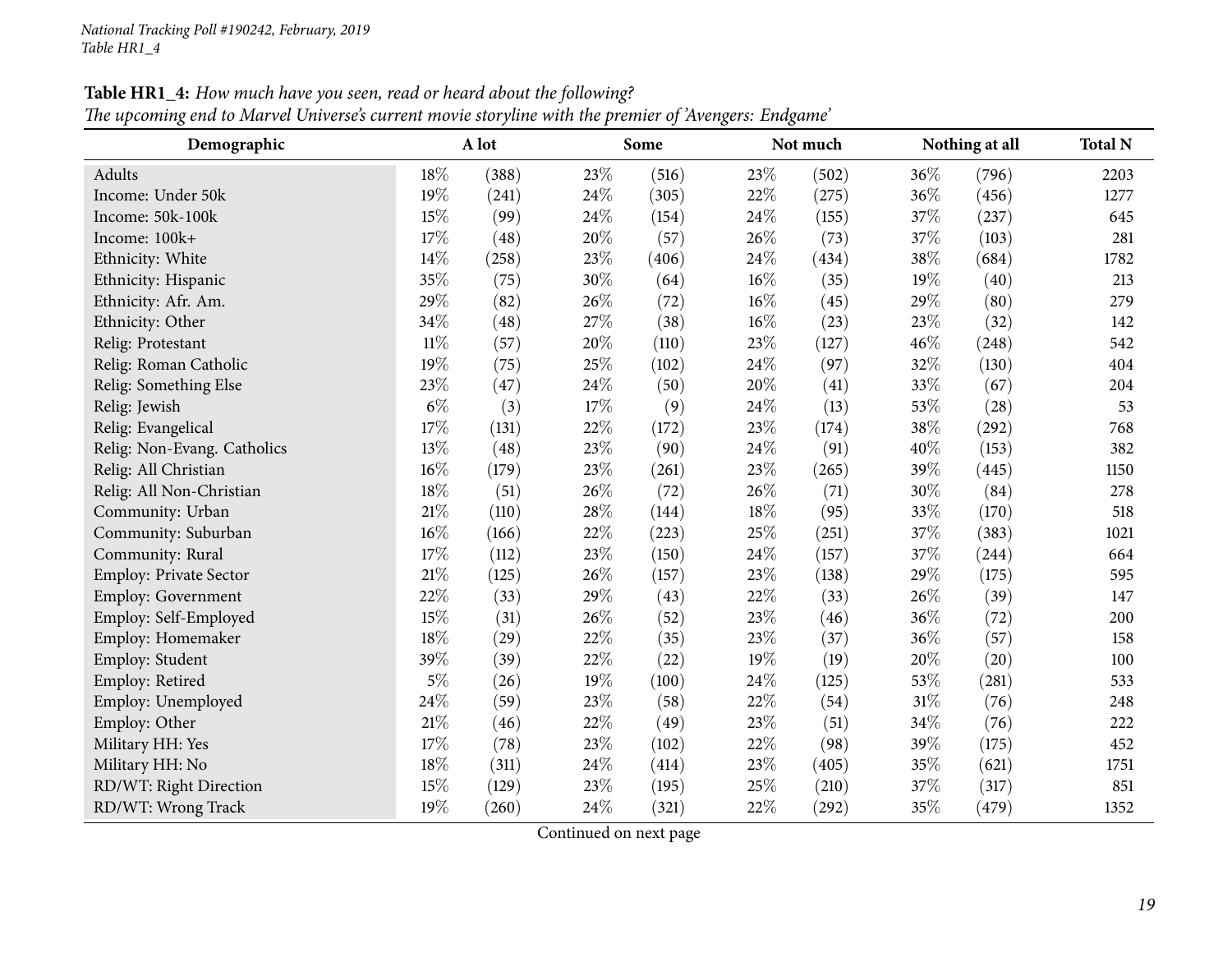| Demographic                          |        | A lot |     | Some  |      | Not much |      | Nothing at all | <b>Total N</b> |
|--------------------------------------|--------|-------|-----|-------|------|----------|------|----------------|----------------|
| Adults                               | 18%    | (388) | 23% | (516) | 23%  | (502)    | 36%  | (796)          | 2203           |
| Trump Job Approve                    | 14%    | (131) | 24% | (222) | 24%  | (222)    | 37%  | (344)          | 918            |
| Trump Job Disapprove                 | 20%    | (238) | 23% | (267) | 23%  | (263)    | 34%  | (400)          | 1168           |
| Trump Job Strongly Approve           | 14%    | (70)  | 22% | (115) | 22%  | (114)    | 42%  | (215)          | 514            |
| Trump Job Somewhat Approve           | 15%    | (60)  | 26% | (107) | 27%  | (108)    | 32%  | (129)          | 405            |
| Trump Job Somewhat Disapprove        | 25%    | (68)  | 20% | (56)  | 26%  | (72)     | 29%  | (80)           | 277            |
| Trump Job Strongly Disapprove        | 19%    | (169) | 24% | (211) | 21%  | (191)    | 36%  | (320)          | 892            |
| #1 Issue: Economy                    | 22%    | (142) | 26% | (167) | 21%  | (136)    | 30%  | (187)          | 631            |
| #1 Issue: Security                   | $11\%$ | (50)  | 21% | (94)  | 22%  | (100)    | 46%  | (205)          | 450            |
| #1 Issue: Health Care                | 18%    | (64)  | 26% | (89)  | 20%  | (70)     | 36%  | (123)          | 346            |
| #1 Issue: Medicare / Social Security | 10%    | (30)  | 18% | (55)  | 27%  | (82)     | 46%  | (141)          | 308            |
| #1 Issue: Women's Issues             | 20%    | (24)  | 22% | (26)  | 28%  | (33)     | 30%  | (35)           | 118            |
| #1 Issue: Education                  | 29%    | (36)  | 26% | (33)  | 25%  | (32)     | 20%  | (26)           | 127            |
| #1 Issue: Energy                     | $21\%$ | (23)  | 27% | (30)  | 27%  | (30)     | 25%  | (28)           | 111            |
| #1 Issue: Other                      | 17%    | (19)  | 20% | (22)  | 18%  | (21)     | 45%  | (51)           | 112            |
| 2018 House Vote: Democrat            | 19%    | (151) | 24% | (193) | 21%  | (168)    | 36%  | (293)          | 805            |
| 2018 House Vote: Republican          | 13\%   | (89)  | 22% | (157) | 24%  | (169)    | 41\% | (286)          | 702            |
| 2018 House Vote: Someone else        | 21%    | (21)  | 26% | (27)  | 24%  | (25)     | 28%  | (28)           | 100            |
| 2018 House Vote: Didnt Vote          | 21%    | (126) | 23% | (138) | 24%  | (141)    | 32%  | (187)          | 592            |
| 2016 Vote: Hillary Clinton           | 18%    | (124) | 25% | (169) | 22%  | (148)    | 35%  | (241)          | 682            |
| 2016 Vote: Donald Trump              | $11\%$ | (76)  | 23% | (165) | 23%  | (162)    | 43%  | (300)          | 703            |
| 2016 Vote: Someone else              | 18%    | (32)  | 23% | (40)  | 27%  | (47)     | 32%  | (57)           | 176            |
| 2016 Vote: Didnt Vote                | 25%    | (155) | 22% | (136) | 23%  | (146)    | 31%  | (193)          | 629            |
| Voted in 2014: Yes                   | 14%    | (204) | 23% | (332) | 22%  | (315)    | 41\% | (582)          | 1433           |
| Voted in 2014: No                    | 24%    | (184) | 24% | (184) | 24\% | (188)    | 28%  | (214)          | 770            |
| 2012 Vote: Barack Obama              | 17%    | (139) | 24% | (199) | 21%  | (173)    | 39%  | (327)          | 838            |
| 2012 Vote: Mitt Romney               | 10%    | (55)  | 22% | (123) | 25%  | (137)    | 44%  | (244)          | 559            |
| 2012 Vote: Other                     | 15%    | (16)  | 23% | (25)  | 17%  | (18)     | 45%  | (48)           | 105            |
| 2012 Vote: Didn't Vote               | 26%    | (178) | 24% | (167) | 25%  | (174)    | 25%  | (178)          | 697            |

**Table HR1\_4:** How much have you seen, read or heard about the following?

"The upcoming end to Marvel Universe's current movie storyline with the premier of 'Avengers: Endgame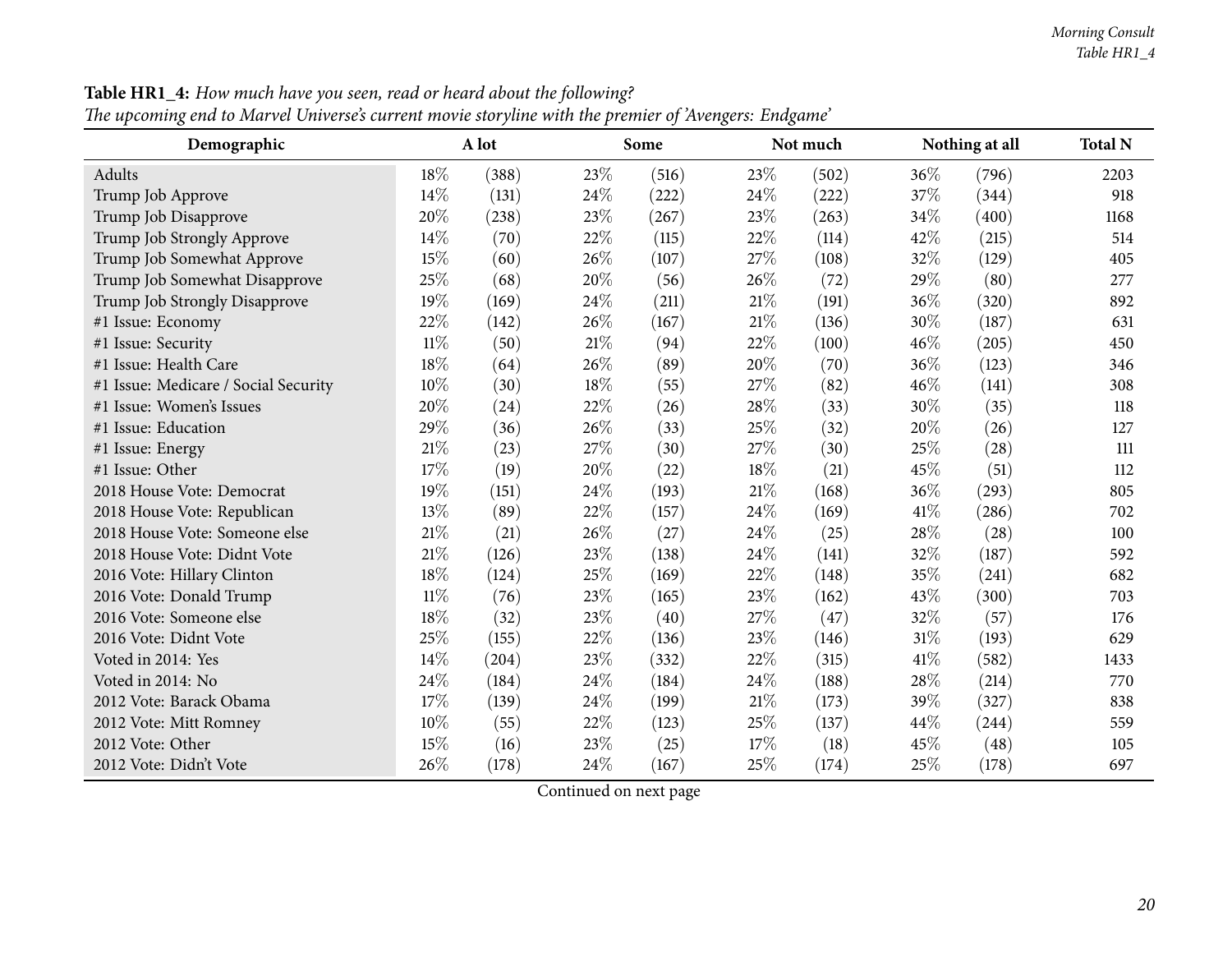| Demographic                                    |       | A lot |        | Some  |        | Not much |      | Nothing at all | <b>Total N</b> |
|------------------------------------------------|-------|-------|--------|-------|--------|----------|------|----------------|----------------|
| Adults                                         | 18%   | (388) | 23%    | (516) | 23%    | (502)    | 36\% | (796)          | 2203           |
| 4-Region: Northeast                            | 17%   | (67)  | 23%    | (91)  | 28%    | (110)    | 32%  | (125)          | 393            |
| 4-Region: Midwest                              | 18%   | (91)  | 24\%   | (121) | 20%    | (101)    | 38%  | (193)          | 506            |
| 4-Region: South                                | 17%   | (142) | 23%    | (191) | 22%    | (180)    | 38%  | (309)          | 823            |
| 4-Region: West                                 | 18%   | (89)  | 23%    | (112) | 23%    | (111)    | 35%  | (169)          | 481            |
| TV shows: Every day                            | 20%   | (224) | 23%    | (256) | 22%    | (247)    | 34%  | (373)          | 1100           |
| TV shows: Several times per week               | 19%   | (106) | $25\%$ | (139) | 24%    | (130)    | 31%  | (171)          | 546            |
| TV shows: About once per week                  | 18%   | (25)  | 23%    | (31)  | 28%    | (37)     | 32%  | (43)           | 136            |
| TV shows: Several times per month              | 10%   | (11)  | $25\%$ | (27)  | 27%    | (29)     | 38%  | (42)           | 108            |
| TV shows: About once per month                 | $4\%$ | (3)   | 28%    | (21)  | 23%    | (17)     | 46%  | (34)           | 75             |
| TV shows: Less often than once per month       | 12%   | (11)  | 20%    | (18)  | 17%    | (15)     | 51%  | (46)           | 90             |
| TV shows: Never                                | $6\%$ | (9)   | 17%    | (25)  | 18%    | (27)     | 59%  | (88)           | 149            |
| Movies: Every day                              | 30%   | (119) | 26%    | (103) | 18%    | (72)     | 26%  | (101)          | 395            |
| Movies: Several times per week                 | 20%   | (121) | 28%    | (163) | 23%    | (139)    | 29%  | (169)          | 591            |
| Movies: About once per week                    | 18%   | (72)  | 23%    | (90)  | 27%    | (110)    | 32%  | (129)          | 401            |
| Movies: Several times per month                | 13%   | (35)  | 26%    | (66)  | 29%    | (76)     | 32%  | (82)           | 259            |
| Movies: About once per month                   | 13%   | (24)  | 22%    | (41)  | 22%    | (42)     | 43%  | (81)           | 188            |
| Movies: Less often than once per month         | $4\%$ | (7)   | 20%    | (37)  | $21\%$ | (40)     | 55%  | (102)          | 187            |
| Movies: Never                                  | $6\%$ | (10)  | $9\%$  | (16)  | 13%    | (24)     | 73%  | (133)          | 182            |
| Sports: Every day                              | 33%   | (51)  | 25%    | (39)  | 18%    | (28)     | 23%  | (36)           | 153            |
| Sports: Several times per week                 | 23%   | (79)  | 25%    | (86)  | 20%    | (67)     | 32%  | (108)          | 340            |
| Sports: About once per week                    | 17%   | (48)  | 24%    | (68)  | 30%    | (85)     | 28%  | (78)           | 279            |
| Sports: Several times per month                | 15%   | (30)  | 24\%   | (50)  | 26%    | (54)     | 35%  | (72)           | 207            |
| Sports: About once per month                   | 14%   | (26)  | 27%    | (52)  | 26%    | (48)     | 33%  | (63)           | 189            |
| Sports: Less often than once per month         | 17\%  | (64)  | 25%    | (91)  | $21\%$ | (78)     | 37%  | (136)          | 369            |
| Sports: Never                                  | 14\%  | (90)  | 20%    | (130) | $21\%$ | (142)    | 46%  | (303)          | 666            |
| Cable: I currently subscribe                   | 18%   | (194) | 22%    | (232) | 24%    | (252)    | 36%  | (387)          | 1065           |
| Cable: I subscribed in the past                | 18%   | (143) | 26\%   | (211) | 21%    | (171)    | 35%  | (279)          | 805            |
| Cable: I have never subscribed                 | 15%   | (51)  | 22%    | (73)  | 24\%   | (79)     | 39%  | (130)          | 333            |
| Satellite television: I currently subscribe    | 17\%  | (91)  | 29%    | (155) | 22%    | (120)    | 31%  | (167)          | 533            |
| Satellite television: I subscribed in the past | 21%   | (131) | 24%    | (148) | 22%    | (138)    | 33%  | (207)          | 624            |
| Satellite television: I have never subscribed  | 16%   | (167) | 20%    | (213) | 23%    | (245)    | 40%  | (422)          | 1046           |

Table HR1\_4: How much have you seen, read or heard about the following?

The upcoming end to Marvel Universe's current movie storyline with the premier of 'Avengers: Endgame'

Continued on next page

d  $16\%$  (167)  $20\%$  (213)  $23\%$  (245)  $40\%$  (422)  $1046$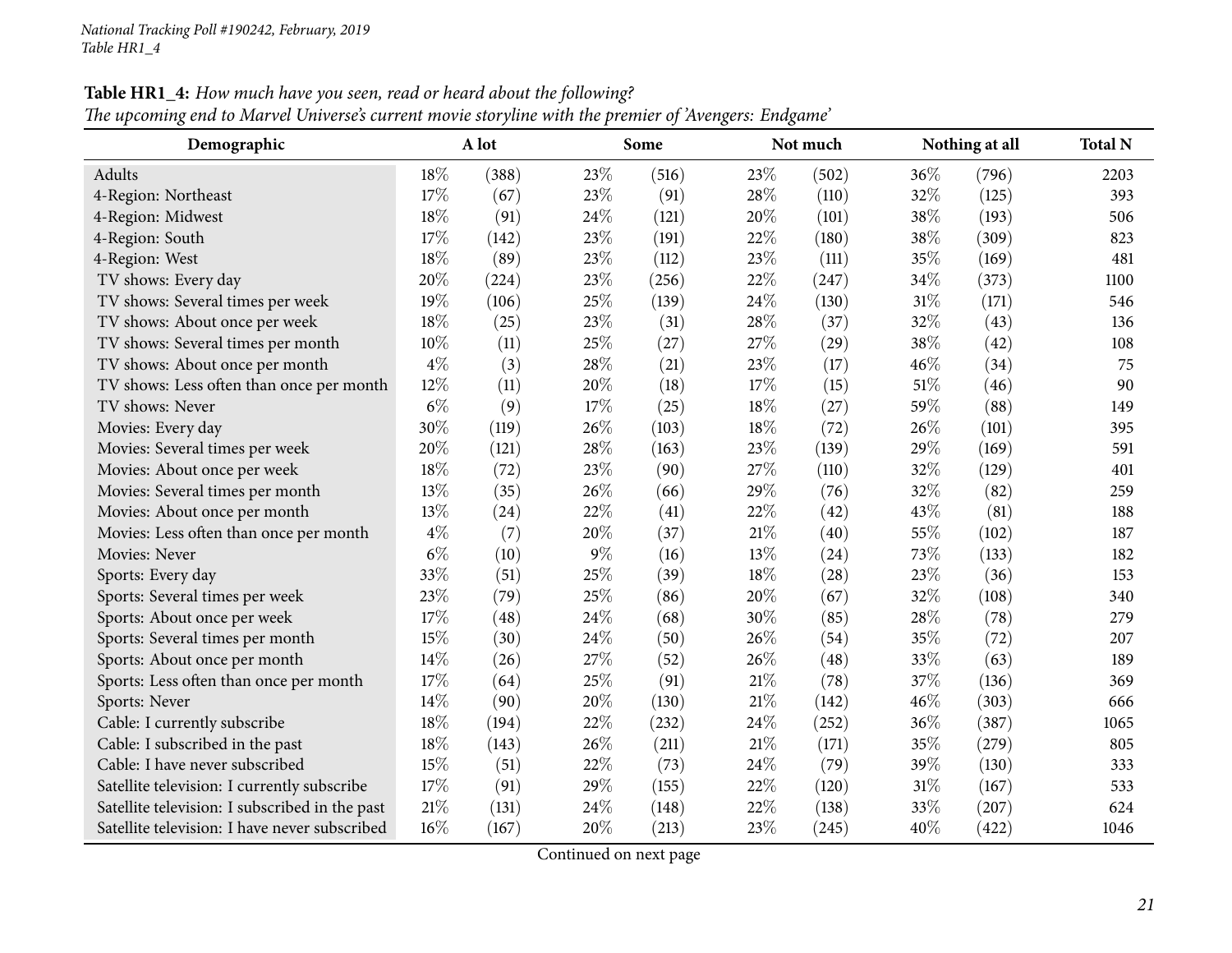| $\bf{I}$<br>$\circ$<br>Demographic          |        | A lot              |        | Some  | $\circ$<br>$\circ$ | Not much |         | Nothing at all | <b>Total N</b> |
|---------------------------------------------|--------|--------------------|--------|-------|--------------------|----------|---------|----------------|----------------|
| Adults                                      | 18\%   | (388)              | 23\%   | (516) | 23\%               | (502)    | $36\%$  | (796)          | 2203           |
| Streaming service: I currently subscribe    | 24\%   | (303)              | 26\%   | (330) | 21%                | (265)    | 29%     | (369)          | 1266           |
| Streaming service: I subscribed in the past | $14\%$ | $\left( 29\right)$ | 32%    | (66)  | 30\%               | (63)     | 24%     | (50)           | 207            |
| Streaming service: I have never subscribed  | $8\%$  | (57)               | $16\%$ | (120) | $24\%$             | (175)    | $52\%$  | (378)          | 730            |
| Film: An avid fan                           | 30%    | (222)              | 29%    | (216) | 19%                | (140)    | 23%     | (169)          | 747            |
| Film: A casual fan                          | 12%    | (145)              | 22\%   | (262) | 27%                | (321)    | 39 $\%$ | (475)          | 1203           |
| Film: Not a fan                             | $9\%$  | (22)               | 15%    | (38)  | $16\%$             | (41)     | 60\%    | (152)          | 253            |
| Television: An avid fan                     | 20%    | (212)              | 27\%   | (283) | 21%                | (222)    | 31%     | (320)          | 1038           |
| Television: A casual fan                    | $16\%$ | (162)              | $20\%$ | (203) | 25%                | (263)    | 39 $\%$ | (409)          | 1037           |
| Television: Not a fan                       | $11\%$ | (14)               | 23\%   | (30)  | $14\%$             | (18)     | $52\%$  | (66)           | 128            |
| Music: An avid fan                          | 23%    | (279)              | 25\%   | (302) | 23\%               | (270)    | 29%     | (344)          | 1195           |
| Music: A casual fan                         | $11\%$ | (100)              | 22%    | (204) | $24\%$             | (214)    | $43\%$  | (392)          | 910            |
| Music: Not a fan                            | $10\%$ | (9)                | 10%    | (10)  | 18\%               | (18)     | 62\%    | (60)           | 97             |
| Fashion: An avid fan                        | 30%    | (101)              | 28\%   | (94)  | 18\%               | (60)     | 24\%    | (79)           | 333            |
| Fashion: A casual fan                       | 18%    | (163)              | $26\%$ | (238) | $24\%$             | (217)    | 32\%    | (297)          | 914            |
| Fashion: Not a fan                          | 13\%   | (125)              | 19%    | (184) | $24\%$             | (226)    | 44\%    | (421)          | 956            |
| Yes                                         | 15%    | (176)              | $25\%$ | (283) | 23\%               | (266)    | $36\%$  | (416)          | 1141           |
| N <sub>0</sub>                              | 20%    | (212)              | $22\%$ | (233) | 22%                | (237)    | $36\%$  | (380)          | 1062           |

Table HR1\_4: How much have you seen, read or heard about the following?

The upcoming end to Marvel Universe's current movie storyline with the premier of 'Avengers: Endgame'

*Note:* Row proportions may total to larger than one-hundred percen<sup>t</sup> due to rounding. For more information visit [MorningConsultIntelligence.com](https://morningconsultintelligence.com).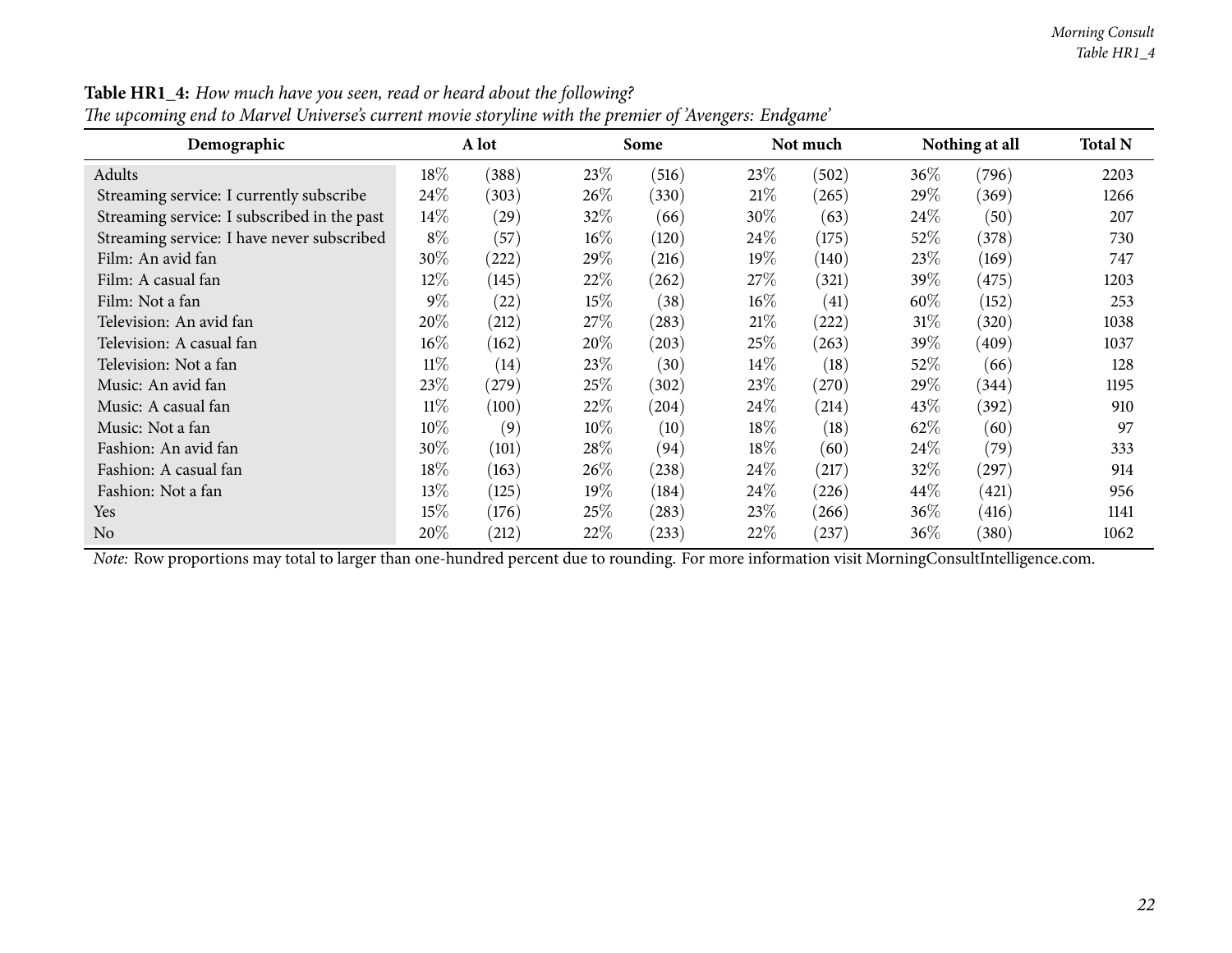| Table HR2: As you may know, Disney+ is an upcoming online video streaming service that will host Disney TV shows, movies and other content. |  |
|---------------------------------------------------------------------------------------------------------------------------------------------|--|
| How likely are you to subscribe to this streaming service when it launches later this year?                                                 |  |

<span id="page-22-0"></span>

|                          | Somewhat |             |        |        |     |                 |        |                   | Don't know/ |            |                |  |  |
|--------------------------|----------|-------------|--------|--------|-----|-----------------|--------|-------------------|-------------|------------|----------------|--|--|
| Demographic              |          | Very likely |        | likely |     | Not that likely |        | Not likely at all |             | No opinion | <b>Total N</b> |  |  |
| Adults                   | $9\%$    | (204)       | 20%    | (439)  | 21% | (455)           | 39%    | (867)             | 11%         | (238)      | 2203           |  |  |
| Gender: Male             | $9\%$    | (93)        | 17%    | (176)  | 23% | (239)           | 41\%   | (420)             | 10%         | (104)      | 1031           |  |  |
| Gender: Female           | $9\%$    | (111)       | 22%    | (263)  | 18% | (216)           | 38%    | (447)             | $11\%$      | (134)      | 1172           |  |  |
| Age: 18-29               | $16\%$   | (63)        | 30%    | (116)  | 24% | (94)            | 21%    | (84)              | $9\%$       | (34)       | 390            |  |  |
| Age: 30-44               | $17\%$   | (82)        | 28\%   | (142)  | 19% | (94)            | 23%    | (116)             | 13%         | (64)       | 498            |  |  |
| Age: 45-54               | $8\%$    | (34)        | 20%    | (84)   | 22% | (92)            | 39%    | (161)             | 10%         | (40)       | 411            |  |  |
| Age: 55-64               | $4\%$    | (15)        | 14%    | (56)   | 20% | (78)            | 48%    | (189)             | 13%         | (53)       | 391            |  |  |
| Age: 65+                 | $2\%$    | (10)        | $8\%$  | (41)   | 19% | (97)            | 62%    | (317)             | $9\%$       | (48)       | 513            |  |  |
| Generation Z: 18-21      | $11\%$   | (17)        | 27%    | (41)   | 23% | (35)            | 26%    | (39)              | 13%         | (19)       | 152            |  |  |
| Millennial: Age 22-37    | 19%      | (97)        | 29%    | (143)  | 22% | (110)           | 20%    | (102)             | $9\%$       | (46)       | 498            |  |  |
| Generation X: Age 38-53  | 10%      | (64)        | 25%    | (149)  | 20% | (124)           | 33%    | (200)             | 12%         | (73)       | 609            |  |  |
| Boomers: Age 54-72       | $3\%$    | (25)        | 12%    | (95)   | 20% | (162)           | 54\%   | (447)             | $11\%$      | (94)       | 824            |  |  |
| PID: Dem (no lean)       | $11\%$   | (83)        | 19%    | (139)  | 20% | (150)           | 39%    | (288)             | 10%         | (73)       | 734            |  |  |
| PID: Ind (no lean)       | $9\%$    | (71)        | $21\%$ | (167)  | 21% | (167)           | 36\%   | (285)             | 12%         | (98)       | 788            |  |  |
| PID: Rep (no lean)       | $7\%$    | (50)        | 19%    | (133)  | 20% | (138)           | 43%    | (293)             | 10%         | (67)       | 681            |  |  |
| PID/Gender: Dem Men      | 14%      | (45)        | 18%    | (56)   | 23% | (73)            | 34\%   | (106)             | $11\%$      | (36)       | 316            |  |  |
| PID/Gender: Dem Women    | $9\%$    | (39)        | 20%    | (83)   | 18% | (77)            | 44\%   | (182)             | $9\%$       | (37)       | 417            |  |  |
| PID/Gender: Ind Men      | $8\%$    | (27)        | 15%    | (51)   | 25% | (86)            | 43%    | (149)             | $11\%$      | (37)       | 349            |  |  |
| PID/Gender: Ind Women    | $10\%$   | (44)        | 27%    | (117)  | 18% | (81)            | $31\%$ | (136)             | 14%         | (60)       | 439            |  |  |
| PID/Gender: Rep Men      | $6\%$    | (21)        | 19%    | (69)   | 22% | (79)            | 45%    | (164)             | $8\%$       | (31)       | 365            |  |  |
| PID/Gender: Rep Women    | $9\%$    | (28)        | 20%    | (63)   | 19% | (59)            | 41\%   | (129)             | $11\%$      | (36)       | 316            |  |  |
| Ideo: Liberal (1-3)      | $12\%$   | (84)        | $21\%$ | (140)  | 21% | (142)           | 39%    | (262)             | 7%          | (50)       | 678            |  |  |
| Ideo: Moderate (4)       | $8\%$    | (36)        | 23%    | (109)  | 19% | (92)            | 38%    | (181)             | 13%         | (63)       | 481            |  |  |
| Ideo: Conservative (5-7) | $6\%$    | (42)        | 17%    | (125)  | 23% | (172)           | 47\%   | (349)             | $8\%$       | (60)       | 748            |  |  |
| Educ: < College          | $11\%$   | (146)       | 22%    | (301)  | 20% | (273)           | 36%    | (496)             | $12\%$      | (168)      | 1386           |  |  |
| Educ: Bachelors degree   | $6\%$    | (33)        | 17%    | (91)   | 21% | (109)           | 46\%   | (240)             | $9\%$       | (48)       | 521            |  |  |
| Educ: Post-grad          | $8\%$    | (25)        | $16\%$ | (47)   | 25% | (73)            | 44%    | (130)             | 7%          | (22)       | 296            |  |  |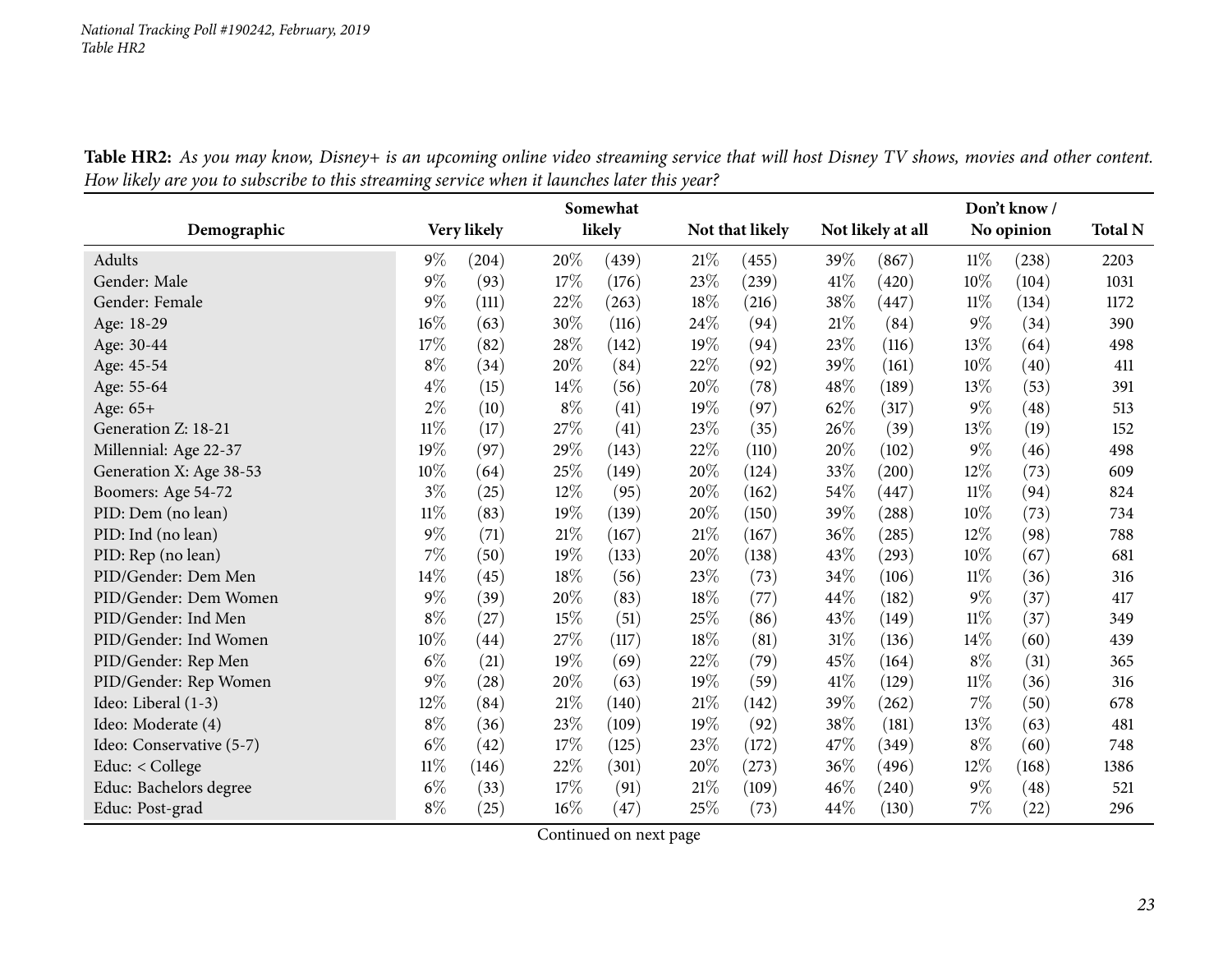Table HR2: As you may know, Disney+ is an upcoming online video streaming service that will host Disney TV shows, movies and other content. How likely are you to subscribe to this streaming service when it launches later this year?  $\overline{\phantom{0}}$ 

|                             | Somewhat |             |        |        |        |                 |      | Don't know /      |        |            |                |  |
|-----------------------------|----------|-------------|--------|--------|--------|-----------------|------|-------------------|--------|------------|----------------|--|
| Demographic                 |          | Very likely |        | likely |        | Not that likely |      | Not likely at all |        | No opinion | <b>Total N</b> |  |
| Adults                      | $9\%$    | (204)       | 20%    | (439)  | 21%    | (455)           | 39%  | (867)             | $11\%$ | (238)      | 2203           |  |
| Income: Under 50k           | 10%      | (124)       | 20%    | (260)  | 21%    | (263)           | 36%  | (465)             | 13%    | (165)      | 1277           |  |
| Income: 50k-100k            | $8\%$    | (54)        | 20%    | (130)  | 20%    | (127)           | 45%  | (287)             | 7%     | (46)       | 645            |  |
| Income: 100k+               | $9\%$    | (26)        | 18%    | (49)   | 23%    | (65)            | 41\% | (114)             | 10%    | (27)       | 281            |  |
| Ethnicity: White            | $8\%$    | (135)       | 19%    | (340)  | 21%    | (371)           | 42%  | (744)             | 11%    | (191)      | 1782           |  |
| Ethnicity: Hispanic         | 17%      | (36)        | 30%    | (64)   | 22%    | (46)            | 20%  | (43)              | 11%    | (24)       | 213            |  |
| Ethnicity: Afr. Am.         | 18%      | (50)        | 24%    | (66)   | 19%    | (52)            | 29%  | (80)              | $11\%$ | (31)       | 279            |  |
| Ethnicity: Other            | 13%      | (19)        | 23%    | (33)   | 22%    | (32)            | 30%  | (42)              | 11%    | (16)       | 142            |  |
| Relig: Protestant           | $6\%$    | (32)        | 15%    | (82)   | 20%    | (109)           | 51%  | (278)             | $8\%$  | (41)       | 542            |  |
| Relig: Roman Catholic       | 12%      | (47)        | 18%    | (72)   | 21%    | (84)            | 39%  | (158)             | $11\%$ | (43)       | 404            |  |
| Relig: Something Else       | $9\%$    | (18)        | 19%    | (39)   | 22%    | (45)            | 37%  | (75)              | 13%    | (27)       | 204            |  |
| Relig: Jewish               | $5\%$    | (2)         | 12%    | (6)    | 18%    | (9)             | 46%  | (24)              | 20%    | (11)       | 53             |  |
| Relig: Evangelical          | $9\%$    | (66)        | 17%    | (131)  | 21%    | (161)           | 43%  | (332)             | 10%    | (78)       | 768            |  |
| Relig: Non-Evang. Catholics | $8\%$    | (31)        | 16%    | (62)   | 20%    | (76)            | 47%  | (179)             | $9\%$  | (33)       | 382            |  |
| Relig: All Christian        | $8\%$    | (97)        | 17%    | (193)  | 21%    | (237)           | 44%  | (511)             | 10%    | (111)      | 1150           |  |
| Relig: All Non-Christian    | 12%      | (32)        | 27%    | (74)   | 21%    | (59)            | 28%  | (79)              | 12%    | (34)       | 278            |  |
| Community: Urban            | 14%      | (70)        | 23%    | (118)  | 21\%   | (111)           | 33%  | (171)             | $9\%$  | (48)       | 518            |  |
| Community: Suburban         | 7%       | (75)        | 18%    | (183)  | 20%    | (208)           | 43%  | (435)             | 12%    | (121)      | 1021           |  |
| Community: Rural            | $9\%$    | (59)        | 21\%   | (138)  | 21%    | (137)           | 39%  | (261)             | 10%    | (69)       | 664            |  |
| Employ: Private Sector      | $11\%$   | (65)        | 23%    | (139)  | 21%    | (124)           | 35%  | (210)             | 10%    | (57)       | 595            |  |
| <b>Employ: Government</b>   | 10%      | (15)        | 19%    | (28)   | 25%    | (36)            | 39%  | (58)              | $7\%$  | (10)       | 147            |  |
| Employ: Self-Employed       | 14%      | (29)        | 19%    | (37)   | 18%    | (36)            | 40%  | (79)              | 9%     | (19)       | 200            |  |
| Employ: Homemaker           | 13%      | (20)        | 27%    | (43)   | 18%    | (28)            | 30%  | (47)              | 12%    | (19)       | 158            |  |
| Employ: Student             | $9\%$    | (9)         | 28%    | (28)   | 29%    | (29)            | 25%  | (25)              | $9\%$  | (9)        | 100            |  |
| Employ: Retired             | $2\%$    | (13)        | $11\%$ | (57)   | 19%    | (100)           | 58%  | (311)             | 10%    | (52)       | 533            |  |
| Employ: Unemployed          | 14%      | (35)        | 24%    | (59)   | 21%    | (52)            | 29%  | (72)              | 12%    | (29)       | 248            |  |
| Employ: Other               | $8\%$    | (18)        | 21%    | (47)   | 22%    | (50)            | 29%  | (64)              | 19%    | (43)       | 222            |  |
| Military HH: Yes            | $8\%$    | (36)        | 16%    | (73)   | 20%    | (89)            | 45%  | (205)             | $11\%$ | (49)       | 452            |  |
| Military HH: No             | 10%      | (168)       | 21%    | (366)  | $21\%$ | (366)           | 38%  | (662)             | 11%    | (189)      | 1751           |  |
| RD/WT: Right Direction      | $9\%$    | (81)        | 18%    | (155)  | 22%    | (187)           | 40%  | (338)             | 11%    | (91)       | 851            |  |
| RD/WT: Wrong Track          | $9\%$    | (123)       | 21%    | (284)  | 20%    | (268)           | 39%  | (529)             | $11\%$ | (148)      | 1352           |  |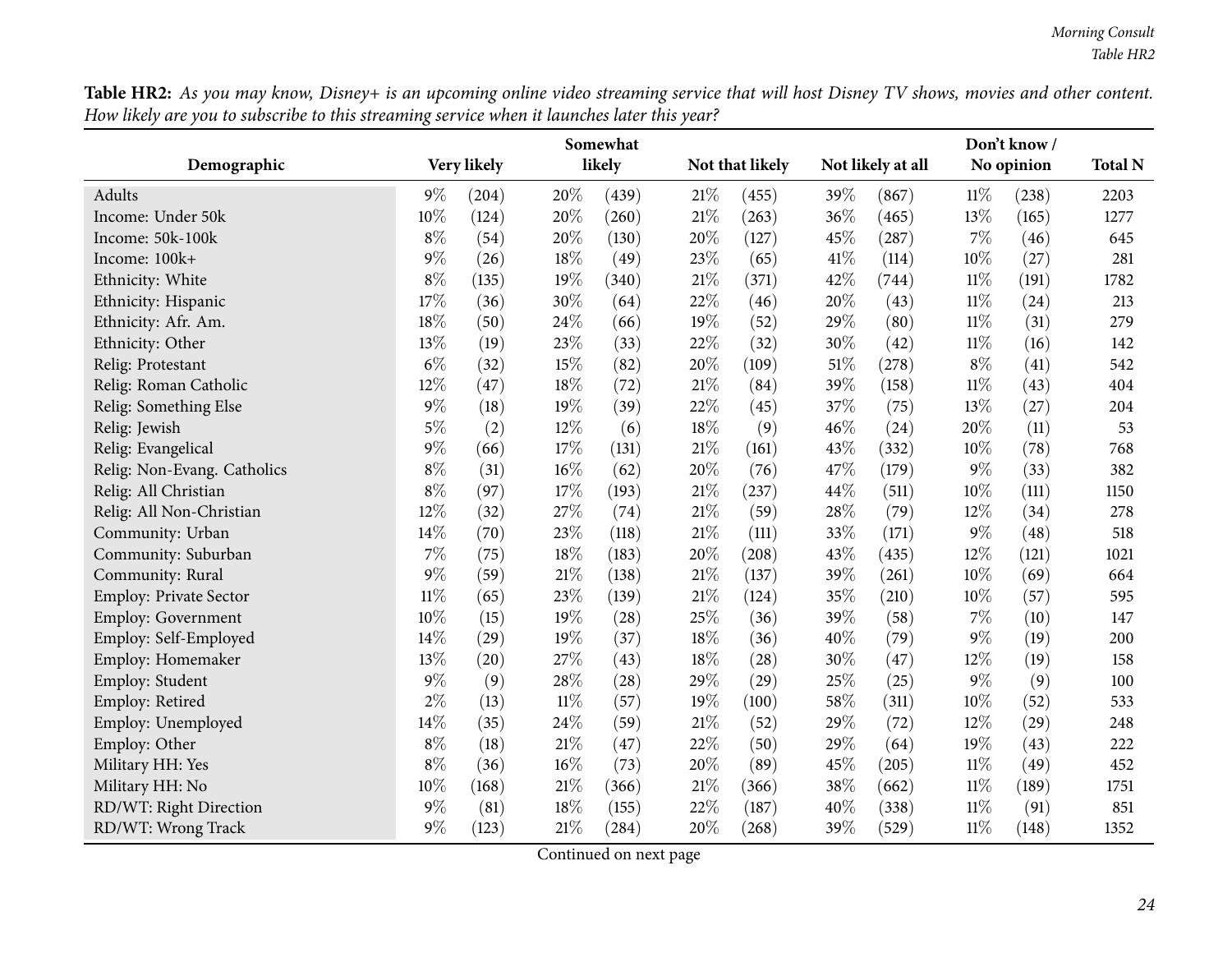|                                      | Somewhat |             |     |        |     |                     |      |                   |        | Don't know/ |                |  |  |  |
|--------------------------------------|----------|-------------|-----|--------|-----|---------------------|------|-------------------|--------|-------------|----------------|--|--|--|
| Demographic                          |          | Very likely |     | likely |     | Not that likely     |      | Not likely at all |        | No opinion  | <b>Total N</b> |  |  |  |
| Adults                               | $9\%$    | (204)       | 20% | (439)  | 21% | (455)               | 39%  | (867)             | $11\%$ | (238)       | 2203           |  |  |  |
| Trump Job Approve                    | $8\%$    | (74)        | 18% | (168)  | 21% | (194)               | 42%  | (384)             | 11%    | (99)        | 918            |  |  |  |
| Trump Job Disapprove                 | 10\%     | (119)       | 21% | (248)  | 21% | (244)               | 39%  | (451)             | $9\%$  | (106)       | 1168           |  |  |  |
| Trump Job Strongly Approve           | $9\%$    | (44)        | 15% | (77)   | 20% | (103)               | 44\% | (226)             | 12%    | (63)        | 514            |  |  |  |
| Trump Job Somewhat Approve           | 7%       | (30)        | 22% | (90)   | 23% | (91)                | 39%  | (157)             | $9\%$  | (36)        | 405            |  |  |  |
| Trump Job Somewhat Disapprove        | 12%      | (33)        | 25% | (70)   | 23% | (65)                | 32%  | (87)              | $8\%$  | (22)        | 277            |  |  |  |
| Trump Job Strongly Disapprove        | 10%      | (86)        | 20% | (178)  | 20% | (179)               | 41\% | (364)             | $9\%$  | (84)        | 892            |  |  |  |
| #1 Issue: Economy                    | $11\%$   | (69)        | 22% | (139)  | 26% | (164)               | 34%  | (212)             | $8\%$  | (48)        | 631            |  |  |  |
| #1 Issue: Security                   | $9\%$    | (41)        | 15% | (66)   | 22% | (97)                | 42%  | (189)             | 13%    | (58)        | 450            |  |  |  |
| #1 Issue: Health Care                | $8\%$    | (29)        | 22% | (75)   | 18% | (62)                | 40%  | (137)             | 12%    | (43)        | 346            |  |  |  |
| #1 Issue: Medicare / Social Security | $5\%$    | (15)        | 13% | (41)   | 16% | (48)                | 54%  | (167)             | 12%    | (36)        | 308            |  |  |  |
| #1 Issue: Women's Issues             | $8\%$    | (9)         | 27% | (32)   | 21% | (25)                | 32%  | (38)              | 12%    | (14)        | 118            |  |  |  |
| #1 Issue: Education                  | 17%      | (21)        | 26% | (33)   | 18% | (23)                | 28%  | (35)              | 12%    | (15)        | 127            |  |  |  |
| #1 Issue: Energy                     | $11\%$   | (13)        | 33% | (36)   | 14% | (16)                | 34%  | (38)              | 7%     | (8)         | 111            |  |  |  |
| #1 Issue: Other                      | $7\%$    | (8)         | 15% | (17)   | 19% | (21)                | 45%  | (51)              | 15%    | (16)        | 112            |  |  |  |
| 2018 House Vote: Democrat            | $9\%$    | (73)        | 20% | (160)  | 22% | (174)               | 41%  | (327)             | $9\%$  | (70)        | 805            |  |  |  |
| 2018 House Vote: Republican          | $6\%$    | (39)        | 17% | (121)  | 20% | (143)               | 47%  | (328)             | 10%    | (71)        | 702            |  |  |  |
| 2018 House Vote: Someone else        | 14%      | (14)        | 14% | (14)   | 20% | (20)                | 39%  | (39)              | 12%    | (13)        | 100            |  |  |  |
| 2018 House Vote: Didnt Vote          | $13\%$   | (77)        | 24% | (144)  | 20% | (116)               | 29%  | (170)             | 14%    | (85)        | 592            |  |  |  |
| 2016 Vote: Hillary Clinton           | 10%      | (67)        | 20% | (137)  | 20% | (137)               | 41%  | (277)             | $9\%$  | (63)        | 682            |  |  |  |
| 2016 Vote: Donald Trump              | $6\%$    | (40)        | 16% | (112)  | 22% | (154)               | 46%  | (323)             | 10%    | (73)        | 703            |  |  |  |
| 2016 Vote: Someone else              | $7\%$    | (13)        | 25% | (44)   | 19% | (34)                | 41\% | (72)              | 7%     | (12)        | 176            |  |  |  |
| 2016 Vote: Didnt Vote                | 13%      | (81)        | 23% | (143)  | 20% | (126)               | 30%  | (191)             | 14%    | (89)        | 629            |  |  |  |
| Voted in 2014: Yes                   | $8\%$    | (109)       | 18% | (254)  | 20% | $\left( 282\right)$ | 45%  | (644)             | 10%    | (144)       | 1433           |  |  |  |
| Voted in 2014: No                    | 12%      | (94)        | 24% | (185)  | 23% | (173)               | 29%  | (223)             | 12%    | (95)        | 770            |  |  |  |
| 2012 Vote: Barack Obama              | $10\%$   | (84)        | 20% | (164)  | 19% | (157)               | 42%  | (350)             | 10%    | (84)        | 838            |  |  |  |
| 2012 Vote: Mitt Romney               | $5\%$    | (29)        | 15% | (85)   | 21% | (116)               | 49%  | (276)             | $9\%$  | (53)        | 559            |  |  |  |
| 2012 Vote: Other                     | $3\%$    | (3)         | 13% | (14)   | 27% | (28)                | 45%  | (48)              | 12%    | (13)        | 105            |  |  |  |
| 2012 Vote: Didn't Vote               | 13%      | (87)        | 25% | (177)  | 22% | (153)               | 28%  | (192)             | 13%    | (89)        | 697            |  |  |  |

Table HR2: As you may know, Disney+ is an upcoming online video streaming service that will host Disney TV shows, movies and other content. How likely are you to subscribe to this streaming service when it launches later this year?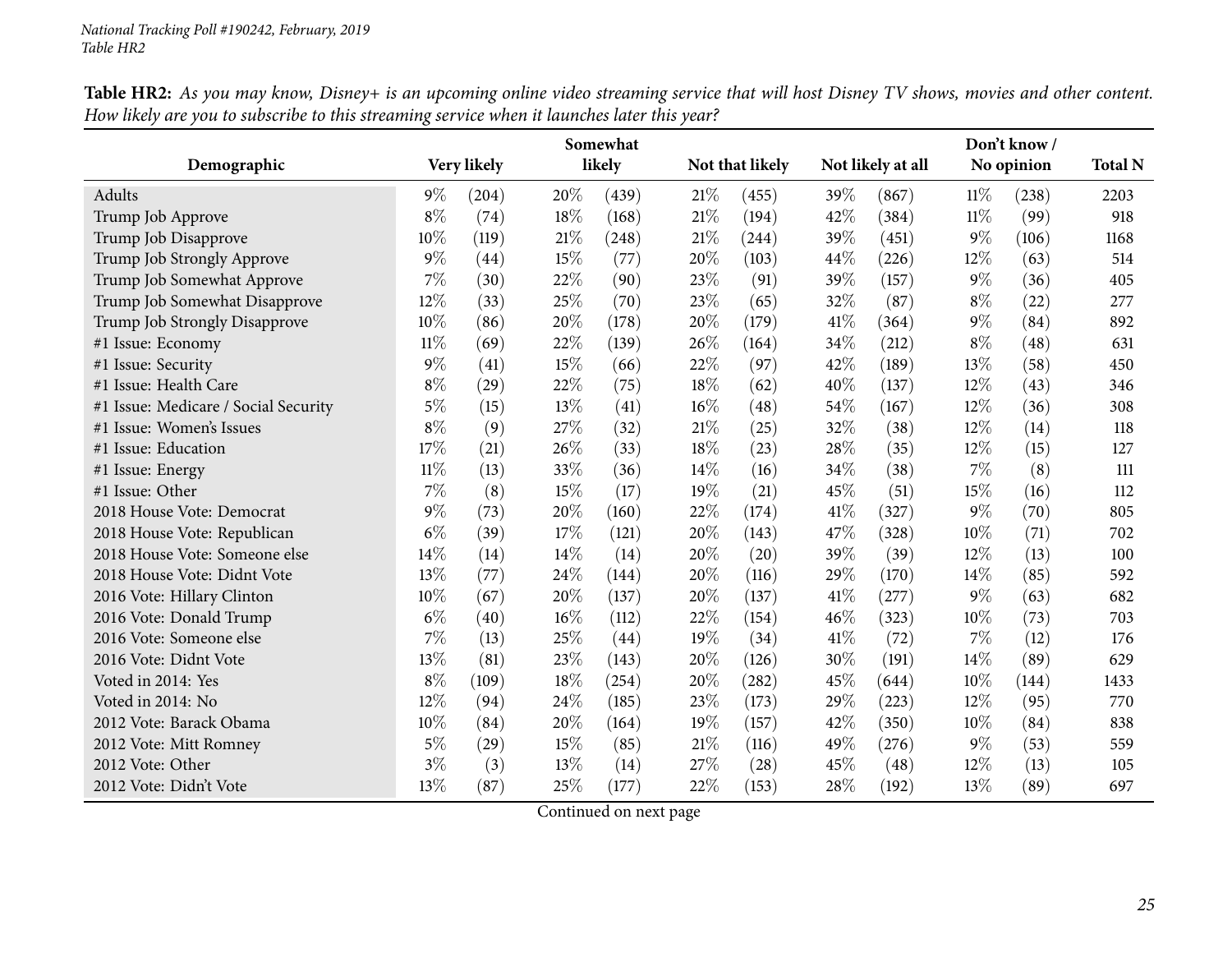Table HR2: As you may know, Disney+ is an upcoming online video streaming service that will host Disney TV shows, movies and other content. How likely are you to subscribe to this streaming service when it launches later this year?

|                                          | Somewhat |             |       |        |        |                 |      | Don't know /      |        |            |                |  |
|------------------------------------------|----------|-------------|-------|--------|--------|-----------------|------|-------------------|--------|------------|----------------|--|
| Demographic                              |          | Very likely |       | likely |        | Not that likely |      | Not likely at all |        | No opinion | <b>Total N</b> |  |
| Adults                                   | $9\%$    | (204)       | 20%   | (439)  | 21%    | (455)           | 39%  | (867)             | 11%    | (238)      | 2203           |  |
| 4-Region: Northeast                      | 10%      | (41)        | 19%   | (74)   | 19%    | (75)            | 40%  | (157)             | 12%    | (47)       | 393            |  |
| 4-Region: Midwest                        | $9\%$    | (48)        | 18%   | (89)   | 21%    | (108)           | 43%  | (216)             | $9\%$  | (45)       | 506            |  |
| 4-Region: South                          | $9\%$    | (71)        | 23%   | (186)  | 21\%   | (171)           | 37%  | (301)             | $11\%$ | (94)       | 823            |  |
| 4-Region: West                           | $9\%$    | (44)        | 19%   | (90)   | 21\%   | (102)           | 40%  | (193)             | $11\%$ | (52)       | 481            |  |
| TV shows: Every day                      | 12%      | (127)       | 20%   | (219)  | 20%    | (224)           | 38%  | (420)             | 10%    | (110)      | 1100           |  |
| TV shows: Several times per week         | $8\%$    | (46)        | 24%   | (128)  | 22%    | (122)           | 35%  | (193)             | 10%    | (57)       | 546            |  |
| TV shows: About once per week            | 10%      | (13)        | 22%   | (29)   | 21\%   | (29)            | 41%  | (56)              | $6\%$  | (9)        | 136            |  |
| TV shows: Several times per month        | $3\%$    | (3)         | 17%   | (18)   | 27%    | (30)            | 47%  | (51)              | $6\%$  | (7)        | 108            |  |
| TV shows: About once per month           | $8\%$    | (6)         | 26%   | (19)   | 15%    | (12)            | 38%  | (29)              | 13%    | (9)        | 75             |  |
| TV shows: Less often than once per month | $5\%$    | (4)         | 12%   | (10)   | 25%    | (22)            | 44%  | (40)              | 15%    | (13)       | 90             |  |
| TV shows: Never                          | $2\%$    | (4)         | 10%   | (14)   | $11\%$ | (17)            | 53%  | (79)              | 23%    | (34)       | 149            |  |
| Movies: Every day                        | 22%      | (86)        | 26%   | (103)  | 17%    | (67)            | 26%  | (102)             | $9\%$  | (37)       | 395            |  |
| Movies: Several times per week           | $9\%$    | (53)        | 25%   | (147)  | 25%    | (149)           | 31\% | (181)             | 10%    | (62)       | 591            |  |
| Movies: About once per week              | $6\%$    | (25)        | 21%   | (86)   | 24%    | (97)            | 40%  | (159)             | $9\%$  | (35)       | 401            |  |
| Movies: Several times per month          | $7\%$    | (19)        | 16%   | (41)   | 26%    | (67)            | 42%  | (109)             | $9\%$  | (22)       | 259            |  |
| Movies: About once per month             | $6\%$    | (11)        | 19%   | (35)   | 18%    | (34)            | 48%  | (89)              | 10%    | (18)       | 188            |  |
| Movies: Less often than once per month   | $2\%$    | (4)         | $8\%$ | (15)   | 15%    | (28)            | 62%  | (115)             | 13%    | (25)       | 187            |  |
| Movies: Never                            | $3\%$    | (5)         | $6\%$ | (11)   | $8\%$  | (14)            | 61%  | (112)             | 22%    | (40)       | 182            |  |
| Sports: Every day                        | 25%      | (38)        | 22%   | (34)   | 20%    | (31)            | 27%  | (41)              | $6\%$  | (9)        | 153            |  |
| Sports: Several times per week           | 12%      | (40)        | 24%   | (81)   | 18%    | (61)            | 39%  | (131)             | $8\%$  | (26)       | 340            |  |
| Sports: About once per week              | $6\%$    | (17)        | 19%   | (54)   | 28%    | (79)            | 39%  | (108)             | $8\%$  | (22)       | 279            |  |
| Sports: Several times per month          | 7%       | (15)        | 21%   | (43)   | 26%    | (53)            | 37%  | (77)              | $9\%$  | (18)       | 207            |  |
| Sports: About once per month             | $11\%$   | (21)        | 25%   | (48)   | 21\%   | (41)            | 32%  | (61)              | 10%    | (18)       | 189            |  |
| Sports: Less often than once per month   | 7%       | (26)        | 18%   | (65)   | 25%    | (91)            | 40%  | (146)             | $11\%$ | (40)       | 369            |  |
| Sports: Never                            | $7\%$    | (46)        | 17%   | (114)  | 15%    | (99)            | 45%  | (303)             | $16\%$ | (105)      | 666            |  |
| Cable: I currently subscribe             | $11\%$   | (113)       | 18%   | (195)  | 20%    | (211)           | 41\% | (441)             | 10%    | (105)      | 1065           |  |
| Cable: I subscribed in the past          | 7%       | (59)        | 23%   | (189)  | 22%    | (177)           | 37%  | (298)             | 10%    | (82)       | 805            |  |
| Cable: I have never subscribed           | 10%      | (32)        | 17%   | (55)   | 20%    | (67)            | 39%  | (128)             | 15%    | (50)       | 333            |  |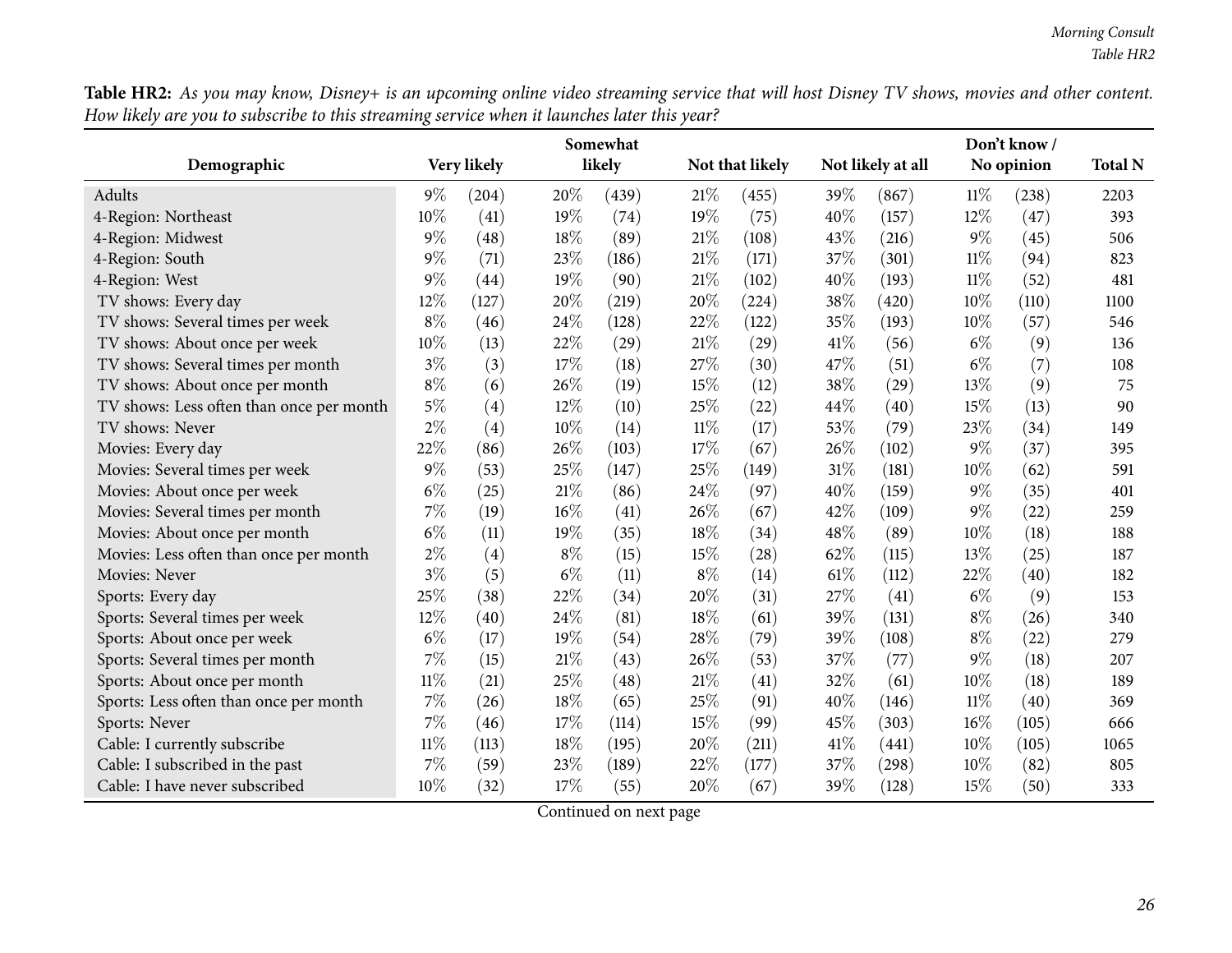|                                                | Somewhat |                    |        |                     |        |                 |        |                   |            | Don't know /       |      |  |  |
|------------------------------------------------|----------|--------------------|--------|---------------------|--------|-----------------|--------|-------------------|------------|--------------------|------|--|--|
| Demographic                                    |          | Very likely        |        | likely              |        | Not that likely |        | Not likely at all | No opinion | <b>Total N</b>     |      |  |  |
| Adults                                         | $9\%$    | (204)              | 20%    | (439)               | 21%    | (455)           | 39\%   | (867)             | $11\%$     | (238)              | 2203 |  |  |
| Satellite television: I currently subscribe    | $12\%$   | (62)               | 21%    | (112)               | 20%    | (104)           | 39\%   | (208)             | $9\%$      | (46)               | 533  |  |  |
| Satellite television: I subscribed in the past | $9\%$    | (56)               | 25\%   | (153)               | 21%    | (132)           | $36\%$ | (226)             | $9\%$      | (56)               | 624  |  |  |
| Satellite television: I have never subscribed  | $8\%$    | (86)               | 17%    | (173)               | 21%    | (219)           | 41\%   | (433)             | 13%        | (135)              | 1046 |  |  |
| Streaming service: I currently subscribe       | $11\%$   | (142)              | 25\%   | (317)               | 22\%   | (272)           | 34\%   | (427)             | $8\%$      | (107)              | 1266 |  |  |
| Streaming service: I subscribed in the past    | $9\%$    | (19)               | 26\%   | (55)                | 27\%   | (57)            | 28\%   | (57)              | $9\%$      | (19)               | 207  |  |  |
| Streaming service: I have never subscribed     | $6\%$    | (43)               | $9\%$  | (67)                | 17%    | (126)           | 52\%   | (383)             | 15\%       | (112)              | 730  |  |  |
| Film: An avid fan                              | $15\%$   | (115)              | 26\%   | (197)               | 21%    | (156)           | 28\%   | (206)             | $10\%$     | (73)               | 747  |  |  |
| Film: A casual fan                             | $6\%$    | (68)               | 18%    | (213)               | 22%    | (267)           | $44\%$ | (530)             | $10\%$     | (125)              | 1203 |  |  |
| Film: Not a fan                                | $8\%$    | $\left( 20\right)$ | $12\%$ | (29)                | 13%    | (32)            | 52\%   | (131)             | $16\%$     | (40)               | 253  |  |  |
| Television: An avid fan                        | 12%      | (128)              | 23\%   | $\left( 242\right)$ | 20%    | (208)           | $36\%$ | (369)             | $9\%$      | (90)               | 1038 |  |  |
| Television: A casual fan                       | $6\%$    | (67)               | 17%    | (181)               | 23\%   | (234)           | 42\%   | (436)             | 12\%       | (120)              | 1037 |  |  |
| Television: Not a fan                          | 7%       | (9)                | 13\%   | (17)                | $10\%$ | (13)            | $48\%$ | (62)              | $22\%$     | $\left( 28\right)$ | 128  |  |  |
| Music: An avid fan                             | 13%      | (154)              | 24\%   | (285)               | 21%    | (255)           | 33\%   | (392)             | $9\%$      | (109)              | 1195 |  |  |
| Music: A casual fan                            | $5\%$    | (42)               | 17%    | (151)               | 20%    | (185)           | $46\%$ | (423)             | $12\%$     | (109)              | 910  |  |  |
| Music: Not a fan                               | $8\%$    | (8)                | $3\%$  | (3)                 | 15%    | (15)            | 53\%   | (52)              | $20\%$     | (19)               | 97   |  |  |
| Fashion: An avid fan                           | 22%      | (73)               | 29%    | (96)                | 18%    | (62)            | 21%    | (70)              | $10\%$     | (33)               | 333  |  |  |
| Fashion: A casual fan                          | $9\%$    | (83)               | 23\%   | (212)               | 22\%   | (198)           | $36\%$ | (329)             | $10\%$     | (93)               | 914  |  |  |
| Fashion: Not a fan                             | $5\%$    | (48)               | $14\%$ | (131)               | 20%    | (195)           | 49\%   | (468)             | 12\%       | (113)              | 956  |  |  |
| Yes                                            | $10\%$   | (117)              | 22%    | (247)               | 21%    | (236)           | 37%    | (421)             | $10\%$     | (120)              | 1141 |  |  |
| No                                             | $8\%$    | (86)               | $18\%$ | (192)               | 21%    | (219)           | 42\%   | (446)             | 11%        | (119)              | 1062 |  |  |

Table HR2: As you may know, Disney+ is an upcoming online video streaming service that will host Disney TV shows, movies and other content. How likely are you to subscribe to this streaming service when it launches later this year?

*Note:* Row proportions may total to larger than one-hundred percen<sup>t</sup> due to rounding. For more information visit [MorningConsultIntelligence.com](https://morningconsultintelligence.com).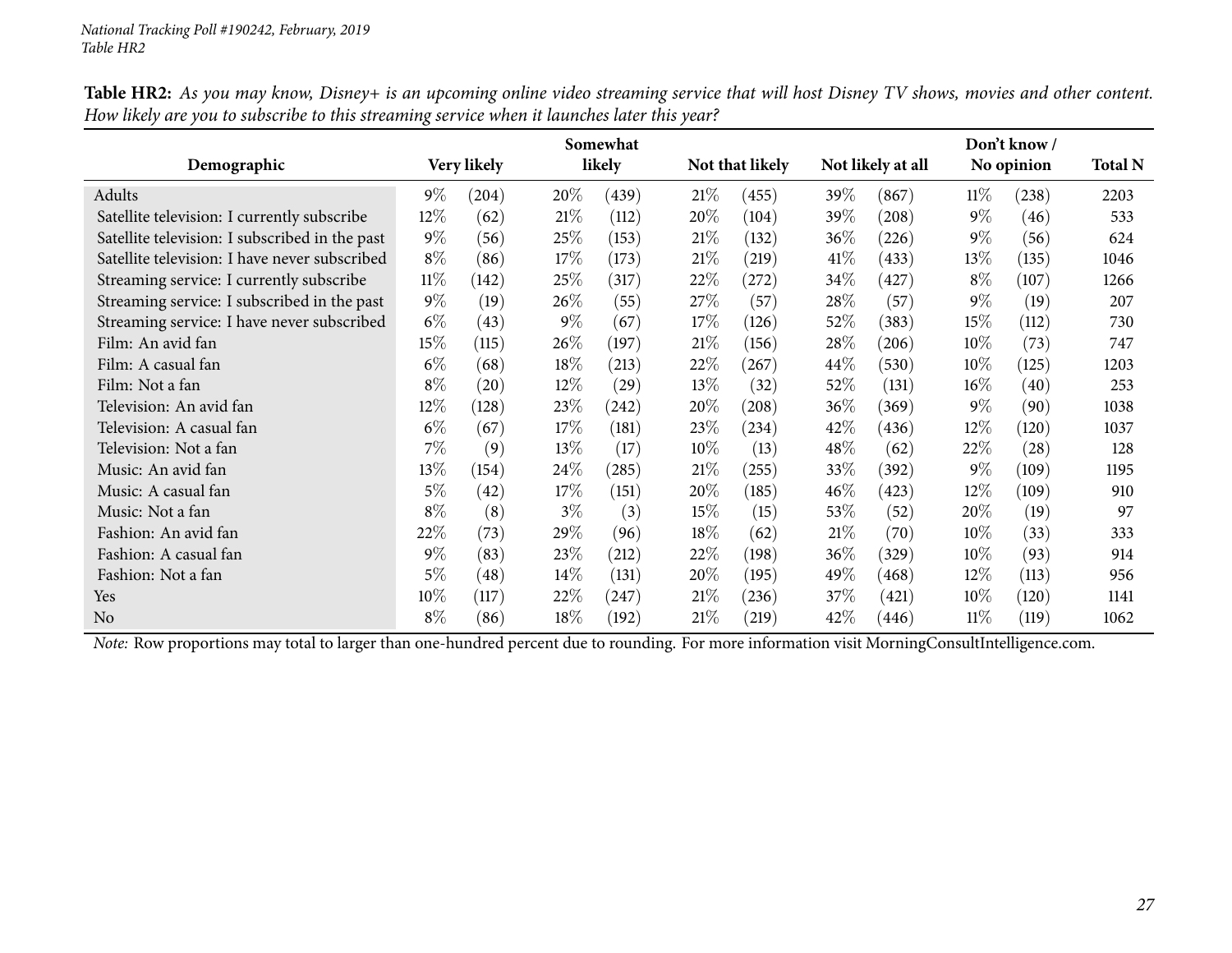## **Table HR3\_1:** *Are you <sup>a</sup> fan of each of the following?*

*Comic books*

<span id="page-27-0"></span>

|                          |                 |                 | Don't Know / No |                |  |  |  |  |
|--------------------------|-----------------|-----------------|-----------------|----------------|--|--|--|--|
| Demographic              | Yes             | N <sub>o</sub>  | Opinion         | <b>Total N</b> |  |  |  |  |
| Adults                   | 34%<br>(756)    | 51%<br>(1120)   | 15\%<br>(328)   | 2203           |  |  |  |  |
| Gender: Male             | 43\%<br>(439)   | 44\%<br>(452)   | $14\%$<br>(140) | 1031           |  |  |  |  |
| Gender: Female           | 27\%<br>(317)   | 57%<br>(667)    | $16\%$<br>(188) | 1172           |  |  |  |  |
| Age: 18-29               | 44\%<br>(173)   | 38\%<br>(148)   | 18%<br>(70)     | 390            |  |  |  |  |
| Age: 30-44               | 44%<br>(218)    | 43%<br>(214)    | 13\%<br>(66)    | 498            |  |  |  |  |
| Age: 45-54               | 34\%<br>(139)   | 53%<br>(218)    | 13%<br>(53)     | 411            |  |  |  |  |
| Age: 55-64               | 28%<br>(111)    | 53%<br>(207)    | 19%<br>(73)     | 391            |  |  |  |  |
| Age: 65+                 | 22\%<br>(114)   | 65%<br>(333)    | $13\%$<br>(66)  | 513            |  |  |  |  |
| Generation Z: 18-21      | 44%<br>(67)     | 32%<br>(48)     | 24%<br>(36)     | 152            |  |  |  |  |
| Millennial: Age 22-37    | 47\%<br>(235)   | 40\%<br>(201)   | 13%<br>(62)     | 498            |  |  |  |  |
| Generation X: Age 38-53  | 35%<br>(212)    | 51\%<br>(310)   | 14\%<br>(87)    | 609            |  |  |  |  |
| Boomers: Age 54-72       | 27%<br>(222)    | 58\%<br>(476)   | 15\%<br>(126)   | 824            |  |  |  |  |
| PID: Dem (no lean)       | 37%<br>(269)    | 50%<br>(368)    | 13%<br>(97)     | 734            |  |  |  |  |
| PID: Ind (no lean)       | 36\%<br>(284)   | 47%<br>(371)    | 17\%<br>(133)   | 788            |  |  |  |  |
| PID: Rep (no lean)       | 30%<br>(203)    | 56\%<br>(381)   | $14\%$<br>(97)  | 681            |  |  |  |  |
| PID/Gender: Dem Men      | 48\%<br>(151)   | 40\%<br>(125)   | 13\%<br>(40)    | 316            |  |  |  |  |
| PID/Gender: Dem Women    | $28\%$<br>(118) | 58\%<br>(242)   | $14\%$<br>(57)  | 417            |  |  |  |  |
| PID/Gender: Ind Men      | 44\%<br>(154)   | 43%<br>(149)    | 13\%<br>(46)    | 349            |  |  |  |  |
| PID/Gender: Ind Women    | 30%<br>(130)    | $51\%$<br>(222) | 20%<br>(87)     | 439            |  |  |  |  |
| PID/Gender: Rep Men      | 37%<br>(134)    | 49%<br>(178)    | 15%<br>(54)     | 365            |  |  |  |  |
| PID/Gender: Rep Women    | 22%<br>(69)     | 64%<br>(203)    | $14\%$<br>(43)  | 316            |  |  |  |  |
| Ideo: Liberal (1-3)      | 39%<br>(268)    | 47%<br>(321)    | 13\%<br>(89)    | 678            |  |  |  |  |
| Ideo: Moderate (4)       | $38\%$<br>(181) | 48\%<br>(232)   | $14\%$<br>(67)  | 481            |  |  |  |  |
| Ideo: Conservative (5-7) | 29%<br>(217)    | 57\%<br>(427)   | $14\%$<br>(104) | 748            |  |  |  |  |
| Educ: < College          | 35%<br>(487)    | $48\%$<br>(671) | $16\%$<br>(227) | 1386           |  |  |  |  |
| Educ: Bachelors degree   | $34\%$<br>(179) | 53%<br>(275)    | 13\%<br>(66)    | 521            |  |  |  |  |
| Educ: Post-grad          | 30%<br>(89)     | 58%<br>(173)    | 12%<br>(35)     | 296            |  |  |  |  |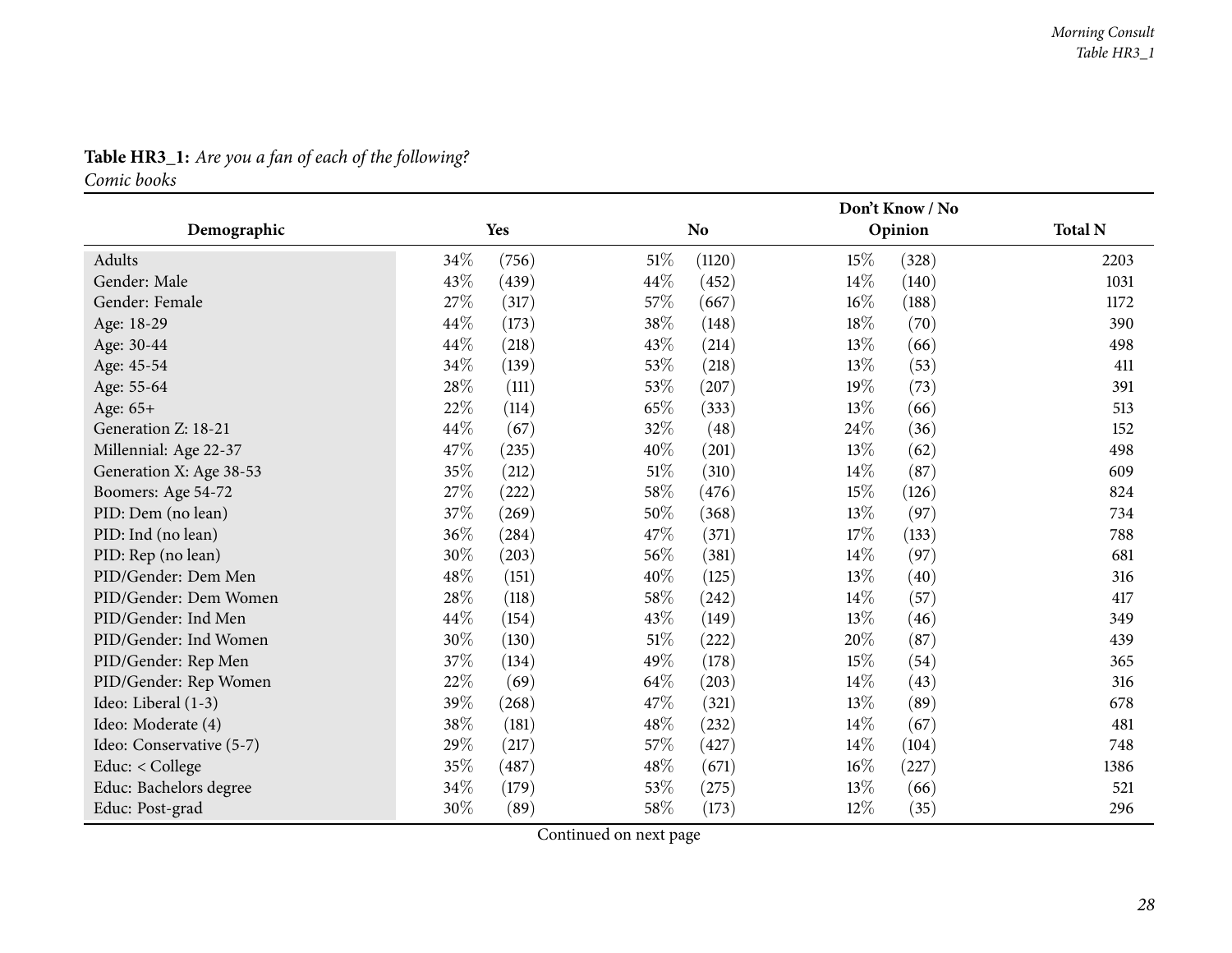*National Tracking Poll #190242, February, <sup>2019</sup> Table HR3\_1*

#### **Table HR3\_1:** *Are you <sup>a</sup> fan of each of the following? Comic books*

**Demographic Yes NoDon't Know / NoOpinion Total <sup>N</sup>**Adults $34\%$  (756)  $51\%$  (1120)  $15\%$  (328) 2203 1277 Income: Under 50kk  $37\%$  (473)  $47\%$  (594)  $16\%$  (210)  $1277$ Income: 50k-100kk  $33\%$  (214)  $55\%$  (351)  $12\%$  (79) 645 Income: 100k+<br>Ethnicity: White  $+$  24% (68) 62% (174)  $14\%$  (39) 281 Ethnicity: White  $32\%$   $(565)$   $53\%$   $(947)$   $15\%$   $(270)$   $1782$ Ethnicity: Hispanic  $52\%$   $(112)$   $35\%$   $(75)$   $12\%$   $(27)$   $213$ Ethnicity: Afr. Am.  $42\%$  (119)  $44\%$  (123)  $13\%$  (37)  $279$ 142 Ethnicity: Other 51% (72) 35% (49) 51% (21) 542 Relig: Protestant 26% (140)  $26\%$  (140) 61% (331)  $13\%$  (70) 542 Relig: Roman Catholic  $37\%$   $(148)$   $48\%$   $(195)$   $15\%$   $(61)$   $404$ 204 Relig: Something Else  $42\%$   $(85)$   $42\%$   $(85)$   $(85)$   $17\%$   $(34)$   $204$ 53 Relig: Jewish<br>Relig: Evangelical h  $39\%$  (21)  $47\%$  (25)  $14\%$  (7) 53 Relig: Evangelical  $34\%$   $(258)$   $52\%$   $(397)$   $15\%$   $(113)$   $768$ Relig: Non-Evang. Catholics <sup>30</sup>% (5) <sup>56</sup>% (25) 4% (52) <sup>382</sup> Relig: All Christiann 32% (373) 53% (611)  $14\%$  (165) 1150 Relig: All Non-Christiann 31% (85) 51% (141) 19% (52) 278 Community: Urbann  $43\%$  (221)  $45\%$  (233)  $12\%$  (65) 518 Community: Suburban**n** 33% (337) 52% (533)  $15\%$  (152) 1021 Community: Rural  $30\%$  (198)  $53\%$  (355)  $17\%$  (111) 664 595 Employ: Private Sector  $37\%$  (222)  $49\%$  (292)  $14\%$  (81) 595<br>Employ: Government  $41\%$  (60)  $48\%$  (70)  $12\%$  (17) 147 Employ: Government 41% (60) 48% (70) 48% (70) 48% (17) 47<br>
Employ: Self-Employed 35% (70) 49% (98) 46% (32) 200 Employ: Self-Employedd 35% (70)  $49\%$  (98)  $16\%$  (32) 200 Employ: Homemaker 28% (44) 55% (87) 57% (27) 58 Employ: Student  $44\%$   $(44)$   $35\%$   $(35)$   $20\%$   $(20)$   $100$ 533 Employ: Retiredd  $23\%$   $(124)$   $63\%$   $(335)$   $14\%$   $(74)$  533 Employ: Unemployedd  $45\%$  (111)  $39\%$  (97)  $16\%$  (39) 248 Employ: Other 36% (79)  $47\%$  (105)  $17\%$  (38) 222 Military HH: Yes  $34\%$   $(152)$   $51\%$   $(231)$   $15\%$   $(70)$   $(70)$ Military HH: No**o** 34% (604) 51% (889) 51% (258) 53 (258) 51% (258) RD/WT: Right Directionn 32% (275) 51% (438)  $16\%$  (138) 851 RD/WT: Wrong Trackk 36% (481) 50% (682)  $14\%$  (190)  $1352$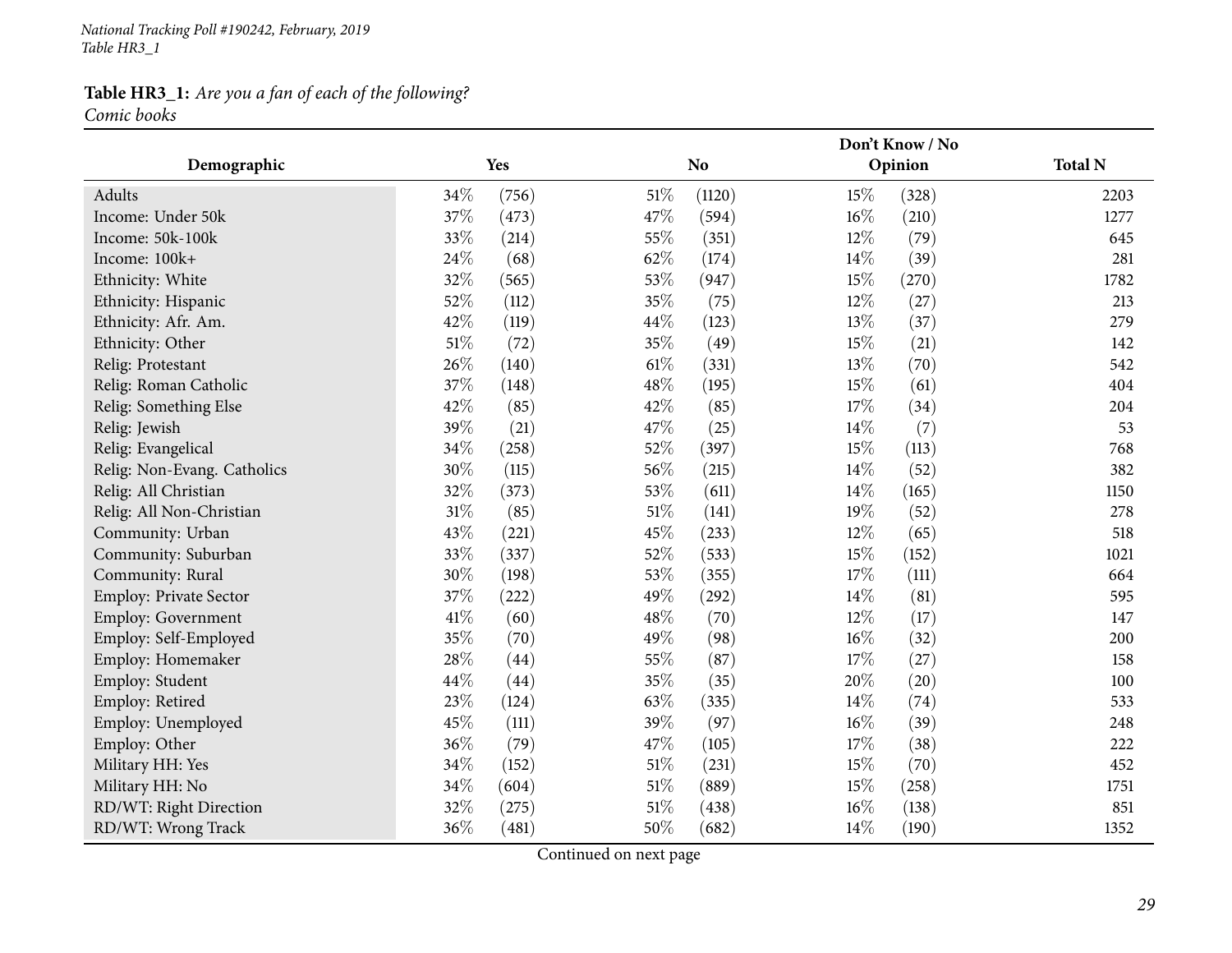### **Table HR3\_1:** *Are you <sup>a</sup> fan of each of the following? Comic books*

|                                      |     |       | Don't Know / No |                |        |         |                |  |
|--------------------------------------|-----|-------|-----------------|----------------|--------|---------|----------------|--|
| Demographic                          |     | Yes   |                 | N <sub>o</sub> |        | Opinion | <b>Total N</b> |  |
| Adults                               | 34% | (756) | 51%             | (1120)         | 15\%   | (328)   | 2203           |  |
| Trump Job Approve                    | 30% | (273) | 55%             | (507)          | 15%    | (139)   | 918            |  |
| Trump Job Disapprove                 | 38% | (446) | 48%             | (565)          | 14%    | (158)   | 1168           |  |
| Trump Job Strongly Approve           | 31% | (157) | 54%             | (280)          | 15%    | (77)    | 514            |  |
| Trump Job Somewhat Approve           | 29% | (116) | 56%             | (227)          | 15%    | (62)    | 405            |  |
| Trump Job Somewhat Disapprove        | 45% | (126) | 43%             | (118)          | 12%    | (33)    | 277            |  |
| Trump Job Strongly Disapprove        | 36% | (320) | 50%             | (446)          | 14%    | (125)   | 892            |  |
| #1 Issue: Economy                    | 36% | (230) | 48%             | (304)          | $15\%$ | (97)    | 631            |  |
| #1 Issue: Security                   | 25% | (113) | 58%             | (260)          | 17%    | (76)    | 450            |  |
| #1 Issue: Health Care                | 40% | (139) | 49%             | (168)          | $11\%$ | (39)    | 346            |  |
| #1 Issue: Medicare / Social Security | 35% | (107) | 50%             | (154)          | 15%    | (46)    | 308            |  |
| #1 Issue: Women's Issues             | 31% | (36)  | 52%             | (61)           | 17%    | (20)    | 118            |  |
| #1 Issue: Education                  | 47% | (59)  | 39%             | (50)           | 14%    | (18)    | 127            |  |
| #1 Issue: Energy                     | 35% | (39)  | 55%             | (61)           | 10%    | (11)    | 111            |  |
| #1 Issue: Other                      | 28% | (32)  | 54%             | (61)           | 18%    | (20)    | 112            |  |
| 2018 House Vote: Democrat            | 38% | (302) | 50%             | (404)          | 12%    | (98)    | 805            |  |
| 2018 House Vote: Republican          | 29% | (202) | 56%             | (392)          | 15%    | (108)   | 702            |  |
| 2018 House Vote: Someone else        | 38% | (38)  | 50%             | (50)           | 12%    | (12)    | 100            |  |
| 2018 House Vote: Didnt Vote          | 36% | (212) | 46%             | (270)          | 18%    | (110)   | 592            |  |
| 2016 Vote: Hillary Clinton           | 39% | (263) | 50%             | (338)          | 12%    | (81)    | 682            |  |
| 2016 Vote: Donald Trump              | 29% | (201) | 56%             | (396)          | 15%    | (105)   | 703            |  |
| 2016 Vote: Someone else              | 42% | (73)  | 42%             | (73)           | 17%    | (29)    | 176            |  |
| 2016 Vote: Didnt Vote                | 34% | (215) | 48%             | (304)          | 18%    | (110)   | 629            |  |
| Voted in 2014: Yes                   | 33% | (474) | 53%             | (764)          | 14\%   | (194)   | 1433           |  |
| Voted in 2014: No                    | 36% | (281) | 46%             | (355)          | 17%    | (134)   | 770            |  |
| 2012 Vote: Barack Obama              | 37% | (310) | 51%             | (423)          | 13%    | (105)   | 838            |  |
| 2012 Vote: Mitt Romney               | 28% | (157) | 57%             | (321)          | 15%    | (81)    | 559            |  |
| 2012 Vote: Other                     | 29% | (30)  | 53%             | (55)           | 19%    | (20)    | 105            |  |
| 2012 Vote: Didn't Vote               | 37% | (258) | 46%             | (319)          | 17%    | (121)   | 697            |  |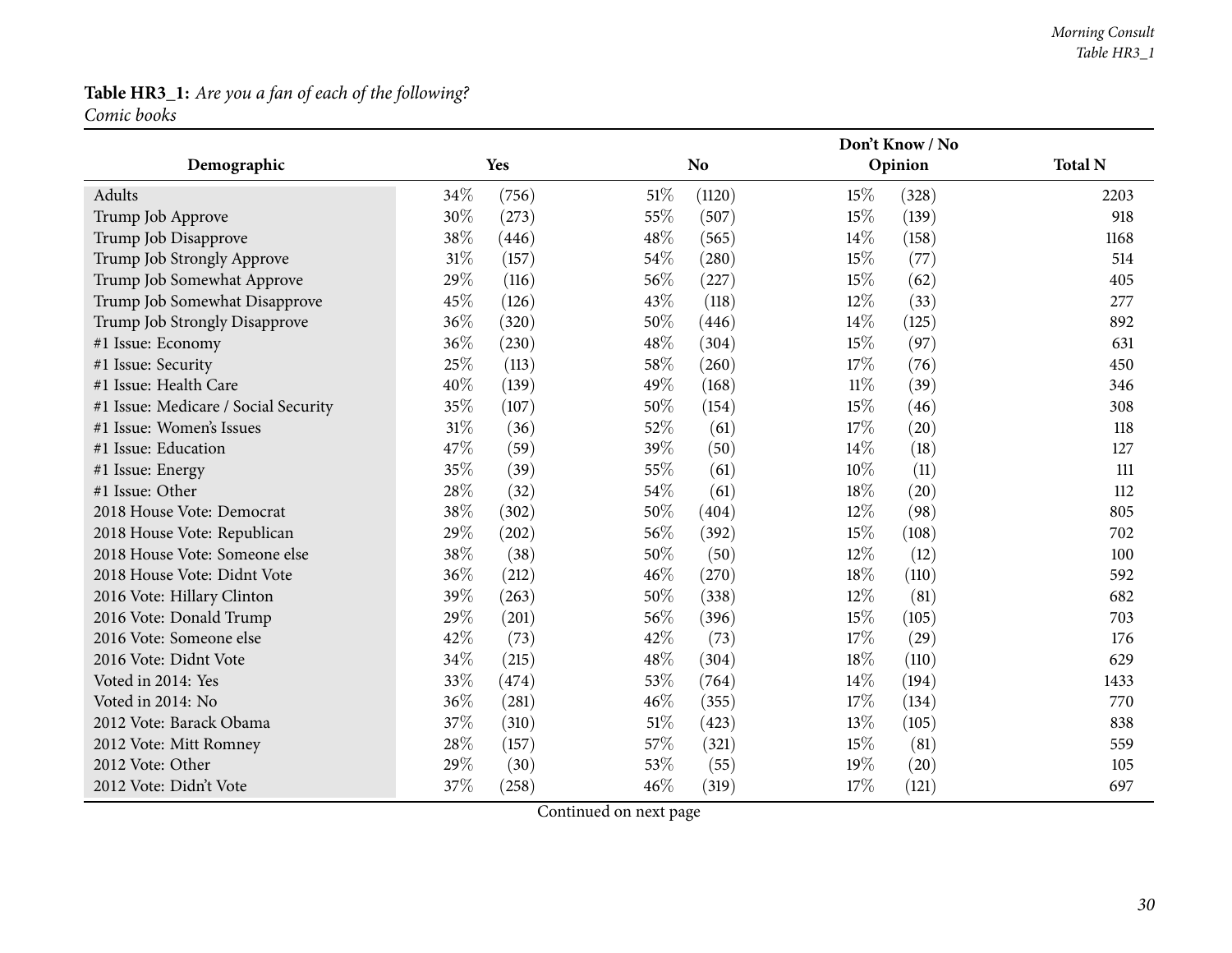*National Tracking Poll #190242, February, <sup>2019</sup> Table HR3\_1*

#### **Table HR3\_1:** *Are you <sup>a</sup> fan of each of the following? Comic books*

|                                          |     |       | Don't Know / No |                |        |         |                |  |  |
|------------------------------------------|-----|-------|-----------------|----------------|--------|---------|----------------|--|--|
| Demographic                              |     | Yes   |                 | N <sub>o</sub> |        | Opinion | <b>Total N</b> |  |  |
| Adults                                   | 34% | (756) | $51\%$          | (1120)         | 15%    | (328)   | 2203           |  |  |
| 4-Region: Northeast                      | 35% | (137) | 50%             | (196)          | 15%    | (60)    | 393            |  |  |
| 4-Region: Midwest                        | 33% | (166) | 54%             | (273)          | 13%    | (68)    | 506            |  |  |
| 4-Region: South                          | 33% | (272) | 51%             | (421)          | 16%    | (129)   | 823            |  |  |
| 4-Region: West                           | 38% | (181) | 48%             | (229)          | 15%    | (71)    | 481            |  |  |
| TV shows: Every day                      | 37% | (408) | 50%             | (546)          | 13%    | (145)   | 1100           |  |  |
| TV shows: Several times per week         | 35% | (193) | 49%             | (269)          | 15%    | (84)    | 546            |  |  |
| TV shows: About once per week            | 36% | (48)  | 51%             | (69)           | 13%    | (18)    | 136            |  |  |
| TV shows: Several times per month        | 30% | (33)  | 51%             | (55)           | 19%    | (20)    | 108            |  |  |
| TV shows: About once per month           | 17% | (13)  | 62%             | (46)           | 21%    | (16)    | 75             |  |  |
| TV shows: Less often than once per month | 30% | (27)  | 53%             | (47)           | 18%    | (16)    | 90             |  |  |
| TV shows: Never                          | 23% | (34)  | 58%             | (87)           | 19%    | (29)    | 149            |  |  |
| Movies: Every day                        | 44% | (176) | 41\%            | (162)          | 15%    | (58)    | 395            |  |  |
| Movies: Several times per week           | 41% | (239) | 46%             | (273)          | 13%    | (78)    | 591            |  |  |
| Movies: About once per week              | 36% | (143) | 51%             | (206)          | 13%    | (51)    | 401            |  |  |
| Movies: Several times per month          | 28% | (73)  | 52%             | (135)          | 19%    | (50)    | 259            |  |  |
| Movies: About once per month             | 30% | (57)  | 53%             | (99)           | 17%    | (32)    | 188            |  |  |
| Movies: Less often than once per month   | 19% | (35)  | 67%             | (125)          | 15%    | (27)    | 187            |  |  |
| Movies: Never                            | 18% | (33)  | 65%             | (119)          | 17%    | (30)    | 182            |  |  |
| Sports: Every day                        | 51% | (78)  | 35%             | (54)           | 14%    | (21)    | 153            |  |  |
| Sports: Several times per week           | 40% | (136) | 48%             | (164)          | 12%    | (40)    | 340            |  |  |
| Sports: About once per week              | 36% | (100) | 48%             | (133)          | 17%    | (47)    | 279            |  |  |
| Sports: Several times per month          | 30% | (63)  | 58%             | (121)          | $11\%$ | (24)    | 207            |  |  |
| Sports: About once per month             | 36% | (67)  | 49%             | (92)           | 16%    | (29)    | 189            |  |  |
| Sports: Less often than once per month   | 34% | (124) | 51%             | (189)          | 15%    | (56)    | 369            |  |  |
| Sports: Never                            | 28% | (188) | 55%             | (367)          | 17%    | (111)   | 666            |  |  |
| Cable: I currently subscribe             | 33% | (355) | 52%             | (550)          | 15%    | (161)   | 1065           |  |  |
| Cable: I subscribed in the past          | 38% | (306) | 50%             | (403)          | 12%    | (96)    | 805            |  |  |
| Cable: I have never subscribed           | 28% | (95)  | 50%             | (167)          | 21%    | (71)    | 333            |  |  |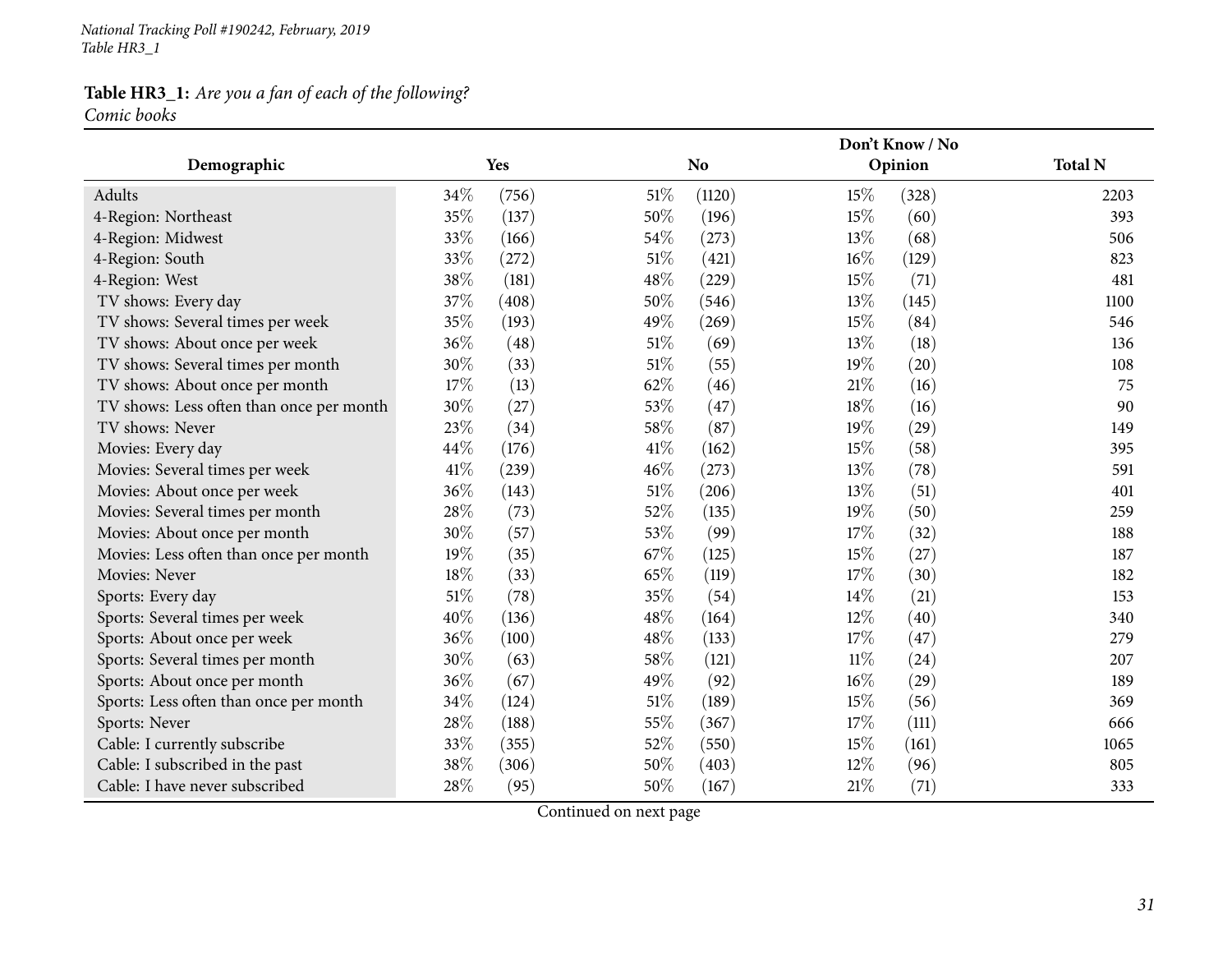#### **Table HR3\_1:** *Are you <sup>a</sup> fan of each of the following? Comic books*

|                                                |        |                     |        | Don't Know / No |        |         |                |  |  |
|------------------------------------------------|--------|---------------------|--------|-----------------|--------|---------|----------------|--|--|
| Demographic                                    |        | <b>Yes</b>          |        | <b>No</b>       |        | Opinion | <b>Total N</b> |  |  |
| Adults                                         | 34\%   | (756)               | $51\%$ | (1120)          | 15\%   | (328)   | 2203           |  |  |
| Satellite television: I currently subscribe    | 36%    | (191)               | 51%    | (270)           | 13\%   | (71)    | 533            |  |  |
| Satellite television: I subscribed in the past | 35%    | (221)               | 52\%   | (323)           | 13%    | (80)    | 624            |  |  |
| Satellite television: I have never subscribed  | 33\%   | (344)               | 50\%   | (526)           | 17\%   | (177)   | 1046           |  |  |
| Streaming service: I currently subscribe       | 39\%   | (491)               | 48\%   | (613)           | 13\%   | (162)   | 1266           |  |  |
| Streaming service: I subscribed in the past    | 38\%   | (79)                | 47\%   | (97)            | 15%    | (31)    | 207            |  |  |
| Streaming service: I have never subscribed     | 25\%   | (186)               | 56\%   | (410)           | 18%    | (135)   | 730            |  |  |
| Film: An avid fan                              | 48\%   | (361)               | $40\%$ | (297)           | 12\%   | (89)    | 747            |  |  |
| Film: A casual fan                             | 30%    | (356)               | 55\%   | (663)           | 15%    | (184)   | 1203           |  |  |
| Film: Not a fan                                | 15%    | (39)                | $63\%$ | (160)           | 22%    | (55)    | 253            |  |  |
| Television: An avid fan                        | 38\%   | (392)               | 50\%   | (518)           | $12\%$ | (127)   | 1038           |  |  |
| Television: A casual fan                       | 32\%   | (337)               | 52\%   | (536)           | $16\%$ | (164)   | 1037           |  |  |
| Television: Not a fan                          | 21%    | (26)                | 51%    | (66)            | 28\%   | (36)    | 128            |  |  |
| Music: An avid fan                             | 40%    | (482)               | $46\%$ | (546)           | $14\%$ | (167)   | 1195           |  |  |
| Music: A casual fan                            | 28\%   | (259)               | 57\%   | (518)           | 15\%   | (133)   | 910            |  |  |
| Music: Not a fan                               | $15\%$ | (14)                | 57\%   | (56)            | 28\%   | (27)    | 97             |  |  |
| Fashion: An avid fan                           | 38\%   | (128)               | 49\%   | (164)           | 13\%   | (42)    | 333            |  |  |
| Fashion: A casual fan                          | 37\%   | (335)               | $48\%$ | (435)           | $16\%$ | (144)   | 914            |  |  |
| Fashion: Not a fan                             | $31\%$ | $\left( 292\right)$ | 55\%   | (521)           | 15%    | (142)   | 956            |  |  |
| Yes                                            | 33\%   | (371)               | 53\%   | (606)           | $14\%$ | (164)   | 1141           |  |  |
| N <sub>0</sub>                                 | 36\%   | (384)               | 48\%   | (514)           | 15%    | (164)   | 1062           |  |  |

*Note:* Row proportions may total to larger than one-hundred percen<sup>t</sup> due to rounding. For more information visit [MorningConsultIntelligence.com](https://morningconsultintelligence.com).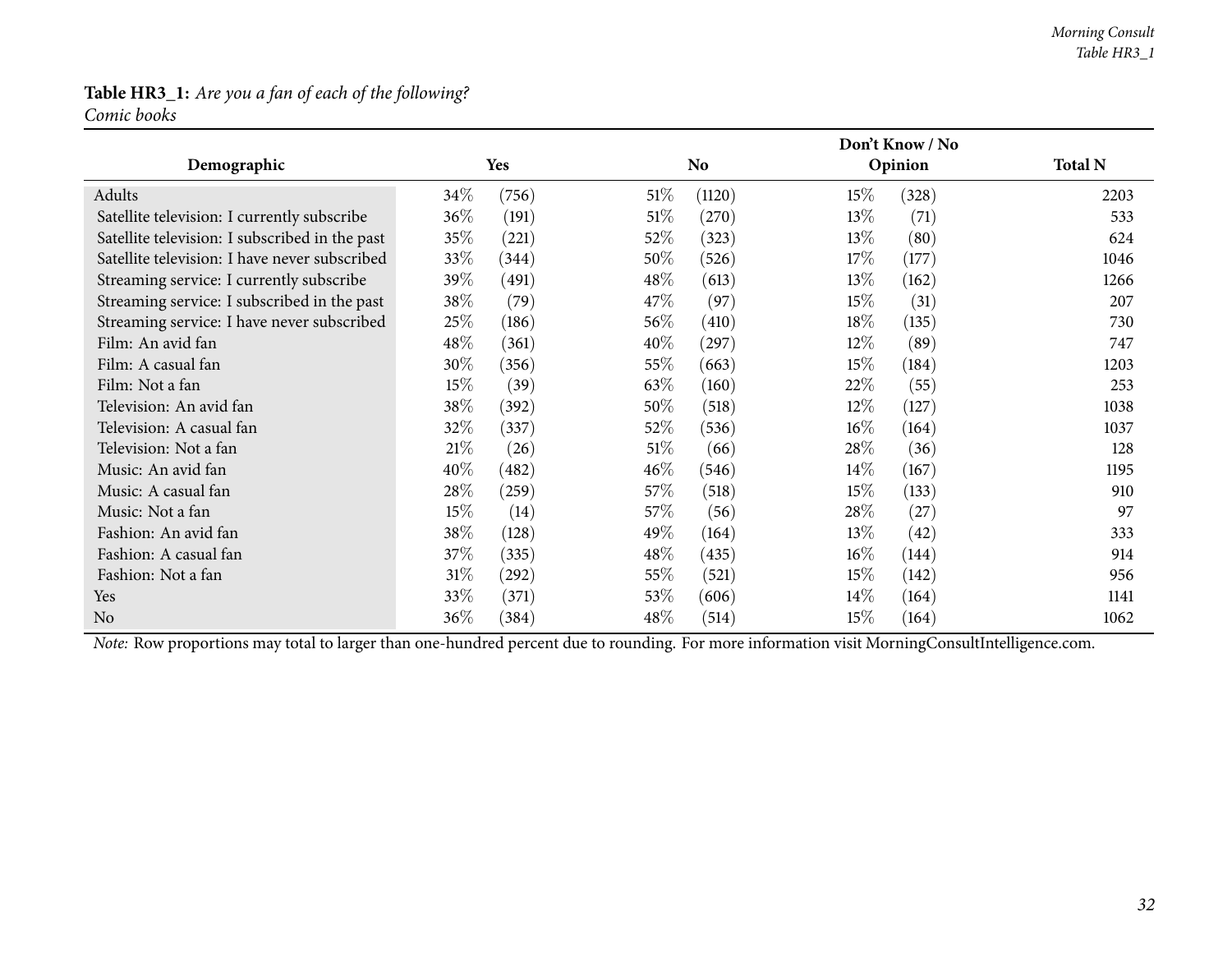**Table HR3\_2:** *Are you <sup>a</sup> fan of each of the following? Superhero movies*

<span id="page-32-0"></span>

|                          |        |        |        | Don't Know / No |        |         |                |  |
|--------------------------|--------|--------|--------|-----------------|--------|---------|----------------|--|
| Demographic              |        | Yes    |        | N <sub>o</sub>  |        | Opinion | <b>Total N</b> |  |
| Adults                   | 57%    | (1257) | 33%    | (733)           | $10\%$ | (213)   | 2203           |  |
| Gender: Male             | $61\%$ | (633)  | 30%    | (308)           | $9\%$  | (90)    | 1031           |  |
| Gender: Female           | 53%    | (624)  | 36\%   | (425)           | $10\%$ | (123)   | 1172           |  |
| Age: 18-29               | 70%    | (272)  | 22\%   | (85)            | $8\%$  | (33)    | 390            |  |
| Age: 30-44               | 72%    | (357)  | $21\%$ | (104)           | $7\%$  | (37)    | 498            |  |
| Age: 45-54               | 62%    | (257)  | 28\%   | (115)           | $10\%$ | (40)    | 411            |  |
| Age: 55-64               | $50\%$ | (197)  | 39%    | (152)           | $11\%$ | (42)    | 391            |  |
| Age: 65+                 | 34%    | (174)  | $54\%$ | (277)           | 12%    | (61)    | 513            |  |
| Generation Z: 18-21      | 70%    | (107)  | $21\%$ | (32)            | $8\%$  | (13)    | 152            |  |
| Millennial: Age 22-37    | 73%    | (363)  | 20%    | (101)           | $7\%$  | (34)    | 498            |  |
| Generation X: Age 38-53  | 65%    | (393)  | 26\%   | (158)           | 10%    | (58)    | 609            |  |
| Boomers: Age 54-72       | 44\%   | (361)  | 45\%   | (367)           | $12\%$ | (96)    | 824            |  |
| PID: Dem (no lean)       | 59%    | (431)  | 32%    | (236)           | $9\%$  | (67)    | 734            |  |
| PID: Ind (no lean)       | $61\%$ | (481)  | 29%    | (226)           | $10\%$ | (81)    | 788            |  |
| PID: Rep (no lean)       | $51\%$ | (345)  | 40%    | (272)           | $9\%$  | (64)    | 681            |  |
| PID/Gender: Dem Men      | 67%    | (212)  | 25%    | (80)            | $8\%$  | (24)    | 316            |  |
| PID/Gender: Dem Women    | 52%    | (218)  | 37%    | (156)           | 10%    | (43)    | 417            |  |
| PID/Gender: Ind Men      | 64%    | (222)  | 27%    | (93)            | 10%    | (34)    | 349            |  |
| PID/Gender: Ind Women    | 59%    | (259)  | 30%    | (133)           | $11\%$ | (47)    | 439            |  |
| PID/Gender: Rep Men      | 54%    | (199)  | 37%    | (135)           | $9\%$  | (32)    | 365            |  |
| PID/Gender: Rep Women    | $46\%$ | (147)  | 43%    | (137)           | $10\%$ | (32)    | 316            |  |
| Ideo: Liberal (1-3)      | 59%    | (398)  | 33%    | (221)           | $9\%$  | (60)    | 678            |  |
| Ideo: Moderate (4)       | 57%    | (276)  | 34%    | (162)           | $9\%$  | (43)    | 481            |  |
| Ideo: Conservative (5-7) | 55%    | (414)  | 36%    | (271)           | $9\%$  | (64)    | 748            |  |
| Educ: < College          | 59%    | (814)  | $31\%$ | (429)           | $10\%$ | (142)   | 1386           |  |
| Educ: Bachelors degree   | 55%    | (286)  | $35\%$ | (184)           | $10\%$ | (51)    | 521            |  |
| Educ: Post-grad          | 53%    | (157)  | 40%    | (120)           | $7\%$  | (20)    | 296            |  |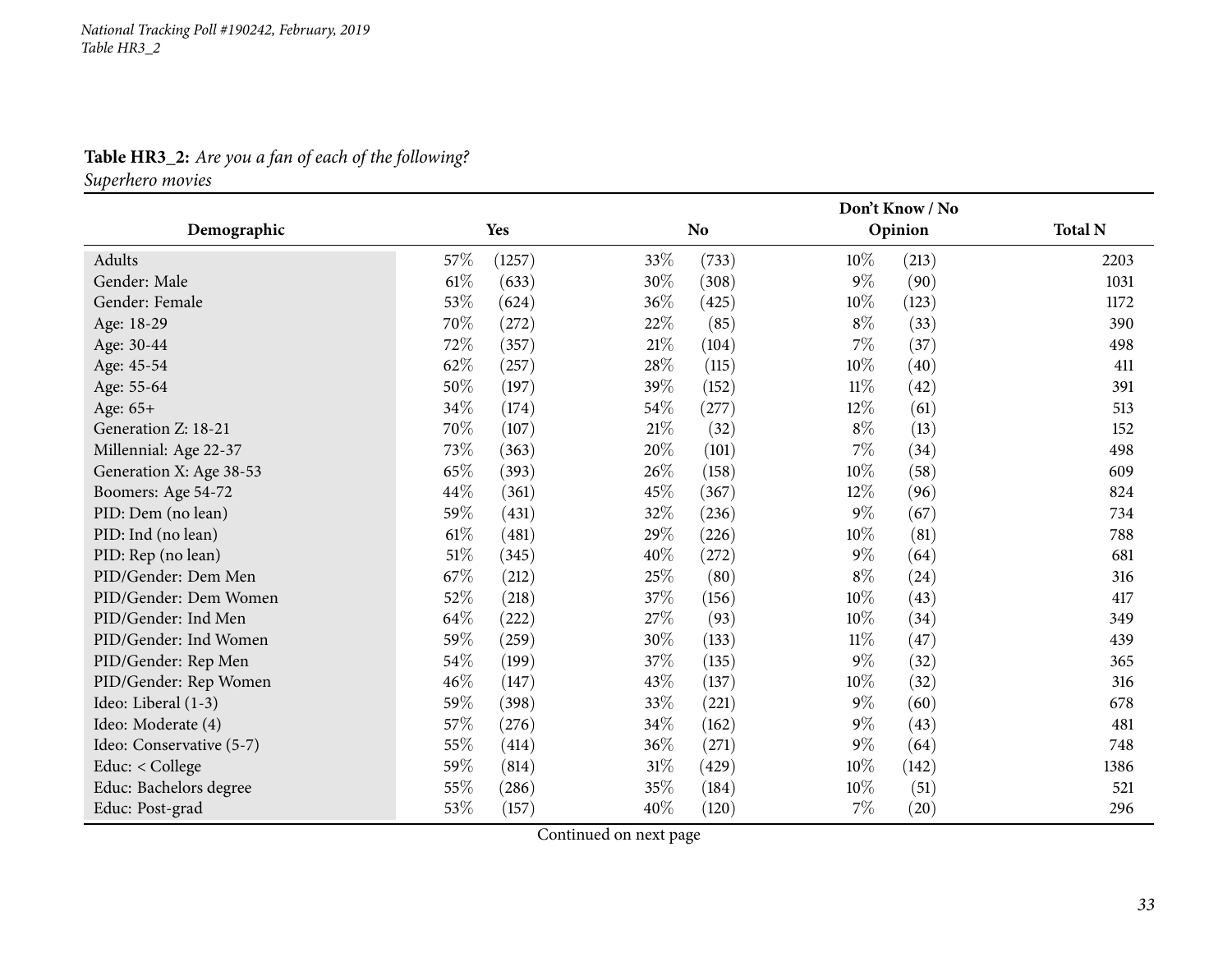# **Table HR3\_2:** *Are you <sup>a</sup> fan of each of the following?*

*Superhero movies*

|                             |                 | Don't Know / No |                 |                |  |
|-----------------------------|-----------------|-----------------|-----------------|----------------|--|
| Demographic                 | Yes             | N <sub>o</sub>  | Opinion         | <b>Total N</b> |  |
| Adults                      | 57\%<br>(1257)  | 33\%<br>(733)   | $10\%$<br>(213) | 2203           |  |
| Income: Under 50k           | 59%<br>(747)    | $31\%$<br>(394) | $11\%$<br>(136) | 1277           |  |
| Income: 50k-100k            | 56%<br>(359)    | $36\%$<br>(232) | $8\%$<br>(53)   | 645            |  |
| Income: 100k+               | 53%<br>(150)    | 38%<br>(107)    | $9\%$<br>(24)   | 281            |  |
| Ethnicity: White            | 54\%<br>(968)   | 36%<br>(642)    | 10%<br>(172)    | 1782           |  |
| Ethnicity: Hispanic         | $74\%$<br>(158) | $20\%$<br>(43)  | $6\%$<br>(12)   | 213            |  |
| Ethnicity: Afr. Am.         | 66%<br>(185)    | 23%<br>(64)     | $11\%$<br>(30)  | 279            |  |
| Ethnicity: Other            | 73%<br>(104)    | 19%<br>(27)     | $8\%$<br>(11)   | 142            |  |
| Relig: Protestant           | 49%<br>(263)    | $42\%$<br>(226) | $10\%$<br>(53)  | 542            |  |
| Relig: Roman Catholic       | 58\%<br>(235)   | 32%<br>(130)    | $10\%$<br>(38)  | 404            |  |
| Relig: Something Else       | 63%<br>(128)    | 28%<br>(57)     | 10%<br>(20)     | 204            |  |
| Relig: Jewish               | 53%<br>(28)     | 36\%<br>(19)    | $11\%$<br>(6)   | 53             |  |
| Relig: Evangelical          | 55%<br>(425)    | 35%<br>(272)    | $9\%$<br>(71)   | 768            |  |
| Relig: Non-Evang. Catholics | $53\%$<br>(201) | $37\%$<br>(141) | $10\%$<br>(39)  | 382            |  |
| Relig: All Christian        | 54\%<br>(626)   | 36%<br>(413)    | $10\%$<br>(111) | 1150           |  |
| Relig: All Non-Christian    | 59%<br>(164)    | 29%<br>(81)     | 12%<br>(33)     | 278            |  |
| Community: Urban            | 64%<br>(332)    | $28\%$<br>(147) | $8\%$<br>(39)   | 518            |  |
| Community: Suburban         | $55\%$<br>(567) | $35\%$<br>(356) | $10\%$<br>(98)  | 1021           |  |
| Community: Rural            | 54\%<br>(358)   | 35%<br>(230)    | $11\%$<br>(76)  | 664            |  |
| Employ: Private Sector      | 63%<br>(374)    | 29%<br>(170)    | $9\%$<br>(51)   | 595            |  |
| <b>Employ: Government</b>   | 67%<br>(98)     | $28\%$<br>(42)  | $5\%$<br>(8)    | 147            |  |
| Employ: Self-Employed       | 57%<br>(114)    | 34%<br>(69)     | $8\%$<br>(17)   | 200            |  |
| Employ: Homemaker           | 58%<br>(93)     | 32%<br>(51)     | $9\%$<br>(15)   | 158            |  |
| Employ: Student             | 67%<br>(68)     | 23%<br>(23)     | $9\%$<br>(9)    | 100            |  |
| Employ: Retired             | 37%<br>(195)    | $51\%$<br>(274) | 12%<br>(64)     | 533            |  |
| Employ: Unemployed          | $71\%$<br>(176) | 18%<br>(45)     | $11\%$<br>(26)  | 248            |  |
| Employ: Other               | 63%<br>(140)    | 27%<br>(60)     | $10\%$<br>(23)  | 222            |  |
| Military HH: Yes            | 55%<br>(251)    | $36\%$<br>(163) | $9\%$<br>(39)   | 452            |  |
| Military HH: No             | 57%<br>(1006)   | 33%<br>(570)    | $10\%$<br>(174) | 1751           |  |
| RD/WT: Right Direction      | 53%<br>(453)    | 37%<br>(313)    | 10%<br>(85)     | 851            |  |
| RD/WT: Wrong Track          | 59%<br>(804)    | $31\%$<br>(420) | $9\%$<br>(128)  | 1352           |  |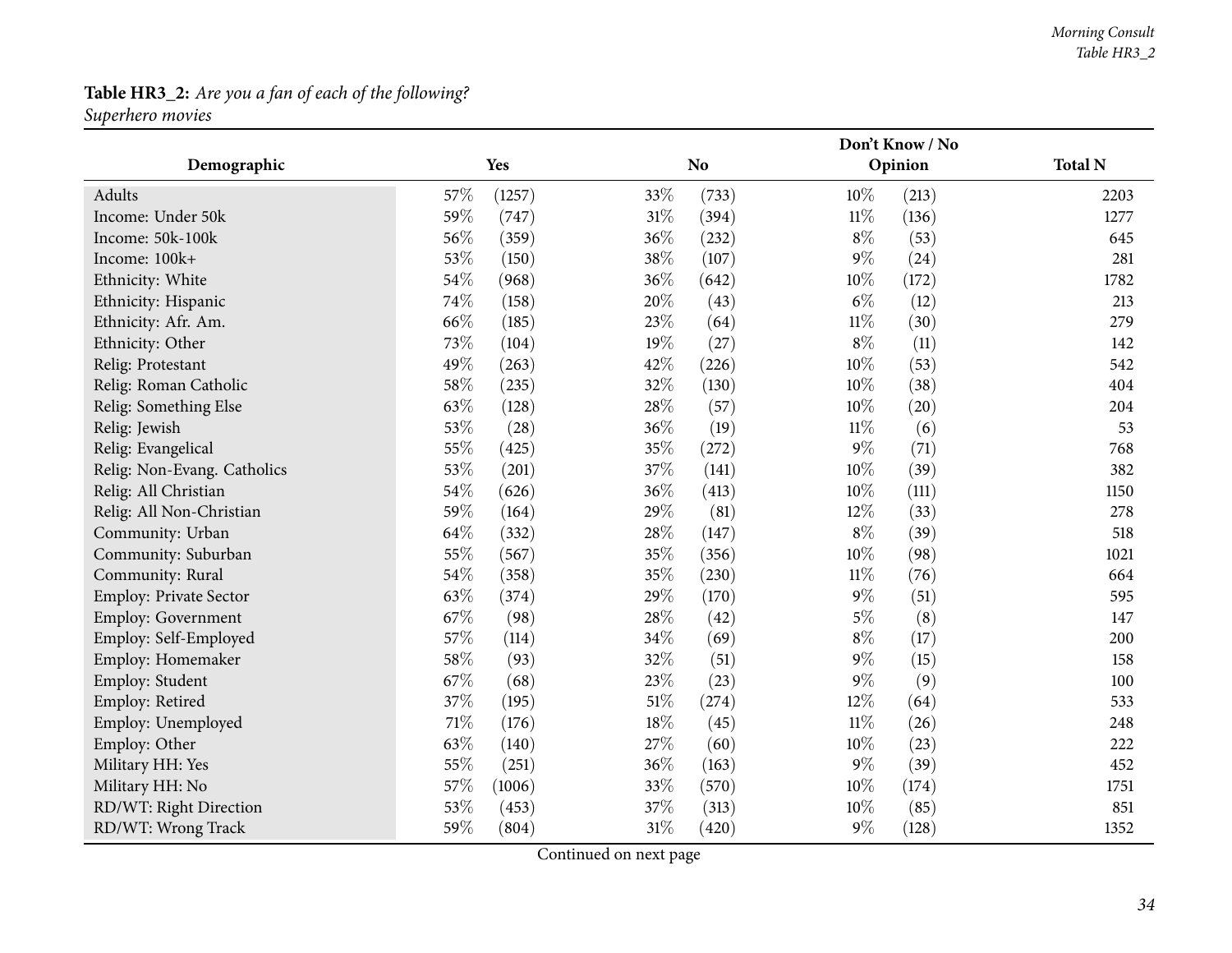*National Tracking Poll #190242, February, <sup>2019</sup> Table HR3\_2*

### **Table HR3\_2:** *Are you <sup>a</sup> fan of each of the following?*

*Superhero movies*

|                                      |                 | Don't Know / No |                |                |  |
|--------------------------------------|-----------------|-----------------|----------------|----------------|--|
| Demographic                          | Yes             | No              | Opinion        | <b>Total N</b> |  |
| Adults                               | 57\%<br>(1257)  | 33\%<br>(733)   | 10\%<br>(213)  | 2203           |  |
| Trump Job Approve                    | 53%<br>(490)    | 37%<br>(343)    | $9\%$<br>(85)  | 918            |  |
| Trump Job Disapprove                 | $61\%$<br>(709) | $31\%$<br>(361) | $8\%$<br>(99)  | 1168           |  |
| Trump Job Strongly Approve           | 49%<br>(253)    | 40%<br>(206)    | $11\%$<br>(56) | 514            |  |
| Trump Job Somewhat Approve           | 59%<br>(238)    | 34%<br>(137)    | $7\%$<br>(30)  | 405            |  |
| Trump Job Somewhat Disapprove        | 67%<br>(186)    | 26\%<br>(71)    | $7\%$<br>(20)  | 277            |  |
| Trump Job Strongly Disapprove        | 59%<br>(523)    | 32%<br>(289)    | $9\%$<br>(79)  | 892            |  |
| #1 Issue: Economy                    | 65%<br>(411)    | 27%<br>(168)    | $8\%$<br>(52)  | 631            |  |
| #1 Issue: Security                   | 46%<br>(208)    | 41\%<br>(185)   | 13\%<br>(57)   | 450            |  |
| #1 Issue: Health Care                | 60%<br>(209)    | 33%<br>(115)    | $6\%$<br>(21)  | 346            |  |
| #1 Issue: Medicare / Social Security | 48%<br>(147)    | 40%<br>(125)    | 12%<br>(36)    | 308            |  |
| #1 Issue: Women's Issues             | 57%<br>(67)     | 30%<br>(36)     | 13%<br>(15)    | 118            |  |
| #1 Issue: Education                  | 68%<br>(86)     | 23\%<br>(30)    | $9\%$<br>(11)  | 127            |  |
| #1 Issue: Energy                     | 59%<br>(65)     | 37%<br>(41)     | $5\%$<br>(5)   | 111            |  |
| #1 Issue: Other                      | 56%<br>(63)     | $31\%$<br>(35)  | 13%<br>(15)    | 112            |  |
| 2018 House Vote: Democrat            | 59%<br>(474)    | 34%<br>(272)    | 7%<br>(60)     | 805            |  |
| 2018 House Vote: Republican          | 50%<br>(353)    | 39%<br>(273)    | $11\%$<br>(77) | 702            |  |
| 2018 House Vote: Someone else        | 61%<br>(61)     | 32%<br>(32)     | 7%<br>(8)      | 100            |  |
| 2018 House Vote: Didnt Vote          | 62%<br>(369)    | 26\%<br>(155)   | 12%<br>(69)    | 592            |  |
| 2016 Vote: Hillary Clinton           | 60%<br>(406)    | 32%<br>(221)    | $8\%$<br>(56)  | 682            |  |
| 2016 Vote: Donald Trump              | 50%<br>(351)    | 39%<br>(277)    | $11\%$<br>(75) | 703            |  |
| 2016 Vote: Someone else              | 63%<br>(111)    | 30%<br>(52)     | 7%<br>(12)     | 176            |  |
| 2016 Vote: Didnt Vote                | 61\%<br>(381)   | 28%<br>(179)    | $11\%$<br>(70) | 629            |  |
| Voted in 2014: Yes                   | 53%<br>(761)    | 37%<br>(525)    | 10%<br>(147)   | 1433           |  |
| Voted in 2014: No                    | 64%<br>(496)    | 27%<br>(208)    | $9\%$<br>(66)  | 770            |  |
| 2012 Vote: Barack Obama              | 58%<br>(486)    | 34%<br>(282)    | $8\%$<br>(71)  | 838            |  |
| 2012 Vote: Mitt Romney               | 47%<br>(262)    | 41\%<br>(230)   | 12%<br>(67)    | 559            |  |
| 2012 Vote: Other                     | 59%<br>(62)     | 34\%<br>(36)    | 7%<br>(8)      | 105            |  |
| 2012 Vote: Didn't Vote               | 64%<br>(447)    | 26%<br>(185)    | 10%<br>(66)    | 697            |  |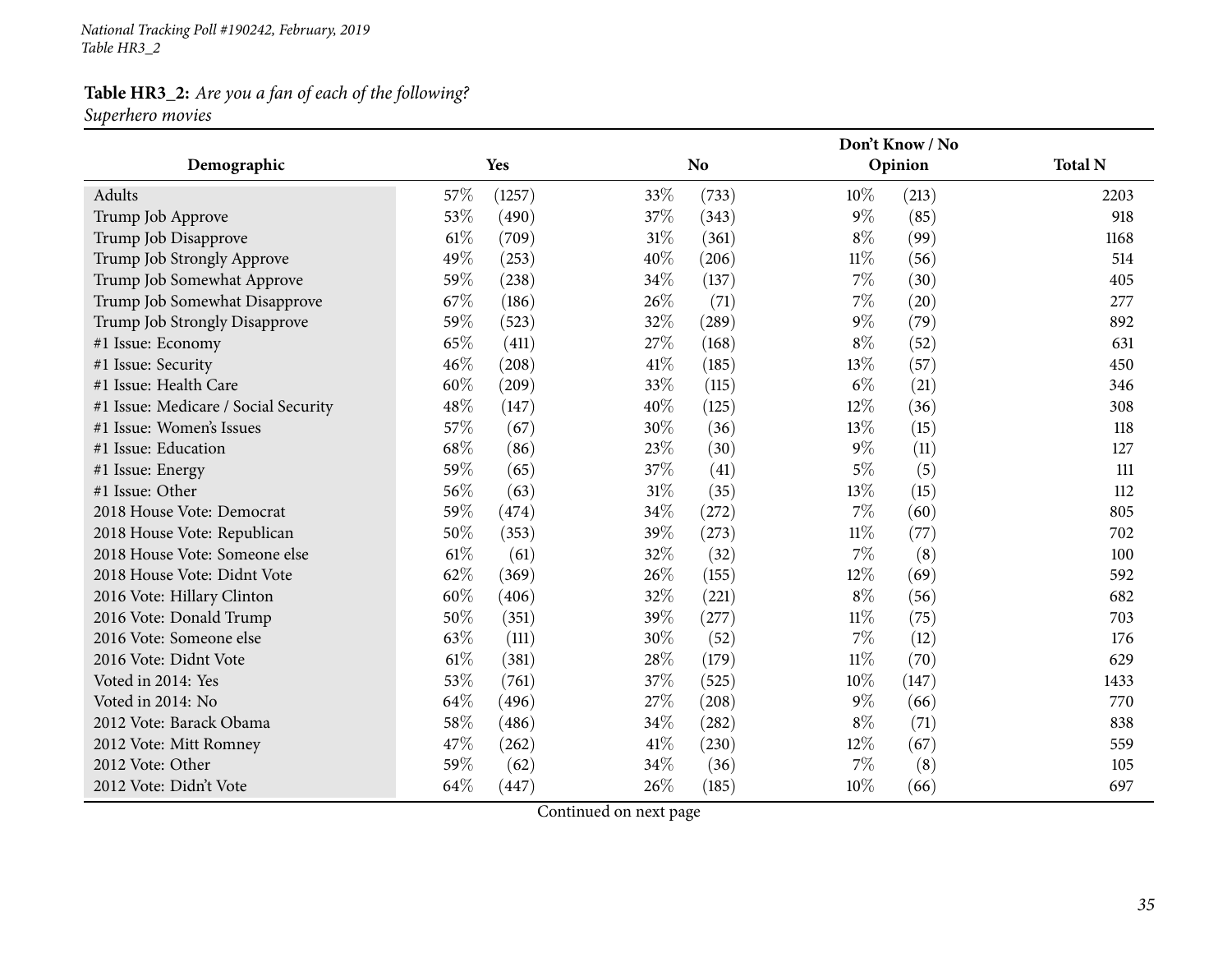# **Table HR3\_2:** *Are you <sup>a</sup> fan of each of the following?*

*Superhero movies*

|                                          |        |        |        | Don't Know / No |        |         |                |
|------------------------------------------|--------|--------|--------|-----------------|--------|---------|----------------|
| Demographic                              |        | Yes    |        | No.             |        | Opinion | <b>Total N</b> |
| Adults                                   | 57\%   | (1257) | 33%    | (733)           | $10\%$ | (213)   | 2203           |
| 4-Region: Northeast                      | 56%    | (222)  | 33%    | (130)           | $10\%$ | (41)    | 393            |
| 4-Region: Midwest                        | 56%    | (283)  | 33%    | (168)           | $11\%$ | (55)    | 506            |
| 4-Region: South                          | 55%    | (452)  | 35%    | (290)           | 10%    | (81)    | 823            |
| 4-Region: West                           | 62%    | (300)  | 30%    | (146)           | $7\%$  | (36)    | 481            |
| TV shows: Every day                      | $61\%$ | (671)  | 30%    | (328)           | $9\%$  | (101)   | 1100           |
| TV shows: Several times per week         | 60%    | (326)  | 32%    | (172)           | $9\%$  | (48)    | 546            |
| TV shows: About once per week            | 55%    | (75)   | 36%    | (49)            | $9\%$  | (12)    | 136            |
| TV shows: Several times per month        | 50%    | (54)   | 41\%   | (44)            | $9\%$  | (10)    | 108            |
| TV shows: About once per month           | 50%    | (38)   | 42%    | (31)            | $8\%$  | (6)     | 75             |
| TV shows: Less often than once per month | 44%    | (39)   | 41\%   | (37)            | 15%    | (14)    | 90             |
| TV shows: Never                          | 37%    | (55)   | 48%    | (72)            | 15%    | (22)    | 149            |
| Movies: Every day                        | 74%    | (293)  | 21%    | (82)            | $5\%$  | (20)    | 395            |
| Movies: Several times per week           | 67%    | (396)  | 24\%   | (143)           | $9\%$  | (52)    | 591            |
| Movies: About once per week              | 59%    | (235)  | $31\%$ | (126)           | $10\%$ | (39)    | 401            |
| Movies: Several times per month          | 54%    | (141)  | 36%    | (94)            | $9\%$  | (24)    | 259            |
| Movies: About once per month             | 45%    | (85)   | 44%    | (83)            | $11\%$ | (20)    | 188            |
| Movies: Less often than once per month   | 32%    | (60)   | 53%    | (100)           | 15%    | (27)    | 187            |
| Movies: Never                            | 26%    | (46)   | 57%    | (104)           | 17%    | (31)    | 182            |
| Sports: Every day                        | 70%    | (107)  | 21%    | (32)            | $9\%$  | (14)    | 153            |
| Sports: Several times per week           | 65%    | (220)  | 29%    | (99)            | $6\%$  | (20)    | 340            |
| Sports: About once per week              | 60%    | (168)  | 33%    | (91)            | 7%     | (20)    | 279            |
| Sports: Several times per month          | 55%    | (113)  | 38%    | (78)            | $7\%$  | (15)    | 207            |
| Sports: About once per month             | 57%    | (108)  | 30%    | (56)            | 13%    | (25)    | 189            |
| Sports: Less often than once per month   | $61\%$ | (224)  | $31\%$ | (115)           | $8\%$  | (30)    | 369            |
| Sports: Never                            | 47%    | (315)  | 39%    | (261)           | 13%    | (89)    | 666            |
| Cable: I currently subscribe             | 54%    | (578)  | 35%    | (373)           | $11\%$ | (114)   | 1065           |
| Cable: I subscribed in the past          | 63%    | (504)  | $31\%$ | (249)           | $7\%$  | (52)    | 805            |
| Cable: I have never subscribed           | 53%    | (175)  | 33%    | (111)           | 14%    | (46)    | 333            |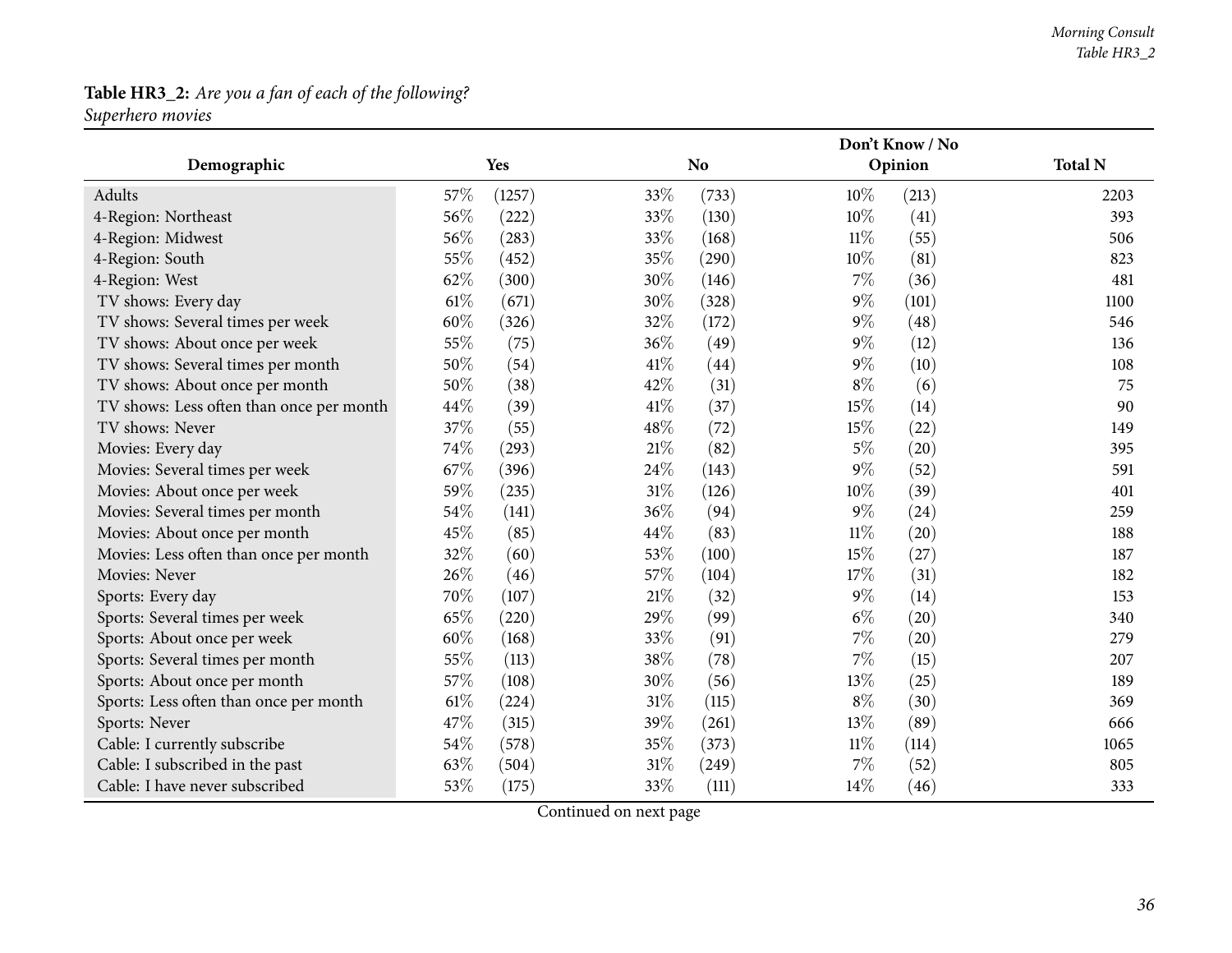*National Tracking Poll #190242, February, <sup>2019</sup> Table HR3\_2*

### **Table HR3\_2:** *Are you <sup>a</sup> fan of each of the following? Superhero movies*

|                                                |        |                     |        | Don't Know / No |        |                    |                |
|------------------------------------------------|--------|---------------------|--------|-----------------|--------|--------------------|----------------|
| Demographic                                    |        | Yes                 |        | N <sub>0</sub>  |        | Opinion            | <b>Total N</b> |
| Adults                                         | $57\%$ | (1257)              | $33\%$ | (733)           | $10\%$ | (213)              | 2203           |
| Satellite television: I currently subscribe    | 59\%   | (312)               | 33\%   | (174)           | $9\%$  | (47)               | 533            |
| Satellite television: I subscribed in the past | 63\%   | (395)               | 30\%   | (188)           | $7\%$  | (41)               | 624            |
| Satellite television: I have never subscribed  | 53\%   | (550)               | 35\%   | (371)           | 12%    | (125)              | 1046           |
| Streaming service: I currently subscribe       | 67%    | (846)               | 27\%   | (336)           | $7\%$  | (84)               | 1266           |
| Streaming service: I subscribed in the past    | 58\%   | (121)               | $31\%$ | (65)            | $10\%$ | (21)               | 207            |
| Streaming service: I have never subscribed     | 40\%   | (290)               | $46\%$ | (332)           | 15%    | (108)              | 730            |
| Film: An avid fan                              | 77\%   | (573)               | $18\%$ | (137)           | $5\%$  | (37)               | 747            |
| Film: A casual fan                             | 52\%   | (624)               | 38\%   | (453)           | $10\%$ | (126)              | 1203           |
| Film: Not a fan                                | 24\%   | (60)                | 57\%   | (144)           | 20%    | (50)               | 253            |
| Television: An avid fan                        | 62\%   | (646)               | $30\%$ | (314)           | $8\%$  | (78)               | 1038           |
| Television: A casual fan                       | 54\%   | (563)               | $36\%$ | (370)           | $10\%$ | (104)              | 1037           |
| Television: Not a fan                          | 38\%   | (48)                | 38\%   | (49)            | 24\%   | (31)               | 128            |
| Music: An avid fan                             | 67%    | (799)               | 27\%   | (317)           | $7\%$  | (79)               | 1195           |
| Music: A casual fan                            | 47\%   | (431)               | $41\%$ | (373)           | $12\%$ | (107)              | 910            |
| Music: Not a fan                               | 28\%   | (28)                | 44\%   | (43)            | 28\%   | (27)               | 97             |
| Fashion: An avid fan                           | 67\%   | $\left( 222\right)$ | 27\%   | (89)            | $7\%$  | $\left( 22\right)$ | 333            |
| Fashion: A casual fan                          | $61\%$ | (555)               | 29%    | (269)           | $10\%$ | (90)               | 914            |
| Fashion: Not a fan                             | 50\%   | (479)               | 39%    | (375)           | $11\%$ | (101)              | 956            |
| Yes                                            | 56\%   | (635)               | 35\%   | (399)           | $9\%$  | (108)              | 1141           |
| N <sub>o</sub>                                 | 59%    | (622)               | 32\%   | (334)           | $10\%$ | (105)              | 1062           |

*Note:* Row proportions may total to larger than one-hundred percen<sup>t</sup> due to rounding. For more information visit [MorningConsultIntelligence.com](https://morningconsultintelligence.com).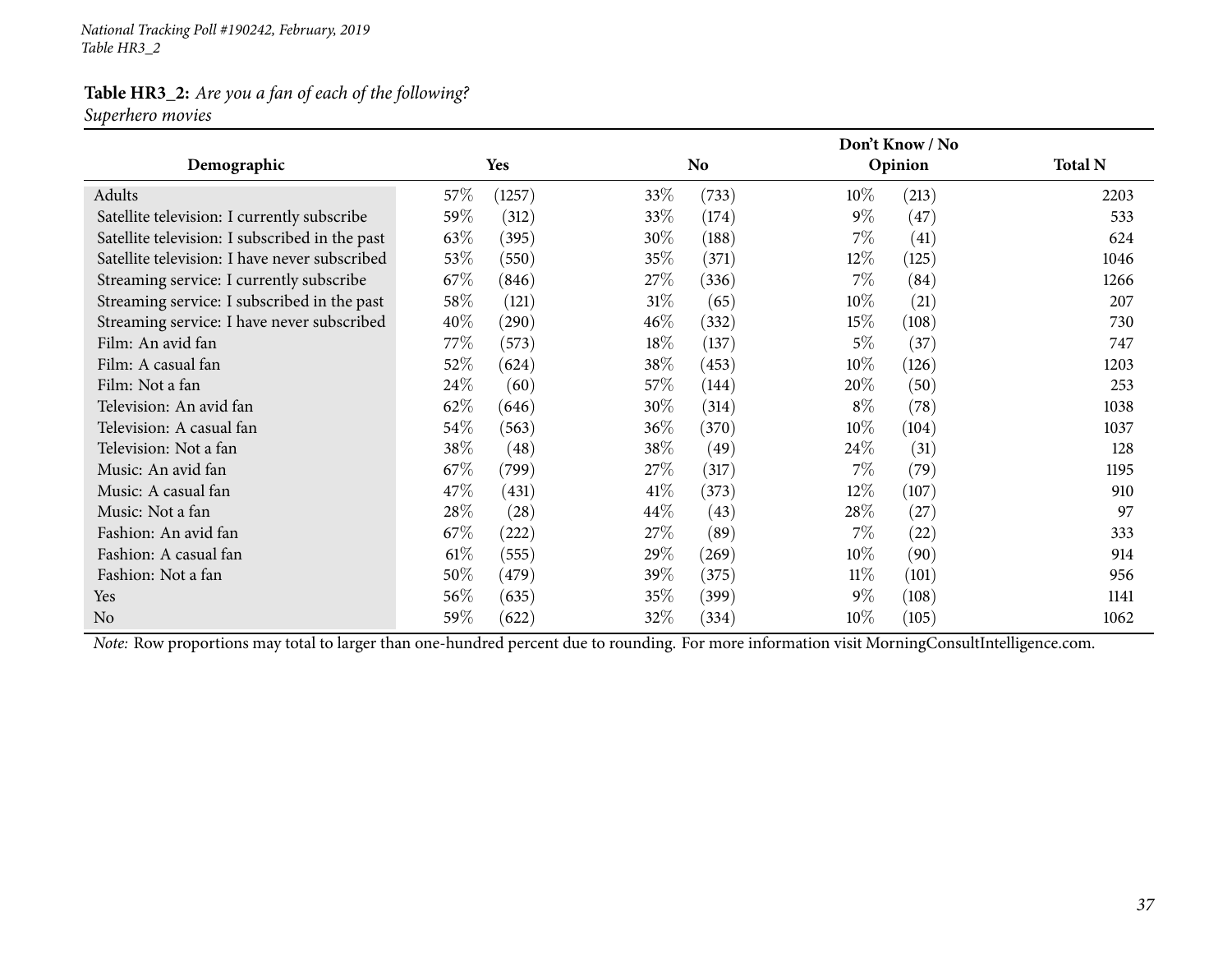# **Table HR3\_3:** *Are you <sup>a</sup> fan of each of the following? Marvel Comics*

|                          |                 |        | Don't Know / No |        |         |                |
|--------------------------|-----------------|--------|-----------------|--------|---------|----------------|
| Demographic              | Yes             |        | N <sub>o</sub>  |        | Opinion | <b>Total N</b> |
| Adults                   | 46%<br>(1020)   | 41%    | (902)           | 13\%   | (281)   | 2203           |
| Gender: Male             | 54%<br>(555)    | 34\%   | (353)           | 12%    | (124)   | 1031           |
| Gender: Female           | 40%<br>(465)    | 47\%   | (550)           | 13\%   | (157)   | 1172           |
| Age: 18-29               | 60%<br>(234)    | 30%    | (115)           | $10\%$ | (41)    | 390            |
| Age: 30-44               | $60\%$<br>(300) | $28\%$ | (141)           | $11\%$ | (57)    | 498            |
| Age: 45-54               | $51\%$<br>(208) | 37\%   | (152)           | $13\%$ | (52)    | 411            |
| Age: 55-64               | 36%<br>(141)    | 47%    | (183)           | 17%    | (67)    | 391            |
| Age: 65+                 | 27\%<br>(137)   | $61\%$ | (311)           | 13%    | (65)    | 513            |
| Generation Z: 18-21      | 56%<br>(84)     | 30%    | (46)            | $14\%$ | (21)    | 152            |
| Millennial: Age 22-37    | 63\%<br>(316)   | 28\%   | (138)           | $9\%$  | (44)    | 498            |
| Generation X: Age 38-53  | 53%<br>(322)    | 34\%   | (207)           | $13\%$ | (80)    | 609            |
| Boomers: Age 54-72       | 33%<br>(276)    | 52\%   | (427)           | 15%    | (121)   | 824            |
| PID: Dem (no lean)       | 49%<br>(360)    | 39%    | (285)           | 12%    | (89)    | 734            |
| PID: Ind (no lean)       | 48\%<br>(380)   | 38\%   | (296)           | $14\%$ | (111)   | 788            |
| PID: Rep (no lean)       | 41\%<br>(279)   | 47\%   | (321)           | $12\%$ | (81)    | 681            |
| PID/Gender: Dem Men      | 59%<br>(188)    | 29%    | (92)            | $12\%$ | (37)    | 316            |
| PID/Gender: Dem Women    | $41\%$<br>(172) | 46%    | (193)           | 13%    | (52)    | 417            |
| PID/Gender: Ind Men      | 56%<br>(196)    | 33%    | (115)           | $11\%$ | (38)    | 349            |
| PID/Gender: Ind Women    | 42%<br>(185)    | 41\%   | (181)           | 17%    | (73)    | 439            |
| PID/Gender: Rep Men      | 47%<br>(171)    | 40%    | (145)           | 13%    | (49)    | 365            |
| PID/Gender: Rep Women    | 34%<br>(108)    | 56\%   | (176)           | $10\%$ | (31)    | 316            |
| Ideo: Liberal (1-3)      | 50%<br>(342)    | 38\%   | (256)           | 12%    | (80)    | 678            |
| Ideo: Moderate (4)       | 50%<br>(241)    | 39%    | (187)           | $11\%$ | (52)    | 481            |
| Ideo: Conservative (5-7) | 42%<br>(312)    | 46%    | (346)           | $12\%$ | (90)    | 748            |
| Educ: < College          | 46%<br>(641)    | 40\%   | (548)           | $14\%$ | (197)   | 1386           |
| Educ: Bachelors degree   | 48%<br>(250)    | 42\%   | (217)           | $10\%$ | (53)    | 521            |
| Educ: Post-grad          | 43%<br>(129)    | 46\%   | (137)           | $10\%$ | (31)    | 296            |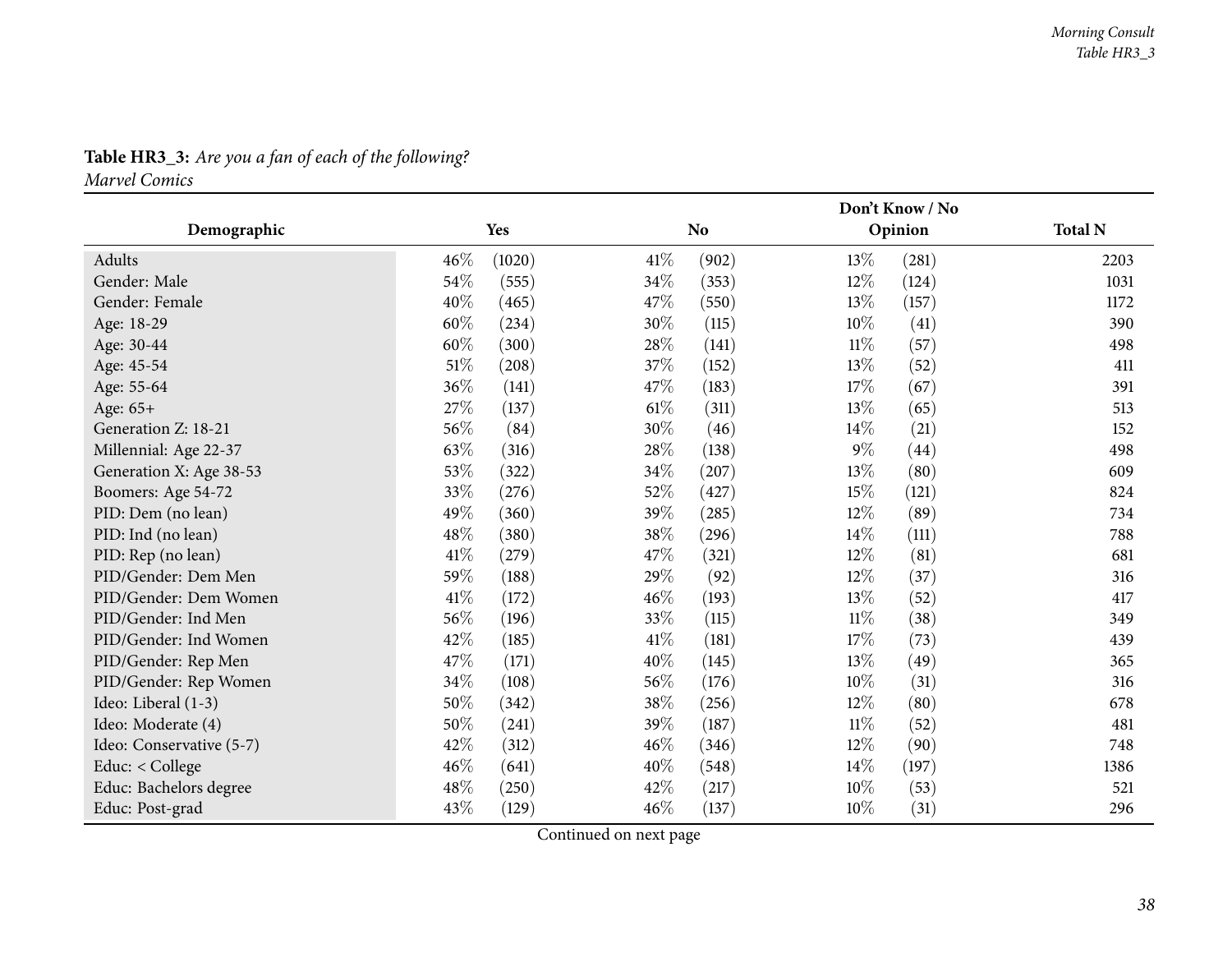*National Tracking Poll #190242, February, <sup>2019</sup> Table HR3\_3*

### **Table HR3\_3:** *Are you <sup>a</sup> fan of each of the following? Marvel Comics*

|                             |      |                 | Don't Know / No |        |         |                |  |
|-----------------------------|------|-----------------|-----------------|--------|---------|----------------|--|
| Demographic                 | Yes  |                 | <b>No</b>       |        | Opinion | <b>Total N</b> |  |
| Adults                      | 46%  | (1020)<br>41\%  | (902)           | 13%    | (281)   | 2203           |  |
| Income: Under 50k           | 48\% | 38%<br>(609)    | (486)           | 14\%   | (182)   | 1277           |  |
| Income: 50k-100k            | 45%  | 44\%<br>(291)   | (283)           | $11\%$ | (70)    | 645            |  |
| Income: 100k+               | 43%  | 47%<br>(120)    | (133)           | $10\%$ | (29)    | 281            |  |
| Ethnicity: White            | 43%  | 44\%<br>(769)   | (783)           | 13%    | (230)   | 1782           |  |
| Ethnicity: Hispanic         | 64\% | 27\%<br>(136)   | (58)            | $9\%$  | (19)    | 213            |  |
| Ethnicity: Afr. Am.         | 57%  | 30%<br>(160)    | (85)            | $12\%$ | (35)    | 279            |  |
| Ethnicity: Other            | 65%  | 24\%<br>(92)    | (34)            | $11\%$ | (16)    | 142            |  |
| Relig: Protestant           | 37%  | $51\%$<br>(199) | (276)           | $12\%$ | (66)    | 542            |  |
| Relig: Roman Catholic       | 49%  | 39%<br>(198)    | (156)           | $12\%$ | (50)    | 404            |  |
| Relig: Something Else       | 52%  | 38%<br>(106)    | (78)            | $10\%$ | (20)    | 204            |  |
| Relig: Jewish               | 47%  | 41\%<br>(25)    | (22)            | $12\%$ | (7)     | 53             |  |
| Relig: Evangelical          | 46%  | 43%<br>(352)    | (332)           | $11\%$ | (84)    | 768            |  |
| Relig: Non-Evang. Catholics | 40%  | 47\%<br>(151)   | (179)           | 14\%   | (52)    | 382            |  |
| Relig: All Christian        | 44%  | 44%<br>(503)    | (511)           | $12\%$ | (136)   | 1150           |  |
| Relig: All Non-Christian    | 43%  | $41\%$<br>(120) | (113)           | $16\%$ | (45)    | 278            |  |
| Community: Urban            | 57%  | 32%<br>(298)    | (165)           | $11\%$ | (56)    | 518            |  |
| Community: Suburban         | 44%  | 43%<br>(447)    | (438)           | 13%    | (136)   | 1021           |  |
| Community: Rural            | 41\% | 45%<br>(275)    | (299)           | 13%    | (89)    | 664            |  |
| Employ: Private Sector      | 52%  | 37%<br>(311)    | (219)           | $11\%$ | (65)    | 595            |  |
| Employ: Government          | 56%  | 35%<br>(82)     | (52)            | $9\%$  | (13)    | 147            |  |
| Employ: Self-Employed       | 49%  | 40%<br>(99)     | (79)            | $11\%$ | (22)    | 200            |  |
| Employ: Homemaker           | 45%  | 43%<br>(71)     | (68)            | 13\%   | (20)    | 158            |  |
| Employ: Student             | 57%  | 28%<br>(57)     | (28)            | 15%    | (15)    | 100            |  |
| Employ: Retired             | 28\% | 58\%<br>(149)   | (311)           | 14\%   | (73)    | 533            |  |
| Employ: Unemployed          | 57%  | 28\%<br>(142)   | (69)            | 15%    | (37)    | 248            |  |
| Employ: Other               | 50%  | 34%<br>(110)    | (76)            | $16\%$ | (36)    | 222            |  |
| Military HH: Yes            | 44\% | 44\%<br>(199)   | (198)           | $12\%$ | (55)    | 452            |  |
| Military HH: No             | 47%  | 40%<br>(821)    | (704)           | 13%    | (226)   | 1751           |  |
| RD/WT: Right Direction      | 45%  | 42%<br>(381)    | (357)           | 13%    | (113)   | 851            |  |
| RD/WT: Wrong Track          | 47%  | 40%<br>(639)    | (546)           | 12%    | (168)   | 1352           |  |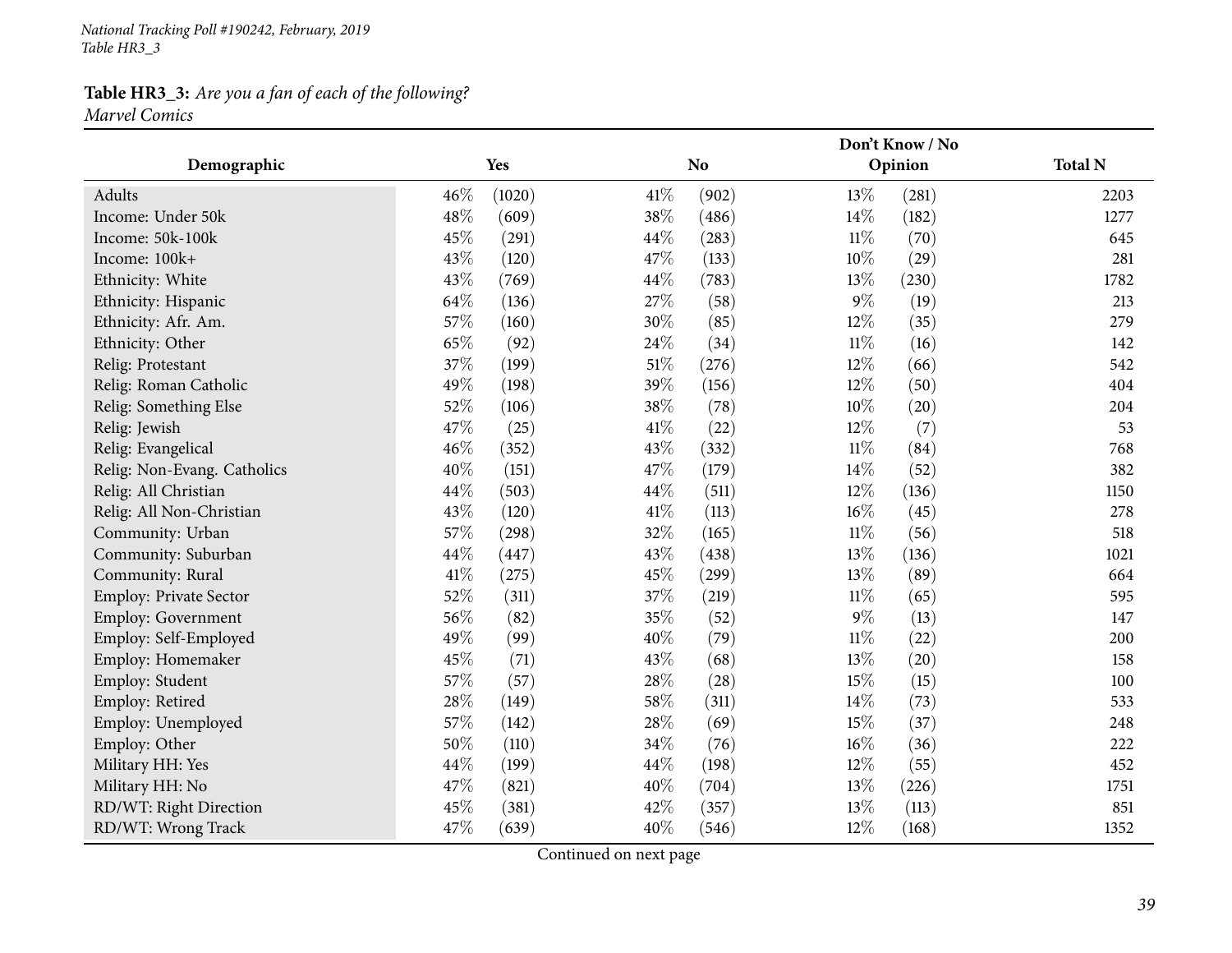# **Table HR3\_3:** *Are you <sup>a</sup> fan of each of the following? Marvel Comics*

|                                      |               |               | Don't Know / No |        |         |                |  |
|--------------------------------------|---------------|---------------|-----------------|--------|---------|----------------|--|
| Demographic                          | Yes           |               | <b>No</b>       |        | Opinion | <b>Total N</b> |  |
| Adults                               | 46%<br>(1020) | 41\%          | (902)           | 13\%   | (281)   | 2203           |  |
| Trump Job Approve                    | 42%           | 45%<br>(385)  | (414)           | 13%    | (120)   | 918            |  |
| Trump Job Disapprove                 | 51%           | 38%<br>(599)  | (443)           | $11\%$ | (126)   | 1168           |  |
| Trump Job Strongly Approve           | 41\%          | 46%<br>(213)  | (237)           | 12%    | (64)    | 514            |  |
| Trump Job Somewhat Approve           | 42%           | 44%<br>(172)  | (177)           | 14\%   | (56)    | 405            |  |
| Trump Job Somewhat Disapprove        | 60%           | 33%<br>(166)  | (91)            | $7\%$  | (19)    | 277            |  |
| Trump Job Strongly Disapprove        | 49%           | 39%<br>(433)  | (352)           | 12%    | (107)   | 892            |  |
| #1 Issue: Economy                    | 54%           | 35%<br>(339)  | (218)           | $12\%$ | (73)    | 631            |  |
| #1 Issue: Security                   | 37%           | 49%<br>(165)  | (221)           | 14%    | (64)    | 450            |  |
| #1 Issue: Health Care                | 52%           | 38%<br>(179)  | (132)           | 10%    | (35)    | 346            |  |
| #1 Issue: Medicare / Social Security | 37%           | 46%<br>(113)  | (143)           | 17%    | (52)    | 308            |  |
| #1 Issue: Women's Issues             | 45%           | 41\%<br>(53)  | (49)            | 14%    | (17)    | 118            |  |
| #1 Issue: Education                  | 53%           | 32%<br>(68)   | (41)            | 14\%   | (18)    | 127            |  |
| #1 Issue: Energy                     | 49%           | 42%<br>(55)   | (47)            | $9\%$  | (10)    | 111            |  |
| #1 Issue: Other                      | 43%           | 47%<br>(48)   | (53)            | $11\%$ | (12)    | 112            |  |
| 2018 House Vote: Democrat            | 50%           | 40%<br>(402)  | (320)           | 10%    | (83)    | 805            |  |
| 2018 House Vote: Republican          | 40%           | 46%<br>(284)  | (326)           | 13%    | (92)    | 702            |  |
| 2018 House Vote: Someone else        | 45%           | 45%<br>(46)   | (45)            | $10\%$ | (10)    | 100            |  |
| 2018 House Vote: Didnt Vote          | 49%           | 35%<br>(288)  | (209)           | 16%    | (95)    | 592            |  |
| 2016 Vote: Hillary Clinton           | 51%           | 39%<br>(351)  | (263)           | $10\%$ | (68)    | 682            |  |
| 2016 Vote: Donald Trump              | 40%           | 46%<br>(281)  | (326)           | 14%    | (96)    | 703            |  |
| 2016 Vote: Someone else              | 52%           | 36%<br>(92)   | (63)            | 12%    | (21)    | 176            |  |
| 2016 Vote: Didnt Vote                | 46%           | 39%<br>(292)  | (243)           | 15%    | (95)    | 629            |  |
| Voted in 2014: Yes                   | 44%           | 44\%<br>(636) | (625)           | $12\%$ | (172)   | 1433           |  |
| Voted in 2014: No                    | 50%           | 36%<br>(384)  | (277)           | $14\%$ | (109)   | 770            |  |
| 2012 Vote: Barack Obama              | 50%           | 40%<br>(418)  | (333)           | 10%    | (87)    | 838            |  |
| 2012 Vote: Mitt Romney               | 38%           | 49%<br>(211)  | (274)           | 13\%   | (75)    | 559            |  |
| 2012 Vote: Other                     | 45%           | 40%<br>(48)   | (42)            | 15%    | (16)    | 105            |  |
| 2012 Vote: Didn't Vote               | 49%           | 36%<br>(343)  | (252)           | 15%    | (102)   | 697            |  |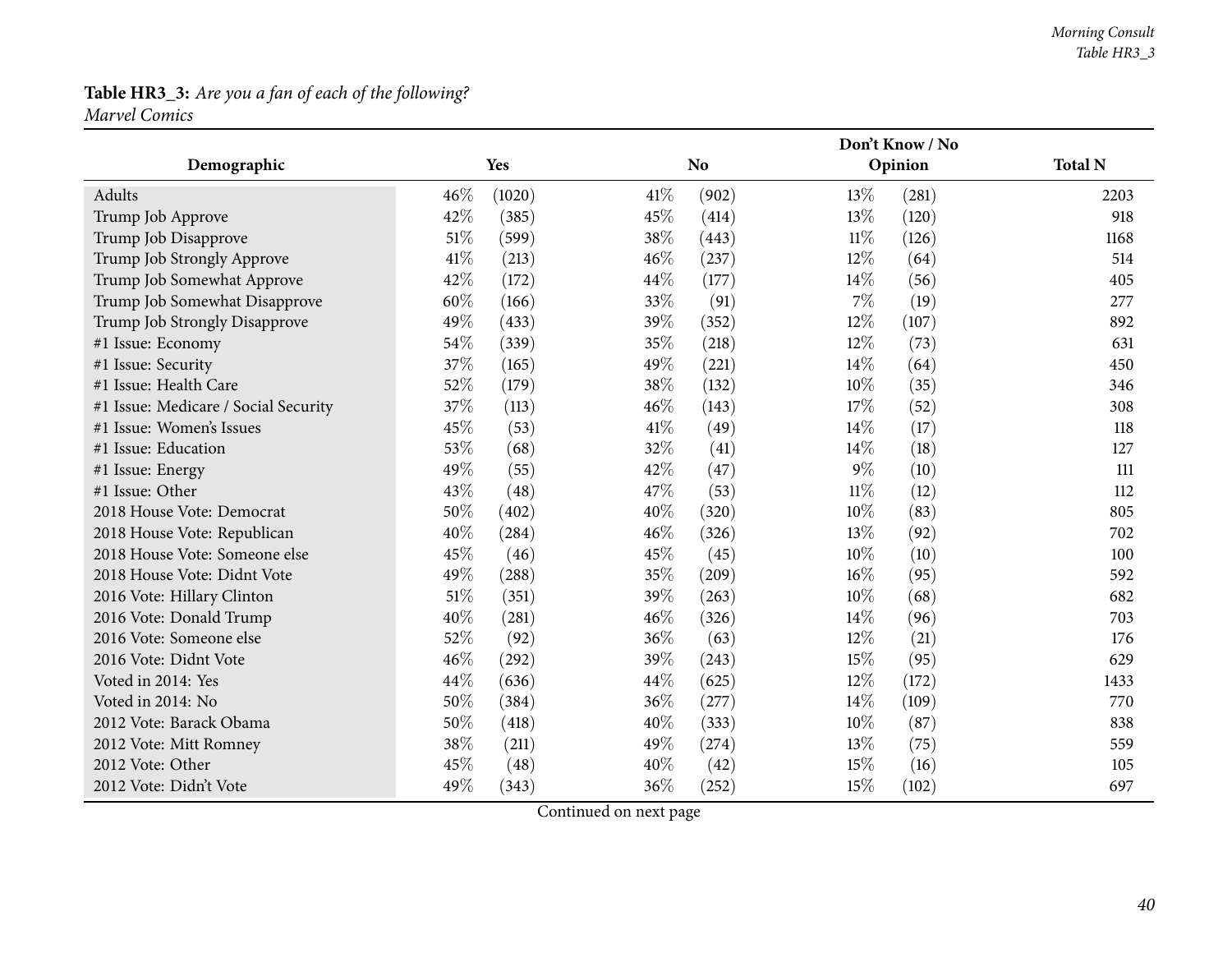*National Tracking Poll #190242, February, <sup>2019</sup> Table HR3\_3*

### **Table HR3\_3:** *Are you <sup>a</sup> fan of each of the following? Marvel Comics*

|                                          |        |        |      |           |        | Don't Know / No |                |
|------------------------------------------|--------|--------|------|-----------|--------|-----------------|----------------|
| Demographic                              |        | Yes    |      | <b>No</b> |        | Opinion         | <b>Total N</b> |
| Adults                                   | $46\%$ | (1020) | 41\% | (902)     | 13\%   | (281)           | 2203           |
| 4-Region: Northeast                      | 47%    | (184)  | 38%  | (149)     | 15%    | (59)            | 393            |
| 4-Region: Midwest                        | 45%    | (228)  | 43%  | (217)     | 12%    | (61)            | 506            |
| 4-Region: South                          | 46%    | (377)  | 41\% | (339)     | 13\%   | (106)           | 823            |
| 4-Region: West                           | 48%    | (230)  | 41\% | (197)     | $11\%$ | (54)            | 481            |
| TV shows: Every day                      | 49%    | (543)  | 39%  | (429)     | 12%    | (128)           | 1100           |
| TV shows: Several times per week         | 49%    | (265)  | 40%  | (216)     | $12\%$ | (65)            | 546            |
| TV shows: About once per week            | $51\%$ | (69)   | 38%  | (52)      | $11\%$ | (15)            | 136            |
| TV shows: Several times per month        | 38%    | (41)   | 45%  | (49)      | 17%    | (18)            | 108            |
| TV shows: About once per month           | 32%    | (24)   | 54%  | (40)      | 14%    | (10)            | 75             |
| TV shows: Less often than once per month | 42%    | (38)   | 41\% | (37)      | 17\%   | (15)            | 90             |
| TV shows: Never                          | 27%    | (40)   | 54%  | (80)      | 20%    | (29)            | 149            |
| Movies: Every day                        | $61\%$ | (240)  | 29%  | (115)     | 10%    | (41)            | 395            |
| Movies: Several times per week           | 56%    | (329)  | 34%  | (199)     | 11%    | (63)            | 591            |
| Movies: About once per week              | 48%    | (193)  | 40%  | (159)     | 12%    | (49)            | 401            |
| Movies: Several times per month          | 41\%   | (105)  | 46%  | (120)     | 13%    | (34)            | 259            |
| Movies: About once per month             | 37%    | (70)   | 48%  | (90)      | 15%    | (28)            | 188            |
| Movies: Less often than once per month   | 24%    | (44)   | 58%  | (109)     | 18%    | (34)            | 187            |
| Movies: Never                            | $21\%$ | (39)   | 61\% | (111)     | 17%    | (32)            | 182            |
| Sports: Every day                        | 64%    | (99)   | 22%  | (34)      | 13\%   | (20)            | 153            |
| Sports: Several times per week           | 58\%   | (196)  | 34%  | (114)     | $9\%$  | (30)            | 340            |
| Sports: About once per week              | 47%    | (130)  | 40%  | (112)     | 13%    | (37)            | 279            |
| Sports: Several times per month          | 40%    | (83)   | 48%  | (100)     | $12\%$ | (24)            | 207            |
| Sports: About once per month             | 45%    | (84)   | 42%  | (80)      | 13%    | (24)            | 189            |
| Sports: Less often than once per month   | 47%    | (174)  | 40%  | (147)     | 13%    | (48)            | 369            |
| Sports: Never                            | 38%    | (254)  | 47%  | (315)     | 15%    | (97)            | 666            |
| Cable: I currently subscribe             | 46%    | (489)  | 41\% | (441)     | 13%    | (136)           | 1065           |
| Cable: I subscribed in the past          | 50%    | (404)  | 40%  | (324)     | 10%    | (77)            | 805            |
| Cable: I have never subscribed           | 38%    | (128)  | 41\% | (137)     | 20%    | (68)            | 333            |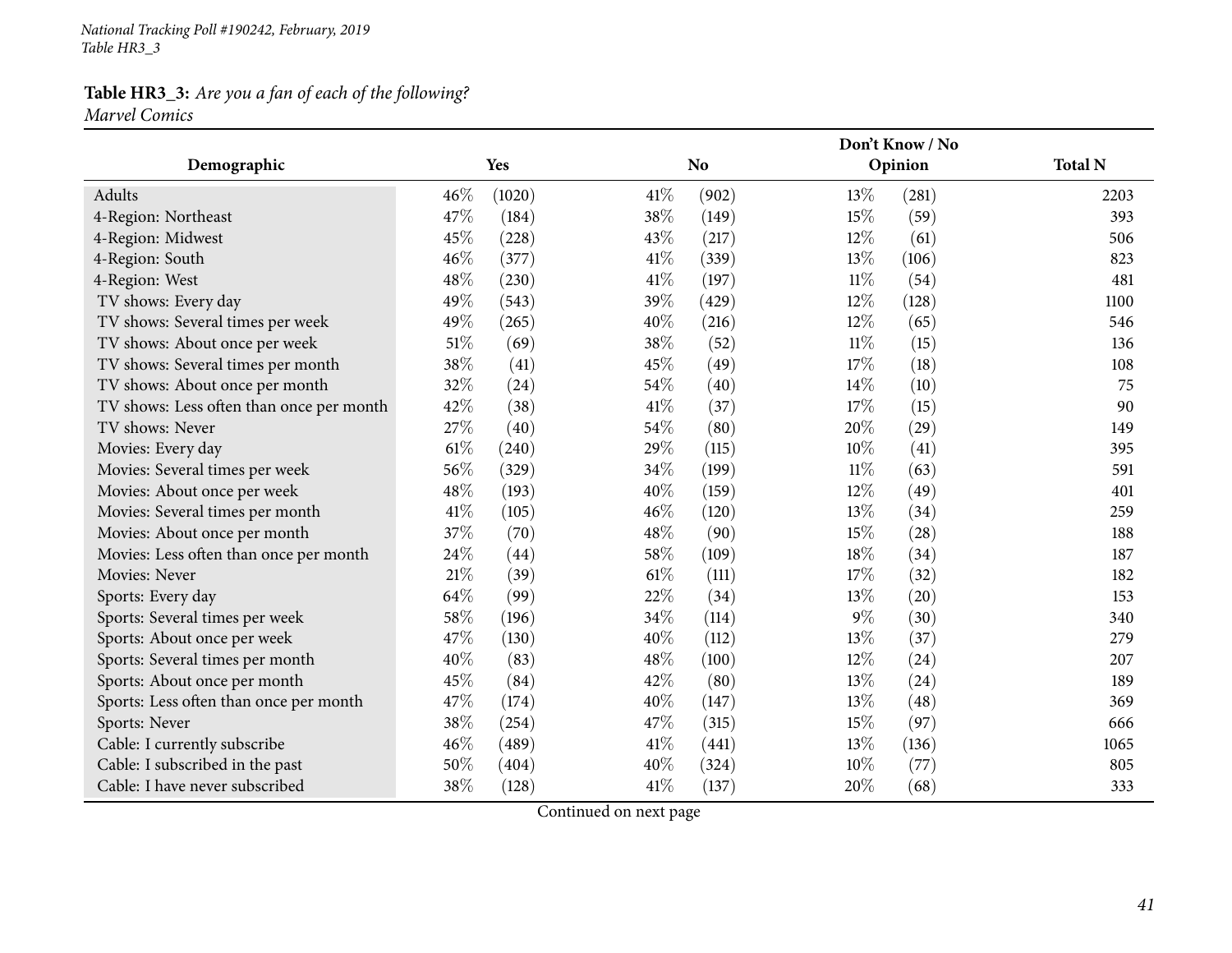#### **Table HR3\_3:** *Are you <sup>a</sup> fan of each of the following? Marvel Comics*

|                                                |        |        |        |                     |        | Don't Know / No |                |
|------------------------------------------------|--------|--------|--------|---------------------|--------|-----------------|----------------|
| Demographic                                    |        | Yes    |        | <b>No</b>           |        | Opinion         | <b>Total N</b> |
| Adults                                         | $46\%$ | (1020) | 41%    | (902)               | $13\%$ | (281)           | 2203           |
| Satellite television: I currently subscribe    | 48\%   | (254)  | 41%    | (219)               | $11\%$ | (60)            | 533            |
| Satellite television: I subscribed in the past | 50%    | (313)  | 39%    | $\left( 244\right)$ | 11%    | (67)            | 624            |
| Satellite television: I have never subscribed  | 43\%   | (453)  | 42\%   | (440)               | $15\%$ | (154)           | 1046           |
| Streaming service: I currently subscribe       | $55\%$ | (699)  | 35%    | (443)               | $10\%$ | (124)           | 1266           |
| Streaming service: I subscribed in the past    | 49\%   | (100)  | $37\%$ | (77)                | $14\%$ | (29)            | 207            |
| Streaming service: I have never subscribed     | 30\%   | (221)  | 52\%   | (382)               | 17\%   | (127)           | 730            |
| Film: An avid fan                              | 66\%   | (494)  | 26\%   | (197)               | 7%     | (56)            | 747            |
| Film: A casual fan                             | 40\%   | (477)  | $46\%$ | (552)               | $14\%$ | (174)           | 1203           |
| Film: Not a fan                                | $19\%$ | (48)   | $61\%$ | (154)               | 20%    | (51)            | 253            |
| Television: An avid fan                        | $51\%$ | (525)  | 39%    | (402)               | $11\%$ | (111)           | 1038           |
| Television: A casual fan                       | 43\%   | (449)  | 43\%   | (447)               | $14\%$ | (140)           | 1037           |
| Television: Not a fan                          | 36\%   | (46)   | 42\%   | (53)                | 23\%   | (29)            | 128            |
| Music: An avid fan                             | $55\%$ | (659)  | 33\%   | (400)               | $11\%$ | (137)           | 1195           |
| Music: A casual fan                            | 37\%   | (339)  | $50\%$ | (451)               | 13\%   | (121)           | 910            |
| Music: Not a fan                               | 23\%   | (23)   | 53%    | (51)                | 24\%   | (23)            | 97             |
| Fashion: An avid fan                           | $55\%$ | (182)  | 36\%   | (121)               | $9\%$  | (31)            | 333            |
| Fashion: A casual fan                          | 50\%   | (453)  | 38\%   | (344)               | $13\%$ | (117)           | 914            |
| Fashion: Not a fan                             | $40\%$ | (386)  | $46\%$ | (437)               | $14\%$ | (133)           | 956            |
| Yes                                            | $46\%$ | (519)  | 42\%   | (484)               | $12\%$ | (138)           | 1141           |
| N <sub>0</sub>                                 | 47\%   | (501)  | 39\%   | (418)               | 13%    | (143)           | 1062           |

*Note:* Row proportions may total to larger than one-hundred percen<sup>t</sup> due to rounding. For more information visit [MorningConsultIntelligence.com](https://morningconsultintelligence.com).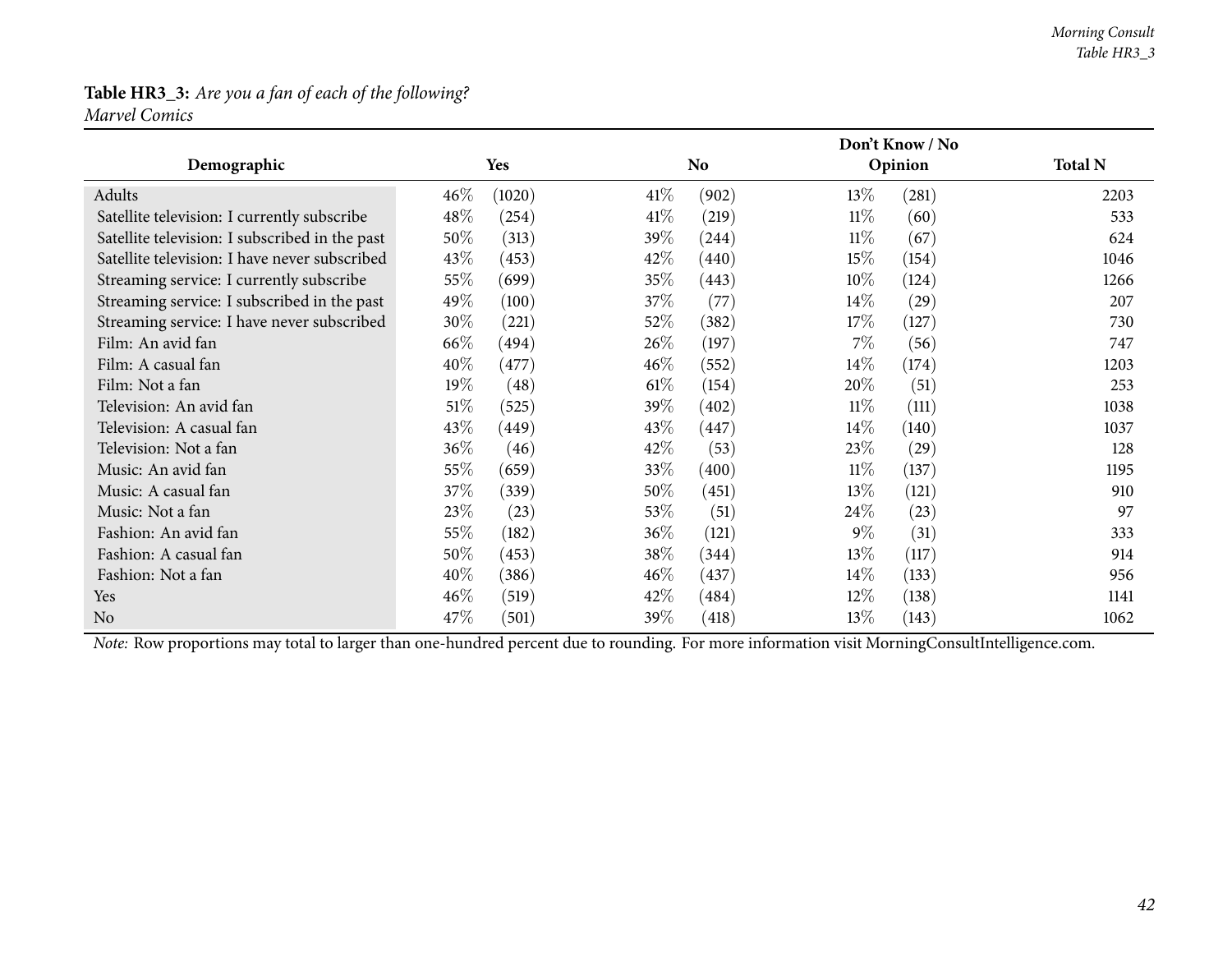# **Table HR3\_4:** *Are you <sup>a</sup> fan of each of the following?*

*DC Comics*

|                          |                 | Don't Know / No |                 |                |  |  |
|--------------------------|-----------------|-----------------|-----------------|----------------|--|--|
| Demographic              | Yes             | No.             | Opinion         | <b>Total N</b> |  |  |
| Adults                   | 41\%<br>(907)   | 44\%<br>(960)   | 15\%<br>(336)   | 2203           |  |  |
| Gender: Male             | 50%<br>(518)    | 37%<br>(381)    | 13\%<br>(133)   | 1031           |  |  |
| Gender: Female           | 33%<br>(389)    | 49%<br>(579)    | 17%<br>(203)    | 1172           |  |  |
| Age: 18-29               | 54\%<br>(210)   | 33%<br>(128)    | 13%<br>(52)     | 390            |  |  |
| Age: 30-44               | 53%<br>(263)    | 33%<br>(165)    | 14\%<br>(70)    | 498            |  |  |
| Age: 45-54               | 45\%<br>(186)   | 40%<br>(164)    | 15\%<br>(61)    | 411            |  |  |
| Age: 55-64               | 32\%<br>(124)   | 50%<br>(195)    | 18%<br>(72)     | 391            |  |  |
| Age: 65+                 | 24\%<br>(123)   | 60%<br>(308)    | $16\%$<br>(81)  | 513            |  |  |
| Generation Z: 18-21      | 47\%<br>(72)    | 34%<br>(52)     | $18\%$<br>(28)  | 152            |  |  |
| Millennial: Age 22-37    | $57\%$<br>(284) | 32%<br>(157)    | $11\%$<br>(57)  | 498            |  |  |
| Generation X: Age 38-53  | 47\%<br>(284)   | $38\%$<br>(229) | 16%<br>(96)     | 609            |  |  |
| Boomers: Age 54-72       | 29%<br>(243)    | 54\%<br>(444)   | 17%<br>(137)    | 824            |  |  |
| PID: Dem (no lean)       | 43\%<br>(316)   | 44%<br>(320)    | 13%<br>(98)     | 734            |  |  |
| PID: Ind (no lean)       | 43\%<br>(343)   | 38\%<br>(302)   | 18%<br>(143)    | 788            |  |  |
| PID: Rep (no lean)       | $37\%$<br>(249) | 50%<br>(338)    | 14\%<br>(95)    | 681            |  |  |
| PID/Gender: Dem Men      | 53\%<br>(169)   | 35\%<br>(110)   | 12%<br>(38)     | 316            |  |  |
| PID/Gender: Dem Women    | 35%<br>(147)    | 50%<br>(211)    | $14\%$<br>(60)  | 417            |  |  |
| PID/Gender: Ind Men      | $54\%$<br>(190) | 32%<br>(113)    | 13%<br>(46)     | 349            |  |  |
| PID/Gender: Ind Women    | 35%<br>(153)    | 43%<br>(189)    | 22%<br>(97)     | 439            |  |  |
| PID/Gender: Rep Men      | 43%<br>(159)    | 43%<br>(158)    | 13%<br>(49)     | 365            |  |  |
| PID/Gender: Rep Women    | 28\%<br>(90)    | 57\%<br>(180)   | $15\%$<br>(46)  | 316            |  |  |
| Ideo: Liberal (1-3)      | 46%<br>(310)    | 41\%<br>(275)   | $14\%$<br>(93)  | 678            |  |  |
| Ideo: Moderate (4)       | 44%<br>(210)    | 42%<br>(203)    | $14\%$<br>(68)  | 481            |  |  |
| Ideo: Conservative (5-7) | 38%<br>(281)    | 49%<br>(364)    | $14\%$<br>(104) | 748            |  |  |
| Educ: < College          | 41\%<br>(572)   | 42\%<br>(582)   | $17\%$<br>(232) | 1386           |  |  |
| Educ: Bachelors degree   | 42%<br>(220)    | 44%<br>(231)    | 13\%<br>(70)    | 521            |  |  |
| Educ: Post-grad          | 39%<br>(115)    | 49%<br>(147)    | $12\%$<br>(35)  | 296            |  |  |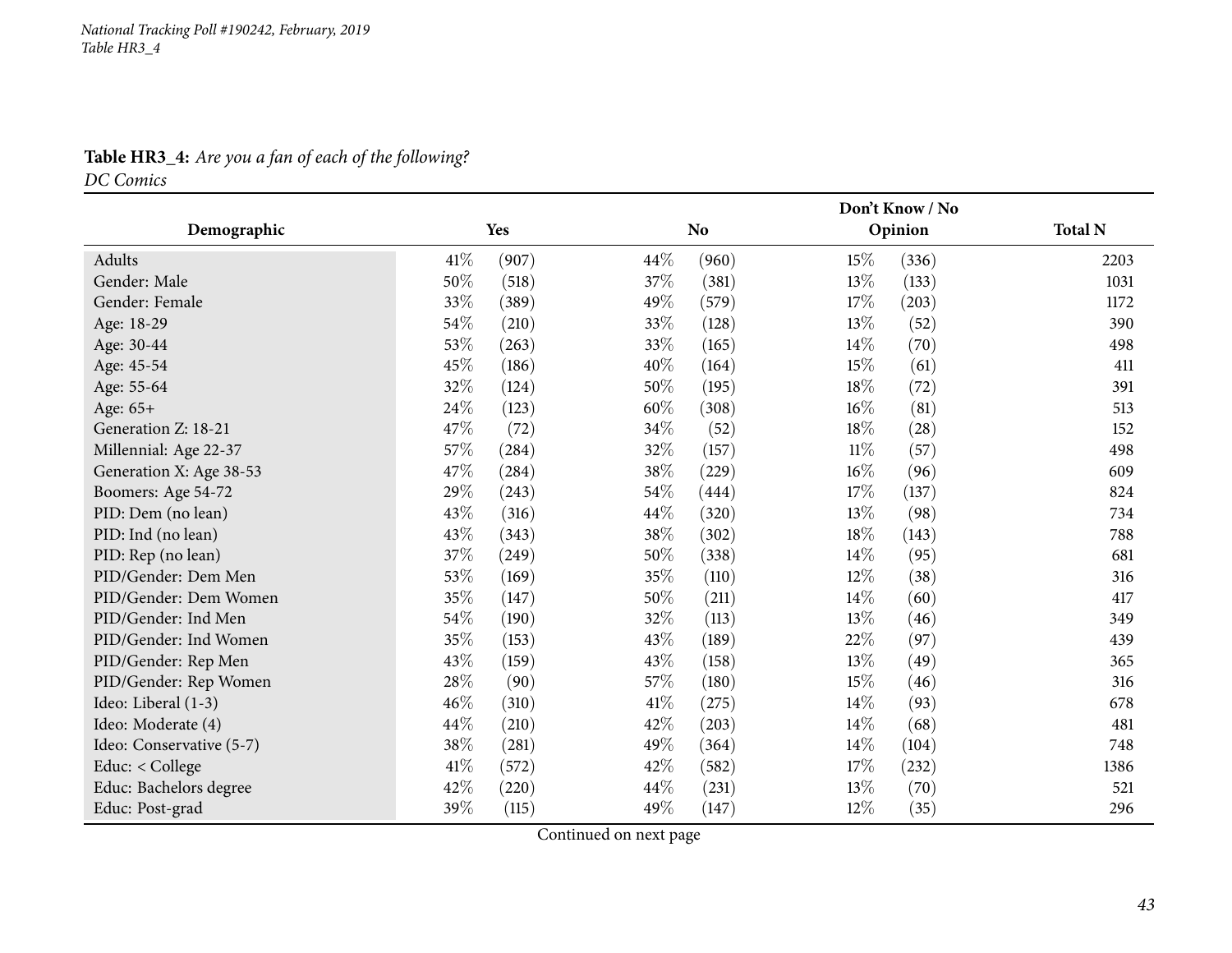### **Table HR3\_4:** *Are you <sup>a</sup> fan of each of the following? DC Comics*

|                             |        |       |        |           |        | Don't Know / No |                |
|-----------------------------|--------|-------|--------|-----------|--------|-----------------|----------------|
| Demographic                 |        | Yes   |        | <b>No</b> |        | Opinion         | <b>Total N</b> |
| Adults                      | 41\%   | (907) | 44%    | (960)     | 15%    | (336)           | 2203           |
| Income: Under 50k           | 43%    | (547) | 41\%   | (520)     | 16%    | (210)           | 1277           |
| Income: 50k-100k            | 40%    | (258) | 46%    | (297)     | 14%    | (89)            | 645            |
| Income: 100k+               | 36%    | (101) | 51%    | (142)     | 13%    | (38)            | 281            |
| Ethnicity: White            | 38%    | (677) | 46%    | (825)     | 16%    | (280)           | 1782           |
| Ethnicity: Hispanic         | 57%    | (122) | $31\%$ | (66)      | 12%    | (26)            | 213            |
| Ethnicity: Afr. Am.         | 53%    | (149) | 34%    | (96)      | 12%    | (34)            | 279            |
| Ethnicity: Other            | 57%    | (81)  | 28%    | (39)      | 15%    | (21)            | 142            |
| Relig: Protestant           | 33%    | (179) | 53%    | (287)     | 14%    | (75)            | 542            |
| Relig: Roman Catholic       | 44%    | (178) | 39%    | (159)     | 16%    | (66)            | 404            |
| Relig: Something Else       | 45%    | (92)  | 42%    | (86)      | 13%    | (26)            | 204            |
| Relig: Jewish               | 44%    | (23)  | 43%    | (23)      | 13%    | (7)             | 53             |
| Relig: Evangelical          | 41\%   | (316) | 45%    | (347)     | 14%    | (105)           | 768            |
| Relig: Non-Evang. Catholics | 35%    | (133) | 49%    | (186)     | 16%    | (63)            | 382            |
| Relig: All Christian        | 39%    | (450) | 46%    | (533)     | 15%    | (167)           | 1150           |
| Relig: All Non-Christian    | 38%    | (106) | 44%    | (121)     | 18%    | (51)            | 278            |
| Community: Urban            | 51%    | (266) | 37%    | (192)     | $12\%$ | (60)            | 518            |
| Community: Suburban         | 38%    | (391) | 45%    | (462)     | 16%    | (168)           | 1021           |
| Community: Rural            | 38%    | (249) | 46%    | (306)     | 16%    | (108)           | 664            |
| Employ: Private Sector      | 47%    | (279) | 40%    | (239)     | 13%    | (77)            | 595            |
| Employ: Government          | $51\%$ | (76)  | 39%    | (57)      | 10%    | (14)            | 147            |
| Employ: Self-Employed       | 45%    | (90)  | 40%    | (80)      | 15%    | (30)            | 200            |
| Employ: Homemaker           | 38%    | (59)  | 46%    | (73)      | 16%    | (26)            | 158            |
| Employ: Student             | 48%    | (48)  | 35%    | (36)      | 16%    | (16)            | 100            |
| Employ: Retired             | 24%    | (129) | 59%    | (315)     | 17%    | (89)            | 533            |
| Employ: Unemployed          | 52%    | (129) | 30%    | (74)      | $18\%$ | (45)            | 248            |
| Employ: Other               | 43%    | (97)  | 39%    | (87)      | 18%    | (39)            | 222            |
| Military HH: Yes            | 42%    | (190) | 46%    | (207)     | 12%    | (55)            | 452            |
| Military HH: No             | 41\%   | (717) | 43%    | (753)     | 16%    | (281)           | 1751           |
| RD/WT: Right Direction      | 41%    | (350) | 43%    | (366)     | 16%    | (135)           | 851            |
| RD/WT: Wrong Track          | 41%    | (557) | 44%    | (594)     | 15%    | (202)           | 1352           |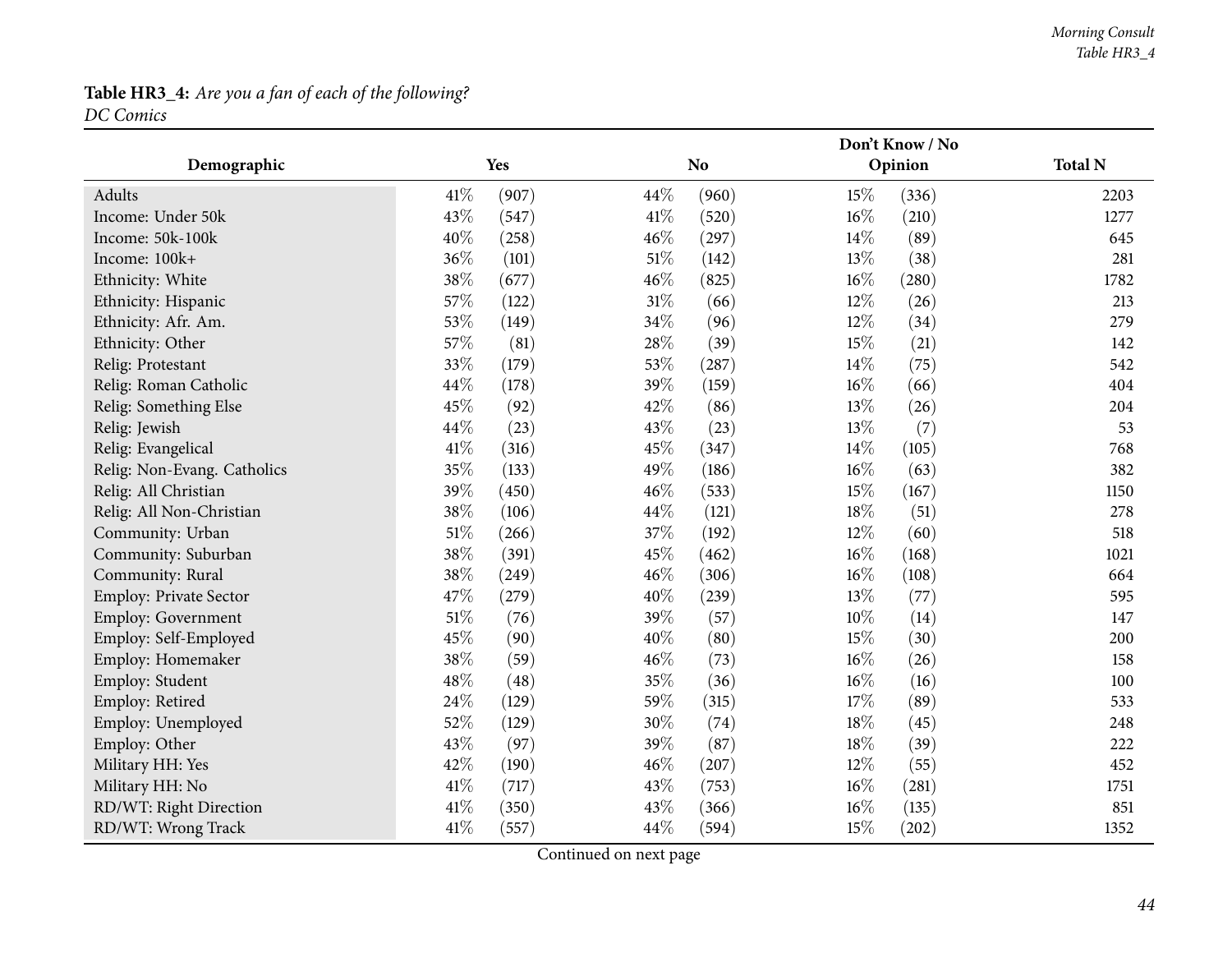*National Tracking Poll #190242, February, <sup>2019</sup> Table HR3\_4*

# **Table HR3\_4:** *Are you <sup>a</sup> fan of each of the following?*

*DC Comics*

|                                      |               | Don't Know / No |              |                |  |  |
|--------------------------------------|---------------|-----------------|--------------|----------------|--|--|
| Demographic                          | Yes           | <b>No</b>       | Opinion      | <b>Total N</b> |  |  |
| Adults                               | 41\%<br>(907) | 44\%<br>(960)   | 15%<br>(336) | 2203           |  |  |
| Trump Job Approve                    | 38%<br>(349)  | 47%<br>(433)    | 15%<br>(137) | 918            |  |  |
| Trump Job Disapprove                 | 45%<br>(525)  | 41\%<br>(484)   | 14%<br>(159) | 1168           |  |  |
| Trump Job Strongly Approve           | 37%<br>(191)  | 47%<br>(244)    | 15%<br>(79)  | 514            |  |  |
| Trump Job Somewhat Approve           | 39%<br>(158)  | 47%<br>(189)    | 14%<br>(58)  | 405            |  |  |
| Trump Job Somewhat Disapprove        | 52%<br>(144)  | 36%<br>(101)    | 12%<br>(32)  | 277            |  |  |
| Trump Job Strongly Disapprove        | 43%<br>(381)  | 43%<br>(383)    | 14%<br>(127) | 892            |  |  |
| #1 Issue: Economy                    | 48%<br>(300)  | 37%<br>(235)    | 15%<br>(96)  | 631            |  |  |
| #1 Issue: Security                   | 32%<br>(143)  | 52%<br>(232)    | 17%<br>(75)  | 450            |  |  |
| #1 Issue: Health Care                | 46%<br>(159)  | $41\%$<br>(143) | 13%<br>(44)  | 346            |  |  |
| #1 Issue: Medicare / Social Security | 37%<br>(114)  | 46%<br>(141)    | 17%<br>(54)  | 308            |  |  |
| #1 Issue: Women's Issues             | 39%<br>(46)   | 48%<br>(57)     | 12%<br>(15)  | 118            |  |  |
| #1 Issue: Education                  | 44%<br>(56)   | 39%<br>(49)     | 17%<br>(21)  | 127            |  |  |
| #1 Issue: Energy                     | 44%<br>(49)   | 43%<br>(47)     | 14%<br>(15)  | 111            |  |  |
| #1 Issue: Other                      | 35%<br>(39)   | 50%<br>(56)     | 15%<br>(17)  | 112            |  |  |
| 2018 House Vote: Democrat            | 44%<br>(353)  | 43%<br>(347)    | 13%<br>(106) | 805            |  |  |
| 2018 House Vote: Republican          | 37%<br>(262)  | 48%<br>(337)    | 15%<br>(103) | 702            |  |  |
| 2018 House Vote: Someone else        | 41\%<br>(41)  | 45%<br>(45)     | 14%<br>(14)  | 100            |  |  |
| 2018 House Vote: Didnt Vote          | 42%<br>(251)  | 39%<br>(229)    | 19%<br>(113) | 592            |  |  |
| 2016 Vote: Hillary Clinton           | 44%<br>(300)  | 43%<br>(293)    | 13%<br>(89)  | 682            |  |  |
| 2016 Vote: Donald Trump              | 36%<br>(256)  | 48%<br>(339)    | 15%<br>(108) | 703            |  |  |
| 2016 Vote: Someone else              | 47%<br>(83)   | 37%<br>(65)     | 16%<br>(27)  | 176            |  |  |
| 2016 Vote: Didnt Vote                | 42%<br>(263)  | 41\%<br>(256)   | 17%<br>(110) | 629            |  |  |
| Voted in 2014: Yes                   | 39%<br>(563)  | 46%<br>(662)    | 15%<br>(208) | 1433           |  |  |
| Voted in 2014: No                    | 45%<br>(344)  | 39%<br>(298)    | 17%<br>(128) | 770            |  |  |
| 2012 Vote: Barack Obama              | 44%<br>(371)  | 43%<br>(358)    | 13%<br>(109) | 838            |  |  |
| 2012 Vote: Mitt Romney               | 35%<br>(195)  | 50%<br>(280)    | 15%<br>(84)  | 559            |  |  |
| 2012 Vote: Other                     | 34%<br>(36)   | 45%<br>(48)     | 21%<br>(22)  | 105            |  |  |
| 2012 Vote: Didn't Vote               | 43%<br>(303)  | 39%<br>(273)    | 17%<br>(121) | 697            |  |  |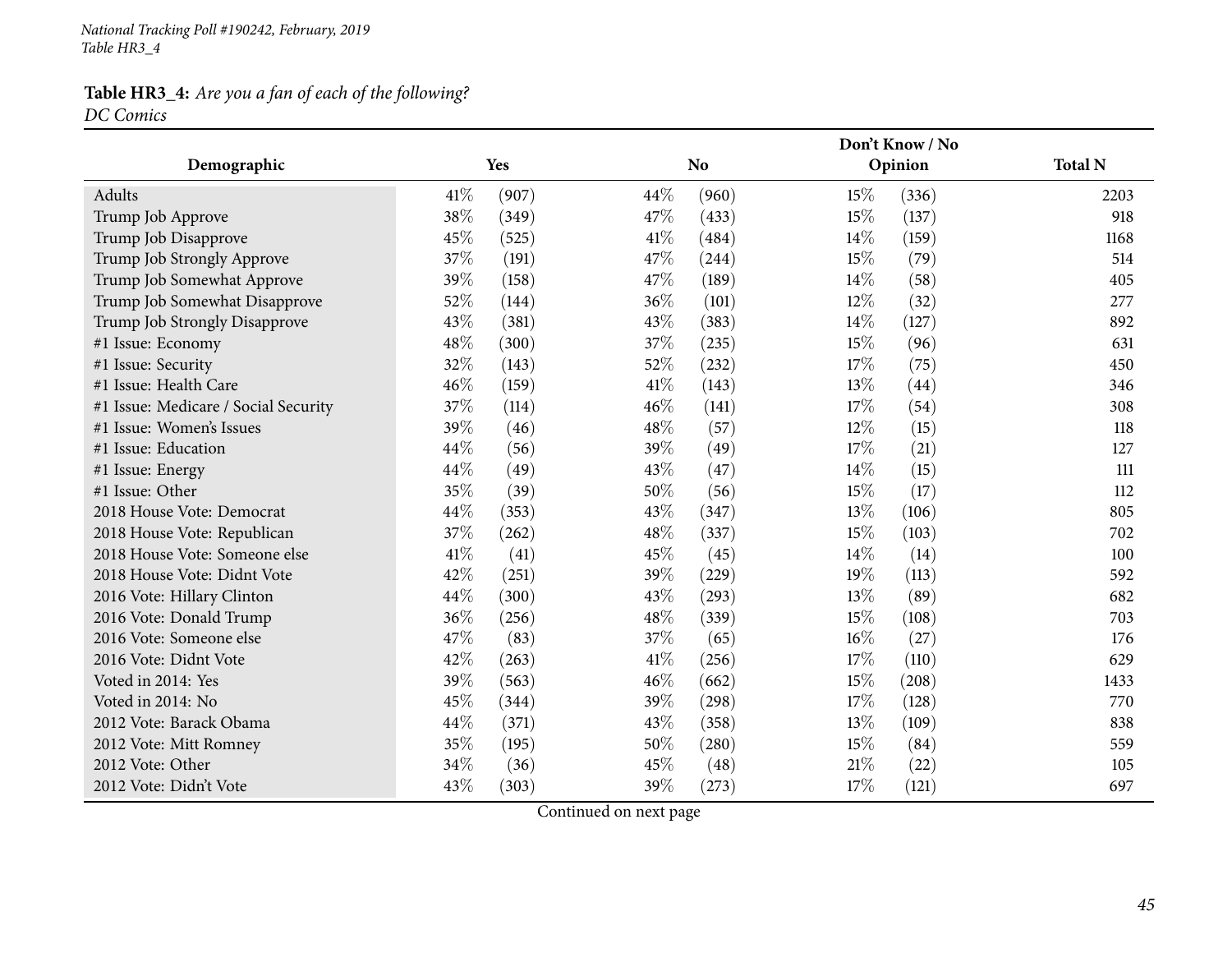# **Table HR3\_4:** *Are you <sup>a</sup> fan of each of the following?*

*DC Comics*

|                                          |                 | Don't Know / No |                 |                |  |  |
|------------------------------------------|-----------------|-----------------|-----------------|----------------|--|--|
| Demographic                              | Yes             | <b>No</b>       | Opinion         | <b>Total N</b> |  |  |
| Adults                                   | 41\%<br>(907)   | 44\%<br>(960)   | 15%<br>(336)    | 2203           |  |  |
| 4-Region: Northeast                      | 42%<br>(164)    | 42%<br>(163)    | 17%<br>(66)     | 393            |  |  |
| 4-Region: Midwest                        | 39%<br>(197)    | 45%<br>(228)    | $16\%$<br>(81)  | 506            |  |  |
| 4-Region: South                          | 41\%<br>(340)   | 44\%<br>(362)   | 15%<br>(121)    | 823            |  |  |
| 4-Region: West                           | 43%<br>(206)    | 43%<br>(206)    | 14%<br>(69)     | 481            |  |  |
| TV shows: Every day                      | 45%<br>(491)    | 41\%<br>(454)   | 14\%<br>(155)   | 1100           |  |  |
| TV shows: Several times per week         | 43%<br>(236)    | 41%<br>(222)    | $16\%$<br>(88)  | 546            |  |  |
| TV shows: About once per week            | 42%<br>(57)     | 44\%<br>(60)    | 14\%<br>(18)    | 136            |  |  |
| TV shows: Several times per month        | 34%<br>(37)     | 50%<br>(55)     | 15%<br>(16)     | 108            |  |  |
| TV shows: About once per month           | 24%<br>(18)     | 59%<br>(44)     | 17%<br>(13)     | 75             |  |  |
| TV shows: Less often than once per month | 34%<br>(30)     | 48%<br>(43)     | $18\%$<br>(17)  | 90             |  |  |
| TV shows: Never                          | 25%<br>(37)     | 56\%<br>(83)    | 20%<br>(29)     | 149            |  |  |
| Movies: Every day                        | 55%<br>(219)    | 32%<br>(126)    | 13%<br>(51)     | 395            |  |  |
| Movies: Several times per week           | $51\%$<br>(302) | 36%<br>(213)    | 13%<br>(76)     | 591            |  |  |
| Movies: About once per week              | $41\%$<br>(164) | 44\%<br>(175)   | 15%<br>(62)     | 401            |  |  |
| Movies: Several times per month          | 33%<br>(85)     | 49%<br>(128)    | 18%<br>(46)     | 259            |  |  |
| Movies: About once per month             | 34%<br>(64)     | 48%<br>(90)     | 18%<br>(35)     | 188            |  |  |
| Movies: Less often than once per month   | 19%<br>(36)     | 61\%<br>(114)   | 20%<br>(37)     | 187            |  |  |
| Movies: Never                            | $21\%$<br>(37)  | 63%<br>(114)    | 17%<br>(30)     | 182            |  |  |
| Sports: Every day                        | $61\%$<br>(94)  | 25%<br>(38)     | 14%<br>(22)     | 153            |  |  |
| Sports: Several times per week           | 51\%<br>(174)   | 37%<br>(124)    | 12%<br>(41)     | 340            |  |  |
| Sports: About once per week              | 44%<br>(122)    | 40%<br>(112)    | 16%<br>(45)     | 279            |  |  |
| Sports: Several times per month          | 35%<br>(73)     | 50%<br>(104)    | 14\%<br>(30)    | 207            |  |  |
| Sports: About once per month             | 39%<br>(73)     | 44\%<br>(83)    | 17%<br>(32)     | 189            |  |  |
| Sports: Less often than once per month   | 42%<br>(155)    | 44\%<br>(164)   | 13%<br>(50)     | 369            |  |  |
| Sports: Never                            | 32%<br>(215)    | 50%<br>(335)    | 17%<br>(116)    | 666            |  |  |
| Cable: I currently subscribe             | 40%<br>(423)    | 45%<br>(476)    | $16\%$<br>(167) | 1065           |  |  |
| Cable: I subscribed in the past          | 46%<br>(367)    | 43\%<br>(345)   | 12%<br>(94)     | 805            |  |  |
| Cable: I have never subscribed           | 35%<br>(118)    | 42%<br>(139)    | 23%<br>(76)     | 333            |  |  |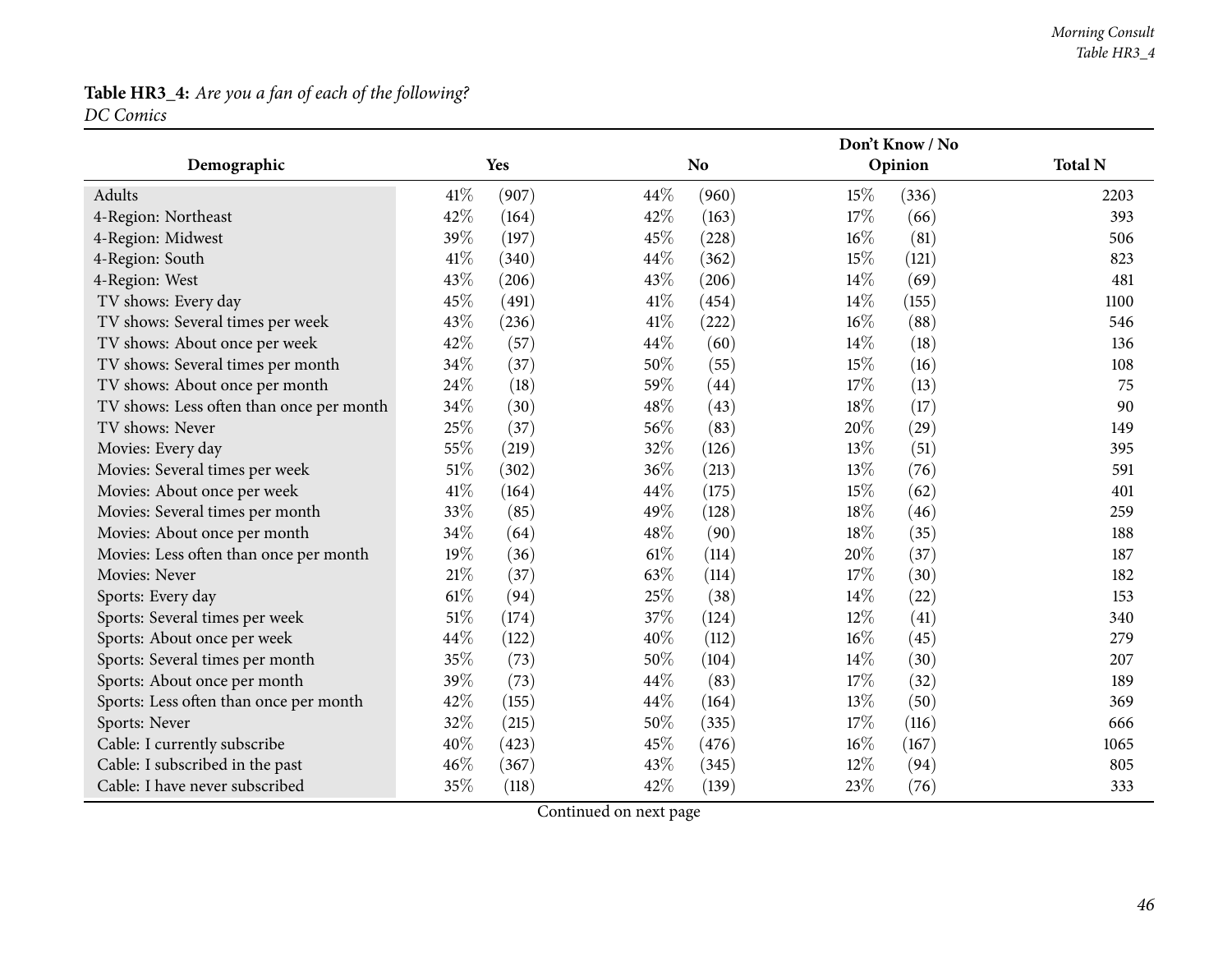*National Tracking Poll #190242, February, <sup>2019</sup> Table HR3\_4*

# **Table HR3\_4:** *Are you <sup>a</sup> fan of each of the following?*

*DC Comics*

|                                                |        |       |        |           |        | Don't Know / No |                |
|------------------------------------------------|--------|-------|--------|-----------|--------|-----------------|----------------|
| Demographic                                    |        | Yes   |        | <b>No</b> |        | Opinion         | <b>Total N</b> |
| Adults                                         | $41\%$ | (907) | $44\%$ | (960)     | 15\%   | (336)           | 2203           |
| Satellite television: I currently subscribe    | 42\%   | (224) | 43\%   | (227)     | 15\%   | (82)            | 533            |
| Satellite television: I subscribed in the past | 43\%   | (269) | $44\%$ | (275)     | 13\%   | (80)            | 624            |
| Satellite television: I have never subscribed  | 40%    | (414) | $44\%$ | (458)     | 17\%   | (174)           | 1046           |
| Streaming service: I currently subscribe       | 48\%   | (612) | 39%    | (496)     | 12\%   | (158)           | 1266           |
| Streaming service: I subscribed in the past    | 44\%   | (91)  | 41\%   | (84)      | 15\%   | (32)            | 207            |
| Streaming service: I have never subscribed     | 28\%   | (204) | 52%    | (380)     | 20%    | (147)           | 730            |
| Film: An avid fan                              | 60\%   | (450) | 29%    | (217)     | $11\%$ | (80)            | 747            |
| Film: A casual fan                             | $34\%$ | (414) | 49\%   | (590)     | 17\%   | (199)           | 1203           |
| Film: Not a fan                                | 17%    | (43)  | 60%    | (152)     | 23\%   | (58)            | 253            |
| Television: An avid fan                        | 47\%   | (484) | 40\%   | (416)     | 13\%   | (137)           | 1038           |
| Television: A casual fan                       | 37\%   | (385) | 47\%   | (484)     | $16\%$ | (168)           | 1037           |
| Television: Not a fan                          | 29\%   | (38)  | 47\%   | (60)      | 24\%   | (31)            | 128            |
| Music: An avid fan                             | 48\%   | (574) | 38\%   | (457)     | $14\%$ | (164)           | 1195           |
| Music: A casual fan                            | 34\%   | (312) | 49%    | (450)     | $16\%$ | (149)           | 910            |
| Music: Not a fan                               | 21%    | (21)  | 55%    | (53)      | 24\%   | (23)            | 97             |
| Fashion: An avid fan                           | 46%    | (155) | $40\%$ | (133)     | $14\%$ | (46)            | 333            |
| Fashion: A casual fan                          | 45\%   | (408) | 40%    | (365)     | 15\%   | (140)           | 914            |
| Fashion: Not a fan                             | 36\%   | (344) | $48\%$ | (462)     | $16\%$ | (150)           | 956            |
| Yes                                            | 40%    | (454) | 45\%   | (517)     | 15\%   | (169)           | 1141           |
| N <sub>0</sub>                                 | 43\%   | (452) | 42\%   | (442)     | $16\%$ | (167)           | 1062           |

*Note:* Row proportions may total to larger than one-hundred percen<sup>t</sup> due to rounding. For more information visit [MorningConsultIntelligence.com](https://morningconsultintelligence.com).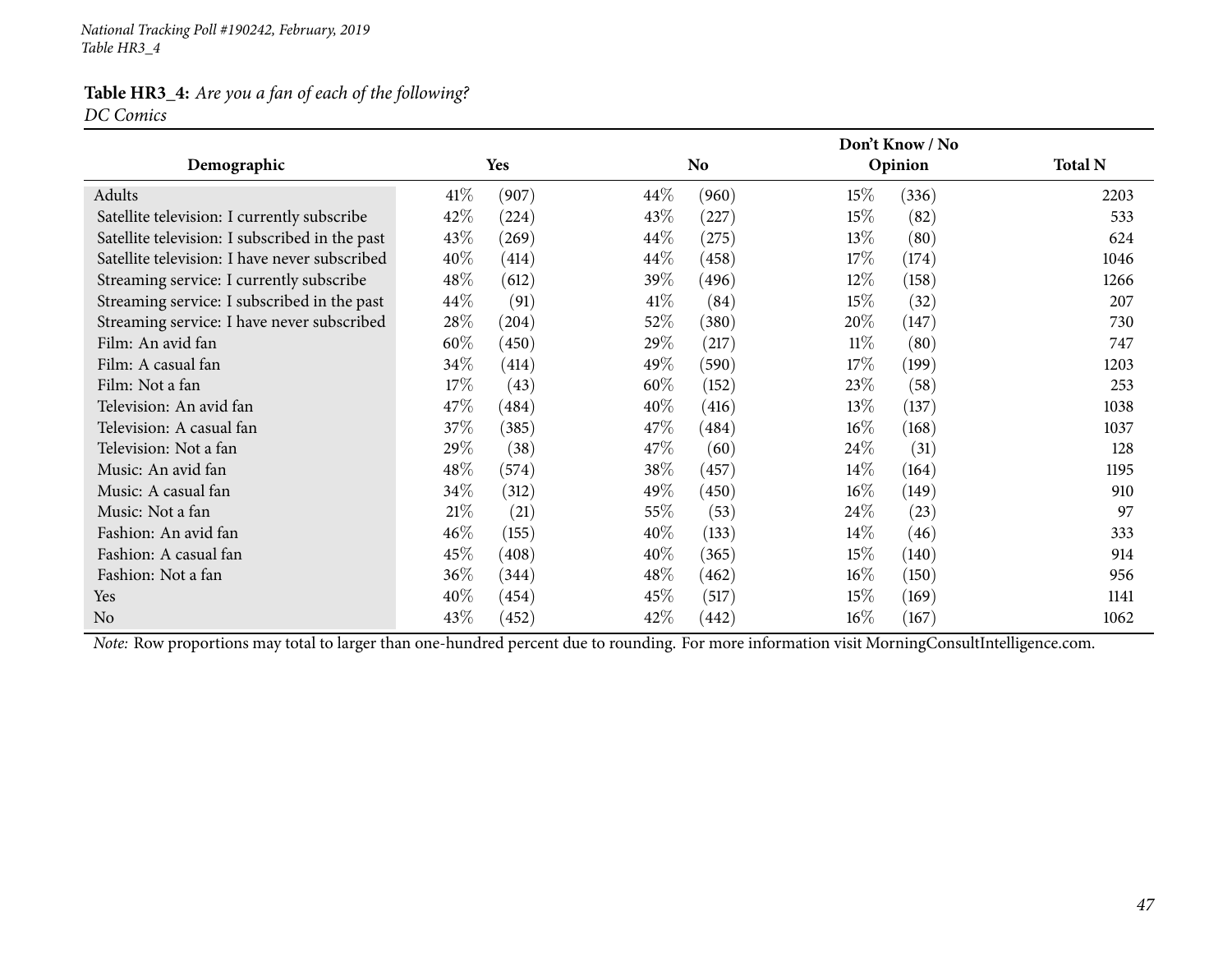|                          |                 |                 | Don't Know / No |                |
|--------------------------|-----------------|-----------------|-----------------|----------------|
| Demographic              | Yes             | N <sub>o</sub>  | Opinion         | <b>Total N</b> |
| Adults                   | 44%<br>(979)    | 53%<br>(1161)   | $3\%$<br>(63)   | 2203           |
| Gender: Male             | 47%<br>(484)    | $51\%$<br>(522) | $2\%$<br>(24)   | 1031           |
| Gender: Female           | 42%<br>(495)    | 54%<br>(639)    | $3\%$<br>(39)   | 1172           |
| Age: 18-29               | 66%<br>(259)    | $31\%$<br>(121) | $3\%$<br>(10)   | 390            |
| Age: 30-44               | 56%<br>(278)    | 41\%<br>(203)   | $3\%$<br>(17)   | 498            |
| Age: 45-54               | 47%<br>(192)    | 50%<br>(204)    | $4\%$<br>(15)   | 411            |
| Age: 55-64               | 34%<br>(132)    | 64%<br>(249)    | $3\%$<br>(11)   | 391            |
| Age: 65+                 | 23%<br>(119)    | 75%<br>(384)    | $2\%$<br>(10)   | 513            |
| Generation Z: 18-21      | 72%<br>(109)    | 22%<br>(34)     | $6\%$<br>(9)    | 152            |
| Millennial: Age 22-37    | 62%<br>(311)    | 36%<br>(178)    | $2\%$<br>(9)    | 498            |
| Generation X: Age 38-53  | 48%<br>(293)    | 49%<br>(296)    | $3\%$<br>(20)   | 609            |
| Boomers: Age 54-72       | 30%<br>(244)    | 67%<br>(555)    | $3\%$<br>(24)   | 824            |
| PID: Dem (no lean)       | 48%<br>(355)    | 49%<br>(357)    | $3\%$<br>(23)   | 734            |
| PID: Ind (no lean)       | 44%<br>(343)    | 52%<br>(411)    | $4\%$<br>(34)   | 788            |
| PID: Rep (no lean)       | 41\%<br>(281)   | 58%<br>(394)    | $1\%$<br>(7)    | 681            |
| PID/Gender: Dem Men      | $51\%$<br>(163) | 46%<br>(145)    | $3\%$<br>(9)    | 316            |
| PID/Gender: Dem Women    | 46%<br>(192)    | $51\%$<br>(212) | $3\%$<br>(14)   | 417            |
| PID/Gender: Ind Men      | 47%<br>(165)    | 49%<br>(172)    | $3\%$<br>(12)   | 349            |
| PID/Gender: Ind Women    | 41\%<br>(178)   | 54%<br>(239)    | $5\%$<br>(22)   | 439            |
| PID/Gender: Rep Men      | 43%<br>(156)    | 56%<br>(206)    | $1\%$<br>(3)    | 365            |
| PID/Gender: Rep Women    | 39%<br>(125)    | 60%<br>(188)    | $1\%$<br>(3)    | 316            |
| Ideo: Liberal (1-3)      | 49%<br>(335)    | 47%<br>(321)    | $3\%$<br>(22)   | 678            |
| Ideo: Moderate (4)       | 44%<br>(211)    | 54%<br>(261)    | $2\%$<br>(9)    | 481            |
| Ideo: Conservative (5-7) | 42%<br>(312)    | 57%<br>(430)    | $1\%$<br>(6)    | 748            |
| Educ: < College          | 43%<br>(590)    | 54%<br>(749)    | $3\%$<br>(47)   | 1386           |
| Educ: Bachelors degree   | 46%<br>(238)    | 52%<br>(273)    | $2\%$<br>(10)   | 521            |
| Educ: Post-grad          | $51\%$<br>(151) | 47%<br>(139)    | $2\%$<br>(6)    | 296            |
| Income: Under 50k        | 42%<br>(535)    | 54%<br>(692)    | $4\%$<br>(50)   | 1277           |
| Income: 50k-100k         | 48%<br>(309)    | $51\%$<br>(329) | $1\%$<br>(6)    | 645            |
| Income: 100k+            | 48%<br>(134)    | 50%<br>(140)    | $2\%$<br>(7)    | 281            |

Table HR4: In the past year, have you seen a superhero movie in theaters?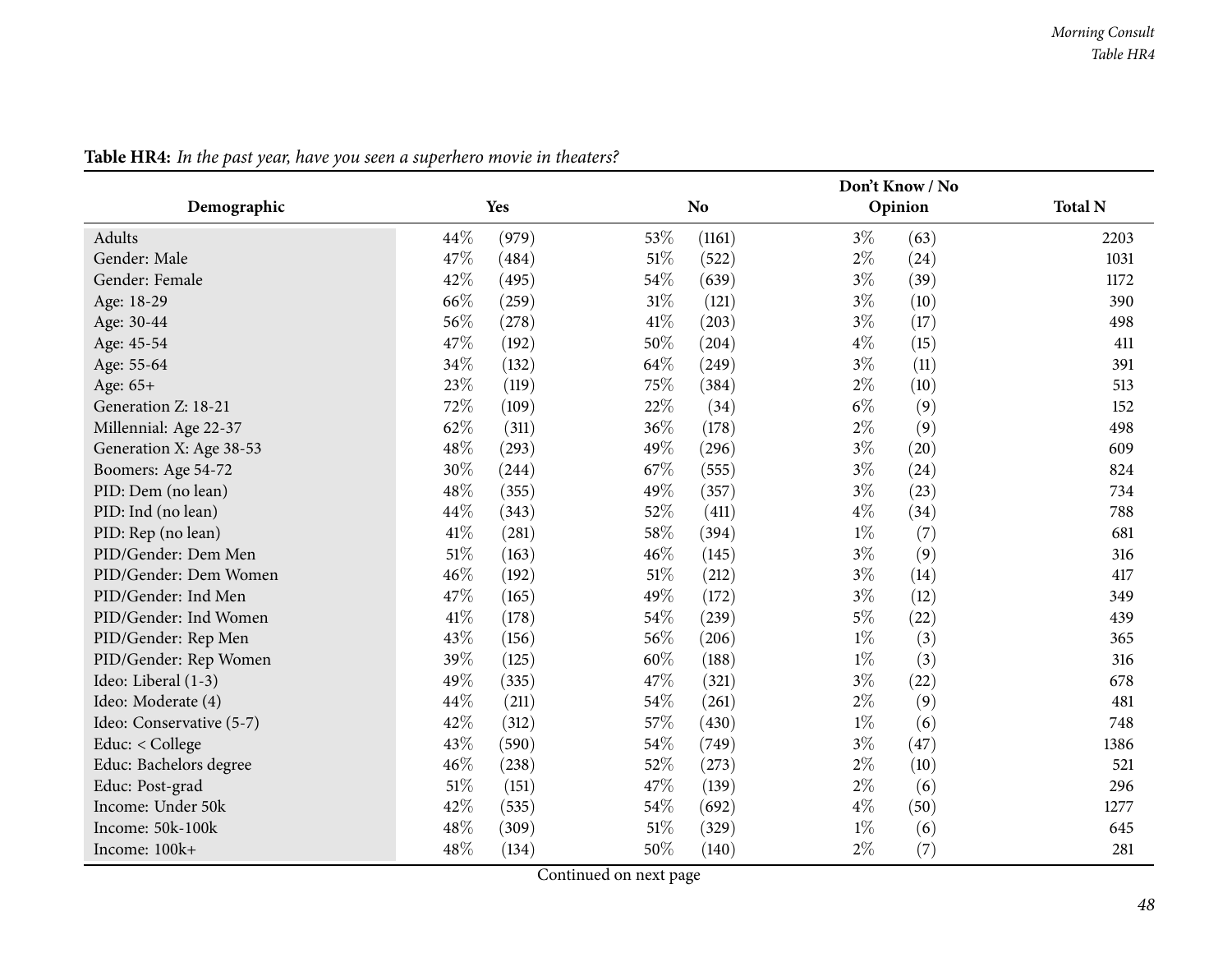### Table HR4: In the past year, have you seen a superhero movie in theaters?

|                             |                 |                 | Don't Know / No |                |
|-----------------------------|-----------------|-----------------|-----------------|----------------|
| Demographic                 | Yes             | N <sub>o</sub>  | Opinion         | <b>Total N</b> |
| Adults                      | 44%<br>(979)    | 53%<br>(1161)   | $3\%$<br>(63)   | 2203           |
| Ethnicity: White            | $41\%$<br>(730) | 56%<br>(1005)   | $3\%$<br>(47)   | 1782           |
| Ethnicity: Hispanic         | $61\%$<br>(129) | 37%<br>(78)     | $3\%$<br>(6)    | 213            |
| Ethnicity: Afr. Am.         | 59%<br>(164)    | 37%<br>(104)    | $4\%$<br>(11)   | 279            |
| Ethnicity: Other            | 60%<br>(85)     | 36%<br>(52)     | $3\%$<br>(5)    | 142            |
| Relig: Protestant           | 39%<br>(212)    | 60%<br>(324)    | $1\%$<br>(6)    | 542            |
| Relig: Roman Catholic       | 44%<br>(179)    | 53%<br>(212)    | $3\%$<br>(13)   | 404            |
| Relig: Something Else       | 48%<br>(98)     | 51%<br>(104)    | $1\%$<br>(2)    | 204            |
| Relig: Jewish               | 33%<br>(17)     | 65%<br>(35)     | $2\%$<br>(1)    | 53             |
| Relig: Evangelical          | 45%<br>(342)    | 54%<br>(412)    | $2\%$<br>(14)   | 768            |
| Relig: Non-Evang. Catholics | 39%<br>(147)    | 60%<br>(228)    | $2\%$<br>(7)    | 382            |
| Relig: All Christian        | 43%<br>(489)    | 56%<br>(640)    | $2\%$<br>(21)   | 1150           |
| Relig: All Non-Christian    | 46%<br>(128)    | 49%<br>(135)    | $5\%$<br>(15)   | 278            |
| Community: Urban            | $51\%$<br>(265) | 45%<br>(232)    | $4\%$<br>(22)   | 518            |
| Community: Suburban         | 44%<br>(453)    | 53%<br>(546)    | $2\%$<br>(22)   | 1021           |
| Community: Rural            | 39%<br>(261)    | 58\%<br>(383)   | $3\%$<br>(19)   | 664            |
| Employ: Private Sector      | 54%<br>(323)    | 44\%<br>(259)   | $2\%$<br>(12)   | 595            |
| Employ: Government          | 57%<br>(84)     | 41\%<br>(61)    | $2\%$<br>(2)    | 147            |
| Employ: Self-Employed       | 54%<br>(107)    | 45%<br>(89)     | $2\%$<br>(3)    | 200            |
| Employ: Homemaker           | 42%<br>(66)     | 56%<br>(88)     | $3\%$<br>(4)    | 158            |
| Employ: Student             | 69%<br>(70)     | 29%<br>(29)     | $2\%$<br>(2)    | 100            |
| Employ: Retired             | 24%<br>(129)    | 73%<br>(390)    | $3\%$<br>(14)   | 533            |
| Employ: Unemployed          | 42%<br>(103)    | 53%<br>(132)    | $5\%$<br>(12)   | 248            |
| Employ: Other               | 44%<br>(97)     | $51\%$<br>(113) | $5\%$<br>(12)   | 222            |
| Military HH: Yes            | 43%<br>(196)    | 54%<br>(244)    | $3\%$<br>(13)   | 452            |
| Military HH: No             | 45%<br>(783)    | 52%<br>(917)    | $3\%$<br>(50)   | 1751           |
| RD/WT: Right Direction      | 42%<br>(357)    | 56%<br>(476)    | $2\%$<br>(18)   | 851            |
| RD/WT: Wrong Track          | 46%<br>(622)    | $51\%$<br>(685) | $3\%$<br>(45)   | 1352           |
| Trump Job Approve           | 40%<br>(370)    | 58%<br>(534)    | $2\%$<br>(14)   | 918            |
| Trump Job Disapprove        | 48%<br>(562)    | 49%<br>(576)    | $3\%$<br>(30)   | 1168           |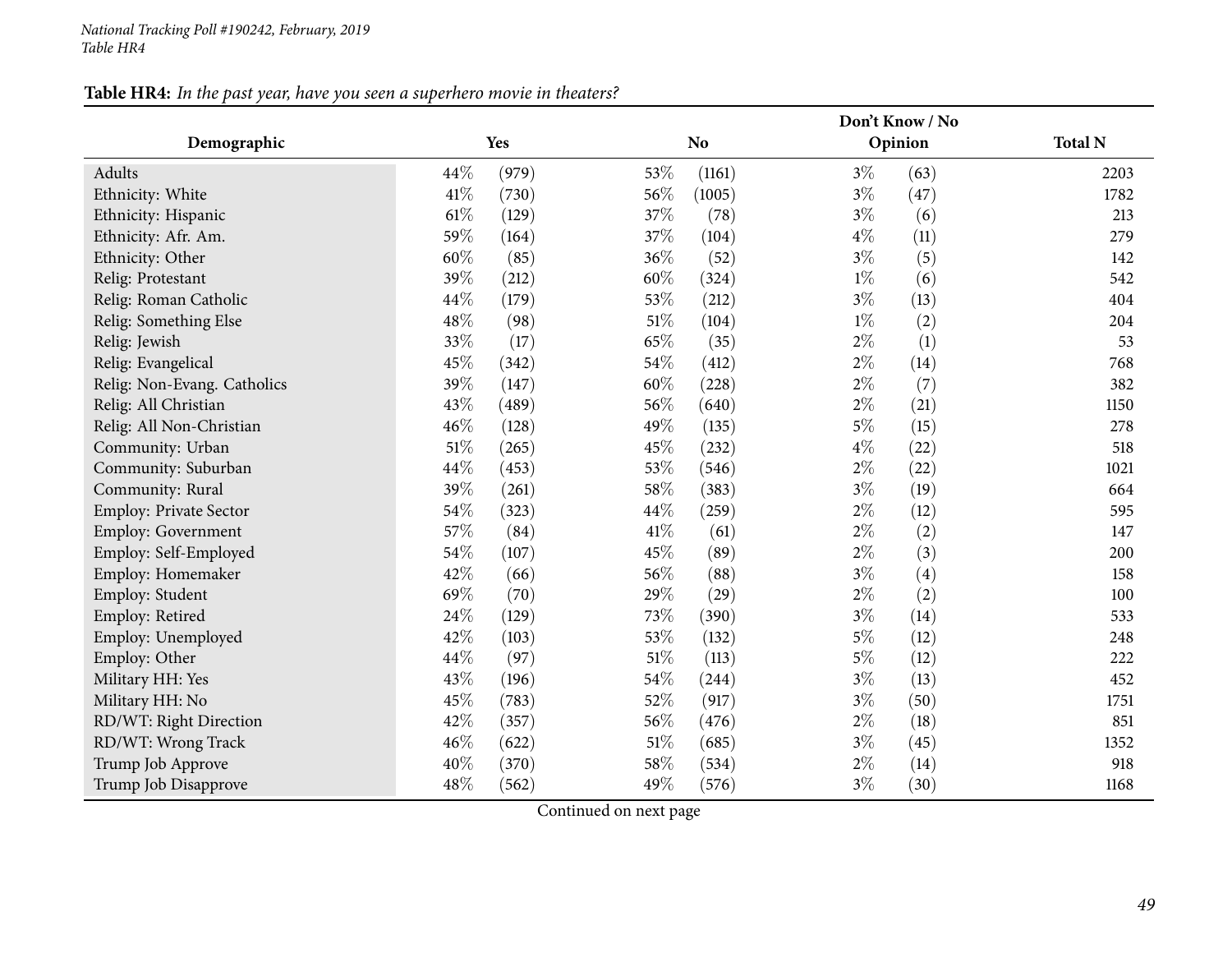|                                      |      |       |        | Don't Know / No |               |                |  |  |  |  |
|--------------------------------------|------|-------|--------|-----------------|---------------|----------------|--|--|--|--|
| Demographic                          |      | Yes   |        | N <sub>o</sub>  | Opinion       | <b>Total N</b> |  |  |  |  |
| Adults                               | 44%  | (979) | 53%    | (1161)          | $3\%$         | (63)<br>2203   |  |  |  |  |
| Trump Job Strongly Approve           | 38%  | (198) | 60%    | (307)           | $2\%$<br>(10) | 514            |  |  |  |  |
| Trump Job Somewhat Approve           | 43%  | (173) | 56%    | (227)           | $1\%$         | (5)<br>405     |  |  |  |  |
| Trump Job Somewhat Disapprove        | 50%  | (137) | 48%    | (133)           | $2\%$         | (7)<br>277     |  |  |  |  |
| Trump Job Strongly Disapprove        | 48%  | (425) | 50%    | (444)           | $3\%$<br>(23) | 892            |  |  |  |  |
| #1 Issue: Economy                    | 50%  | (314) | 48%    | (304)           | $2\%$<br>(13) | 631            |  |  |  |  |
| #1 Issue: Security                   | 38%  | (171) | 58%    | (261)           | $4\%$<br>(18) | 450            |  |  |  |  |
| #1 Issue: Health Care                | 51%  | (177) | 45%    | (156)           | $4\%$         | (13)<br>346    |  |  |  |  |
| #1 Issue: Medicare / Social Security | 26%  | (81)  | $71\%$ | (219)           | $2\%$         | (7)<br>308     |  |  |  |  |
| #1 Issue: Women's Issues             | 53%  | (63)  | 46%    | (55)            | $1\%$         | (1)<br>118     |  |  |  |  |
| #1 Issue: Education                  | 54%  | (69)  | 44%    | (56)            | $2\%$         | (3)<br>127     |  |  |  |  |
| #1 Issue: Energy                     | 59%  | (66)  | 40%    | (45)            | $1\%$         | (1)<br>111     |  |  |  |  |
| #1 Issue: Other                      | 34%  | (38)  | 59%    | (67)            | $6\%$         | (7)<br>112     |  |  |  |  |
| 2018 House Vote: Democrat            | 48%  | (385) | 50%    | (400)           | $2\%$<br>(20) | 805            |  |  |  |  |
| 2018 House Vote: Republican          | 39%  | (271) | 60%    | (422)           | $1\%$         | (8)<br>702     |  |  |  |  |
| 2018 House Vote: Someone else        | 53%  | (53)  | 45%    | (45)            | $2\%$         | (2)<br>100     |  |  |  |  |
| 2018 House Vote: Didnt Vote          | 45%  | (268) | 49%    | (292)           | $6\%$         | (33)<br>592    |  |  |  |  |
| 2016 Vote: Hillary Clinton           | 49%  | (334) | 48%    | (329)           | $3\%$<br>(19) | 682            |  |  |  |  |
| 2016 Vote: Donald Trump              | 36%  | (250) | 63%    | (446)           | $1\%$         | (7)<br>703     |  |  |  |  |
| 2016 Vote: Someone else              | 52%  | (92)  | 45%    | (79)            | $3\%$         | (5)<br>176     |  |  |  |  |
| 2016 Vote: Didnt Vote                | 47%  | (297) | 48%    | (300)           | $5\%$<br>(32) | 629            |  |  |  |  |
| Voted in 2014: Yes                   | 42%  | (604) | 56%    | (798)           | $2\%$         | (31)<br>1433   |  |  |  |  |
| Voted in 2014: No                    | 49%  | (375) | 47%    | (363)           | $4\%$<br>(32) | 770            |  |  |  |  |
| 2012 Vote: Barack Obama              | 45%  | (378) | 52%    | (434)           | $3\%$<br>(26) | 838            |  |  |  |  |
| 2012 Vote: Mitt Romney               | 38%  | (213) | $61\%$ | (342)           | $1\%$         | (4)<br>559     |  |  |  |  |
| 2012 Vote: Other                     | 39%  | (41)  | 58%    | (62)            | $3\%$         | (3)<br>105     |  |  |  |  |
| 2012 Vote: Didn't Vote               | 50%  | (346) | 46%    | (322)           | $4\%$<br>(30) | 697            |  |  |  |  |
| 4-Region: Northeast                  | 41%  | (163) | 56%    | (220)           | $3\%$<br>(10) | 393            |  |  |  |  |
| 4-Region: Midwest                    | 43%  | (215) | 54%    | (271)           | $4\%$<br>(19) | 506            |  |  |  |  |
| 4-Region: South                      | 41\% | (337) | 57%    | (465)           | $2\%$<br>(20) | 823            |  |  |  |  |
| 4-Region: West                       | 55%  | (264) | 42%    | (204)           | $3\%$         | (14)<br>481    |  |  |  |  |

Table HR4: In the past year, have you seen a superhero movie in theaters?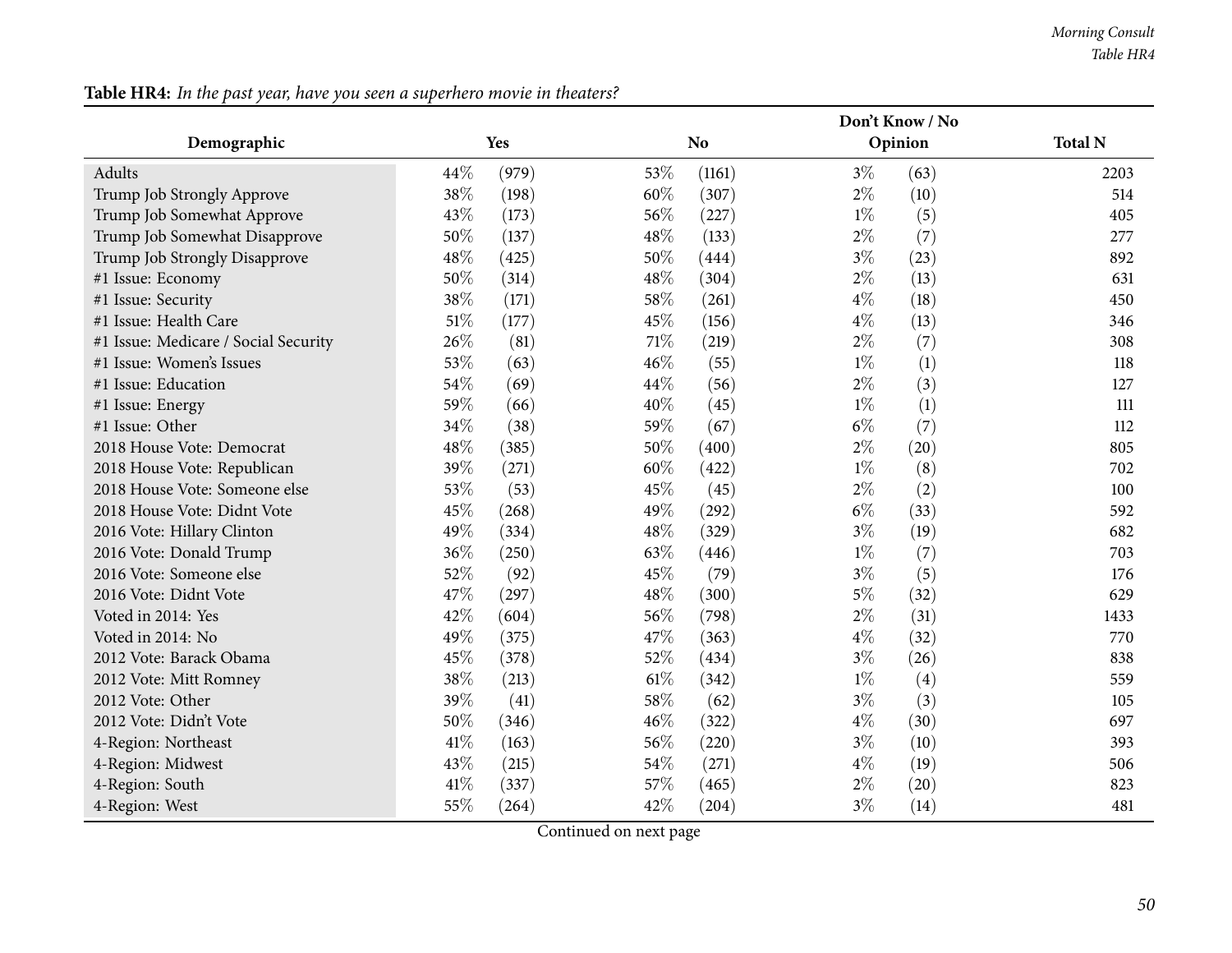### Table HR4: In the past year, have you seen a superhero movie in theaters?

|                                                |        |       |        |                |        | Don't Know / No |                |
|------------------------------------------------|--------|-------|--------|----------------|--------|-----------------|----------------|
| Demographic                                    |        | Yes   |        | N <sub>o</sub> |        | Opinion         | <b>Total N</b> |
| Adults                                         | 44\%   | (979) | 53%    | (1161)         | $3\%$  | (63)            | 2203           |
| TV shows: Every day                            | 47%    | (518) | $51\%$ | (562)          | $2\%$  | (20)            | 1100           |
| TV shows: Several times per week               | 48%    | (262) | 50%    | (275)          | $2\%$  | (9)             | 546            |
| TV shows: About once per week                  | 50%    | (68)  | 46%    | (62)           | $4\%$  | (5)             | 136            |
| TV shows: Several times per month              | 39%    | (42)  | 58%    | (63)           | $3\%$  | (3)             | 108            |
| TV shows: About once per month                 | 33%    | (24)  | 63%    | (47)           | $5\%$  | (3)             | 75             |
| TV shows: Less often than once per month       | $38\%$ | (34)  | 54%    | (48)           | $8\%$  | (7)             | 90             |
| TV shows: Never                                | 20%    | (30)  | 70%    | (104)          | 10%    | (14)            | 149            |
| Movies: Every day                              | 57%    | (226) | 40%    | (160)          | $2\%$  | (9)             | 395            |
| Movies: Several times per week                 | 53%    | (312) | 45%    | (266)          | $2\%$  | (12)            | 591            |
| Movies: About once per week                    | 48%    | (191) | 51%    | (203)          | $2\%$  | (6)             | 401            |
| Movies: Several times per month                | 44%    | (113) | 54%    | (141)          | $2\%$  | (5)             | 259            |
| Movies: About once per month                   | 38%    | (72)  | 60%    | (112)          | $2\%$  | (4)             | 188            |
| Movies: Less often than once per month         | $21\%$ | (39)  | 75%    | (141)          | $4\%$  | (7)             | 187            |
| Movies: Never                                  | 14\%   | (25)  | 76%    | (137)          | $11\%$ | (20)            | 182            |
| Sports: Every day                              | 58\%   | (90)  | 39%    | (60)           | $3\%$  | (4)             | 153            |
| Sports: Several times per week                 | 52%    | (176) | 47%    | (160)          | $1\%$  | (4)             | 340            |
| Sports: About once per week                    | $50\%$ | (141) | 49%    | (137)          | $1\%$  | (2)             | 279            |
| Sports: Several times per month                | 42%    | (87)  | 56%    | (116)          | $2\%$  | (5)             | 207            |
| Sports: About once per month                   | 42%    | (79)  | 57%    | (107)          | $2\%$  | (3)             | 189            |
| Sports: Less often than once per month         | 47%    | (174) | 50%    | (186)          | $2\%$  | (8)             | 369            |
| Sports: Never                                  | 35%    | (233) | 59%    | (396)          | $6\%$  | (37)            | 666            |
| Cable: I currently subscribe                   | 45%    | (476) | 53%    | (560)          | $3\%$  | (30)            | 1065           |
| Cable: I subscribed in the past                | 47%    | (379) | 52%    | (417)          | $1\%$  | (9)             | 805            |
| Cable: I have never subscribed                 | 37%    | (125) | 55%    | (184)          | $7\%$  | (24)            | 333            |
| Satellite television: I currently subscribe    | 47%    | (248) | 52%    | (275)          | $2\%$  | (10)            | 533            |
| Satellite television: I subscribed in the past | 50%    | (312) | 47%    | (295)          | $3\%$  | (17)            | 624            |
| Satellite television: I have never subscribed  | 40%    | (419) | 56%    | (591)          | $4\%$  | (37)            | 1046           |
| Streaming service: I currently subscribe       | 55%    | (691) | 44%    | (554)          | $2\%$  | (20)            | 1266           |
| Streaming service: I subscribed in the past    | 51%    | (105) | 44%    | (92)           | $5\%$  | (10)            | 207            |
| Streaming service: I have never subscribed     | 25%    | (182) | 70%    | (515)          | $5\%$  | (33)            | 730            |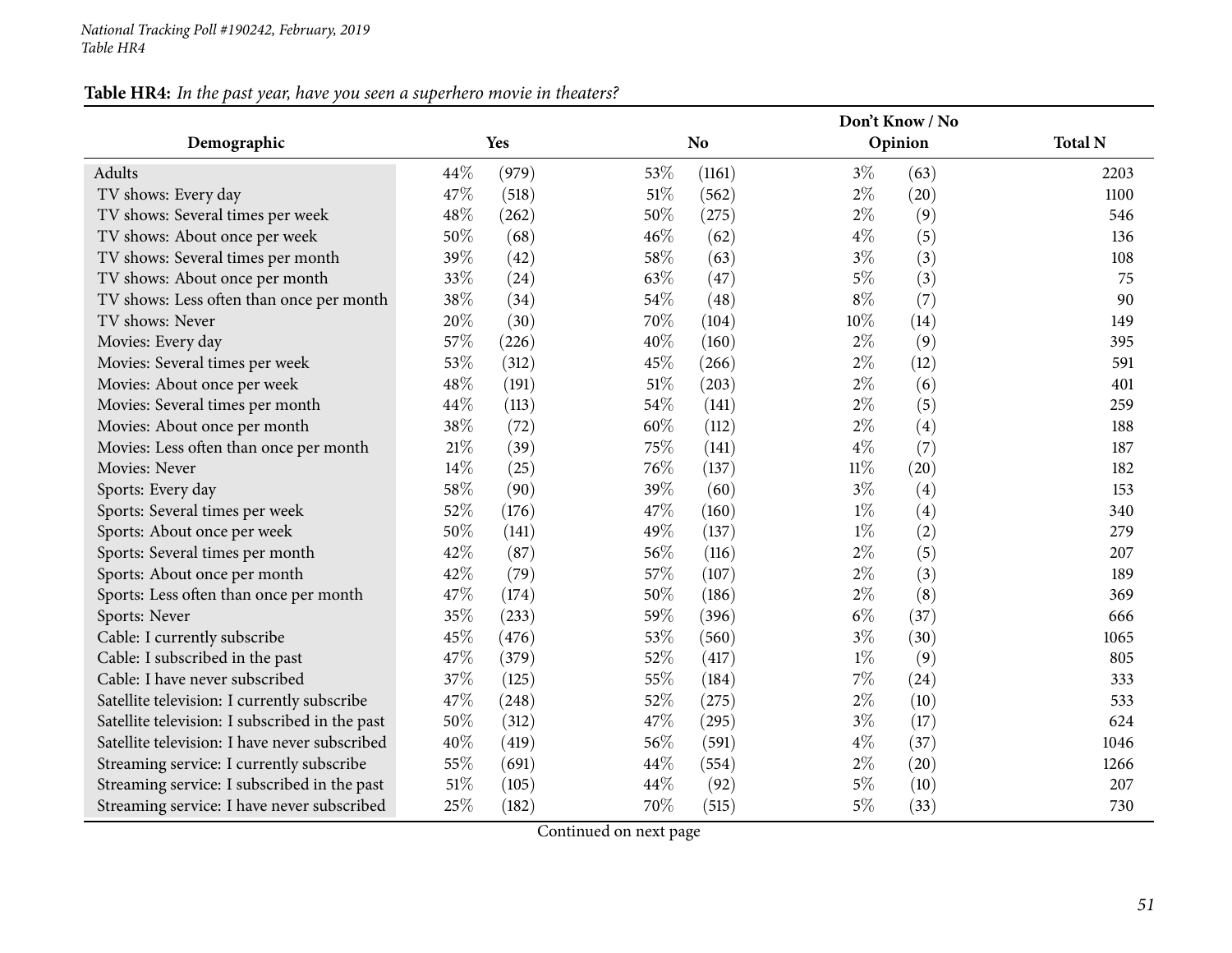|                          |                            |                 | Don't Know / No             |                |
|--------------------------|----------------------------|-----------------|-----------------------------|----------------|
| Demographic              | Yes                        | <b>No</b>       | Opinion                     | <b>Total N</b> |
| Adults                   | (979)<br>44%               | 53\%<br>(1161)  | $3\%$<br>(63)               | 2203           |
| Film: An avid fan        | 64\%<br>(480)              | $34\%$<br>(251) | $2\%$<br>(16)               | 747            |
| Film: A casual fan       | $37\%$<br>(443)            | $61\%$<br>(732) | $2\%$<br>$\left( 28\right)$ | 1203           |
| Film: Not a fan          | 22%<br>(57)                | 70%<br>(177)    | $8\%$<br>(19)               | 253            |
| Television: An avid fan  | 48\%<br>(500)              | 50\%<br>(518)   | $2\%$<br>(21)               | 1038           |
| Television: A casual fan | 42%<br>(437)               | 55\%<br>(573)   | $3\%$<br>(27)               | 1037           |
| Television: Not a fan    | 33\%<br>(42)               | 55\%<br>(71)    | 12\%<br>(15)                | 128            |
| Music: An avid fan       | $50\%$<br>(600)            | $47\%$<br>(563) | $3\%$<br>(32)               | 1195           |
| Music: A casual fan      | 38\%<br>(350)              | 59%<br>(538)    | $2\%$<br>$\left( 22\right)$ | 910            |
| Music: Not a fan         | 30\%<br>$\left( 29\right)$ | 62\%<br>(60)    | $9\%$<br>(9)                | 97             |
| Fashion: An avid fan     | $56\%$<br>(188)            | 41%<br>(135)    | $3\%$<br>(10)               | 333            |
| Fashion: A casual fan    | 47\%<br>(431)              | $50\%$<br>(461) | $3\%$<br>(23)               | 914            |
| Fashion: Not a fan       | 38\%<br>(360)              | 59%<br>(565)    | $3\%$<br>(30)               | 956            |
| <b>Yes</b>               | 44\%<br>(506)              | 53\%<br>(606)   | $3\%$<br>(30)               | 1141           |
| No                       | 45%<br>(474)               | 52\%<br>(556)   | $3\%$<br>(33)               | 1062           |

Table HR4: In the past year, have you seen a superhero movie in theaters?

*Note:* Row proportions may total to larger than one-hundred percen<sup>t</sup> due to rounding. For more information visit [MorningConsultIntelligence.com](https://morningconsultintelligence.com).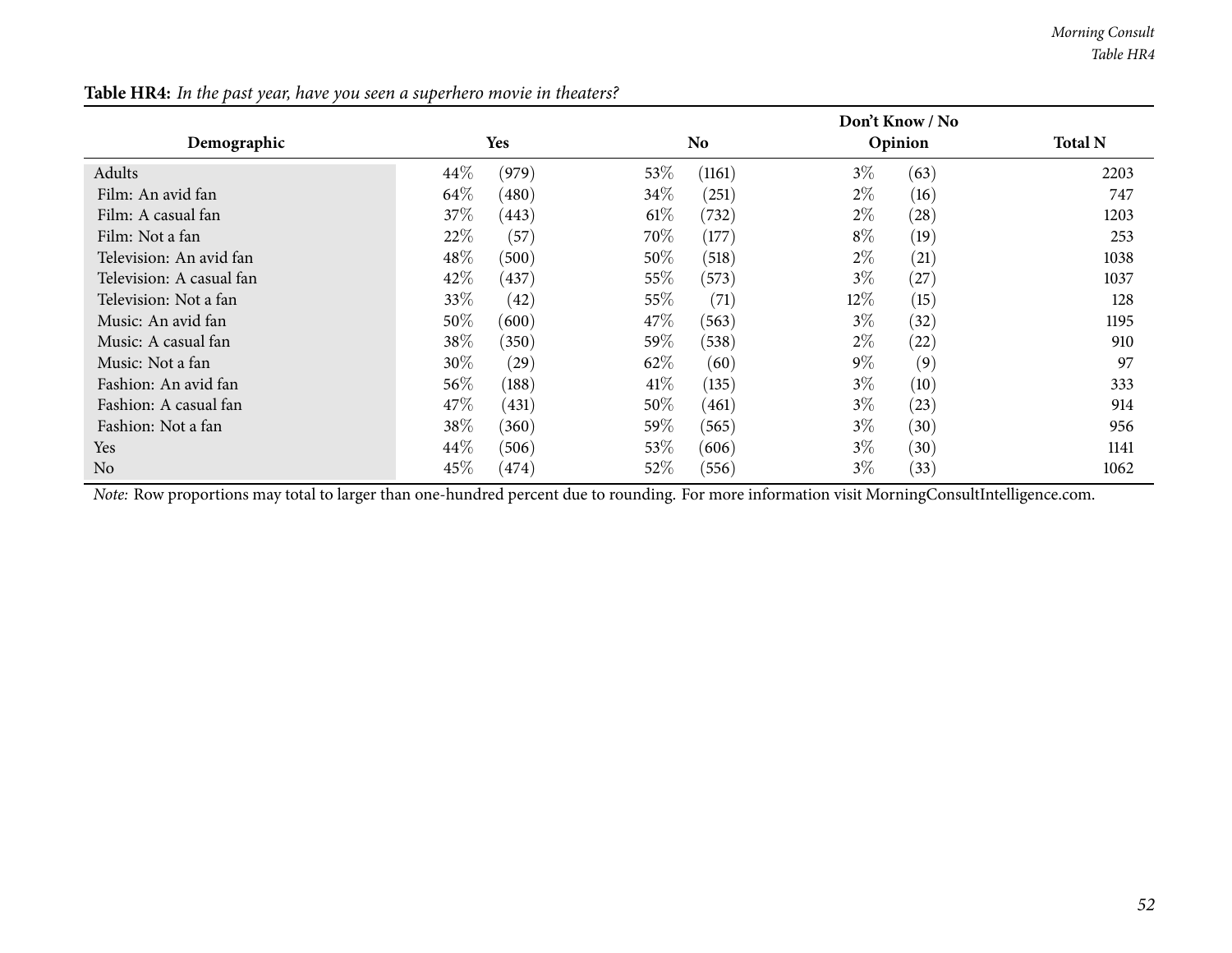| Demographic              | I enjoy<br>superhero<br>movies and will<br>continue to see<br>them in<br>theaters |       | I enjoy<br>superhero<br>movies, but I'm<br>getting a little<br>tired of so<br>many of them |       | I don't enjoy<br>superhero<br>movies, but I<br>still go see<br>some films<br>occasionally |       | I don't enjoy<br>superhero<br>movies and I<br>don't see them<br>in theaters |       | Don't Know/<br><b>No Opinion</b> |       | <b>Total N</b> |
|--------------------------|-----------------------------------------------------------------------------------|-------|--------------------------------------------------------------------------------------------|-------|-------------------------------------------------------------------------------------------|-------|-----------------------------------------------------------------------------|-------|----------------------------------|-------|----------------|
| Adults                   | 39%                                                                               | (858) | 19%                                                                                        | (413) | $10\%$                                                                                    | (211) | 22%                                                                         | (488) | 11%                              | (233) | 2203           |
| Gender: Male             | 43%                                                                               | (444) | 19%                                                                                        | (192) | $7\%$                                                                                     | (70)  | 20%                                                                         | (211) | $11\%$                           | (114) | 1031           |
| Gender: Female           | 35%                                                                               | (414) | 19%                                                                                        | (222) | 12%                                                                                       | (141) | 24%                                                                         | (277) | 10%                              | (119) | 1172           |
| Age: 18-29               | 55%                                                                               | (215) | 23%                                                                                        | (89)  | $8\%$                                                                                     | (31)  | $8\%$                                                                       | (33)  | $6\%$                            | (22)  | 390            |
| Age: 30-44               | 53%                                                                               | (264) | 22%                                                                                        | (111) | $8\%$                                                                                     | (42)  | 10%                                                                         | (51)  | $6\%$                            | (30)  | 498            |
| Age: 45-54               | 42%                                                                               | (174) | 18%                                                                                        | (75)  | 10%                                                                                       | (40)  | 18%                                                                         | (76)  | $11\%$                           | (46)  | 411            |
| Age: 55-64               | 29%                                                                               | (112) | 18%                                                                                        | (70)  | 13%                                                                                       | (50)  | 26%                                                                         | (101) | 15%                              | (57)  | 391            |
| Age: 65+                 | 18%                                                                               | (93)  | 13%                                                                                        | (68)  | $9\%$                                                                                     | (48)  | 44%                                                                         | (226) | 15%                              | (78)  | 513            |
| Generation Z: 18-21      | 58%                                                                               | (88)  | $20\%$                                                                                     | (30)  | $8\%$                                                                                     | (12)  | $8\%$                                                                       | (11)  | $7\%$                            | (11)  | 152            |
| Millennial: Age 22-37    | 55%                                                                               | (275) | 24%                                                                                        | (117) | $7\%$                                                                                     | (37)  | $9\%$                                                                       | (44)  | $5\%$                            | (25)  | 498            |
| Generation X: Age 38-53  | 45%                                                                               | (274) | 20%                                                                                        | (122) | 10%                                                                                       | (58)  | 16%                                                                         | (97)  | 10%                              | (59)  | 609            |
| Boomers: Age 54-72       | 25%                                                                               | (205) | 16%                                                                                        | (131) | 12%                                                                                       | (95)  | 33%                                                                         | (272) | 15%                              | (120) | 824            |
| PID: Dem (no lean)       | 42%                                                                               | (312) | 17%                                                                                        | (126) | $9\%$                                                                                     | (68)  | 22%                                                                         | (162) | $9\%$                            | (66)  | 734            |
| PID: Ind (no lean)       | 38%                                                                               | (303) | 22%                                                                                        | (172) | 10%                                                                                       | (76)  | 19%                                                                         | (148) | $11\%$                           | (88)  | 788            |
| PID: Rep (no lean)       | 36%                                                                               | (244) | 17%                                                                                        | (115) | 10%                                                                                       | (66)  | 26%                                                                         | (177) | 12%                              | (78)  | 681            |
| PID/Gender: Dem Men      | $51\%$                                                                            | (161) | 16%                                                                                        | (50)  | $4\%$                                                                                     | (14)  | 21%                                                                         | (66)  | $8\%$                            | (26)  | 316            |
| PID/Gender: Dem Women    | $36\%$                                                                            | (151) | 18%                                                                                        | (76)  | 13%                                                                                       | (55)  | 23%                                                                         | (96)  | 10%                              | (40)  | 417            |
| PID/Gender: Ind Men      | 40%                                                                               | (140) | 22%                                                                                        | (79)  | $8\%$                                                                                     | (28)  | 17%                                                                         | (61)  | 12%                              | (42)  | 349            |
| PID/Gender: Ind Women    | 37%                                                                               | (163) | 21%                                                                                        | (94)  | $11\%$                                                                                    | (48)  | 20%                                                                         | (88)  | $11\%$                           | (47)  | 439            |
| PID/Gender: Rep Men      | 39%                                                                               | (144) | 17%                                                                                        | (63)  | $8\%$                                                                                     | (28)  | 23%                                                                         | (85)  | 13%                              | (46)  | 365            |
| PID/Gender: Rep Women    | 32%                                                                               | (100) | 17%                                                                                        | (52)  | 12%                                                                                       | (38)  | 29%                                                                         | (93)  | 10%                              | (32)  | 316            |
| Ideo: Liberal (1-3)      | $41\%$                                                                            | (278) | 21%                                                                                        | (140) | 10%                                                                                       | (70)  | 20%                                                                         | (139) | $8\%$                            | (51)  | 678            |
| Ideo: Moderate (4)       | 40%                                                                               | (194) | 18%                                                                                        | (85)  | 10%                                                                                       | (47)  | 23%                                                                         | (112) | $9\%$                            | (43)  | 481            |
| Ideo: Conservative (5-7) | 37%                                                                               | (275) | 19%                                                                                        | (141) | 10%                                                                                       | (73)  | 24%                                                                         | (180) | $11\%$                           | (79)  | 748            |

Table HR5: Which of the following statements comes closest to your view, even if none are exactly right?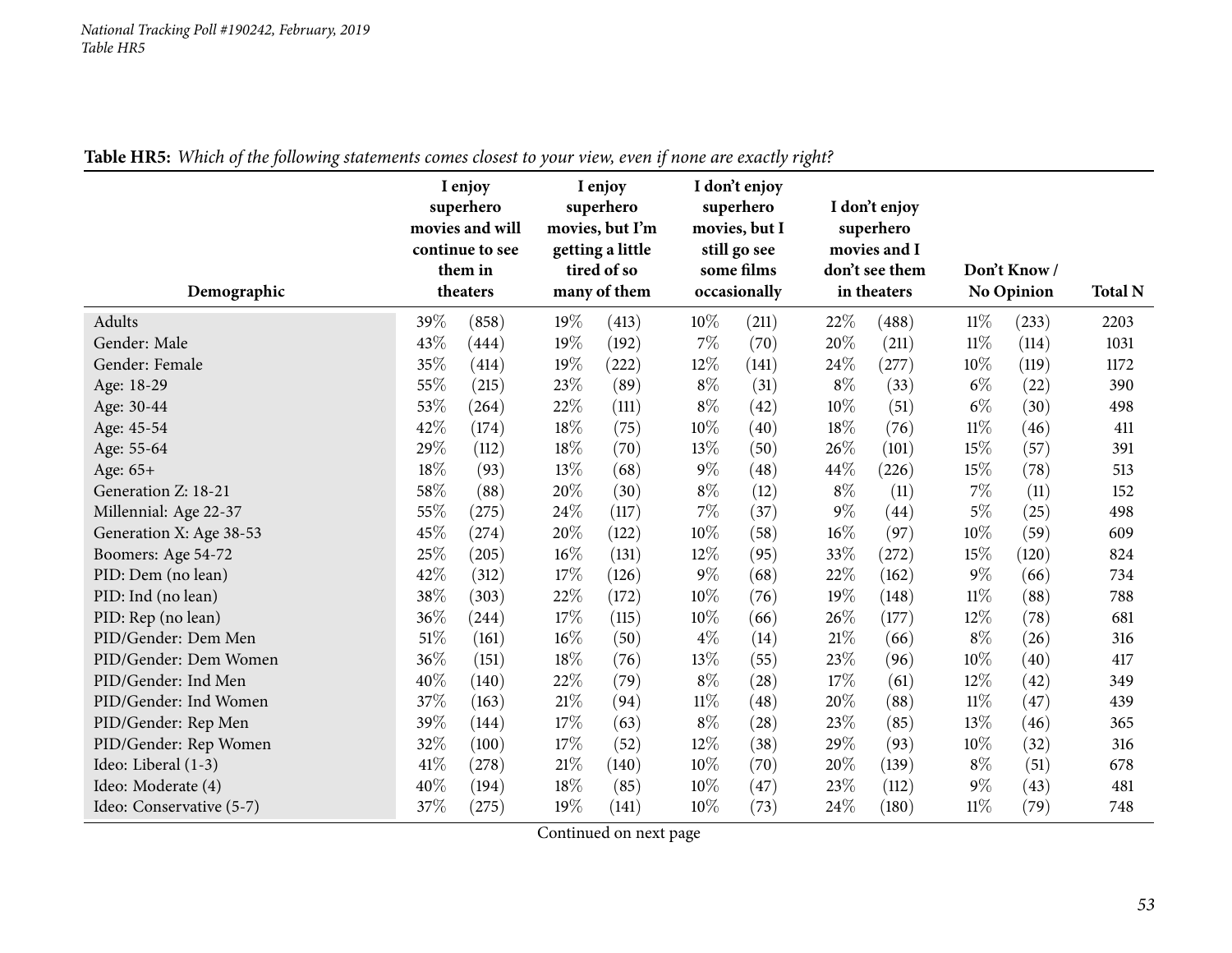*Morning Consult Table HR5*

| Demographic                 |        | I enjoy<br>superhero<br>movies and will<br>continue to see<br>them in<br>theaters |        | I enjoy<br>superhero<br>movies, but I'm<br>getting a little<br>tired of so<br>many of them |        | I don't enjoy<br>superhero<br>movies, but I<br>still go see<br>some films<br>occasionally |        | I don't enjoy<br>superhero<br>movies and I<br>don't see them<br>in theaters |        | Don't Know/<br>No Opinion | <b>Total N</b> |
|-----------------------------|--------|-----------------------------------------------------------------------------------|--------|--------------------------------------------------------------------------------------------|--------|-------------------------------------------------------------------------------------------|--------|-----------------------------------------------------------------------------|--------|---------------------------|----------------|
| Adults                      | 39%    | (858)                                                                             | 19%    | (413)                                                                                      | $10\%$ | (211)                                                                                     | 22\%   | (488)                                                                       | 11%    | (233)                     | 2203           |
| Educ: < College             | 41\%   | (573)                                                                             | 17%    | (238)                                                                                      | $8\%$  | (114)                                                                                     | $21\%$ | (297)                                                                       | $12\%$ | (165)                     | 1386           |
| Educ: Bachelors degree      | 35%    | (180)                                                                             | 23%    | (119)                                                                                      | $11\%$ | (59)                                                                                      | 22%    | (114)                                                                       | 10%    | (50)                      | 521            |
| Educ: Post-grad             | 36%    | (105)                                                                             | 19%    | (57)                                                                                       | 13%    | (38)                                                                                      | $26\%$ | (77)                                                                        | $6\%$  | (19)                      | 296            |
| Income: Under 50k           | 38%    | (491)                                                                             | 19%    | (245)                                                                                      | $8\%$  | (104)                                                                                     | $21\%$ | (268)                                                                       | 13\%   | (169)                     | 1277           |
| Income: 50k-100k            | 41\%   | (266)                                                                             | 18%    | (113)                                                                                      | $10\%$ | (68)                                                                                      | 24%    | (155)                                                                       | $7\%$  | (43)                      | 645            |
| Income: 100k+               | 36\%   | (102)                                                                             | 19%    | (55)                                                                                       | $14\%$ | (39)                                                                                      | 23%    | (65)                                                                        | $8\%$  | (21)                      | 281            |
| Ethnicity: White            | 36%    | (635)                                                                             | 19%    | (336)                                                                                      | $10\%$ | (185)                                                                                     | $24\%$ | (436)                                                                       | $11\%$ | (191)                     | 1782           |
| Ethnicity: Hispanic         | 55%    | (118)                                                                             | 24\%   | (51)                                                                                       | $8\%$  | (17)                                                                                      | $6\%$  | (13)                                                                        | $7\%$  | (14)                      | 213            |
| Ethnicity: Afr. Am.         | 53\%   | (148)                                                                             | 17\%   | (48)                                                                                       | $5\%$  | (13)                                                                                      | $14\%$ | (39)                                                                        | $11\%$ | (31)                      | 279            |
| Ethnicity: Other            | 53\%   | (75)                                                                              | $21\%$ | (30)                                                                                       | $9\%$  | (13)                                                                                      | $9\%$  | (13)                                                                        | $8\%$  | (12)                      | 142            |
| Relig: Protestant           | 33%    | (177)                                                                             | 17%    | (94)                                                                                       | 12\%   | (63)                                                                                      | 28\%   | (150)                                                                       | $11\%$ | (58)                      | 542            |
| Relig: Roman Catholic       | 42%    | (169)                                                                             | 14%    | (58)                                                                                       | 10%    | (41)                                                                                      | 23%    | (91)                                                                        | 11%    | (44)                      | 404            |
| Relig: Something Else       | 43%    | (88)                                                                              | 20%    | (41)                                                                                       | $7\%$  | (14)                                                                                      | 19%    | (38)                                                                        | $11\%$ | (23)                      | 204            |
| Relig: Jewish               | 27%    | (14)                                                                              | 17\%   | (9)                                                                                        | 12\%   | (6)                                                                                       | 36\%   | (19)                                                                        | $7\%$  | (4)                       | 53             |
| Relig: Evangelical          | 39%    | (298)                                                                             | 18%    | (135)                                                                                      | $10\%$ | (79)                                                                                      | $24\%$ | (182)                                                                       | 10%    | (73)                      | 768            |
| Relig: Non-Evang. Catholics | $35\%$ | (135)                                                                             | 15%    | (59)                                                                                       | $10\%$ | (38)                                                                                      | $26\%$ | (97)                                                                        | 14%    | (52)                      | 382            |
| Relig: All Christian        | 38%    | (434)                                                                             | 17%    | (194)                                                                                      | $10\%$ | (117)                                                                                     | 24\%   | (280)                                                                       | 11%    | (126)                     | 1150           |
| Relig: All Non-Christian    | 39%    | (109)                                                                             | 20%    | (55)                                                                                       | $8\%$  | (22)                                                                                      | 22%    | (60)                                                                        | 12%    | (32)                      | 278            |
| Community: Urban            | 46%    | (237)                                                                             | 20%    | (104)                                                                                      | $8\%$  | (43)                                                                                      | $16\%$ | (85)                                                                        | $9\%$  | (49)                      | 518            |
| Community: Suburban         | 37%    | (375)                                                                             | 19%    | (192)                                                                                      | $11\%$ | (109)                                                                                     | $24\%$ | (242)                                                                       | $10\%$ | (103)                     | 1021           |
| Community: Rural            | 37%    | (246)                                                                             | $18\%$ | (117)                                                                                      | $9\%$  | (59)                                                                                      | $24\%$ | (161)                                                                       | $12\%$ | (81)                      | 664            |

Table HR5: Which of the following statements comes closest to your view, even if none are exactly right?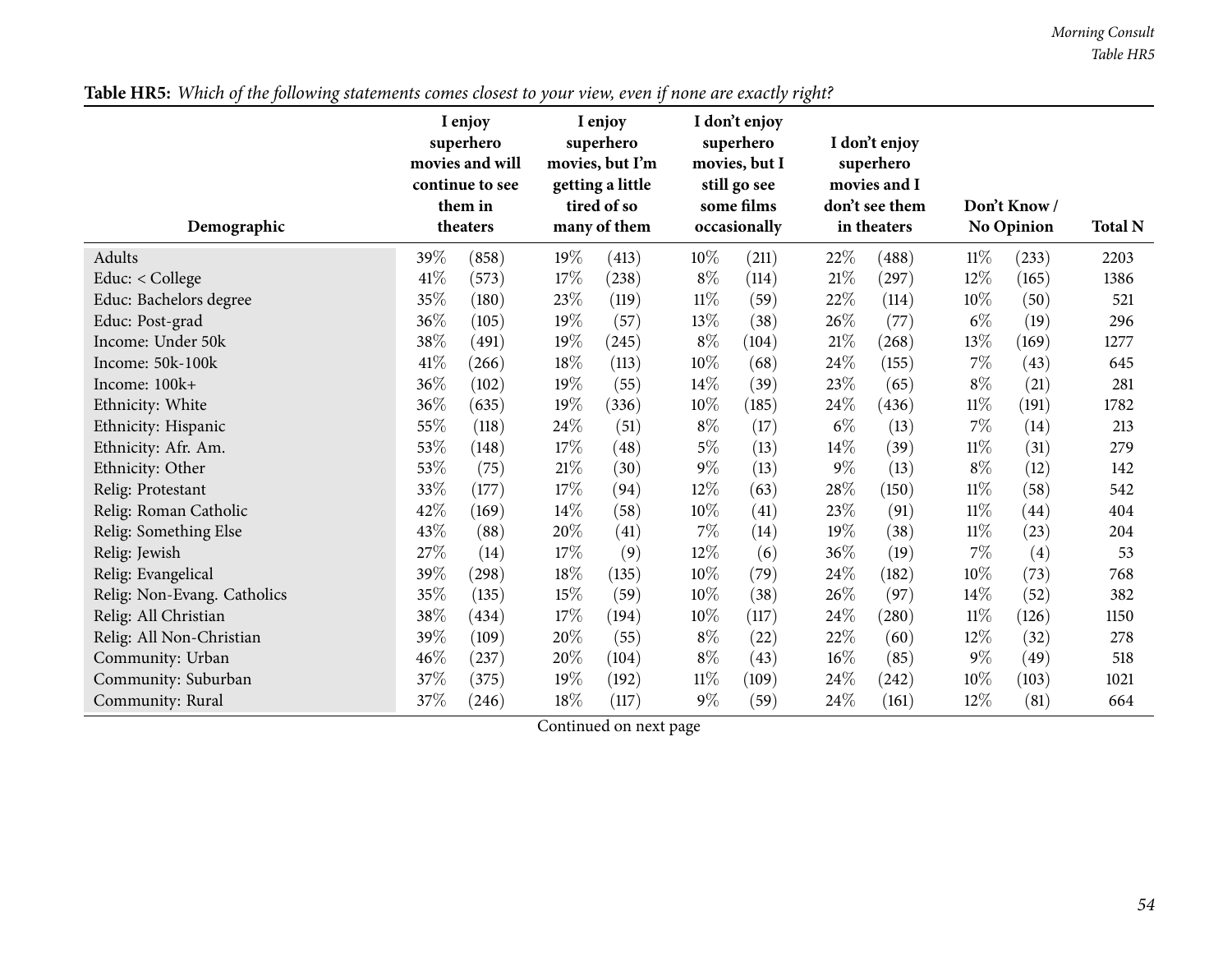| Table HR5: Which of the following statements comes closest to your view, even if none are exactly right? |
|----------------------------------------------------------------------------------------------------------|
|----------------------------------------------------------------------------------------------------------|

| Demographic                          |      | I enjoy<br>superhero<br>movies and will<br>continue to see<br>them in<br>theaters |     | I enjoy<br>superhero<br>movies, but I'm<br>getting a little<br>tired of so<br>many of them |        | I don't enjoy<br>superhero<br>movies, but I<br>still go see<br>some films<br>occasionally |        | I don't enjoy<br>superhero<br>movies and I<br>don't see them<br>in theaters |        | Don't Know/<br><b>No Opinion</b> | <b>Total N</b> |
|--------------------------------------|------|-----------------------------------------------------------------------------------|-----|--------------------------------------------------------------------------------------------|--------|-------------------------------------------------------------------------------------------|--------|-----------------------------------------------------------------------------|--------|----------------------------------|----------------|
| Adults                               | 39%  | (858)                                                                             | 19% | (413)                                                                                      | 10%    | (211)                                                                                     | 22%    | (488)                                                                       | $11\%$ | (233)                            | 2203           |
| <b>Employ: Private Sector</b>        | 46%  | (272)                                                                             | 21% | (124)                                                                                      | $9\%$  | (56)                                                                                      | 18%    | (108)                                                                       | $6\%$  | (35)                             | 595            |
| <b>Employ: Government</b>            | 49%  | (72)                                                                              | 19% | (28)                                                                                       | 13%    | (19)                                                                                      | $11\%$ | (17)                                                                        | $8\%$  | (12)                             | 147            |
| Employ: Self-Employed                | 42%  | (83)                                                                              | 22% | (44)                                                                                       | 10%    | (19)                                                                                      | 18%    | (36)                                                                        | $8\%$  | (17)                             | 200            |
| Employ: Homemaker                    | 46%  | (73)                                                                              | 15% | (23)                                                                                       | $9\%$  | (14)                                                                                      | 21%    | (33)                                                                        | $9\%$  | (15)                             | 158            |
| Employ: Student                      | 54%  | (54)                                                                              | 23% | (23)                                                                                       | $9\%$  | (9)                                                                                       | 7%     | (7)                                                                         | $7\%$  | (7)                              | 100            |
| Employ: Retired                      | 18%  | (97)                                                                              | 15% | (80)                                                                                       | $9\%$  | (48)                                                                                      | 41\%   | (216)                                                                       | 17%    | (91)                             | 533            |
| Employ: Unemployed                   | 47\% | (116)                                                                             | 19% | (46)                                                                                       | 9%     | (23)                                                                                      | 14\%   | (36)                                                                        | 11%    | (26)                             | 248            |
| Employ: Other                        | 41\% | (91)                                                                              | 20% | (45)                                                                                       | 10%    | (23)                                                                                      | 16%    | (35)                                                                        | 13\%   | (29)                             | 222            |
| Military HH: Yes                     | 38%  | (171)                                                                             | 19% | (84)                                                                                       | $9\%$  | (39)                                                                                      | 23%    | (103)                                                                       | 12%    | (54)                             | 452            |
| Military HH: No                      | 39%  | (687)                                                                             | 19% | (329)                                                                                      | 10%    | (171)                                                                                     | 22%    | (384)                                                                       | $10\%$ | (179)                            | 1751           |
| RD/WT: Right Direction               | 37%  | (314)                                                                             | 17% | (147)                                                                                      | $11\%$ | (92)                                                                                      | 22%    | (190)                                                                       | 13%    | (108)                            | 851            |
| RD/WT: Wrong Track                   | 40%  | (544)                                                                             | 20% | (266)                                                                                      | $9\%$  | (119)                                                                                     | 22%    | (298)                                                                       | $9\%$  | (125)                            | 1352           |
| Trump Job Approve                    | 37%  | (336)                                                                             | 18% | (164)                                                                                      | 10%    | (92)                                                                                      | 24%    | (221)                                                                       | $12\%$ | (106)                            | 918            |
| Trump Job Disapprove                 | 42%  | (486)                                                                             | 20% | (237)                                                                                      | $9\%$  | (111)                                                                                     | 21%    | (246)                                                                       | $8\%$  | (89)                             | 1168           |
| Trump Job Strongly Approve           | 35%  | (179)                                                                             | 17% | (86)                                                                                       | $9\%$  | (44)                                                                                      | 29%    | (148)                                                                       | $11\%$ | (57)                             | 514            |
| Trump Job Somewhat Approve           | 39%  | (157)                                                                             | 19% | (78)                                                                                       | 12%    | (48)                                                                                      | 18%    | (73)                                                                        | 12%    | (49)                             | 405            |
| Trump Job Somewhat Disapprove        | 43%  | (120)                                                                             | 24% | (66)                                                                                       | $9\%$  | (26)                                                                                      | 14%    | (39)                                                                        | $9\%$  | (26)                             | 277            |
| Trump Job Strongly Disapprove        | 41%  | (367)                                                                             | 19% | (170)                                                                                      | $9\%$  | (85)                                                                                      | 23%    | (207)                                                                       | $7\%$  | (63)                             | 892            |
| #1 Issue: Economy                    | 46%  | (290)                                                                             | 19% | (119)                                                                                      | 10%    | (64)                                                                                      | 14\%   | (90)                                                                        | $11\%$ | (67)                             | 631            |
| #1 Issue: Security                   | 32%  | (142)                                                                             | 17% | (79)                                                                                       | $9\%$  | (40)                                                                                      | 30%    | (137)                                                                       | $11\%$ | (52)                             | 450            |
| #1 Issue: Health Care                | 41\% | (142)                                                                             | 20% | (70)                                                                                       | 12%    | (42)                                                                                      | 21%    | (71)                                                                        | $6\%$  | (21)                             | 346            |
| #1 Issue: Medicare / Social Security | 28%  | (85)                                                                              | 15% | (46)                                                                                       | $6\%$  | (19)                                                                                      | 37%    | (113)                                                                       | 15%    | (46)                             | 308            |
| #1 Issue: Women's Issues             | 40%  | (47)                                                                              | 29% | (34)                                                                                       | $11\%$ | (13)                                                                                      | 16%    | (19)                                                                        | $4\%$  | (5)                              | 118            |
| #1 Issue: Education                  | 52%  | (66)                                                                              | 16% | (21)                                                                                       | $11\%$ | (14)                                                                                      | 12%    | (15)                                                                        | $8\%$  | (11)                             | 127            |
| #1 Issue: Energy                     | 44%  | (49)                                                                              | 21% | (23)                                                                                       | 11%    | (12)                                                                                      | 17%    | (19)                                                                        | $7\%$  | (8)                              | 111            |
| #1 Issue: Other                      | 32%  | (36)                                                                              | 20% | (23)                                                                                       | $6\%$  | (7)                                                                                       | 21%    | (23)                                                                        | 20%    | (23)                             | 112            |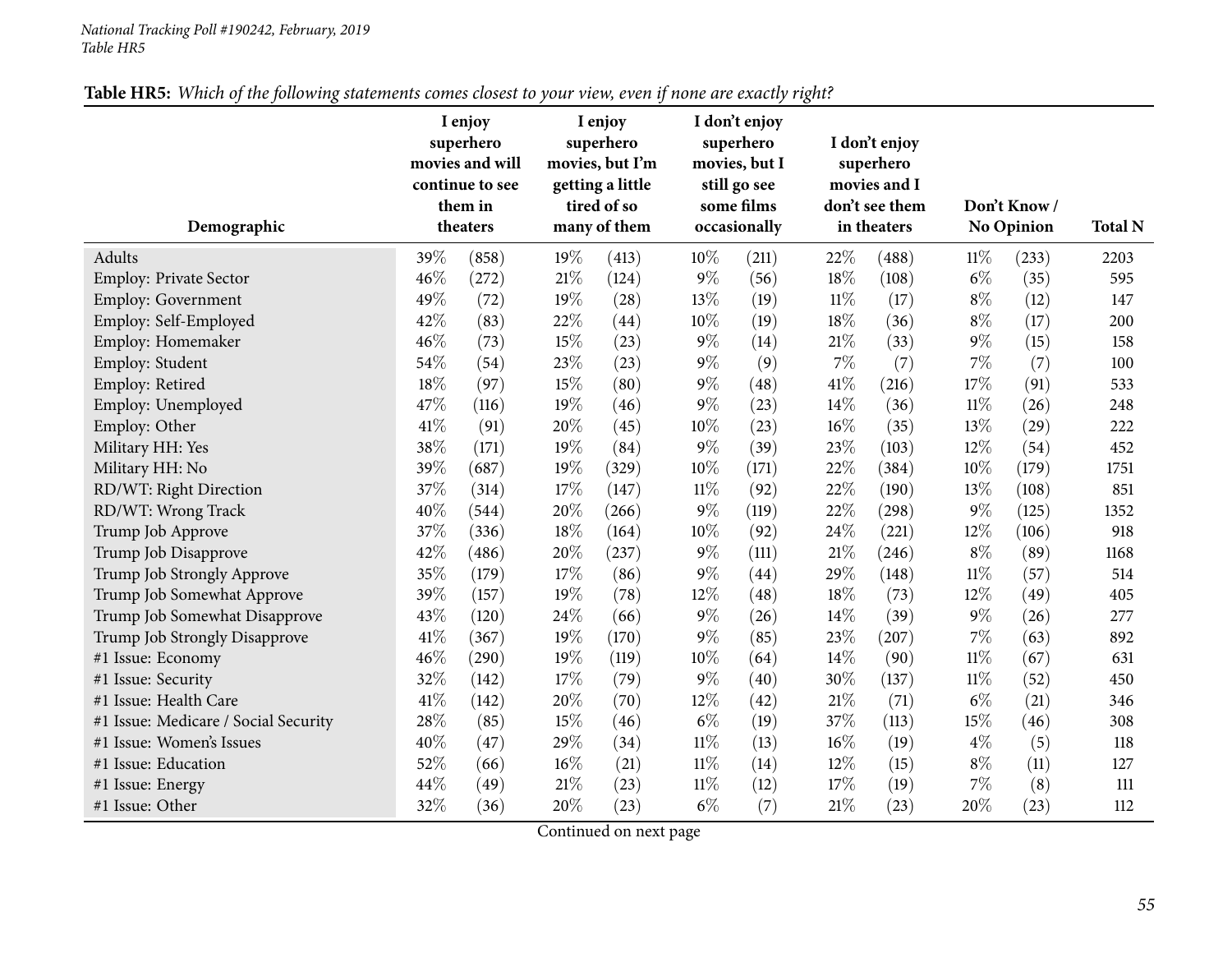*Morning Consult Table HR5*

| Demographic                              |      | I enjoy<br>superhero<br>movies and will<br>continue to see<br>them in<br>theaters |     | I enjoy<br>superhero<br>movies, but I'm<br>getting a little<br>tired of so<br>many of them |        | I don't enjoy<br>superhero<br>movies, but I<br>still go see<br>some films<br>occasionally |      | I don't enjoy<br>superhero<br>movies and I<br>don't see them<br>in theaters |        | Don't Know/<br><b>No Opinion</b> | <b>Total N</b> |
|------------------------------------------|------|-----------------------------------------------------------------------------------|-----|--------------------------------------------------------------------------------------------|--------|-------------------------------------------------------------------------------------------|------|-----------------------------------------------------------------------------|--------|----------------------------------|----------------|
|                                          |      |                                                                                   |     |                                                                                            |        |                                                                                           |      |                                                                             |        |                                  |                |
| Adults                                   | 39%  | (858)                                                                             | 19% | (413)                                                                                      | $10\%$ | (211)                                                                                     | 22%  | (488)                                                                       | 11%    | (233)                            | 2203           |
| 2018 House Vote: Democrat                | 41\% | (327)                                                                             | 19% | (154)                                                                                      | $9\%$  | (75)                                                                                      | 23%  | (186)                                                                       | $8\%$  | (63)                             | 805            |
| 2018 House Vote: Republican              | 32%  | (224)                                                                             | 20% | (139)                                                                                      | 10%    | (72)                                                                                      | 27%  | (186)                                                                       | $11\%$ | (80)                             | 702            |
| 2018 House Vote: Someone else            | 51%  | (51)                                                                              | 10% | (10)                                                                                       | $9\%$  | (9)                                                                                       | 20%  | (21)                                                                        | 10%    | (10)                             | 100            |
| 2018 House Vote: Didnt Vote              | 43%  | (254)                                                                             | 19% | (111)                                                                                      | $9\%$  | (53)                                                                                      | 16%  | (94)                                                                        | 14\%   | (81)                             | 592            |
| 2016 Vote: Hillary Clinton               | 42%  | (284)                                                                             | 18% | (123)                                                                                      | 10%    | (66)                                                                                      | 23%  | (155)                                                                       | $8\%$  | (54)                             | 682            |
| 2016 Vote: Donald Trump                  | 32%  | (228)                                                                             | 18% | (124)                                                                                      | $9\%$  | (67)                                                                                      | 28\% | (195)                                                                       | 13%    | (90)                             | 703            |
| 2016 Vote: Someone else                  | 43%  | (75)                                                                              | 23% | (40)                                                                                       | $11\%$ | (19)                                                                                      | 16%  | (28)                                                                        | $8\%$  | (14)                             | 176            |
| 2016 Vote: Didnt Vote                    | 42%  | (266)                                                                             | 20% | (126)                                                                                      | $9\%$  | (58)                                                                                      | 17%  | (105)                                                                       | 12%    | (76)                             | 629            |
| Voted in 2014: Yes                       | 36%  | (518)                                                                             | 18% | (256)                                                                                      | 10%    | (138)                                                                                     | 25%  | (364)                                                                       | $11\%$ | (157)                            | 1433           |
| Voted in 2014: No                        | 44%  | (340)                                                                             | 20% | (157)                                                                                      | $9\%$  | (73)                                                                                      | 16%  | (123)                                                                       | 10%    | (76)                             | 770            |
| 2012 Vote: Barack Obama                  | 40%  | (331)                                                                             | 18% | (155)                                                                                      | 10%    | (82)                                                                                      | 23%  | (193)                                                                       | $9\%$  | (77)                             | 838            |
| 2012 Vote: Mitt Romney                   | 31%  | (175)                                                                             | 18% | (100)                                                                                      | 10%    | (54)                                                                                      | 29%  | (161)                                                                       | 12%    | (70)                             | 559            |
| 2012 Vote: Other                         | 32%  | (34)                                                                              | 24% | (25)                                                                                       | 10%    | (11)                                                                                      | 22%  | (23)                                                                        | 12%    | (12)                             | 105            |
| 2012 Vote: Didn't Vote                   | 46%  | (318)                                                                             | 19% | (132)                                                                                      | $9\%$  | (64)                                                                                      | 16%  | (109)                                                                       | $11\%$ | (74)                             | 697            |
| 4-Region: Northeast                      | 39%  | (153)                                                                             | 17% | (68)                                                                                       | $7\%$  | (29)                                                                                      | 26\% | (102)                                                                       | 10%    | (40)                             | 393            |
| 4-Region: Midwest                        | 38%  | (194)                                                                             | 17% | (88)                                                                                       | $9\%$  | (48)                                                                                      | 22%  | (110)                                                                       | 13%    | (66)                             | 506            |
| 4-Region: South                          | 36%  | (298)                                                                             | 20% | (161)                                                                                      | 10%    | (78)                                                                                      | 24%  | (194)                                                                       | $11\%$ | (91)                             | 823            |
| 4-Region: West                           | 44%  | (213)                                                                             | 20% | (96)                                                                                       | $11\%$ | (55)                                                                                      | 17%  | (82)                                                                        | 7%     | (35)                             | 481            |
| TV shows: Every day                      | 42%  | (467)                                                                             | 19% | (212)                                                                                      | $8\%$  | (88)                                                                                      | 21%  | (228)                                                                       | 10%    | (105)                            | 1100           |
| TV shows: Several times per week         | 42%  | (229)                                                                             | 20% | (112)                                                                                      | 10%    | (55)                                                                                      | 20%  | (109)                                                                       | $8\%$  | (41)                             | 546            |
| TV shows: About once per week            | 36%  | (49)                                                                              | 20% | (27)                                                                                       | 15%    | (21)                                                                                      | 21%  | (28)                                                                        | $8\%$  | (10)                             | 136            |
| TV shows: Several times per month        | 32%  | (35)                                                                              | 14% | (15)                                                                                       | 10%    | (11)                                                                                      | 27%  | (29)                                                                        | 17%    | (18)                             | 108            |
| TV shows: About once per month           | 28%  | (21)                                                                              | 13% | (9)                                                                                        | 16%    | (12)                                                                                      | 27%  | (20)                                                                        | 16%    | (12)                             | 75             |
| TV shows: Less often than once per month | 28%  | (25)                                                                              | 21% | (19)                                                                                       | 16%    | (14)                                                                                      | 21%  | (19)                                                                        | 14%    | (12)                             | 90             |
| TV shows: Never                          | 22%  | (33)                                                                              | 12% | (18)                                                                                       | $7\%$  | (10)                                                                                      | 36%  | (54)                                                                        | 22%    | (33)                             | 149            |

Table HR5: Which of the following statements comes closest to your view, even if none are exactly right?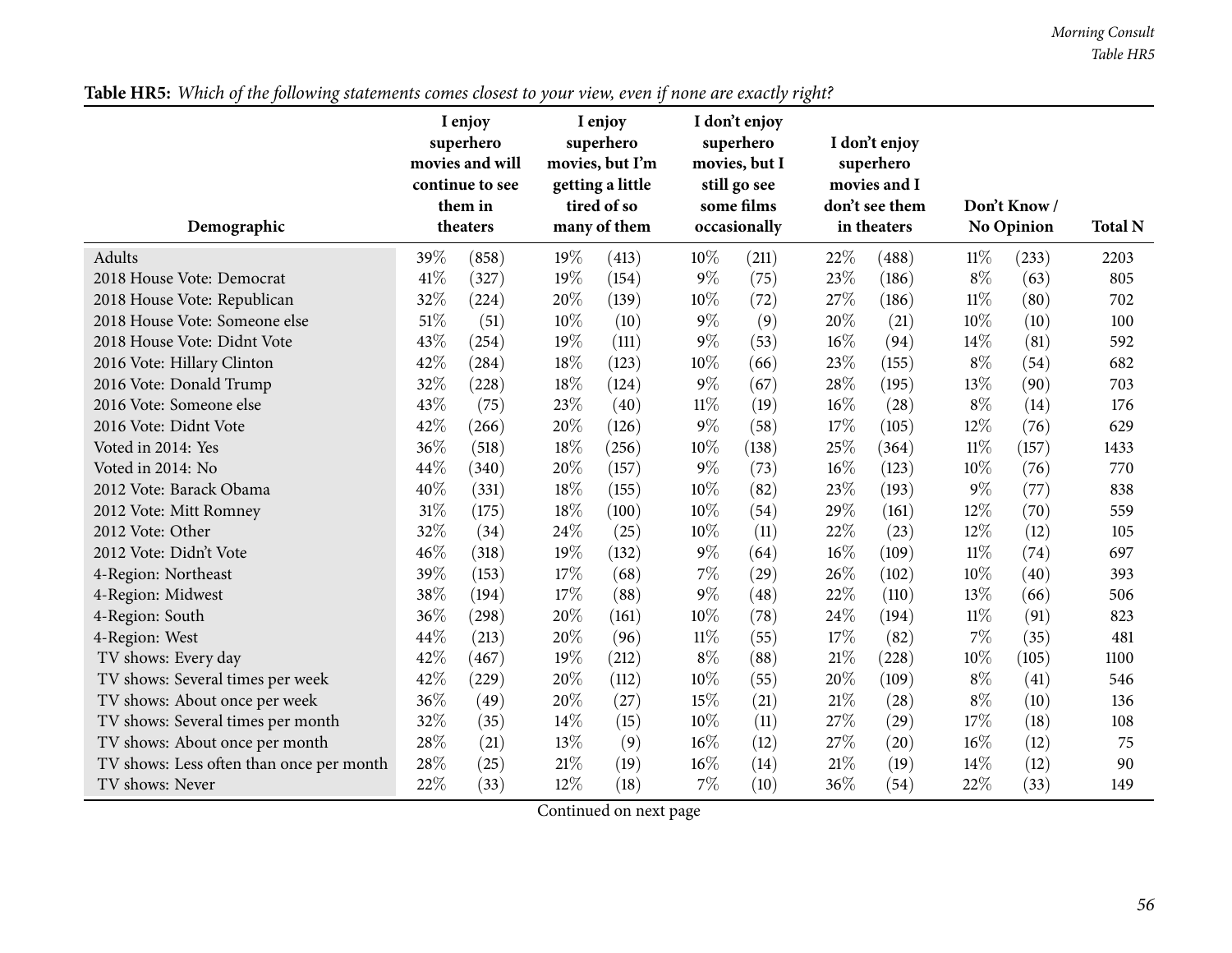| Table HR5: Which of the following statements comes closest to your view, even if none are exactly right? |  |
|----------------------------------------------------------------------------------------------------------|--|
|----------------------------------------------------------------------------------------------------------|--|

|                                                |     | I enjoy<br>superhero<br>movies and will<br>continue to see<br>them in |     | I enjoy<br>superhero<br>movies, but I'm<br>getting a little<br>tired of so |        | I don't enjoy<br>superhero<br>movies, but I<br>still go see<br>some films |        | I don't enjoy<br>superhero<br>movies and I<br>don't see them |        | Don't Know/       |                |
|------------------------------------------------|-----|-----------------------------------------------------------------------|-----|----------------------------------------------------------------------------|--------|---------------------------------------------------------------------------|--------|--------------------------------------------------------------|--------|-------------------|----------------|
| Demographic                                    |     | theaters                                                              |     | many of them                                                               |        | occasionally                                                              |        | in theaters                                                  |        | <b>No Opinion</b> | <b>Total N</b> |
| Adults                                         | 39% | (858)                                                                 | 19% | (413)                                                                      | $10\%$ | (211)                                                                     | $22\%$ | (488)                                                        | $11\%$ | (233)             | 2203           |
| Movies: Every day                              | 57% | (224)                                                                 | 16% | (63)                                                                       | $6\%$  | (23)                                                                      | 13%    | (52)                                                         | $8\%$  | (33)              | 395            |
| Movies: Several times per week                 | 46% | (274)                                                                 | 21% | (125)                                                                      | 9%     | (51)                                                                      | $16\%$ | (92)                                                         | $8\%$  | (49)              | 591            |
| Movies: About once per week                    | 38% | (153)                                                                 | 23% | (92)                                                                       | 12%    | (49)                                                                      | 19%    | (77)                                                         | 7%     | (30)              | 401            |
| Movies: Several times per month                | 35% | (90)                                                                  | 23% | (59)                                                                       | 13\%   | (33)                                                                      | 20%    | (53)                                                         | $9\%$  | (24)              | 259            |
| Movies: About once per month                   | 33% | (63)                                                                  | 14% | (26)                                                                       | 15%    | (28)                                                                      | 27%    | (52)                                                         | $11\%$ | (21)              | 188            |
| Movies: Less often than once per month         | 16% | (29)                                                                  | 15% | (27)                                                                       | $9\%$  | (16)                                                                      | 41\%   | (77)                                                         | 20%    | (37)              | 187            |
| Movies: Never                                  | 13% | (25)                                                                  | 12% | (21)                                                                       | $6\%$  | (11)                                                                      | 47%    | (86)                                                         | 22%    | (40)              | 182            |
| Sports: Every day                              | 56% | (86)                                                                  | 15% | (24)                                                                       | 7%     | (11)                                                                      | 12%    | (19)                                                         | $9\%$  | (13)              | 153            |
| Sports: Several times per week                 | 49% | (167)                                                                 | 19% | (65)                                                                       | $5\%$  | (17)                                                                      | 20%    | (69)                                                         | $6\%$  | (21)              | 340            |
| Sports: About once per week                    | 40% | (112)                                                                 | 23% | (64)                                                                       | $11\%$ | (31)                                                                      | 19%    | (52)                                                         | $8\%$  | (21)              | 279            |
| Sports: Several times per month                | 39% | (81)                                                                  | 19% | (39)                                                                       | $11\%$ | (23)                                                                      | 23%    | (47)                                                         | $8\%$  | (17)              | 207            |
| Sports: About once per month                   | 39% | (74)                                                                  | 22% | (42)                                                                       | $8\%$  | (15)                                                                      | 22%    | (42)                                                         | $9\%$  | (17)              | 189            |
| Sports: Less often than once per month         | 39% | (143)                                                                 | 17% | (61)                                                                       | $11\%$ | (41)                                                                      | 21%    | (78)                                                         | 12%    | (44)              | 369            |
| Sports: Never                                  | 29% | (195)                                                                 | 18% | (119)                                                                      | $11\%$ | (72)                                                                      | 27%    | (182)                                                        | 15%    | (98)              | 666            |
| Cable: I currently subscribe                   | 39% | (416)                                                                 | 17% | (184)                                                                      | 10%    | (104)                                                                     | 25%    | (265)                                                        | $9\%$  | (96)              | 1065           |
| Cable: I subscribed in the past                | 40% | (323)                                                                 | 21% | (173)                                                                      | $9\%$  | (76)                                                                      | 19%    | (154)                                                        | 10%    | (79)              | 805            |
| Cable: I have never subscribed                 | 36% | (120)                                                                 | 17% | (56)                                                                       | $9\%$  | (30)                                                                      | 21%    | (68)                                                         | 17%    | (58)              | 333            |
| Satellite television: I currently subscribe    | 43% | (230)                                                                 | 17% | (90)                                                                       | 10%    | (56)                                                                      | 19%    | (101)                                                        | 10%    | (55)              | 533            |
| Satellite television: I subscribed in the past | 43% | (269)                                                                 | 21% | (131)                                                                      | $9\%$  | (54)                                                                      | 19%    | (116)                                                        | $9\%$  | (54)              | 624            |
| Satellite television: I have never subscribed  | 34% | (359)                                                                 | 18% | (192)                                                                      | 10%    | (100)                                                                     | 26%    | (270)                                                        | 12%    | (124)             | 1046           |
| Streaming service: I currently subscribe       | 48% | (608)                                                                 | 20% | (259)                                                                      | $9\%$  | (115)                                                                     | $16\%$ | (208)                                                        | $6\%$  | (76)              | 1266           |
| Streaming service: I subscribed in the past    | 38% | (79)                                                                  | 24% | (49)                                                                       | 13%    | (26)                                                                      | 15%    | (31)                                                         | $11\%$ | (22)              | 207            |
| Streaming service: I have never subscribed     | 23% | (172)                                                                 | 14% | (106)                                                                      | 9%     | (69)                                                                      | 34%    | (250)                                                        | 18%    | (135)             | 730            |
| Film: An avid fan                              | 58% | (437)                                                                 | 19% | (140)                                                                      | $7\%$  | (55)                                                                      | $11\%$ | (80)                                                         | $5\%$  | (36)              | 747            |
| Film: A casual fan                             | 32% | (382)                                                                 | 20% | (240)                                                                      | $11\%$ | (132)                                                                     | 25%    | (297)                                                        | 13%    | (152)             | 1203           |
| Film: Not a fan                                | 16% | (40)                                                                  | 13% | (33)                                                                       | $9\%$  | (24)                                                                      | 44%    | (111)                                                        | 18%    | (45)              | 253            |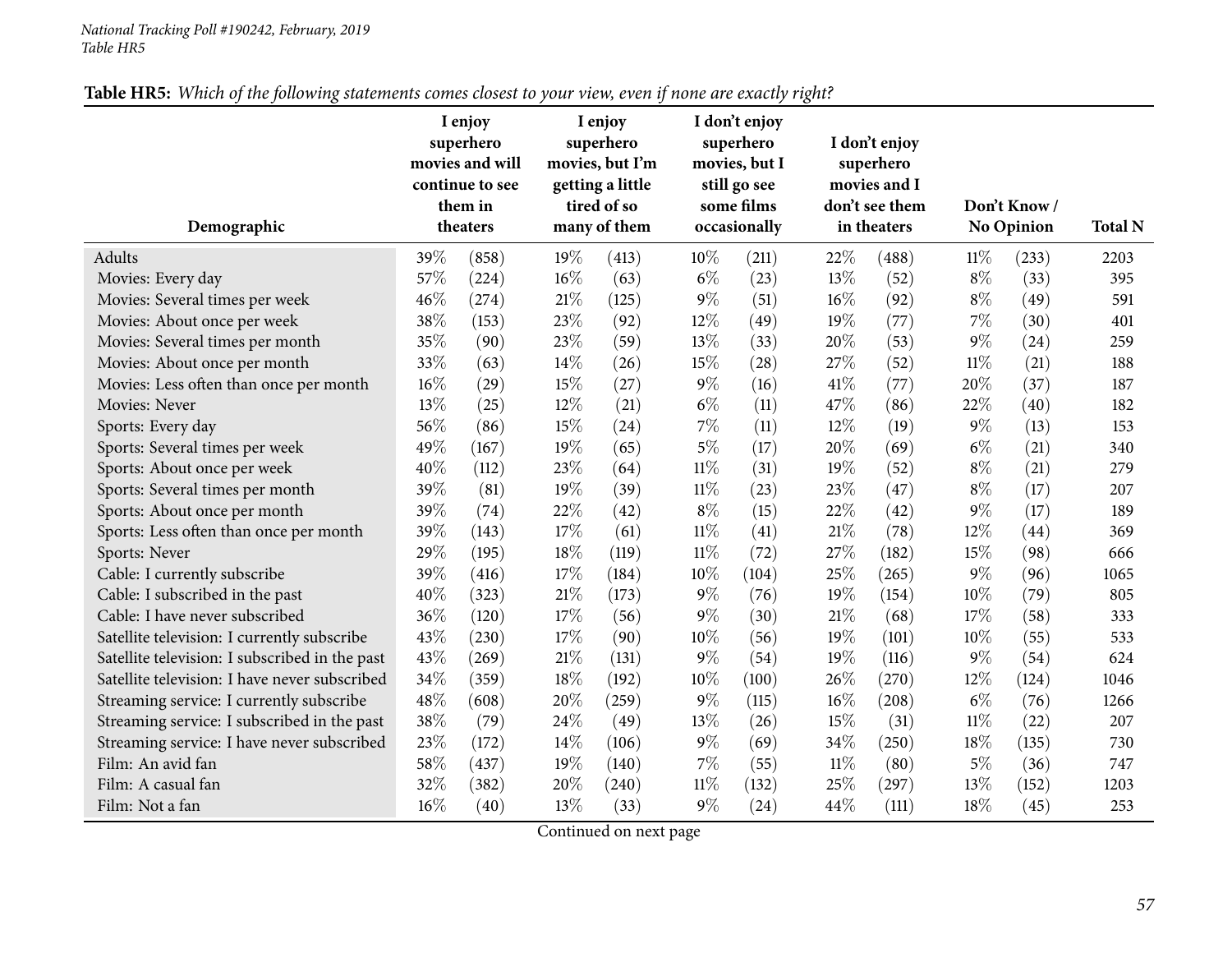*Morning Consult Table HR5*

| Demographic              |      | I enjoy<br>superhero<br>movies and will<br>continue to see<br>them in<br>theaters |        | I enjoy<br>superhero<br>movies, but I'm<br>getting a little<br>tired of so<br>many of them |        | I don't enjoy<br>superhero<br>movies, but I<br>still go see<br>some films<br>occasionally |        | I don't enjoy<br>superhero<br>movies and I<br>don't see them<br>in theaters |        | Don't Know/<br>No Opinion | <b>Total N</b> |
|--------------------------|------|-----------------------------------------------------------------------------------|--------|--------------------------------------------------------------------------------------------|--------|-------------------------------------------------------------------------------------------|--------|-----------------------------------------------------------------------------|--------|---------------------------|----------------|
| Adults                   | 39\% | (858)                                                                             | 19%    | (413)                                                                                      | $10\%$ | (211)                                                                                     | 22%    | (488)                                                                       | $11\%$ | (233)                     | 2203           |
| Television: An avid fan  | 45%  | (466)                                                                             | 17%    | (180)                                                                                      | $8\%$  | (85)                                                                                      | 20%    | (212)                                                                       | $9\%$  | (95)                      | 1038           |
| Television: A casual fan | 35\% | (367)                                                                             | 20%    | (203)                                                                                      | $11\%$ | (113)                                                                                     | $24\%$ | (244)                                                                       | $11\%$ | (110)                     | 1037           |
| Television: Not a fan    | 20%  | (26)                                                                              | 23\%   | (30)                                                                                       | $10\%$ | (13)                                                                                      | 25\%   | (32)                                                                        | 22\%   | $\left( 28\right)$        | 128            |
| Music: An avid fan       | 47\% | (562)                                                                             | 18%    | (218)                                                                                      | $9\%$  | (113)                                                                                     | $16\%$ | (192)                                                                       | $9\%$  | (110)                     | 1195           |
| Music: A casual fan      | 30%  | (277)                                                                             | 20%    | (184)                                                                                      | $10\%$ | (89)                                                                                      | 29\%   | (260)                                                                       | $11\%$ | (100)                     | 910            |
| Music: Not a fan         | 20%  | (20)                                                                              | $11\%$ | (11)                                                                                       | $9\%$  | (9)                                                                                       | 37\%   | (36)                                                                        | 23\%   | (22)                      | 97             |
| Fashion: An avid fan     | 53\% | (178)                                                                             | $16\%$ | (53)                                                                                       | $8\%$  | (27)                                                                                      | 17%    | (56)                                                                        | $6\%$  | (19)                      | 333            |
| Fashion: A casual fan    | 41\% | (373)                                                                             | 22%    | (198)                                                                                      | $10\%$ | (87)                                                                                      | $19\%$ | (170)                                                                       | $9\%$  | (86)                      | 914            |
| Fashion: Not a fan       | 32\% | (307)                                                                             | 17%    | (162)                                                                                      | $10\%$ | (97)                                                                                      | 27%    | (261)                                                                       | $13\%$ | (128)                     | 956            |
| Yes                      | 39\% | (441)                                                                             | 19%    | (215)                                                                                      | $10\%$ | (118)                                                                                     | 22%    | (251)                                                                       | $10\%$ | (115)                     | 1141           |
| N <sub>o</sub>           | 39\% | (417)                                                                             | 19%    | (198)                                                                                      | $9\%$  | (92)                                                                                      | 22%    | (236)                                                                       | 11%    | (118)                     | 1062           |

Table HR5: Which of the following statements comes closest to your view, even if none are exactly right?

*Note:* Row proportions may total to larger than one-hundred percen<sup>t</sup> due to rounding. For more information visit [MorningConsultIntelligence.com](https://morningconsultintelligence.com).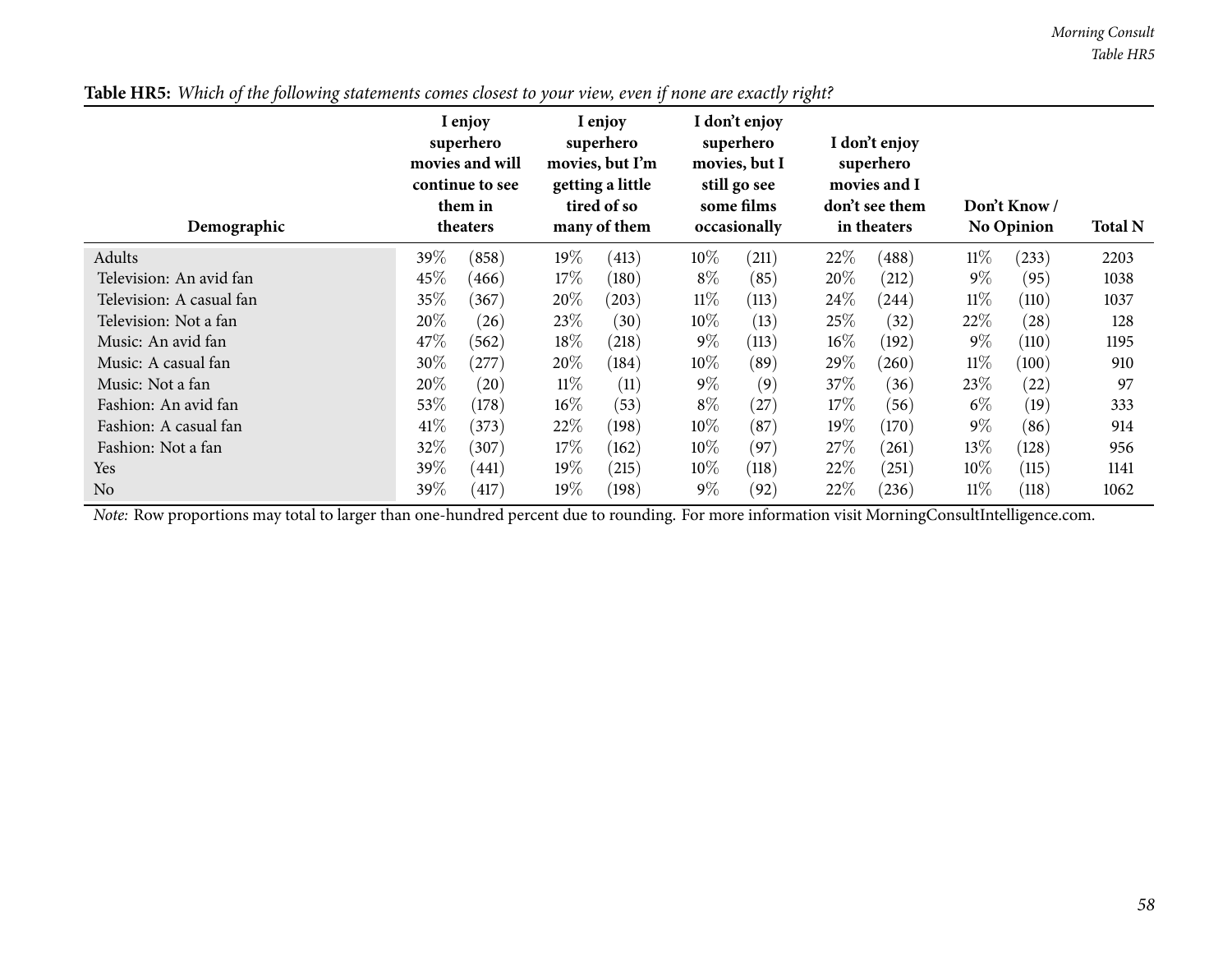|                          |      |               | Somewhat |          |      | Not too  |       | Not at all          |       | Don't Know/ |                |
|--------------------------|------|---------------|----------|----------|------|----------|-------|---------------------|-------|-------------|----------------|
| Demographic              |      | Very familiar |          | familiar |      | familiar |       | familiar            |       | No Opinion  | <b>Total N</b> |
| Adults                   | 31%  | (689)         | 28%      | (618)    | 15%  | (339)    | 22%   | (487)               | $3\%$ | (71)        | 2203           |
| Gender: Male             | 37%  | (377)         | 27%      | (278)    | 13%  | (138)    | 21%   | (212)               | $2\%$ | (25)        | 1031           |
| Gender: Female           | 27%  | (312)         | 29%      | (339)    | 17\% | (200)    | 23%   | (275)               | $4\%$ | (45)        | 1172           |
| Age: 18-29               | 49%  | (190)         | 30%      | (117)    | 13%  | (52)     | $5\%$ | (21)                | $3\%$ | (11)        | 390            |
| Age: 30-44               | 44\% | (217)         | 33%      | (162)    | 13%  | (65)     | $9\%$ | (43)                | $2\%$ | (11)        | 498            |
| Age: 45-54               | 32%  | (133)         | $34\%$   | (138)    | 17%  | (69)     | 14%   | (60)                | $3\%$ | (12)        | 411            |
| Age: 55-64               | 22%  | (87)          | 26%      | (103)    | 19%  | (75)     | 28%   | (111)               | $4\%$ | (15)        | 391            |
| Age: 65+                 | 12%  | (61)          | 19%      | (98)     | 15%  | (78)     | 49%   | (253)               | $4\%$ | (22)        | 513            |
| Generation Z: 18-21      | 47%  | (71)          | 29%      | (43)     | 14\% | (21)     | $6\%$ | (9)                 | $5\%$ | (7)         | 152            |
| Millennial: Age 22-37    | 47%  | (235)         | 33%      | (167)    | 12%  | (59)     | $6\%$ | (30)                | $1\%$ | (7)         | 498            |
| Generation X: Age 38-53  | 36%  | (221)         | 33%      | (198)    | 16%  | (99)     | 12%   | (73)                | $3\%$ | (18)        | 609            |
| Boomers: Age 54-72       | 19%  | (153)         | 23%      | (190)    | 17%  | (142)    | 37%   | (304)               | $4\%$ | (35)        | 824            |
| PID: Dem (no lean)       | 32%  | (236)         | 29%      | (212)    | 14%  | (102)    | 22%   | (162)               | $3\%$ | (22)        | 734            |
| PID: Ind (no lean)       | 33%  | (258)         | 30%      | (233)    | 16%  | (126)    | 18%   | (140)               | $4\%$ | (30)        | 788            |
| PID: Rep (no lean)       | 29%  | (195)         | 25%      | (172)    | 16%  | (111)    | 27%   | (186)               | $3\%$ | (18)        | 681            |
| PID/Gender: Dem Men      | 40%  | (126)         | 25%      | (80)     | 13%  | (40)     | 20%   | (63)                | $3\%$ | (8)         | 316            |
| PID/Gender: Dem Women    | 26%  | (110)         | 32%      | (132)    | 15%  | (62)     | 24\%  | (98)                | $3\%$ | (14)        | 417            |
| PID/Gender: Ind Men      | 36%  | (127)         | 31%      | (110)    | 13%  | (44)     | 17%   | (58)                | $3\%$ | (10)        | 349            |
| PID/Gender: Ind Women    | 30%  | (131)         | 28%      | (123)    | 19%  | (82)     | 19%   | (82)                | $5\%$ | (21)        | 439            |
| PID/Gender: Rep Men      | 34%  | (124)         | 24\%     | (89)     | 15%  | (55)     | 25%   | (91)                | $2\%$ | (8)         | 365            |
| PID/Gender: Rep Women    | 22%  | (71)          | 26%      | (84)     | 18%  | (56)     | 30%   | (95)                | $3\%$ | (10)        | 316            |
| Ideo: Liberal (1-3)      | 36%  | (241)         | 27%      | (181)    | 14\% | (98)     | 19%   | (130)               | $4\%$ | (28)        | 678            |
| Ideo: Moderate (4)       | 28%  | (136)         | 31%      | (149)    | 16%  | (77)     | 23%   | (111)               | $2\%$ | (8)         | 481            |
| Ideo: Conservative (5-7) | 28\% | (209)         | 29%      | (220)    | 16%  | (123)    | 24%   | (179)               | $2\%$ | (17)        | 748            |
| Educ: < College          | 31%  | (436)         | 28%      | (391)    | 14\% | (196)    | 23%   | (312)               | $4\%$ | (51)        | 1386           |
| Educ: Bachelors degree   | 30%  | (156)         | 29%      | (152)    | 19%  | (100)    | 20%   | (103)               | $2\%$ | (11)        | 521            |
| Educ: Post-grad          | 33%  | (97)          | 25%      | (75)     | 15%  | (43)     | 24\%  | (72)                | $3\%$ | (8)         | 296            |
| Income: Under 50k        | 31%  | (394)         | 28%      | (356)    | 16%  | (200)    | 22%   | $\left( 280\right)$ | $4\%$ | (47)        | 1277           |
| Income: 50k-100k         | 32%  | (205)         | 30%      | (191)    | 15%  | (95)     | 22%   | (139)               | $2\%$ | (14)        | 645            |
| Income: 100k+            | 32%  | (89)          | 25%      | (70)     | 16%  | (44)     | 24%   | (68)                | $3\%$ | (10)        | 281            |

**Table HR6:** *How familiar are you with Marvel's 'Avengers' movie franchise?*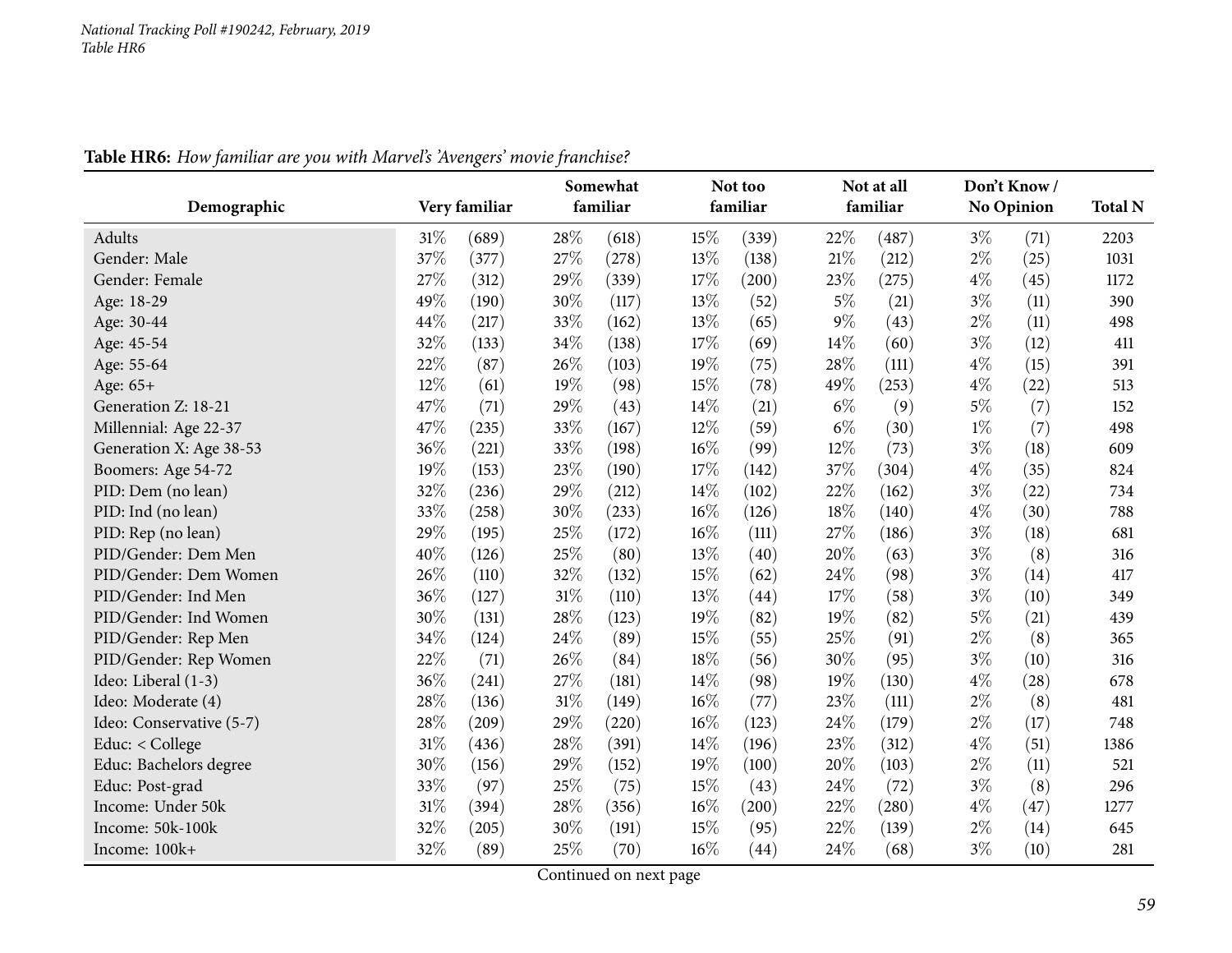| Demographic                 |        | Very familiar | Somewhat<br>familiar |       |        | Not too<br>familiar |       | Not at all<br>familiar |       | Don't Know/<br>No Opinion |      |
|-----------------------------|--------|---------------|----------------------|-------|--------|---------------------|-------|------------------------|-------|---------------------------|------|
| Adults                      | 31%    | (689)         | 28\%                 | (618) | 15%    | (339)               | 22%   | (487)                  | $3\%$ | (71)                      | 2203 |
| Ethnicity: White            | 29%    | (511)         | 28%                  | (499) | 16%    | (288)               | 24%   | (429)                  | $3\%$ | (54)                      | 1782 |
| Ethnicity: Hispanic         | 45%    | (96)          | 32%                  | (68)  | 15%    | (32)                | $6\%$ | (13)                   | $2\%$ | (4)                       | 213  |
| Ethnicity: Afr. Am.         | 41\%   | (116)         | 28%                  | (77)  | 13%    | (36)                | 14\%  | (39)                   | $4\%$ | (11)                      | 279  |
| Ethnicity: Other            | 43%    | (61)          | 29%                  | (42)  | 10%    | (14)                | 14\%  | (19)                   | $4\%$ | (5)                       | 142  |
| Relig: Protestant           | 23%    | (127)         | 27%                  | (145) | 17%    | (94)                | 30%   | (160)                  | $3\%$ | (15)                      | 542  |
| Relig: Roman Catholic       | 30%    | (120)         | 31%                  | (123) | 14%    | (57)                | 23%   | (92)                   | $3\%$ | (12)                      | 404  |
| Relig: Something Else       | 37%    | (75)          | 29%                  | (58)  | 15%    | (31)                | 19%   | (39)                   | $1\%$ | (2)                       | 204  |
| Relig: Jewish               | 25%    | (13)          | 20%                  | (11)  | 16%    | (8)                 | 37%   | (19)                   | $2\%$ | (1)                       | 53   |
| Relig: Evangelical          | 29%    | (226)         | 28%                  | (218) | 16%    | (121)               | 25%   | (190)                  | $2\%$ | (13)                      | 768  |
| Relig: Non-Evang. Catholics | 25%    | (96)          | 29%                  | (109) | 16%    | (60)                | 26%   | (101)                  | $4\%$ | (16)                      | 382  |
| Relig: All Christian        | 28%    | (321)         | 28\%                 | (327) | 16%    | (181)               | 25%   | (291)                  | $3\%$ | (29)                      | 1150 |
| Relig: All Non-Christian    | 31%    | (86)          | 29%                  | (79)  | 18%    | (49)                | 19%   | (54)                   | $3\%$ | (9)                       | 278  |
| Community: Urban            | 37%    | (190)         | 30%                  | (158) | 12%    | (65)                | 18%   | (93)                   | $2\%$ | (13)                      | 518  |
| Community: Suburban         | 30%    | (310)         | 28%                  | (289) | 16%    | (166)               | 22%   | (220)                  | $4\%$ | (36)                      | 1021 |
| Community: Rural            | 28%    | (188)         | 26\%                 | (171) | 16%    | (108)               | 26%   | (174)                  | $3\%$ | (22)                      | 664  |
| Employ: Private Sector      | 39%    | (230)         | 29%                  | (174) | 16%    | (93)                | 14\%  | (85)                   | $2\%$ | (12)                      | 595  |
| Employ: Government          | 38%    | (56)          | 33%                  | (49)  | 15%    | (22)                | 13%   | (19)                   | $1\%$ | (1)                       | 147  |
| Employ: Self-Employed       | 33%    | (65)          | 28%                  | (55)  | 14%    | (28)                | 24%   | (47)                   | $2\%$ | (5)                       | 200  |
| Employ: Homemaker           | 33%    | (52)          | 32%                  | (51)  | 17%    | (27)                | 16%   | (26)                   | $2\%$ | (3)                       | 158  |
| Employ: Student             | 52%    | (52)          | 30%                  | (30)  | $11\%$ | (11)                | $4\%$ | (4)                    | $4\%$ | (4)                       | 100  |
| Employ: Retired             | 13%    | (69)          | 22%                  | (117) | 15%    | (81)                | 44%   | (236)                  | $5\%$ | (29)                      | 533  |
| Employ: Unemployed          | 39%    | (97)          | 28%                  | (68)  | 16%    | (39)                | 14\%  | (36)                   | $3\%$ | (8)                       | 248  |
| Employ: Other               | 30%    | (67)          | 33%                  | (73)  | 17%    | (38)                | 15%   | (34)                   | $4\%$ | (9)                       | 222  |
| Military HH: Yes            | 31%    | (139)         | 27%                  | (124) | 13%    | (57)                | 27%   | (122)                  | $3\%$ | (12)                      | 452  |
| Military HH: No             | $31\%$ | (550)         | 28\%                 | (494) | 16%    | (282)               | 21%   | (366)                  | $3\%$ | (59)                      | 1751 |
| RD/WT: Right Direction      | 29%    | (246)         | 28%                  | (236) | 16%    | (139)               | 24%   | (203)                  | $3\%$ | (27)                      | 851  |
| RD/WT: Wrong Track          | 33%    | (443)         | 28\%                 | (382) | 15%    | (200)               | 21%   | (284)                  | $3\%$ | (43)                      | 1352 |
| Trump Job Approve           | 28%    | (253)         | 29%                  | (267) | 16%    | (148)               | 25%   | (227)                  | $3\%$ | (24)                      | 918  |
| Trump Job Disapprove        | 35%    | (407)         | 28\%                 | (325) | 15%    | (177)               | 20%   | (230)                  | $3\%$ | (29)                      | 1168 |

**Table HR6:** *How familiar are you with Marvel's 'Avengers' movie franchise?*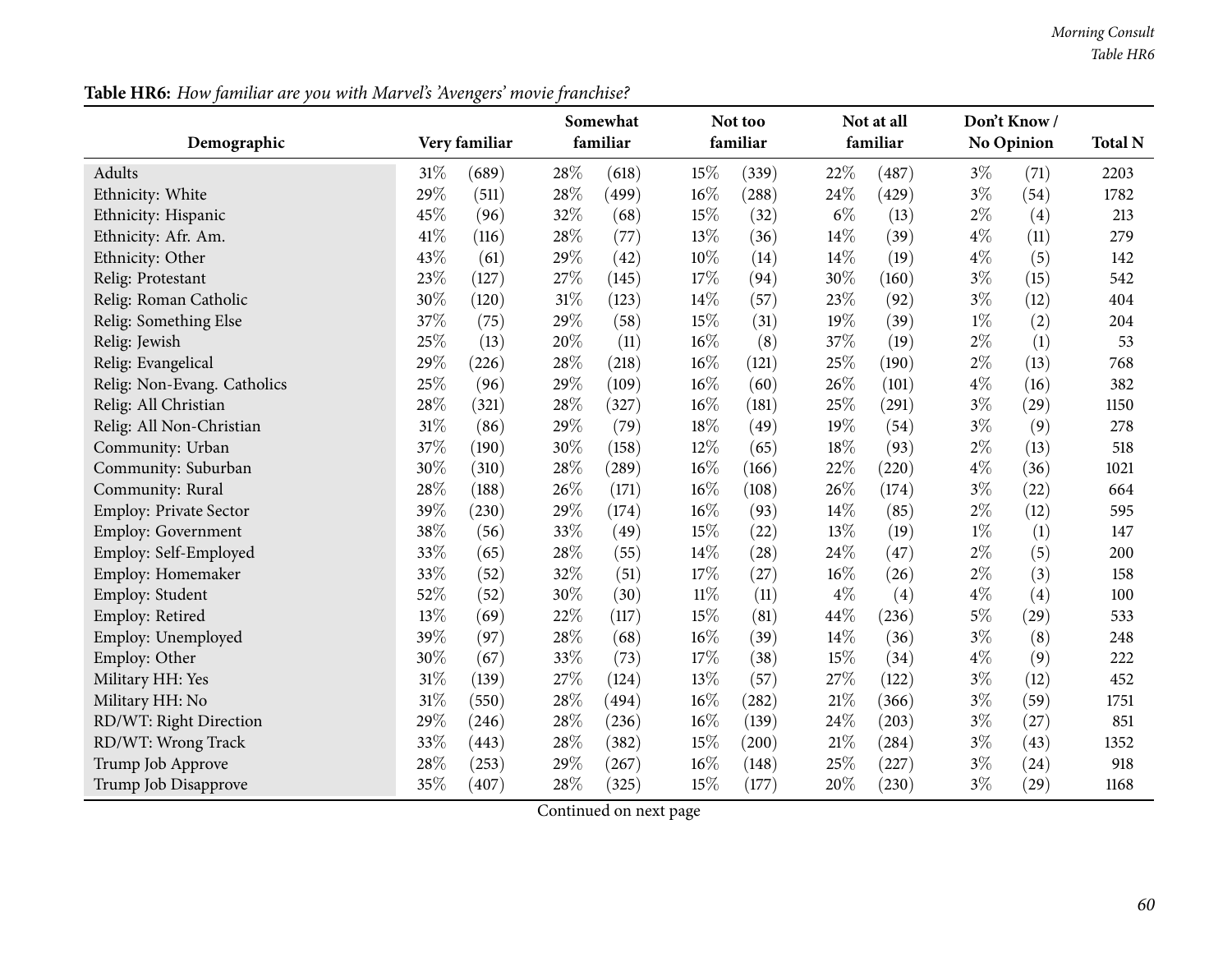### **Table HR6:** *How familiar are you with Marvel's 'Avengers' movie franchise?*

| Demographic                          |        | Very familiar | Somewhat<br>familiar |       |        | Not too<br>familiar |     | Not at all<br>familiar |       | Don't Know/<br><b>No Opinion</b> |                |
|--------------------------------------|--------|---------------|----------------------|-------|--------|---------------------|-----|------------------------|-------|----------------------------------|----------------|
|                                      |        |               |                      |       |        |                     |     |                        |       |                                  | <b>Total N</b> |
| Adults                               | 31%    | (689)         | 28\%                 | (618) | 15%    | (339)               | 22% | (487)                  | $3\%$ | (71)                             | 2203           |
| Trump Job Strongly Approve           | 28%    | (146)         | 26%                  | (135) | 13%    | (68)                | 29% | (150)                  | $3\%$ | (16)                             | 514            |
| Trump Job Somewhat Approve           | 26%    | (107)         | 33%                  | (132) | 20%    | (80)                | 19% | (78)                   | $2\%$ | (7)                              | 405            |
| Trump Job Somewhat Disapprove        | 34%    | (94)          | 29%                  | (81)  | 19%    | (53)                | 16% | (45)                   | $1\%$ | (4)                              | 277            |
| Trump Job Strongly Disapprove        | 35%    | (313)         | 27%                  | (244) | 14%    | (124)               | 21% | (185)                  | $3\%$ | (25)                             | 892            |
| #1 Issue: Economy                    | 37%    | (231)         | 32%                  | (203) | 16%    | (98)                | 14% | (89)                   | $2\%$ | (11)                             | 631            |
| #1 Issue: Security                   | 25%    | (113)         | 27%                  | (120) | 15%    | (68)                | 28% | (128)                  | $5\%$ | (21)                             | 450            |
| #1 Issue: Health Care                | $31\%$ | (108)         | 30%                  | (102) | $16\%$ | (57)                | 21% | (72)                   | $2\%$ | (6)                              | 346            |
| #1 Issue: Medicare / Social Security | 19%    | (59)          | 22%                  | (68)  | 17%    | (52)                | 37% | (115)                  | $4\%$ | (13)                             | 308            |
| #1 Issue: Women's Issues             | 39%    | (46)          | 23%                  | (28)  | 17%    | (20)                | 17% | (20)                   | $3\%$ | (4)                              | 118            |
| #1 Issue: Education                  | 42%    | (54)          | 32%                  | (41)  | $10\%$ | (13)                | 14% | (17)                   | $2\%$ | (3)                              | 127            |
| #1 Issue: Energy                     | 37%    | (41)          | 27%                  | (30)  | 12%    | (13)                | 22% | (24)                   | $2\%$ | (3)                              | 111            |
| #1 Issue: Other                      | 32%    | (36)          | 24%                  | (26)  | 17%    | (19)                | 19% | (21)                   | $9\%$ | (10)                             | 112            |
| 2018 House Vote: Democrat            | 34%    | (270)         | 28%                  | (223) | 13%    | (108)               | 23% | (186)                  | $2\%$ | (18)                             | 805            |
| 2018 House Vote: Republican          | 26%    | (183)         | 29%                  | (202) | 16%    | (114)               | 26% | (184)                  | $3\%$ | (19)                             | 702            |
| 2018 House Vote: Someone else        | 33%    | (33)          | 28%                  | (28)  | 17%    | (17)                | 19% | (19)                   | $3\%$ | (3)                              | 100            |
| 2018 House Vote: Didnt Vote          | 34%    | (202)         | 28%                  | (164) | 17%    | (100)               | 16% | (96)                   | $5\%$ | (30)                             | 592            |
| 2016 Vote: Hillary Clinton           | 33%    | (227)         | 28%                  | (189) | 13%    | (90)                | 23% | (156)                  | $3\%$ | (20)                             | 682            |
| 2016 Vote: Donald Trump              | 26%    | (184)         | 27%                  | (192) | 16%    | (115)               | 27% | (193)                  | $3\%$ | (19)                             | 703            |
| 2016 Vote: Someone else              | 34%    | (60)          | 33%                  | (58)  | 14%    | (24)                | 17% | (29)                   | $3\%$ | (5)                              | 176            |
| 2016 Vote: Didnt Vote                | 34%    | (214)         | 28%                  | (178) | 17%    | (105)               | 17% | (106)                  | $4\%$ | (26)                             | 629            |
| Voted in 2014: Yes                   | 28%    | (408)         | 28%                  | (396) | 15%    | (213)               | 26% | (370)                  | $3\%$ | (46)                             | 1433           |
| Voted in 2014: No                    | 36%    | (281)         | 29%                  | (221) | $16\%$ | (126)               | 15% | (118)                  | $3\%$ | (25)                             | 770            |
| 2012 Vote: Barack Obama              | 31%    | (264)         | 28%                  | (232) | 15%    | (124)               | 23% | (193)                  | $3\%$ | (26)                             | 838            |
| 2012 Vote: Mitt Romney               | 24%    | (136)         | 28%                  | (156) | 16%    | (91)                | 29% | (164)                  | $2\%$ | (14)                             | 559            |
| 2012 Vote: Other                     | 26%    | (27)          | 30%                  | (31)  | 19%    | (20)                | 21% | (22)                   | $5\%$ | (5)                              | 105            |
| 2012 Vote: Didn't Vote               | 38%    | (262)         | 28%                  | (198) | 15%    | (104)               | 15% | (107)                  | $4\%$ | (26)                             | 697            |
| 4-Region: Northeast                  | 32%    | (124)         | 26%                  | (103) | 17%    | (65)                | 22% | (86)                   | $4\%$ | (15)                             | 393            |
| 4-Region: Midwest                    | 29%    | (148)         | 30%                  | (153) | 15%    | (76)                | 22% | (114)                  | $3\%$ | (16)                             | 506            |
| 4-Region: South                      | 31%    | (258)         | 26%                  | (214) | 15%    | (127)               | 24% | (198)                  | $3\%$ | (25)                             | 823            |
| 4-Region: West                       | 33%    | (158)         | 31%                  | (148) | 15%    | (70)                | 19% | (90)                   | $3\%$ | (15)                             | 481            |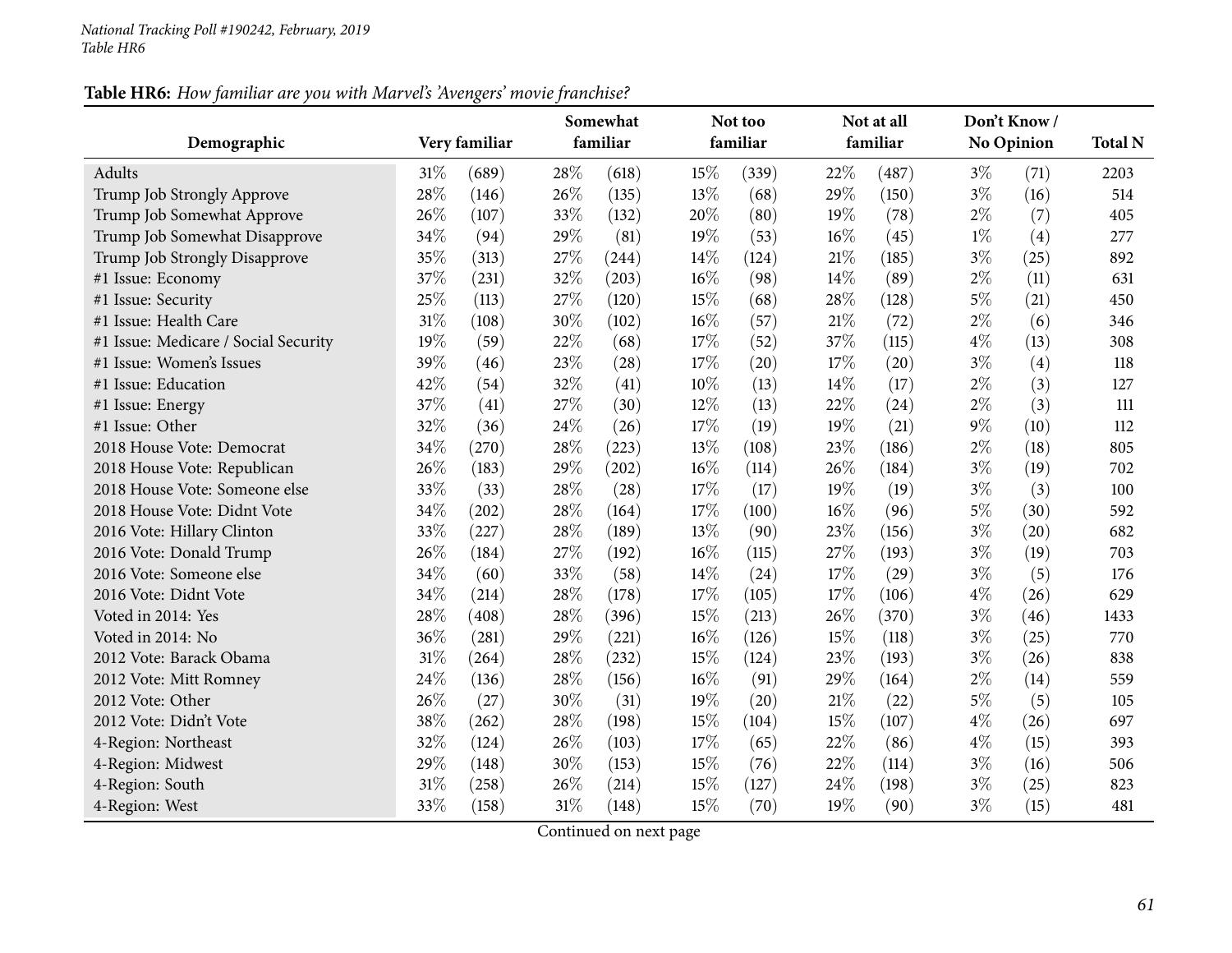| Demographic                                    |        | Very familiar | Somewhat<br>familiar |       |     | Not too<br>familiar |      | Not at all<br>familiar |        | Don't Know/<br>No Opinion |      |
|------------------------------------------------|--------|---------------|----------------------|-------|-----|---------------------|------|------------------------|--------|---------------------------|------|
| <b>Adults</b>                                  | 31\%   | (689)         | 28%                  | (618) | 15% | (339)               | 22%  | (487)                  | $3\%$  | (71)                      | 2203 |
| TV shows: Every day                            | 35%    | (384)         | 27%                  | (302) | 16% | (174)               | 20%  | (215)                  | $2\%$  | (25)                      | 1100 |
| TV shows: Several times per week               | 34%    | (184)         | 31%                  | (167) | 15% | (79)                | 19%  | (103)                  | $2\%$  | (11)                      | 546  |
| TV shows: About once per week                  | 27%    | (37)          | 33%                  | (45)  | 14% | (19)                | 24\% | (33)                   | $1\%$  | (1)                       | 136  |
| TV shows: Several times per month              | 26%    | (28)          | 24%                  | (26)  | 15% | (16)                | 29%  | (32)                   | $6\%$  | (6)                       | 108  |
| TV shows: About once per month                 | 17%    | (13)          | 35%                  | (26)  | 14% | (11)                | 28%  | (21)                   | $6\%$  | (5)                       | 75   |
| TV shows: Less often than once per month       | 26%    | (24)          | 25%                  | (23)  | 18% | (16)                | 25%  | (23)                   | $6\%$  | (5)                       | 90   |
| TV shows: Never                                | 13%    | (19)          | 19%                  | (29)  | 16% | (23)                | 41\% | (61)                   | $11\%$ | (17)                      | 149  |
| Movies: Every day                              | 48%    | (189)         | 26%                  | (101) | 10% | (40)                | 15%  | (59)                   | $2\%$  | (6)                       | 395  |
| Movies: Several times per week                 | 37%    | (217)         | 33%                  | (193) | 12% | (72)                | 17%  | (98)                   | $2\%$  | (11)                      | 591  |
| Movies: About once per week                    | 34%    | (135)         | 30%                  | (121) | 17% | (69)                | 16%  | (66)                   | $2\%$  | (10)                      | 401  |
| Movies: Several times per month                | 25%    | (65)          | 33%                  | (84)  | 19% | (50)                | 21%  | (53)                   | $2\%$  | (6)                       | 259  |
| Movies: About once per month                   | 25%    | (47)          | 20%                  | (38)  | 23% | (44)                | 29%  | (54)                   | $3\%$  | (5)                       | 188  |
| Movies: Less often than once per month         | $11\%$ | (20)          | 24%                  | (45)  | 19% | (36)                | 38%  | (71)                   | $8\%$  | (14)                      | 187  |
| Movies: Never                                  | $8\%$  | (15)          | 19%                  | (35)  | 15% | (27)                | 48%  | (87)                   | $10\%$ | (18)                      | 182  |
| Sports: Every day                              | 40%    | (61)          | 27%                  | (41)  | 14% | (21)                | 16%  | (25)                   | $3\%$  | (5)                       | 153  |
| Sports: Several times per week                 | 40%    | (137)         | 29%                  | (98)  | 10% | (34)                | 19%  | (63)                   | $2\%$  | (7)                       | 340  |
| Sports: About once per week                    | 33%    | (93)          | 35%                  | (98)  | 16% | (44)                | 15%  | (41)                   | $1\%$  | (4)                       | 279  |
| Sports: Several times per month                | 28%    | (58)          | 24%                  | (50)  | 25% | (51)                | 21%  | (44)                   | $2\%$  | (5)                       | 207  |
| Sports: About once per month                   | 29%    | (55)          | 33%                  | (61)  | 12% | (23)                | 25%  | (47)                   | $1\%$  | (3)                       | 189  |
| Sports: Less often than once per month         | 29%    | (107)         | 28%                  | (105) | 18% | (68)                | 20%  | (75)                   | $4\%$  | (14)                      | 369  |
| Sports: Never                                  | 27%    | (178)         | 25%                  | (164) | 15% | (99)                | 29%  | (193)                  | $5\%$  | (33)                      | 666  |
| Cable: I currently subscribe                   | 31%    | (335)         | 27%                  | (288) | 15% | (163)               | 23%  | (246)                  | $3\%$  | (33)                      | 1065 |
| Cable: I subscribed in the past                | 33%    | (262)         | 30%                  | (240) | 16% | (127)               | 20%  | (160)                  | $2\%$  | (17)                      | 805  |
| Cable: I have never subscribed                 | 28%    | (92)          | 27%                  | (89)  | 15% | (49)                | 25%  | (82)                   | $6\%$  | (21)                      | 333  |
| Satellite television: I currently subscribe    | 31%    | (165)         | 29%                  | (154) | 14% | (77)                | 23%  | (124)                  | $2\%$  | (13)                      | 533  |
| Satellite television: I subscribed in the past | 33%    | (208)         | 31%                  | (196) | 14% | (89)                | 18%  | (114)                  | $3\%$  | (17)                      | 624  |
| Satellite television: I have never subscribed  | 30%    | (315)         | 26%                  | (268) | 17% | (173)               | 24%  | (249)                  | $4\%$  | (41)                      | 1046 |
| Streaming service: I currently subscribe       | 40%    | (509)         | 31%                  | (392) | 13% | (170)               | 13%  | (169)                  | $2\%$  | (25)                      | 1266 |
| Streaming service: I subscribed in the past    | 31%    | (64)          | 34%                  | (70)  | 21% | (43)                | 12%  | (25)                   | $3\%$  | (6)                       | 207  |
| Streaming service: I have never subscribed     | 16%    | (116)         | 21%                  | (156) | 17% | (126)               | 40%  | (293)                  | $5\%$  | (40)                      | 730  |

**Table HR6:** *How familiar are you with Marvel's 'Avengers' movie franchise?*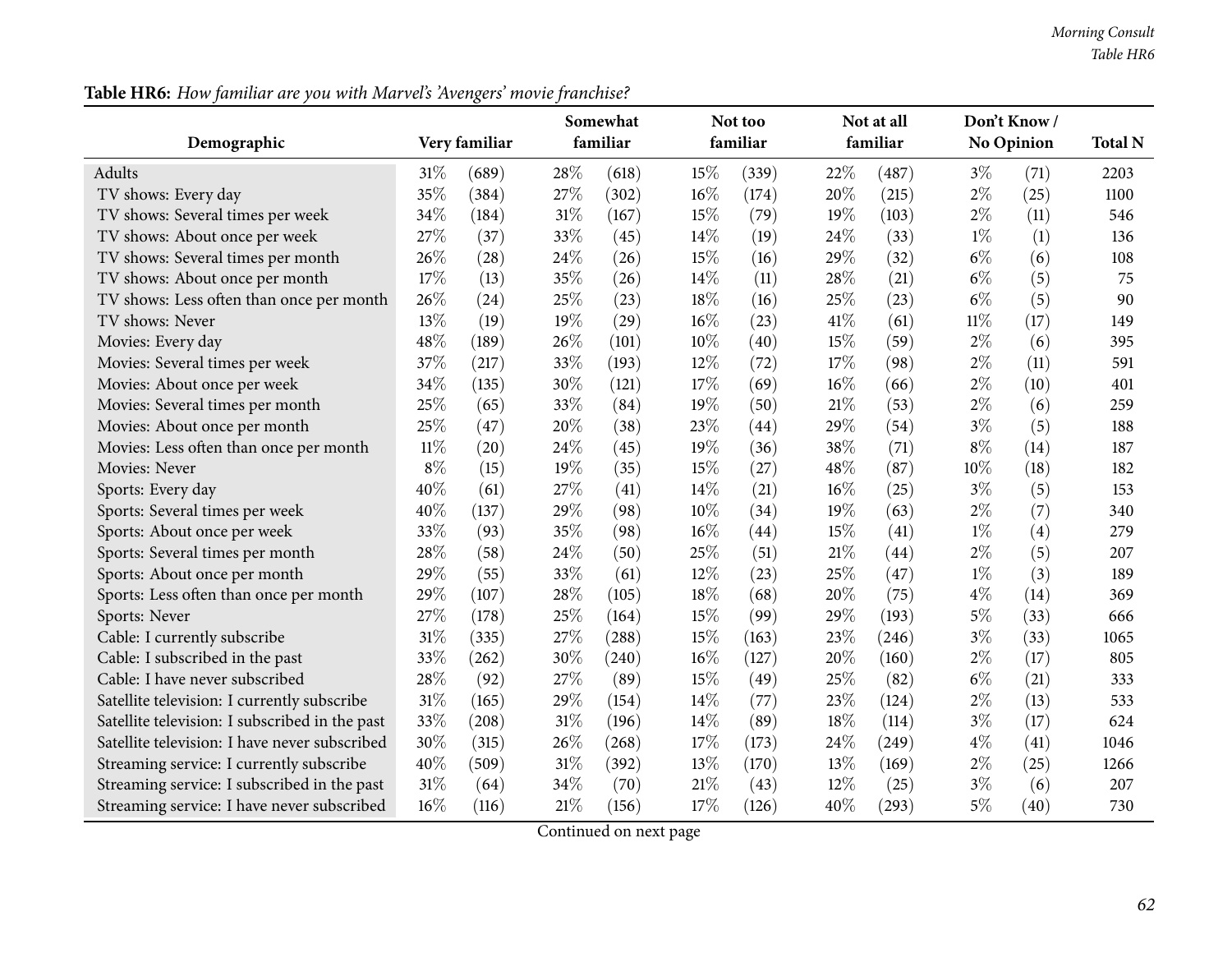| Table HR6: How familiar are you with Marvel's 'Avengers' movie franchise? |  |
|---------------------------------------------------------------------------|--|
|---------------------------------------------------------------------------|--|

| Demographic              |        | Very familiar |        | Somewhat<br>familiar |        | Not too<br>familiar |        | Not at all<br>familiar |        | Don't Know/<br>No Opinion |      |
|--------------------------|--------|---------------|--------|----------------------|--------|---------------------|--------|------------------------|--------|---------------------------|------|
| Adults                   | 31%    | (689)         | 28\%   | (618)                | $15\%$ | (339)               | 22%    | $\left( 487\right)$    | $3\%$  | (71)                      | 2203 |
| Film: An avid fan        | $51\%$ | (382)         | 27\%   | (205)                | $11\%$ | (78)                | $9\%$  | (70)                   | $1\%$  | (11)                      | 747  |
| Film: A casual fan       | 23%    | (272)         | $31\%$ | (374)                | 18%    | (214)               | 26\%   | (308)                  | $3\%$  | (35)                      | 1203 |
| Film: Not a fan          | $14\%$ | (34)          | $15\%$ | (38)                 | 18%    | (47)                | 43\%   | (110)                  | $10\%$ | (24)                      | 253  |
| Television: An avid fan  | 36\%   | (376)         | 27%    | (281)                | $15\%$ | (155)               | $19\%$ | (201)                  | $2\%$  | (23)                      | 1038 |
| Television: A casual fan | 28\%   | (286)         | $30\%$ | (309)                | $16\%$ | (162)               | 24\%   | (249)                  | $3\%$  | (31)                      | 1037 |
| Television: Not a fan    | 21%    | (27)          | 21%    | (27)                 | 17%    | (21)                | 29\%   | (37)                   | $13\%$ | (16)                      | 128  |
| Music: An avid fan       | 38\%   | (460)         | $30\%$ | (357)                | $14\%$ | (162)               | $15\%$ | (182)                  | $3\%$  | (34)                      | 1195 |
| Music: A casual fan      | 23\%   | (212)         | 28\%   | 251                  | $18\%$ | (164)               | 29\%   | (260)                  | $3\%$  | (23)                      | 910  |
| Music: Not a fan         | 17\%   | (17)          | $10\%$ | (10)                 | $14\%$ | (13)                | $46\%$ | (45)                   | $13\%$ | (13)                      | 97   |
| Fashion: An avid fan     | 39%    | (131)         | 29\%   | (97)                 | $14\%$ | (47)                | $15\%$ | (51)                   | $2\%$  | (7)                       | 333  |
| Fashion: A casual fan    | 33\%   | $^{'}299)$    | 31%    | (287)                | $15\%$ | (139)               | 18\%   | (163)                  | $3\%$  | (26)                      | 914  |
| Fashion: Not a fan       | 27%    | (258)         | 24\%   | (234)                | $16\%$ | (153)               | 29%    | (273)                  | $4\%$  | (37)                      | 956  |
| Yes                      | $30\%$ | (343)         | $29\%$ | (327)                | $16\%$ | (179)               | 23\%   | (260)                  | $3\%$  | (31)                      | 1141 |
| N <sub>o</sub>           | 33%    | (346)         | 27%    | $^{'}290)$           | 15%    | (160)               | 21%    | (227)                  | $4\%$  | (39)                      | 1062 |

*Note:* Row proportions may total to larger than one-hundred percen<sup>t</sup> due to rounding. For more information visit [MorningConsultIntelligence.com](https://morningconsultintelligence.com).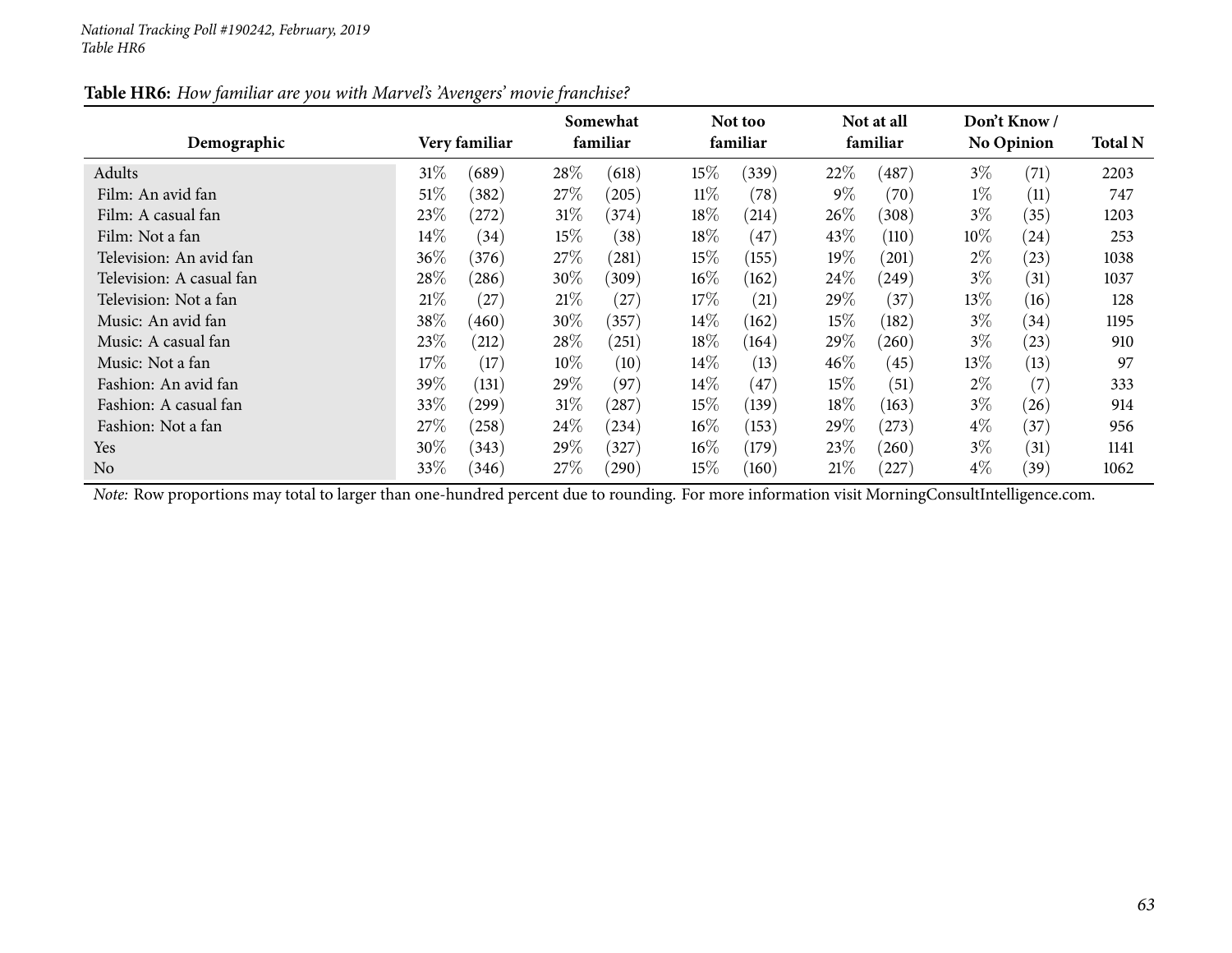| Demographic              | An avid fan |       |      | A casual fan |        | Not a fan | <b>Total N</b> |
|--------------------------|-------------|-------|------|--------------|--------|-----------|----------------|
| Adults                   | 23%         | (502) | 39%  | (848)        | 39%    | (853)     | 2203           |
| Gender: Male             | 28%         | (287) | 38%  | (392)        | 34%    | (352)     | 1031           |
| Gender: Female           | 18%         | (214) | 39%  | (456)        | 43%    | (501)     | 1172           |
| Age: 18-29               | 34%         | (133) | 47\% | (185)        | 18%    | (72)      | 390            |
| Age: 30-44               | 32%         | (159) | 44%  | (221)        | 24%    | (118)     | 498            |
| Age: 45-54               | 25%         | (102) | 42%  | (174)        | 33%    | (135)     | 411            |
| Age: 55-64               | 17%         | (66)  | 35%  | (139)        | 48%    | (187)     | 391            |
| Age: 65+                 | $8\%$       | (42)  | 25%  | (130)        | 67%    | (341)     | 513            |
| Generation Z: 18-21      | 34%         | (52)  | 46%  | (70)         | 19%    | (29)      | 152            |
| Millennial: Age 22-37    | 34%         | (171) | 47%  | (232)        | 19%    | (95)      | 498            |
| Generation X: Age 38-53  | 26%         | (160) | 43%  | (259)        | $31\%$ | (189)     | 609            |
| Boomers: Age 54-72       | 13%         | (109) | 32%  | (261)        | 55%    | (454)     | 824            |
| PID: Dem (no lean)       | 25%         | (181) | 37%  | (275)        | 38%    | (278)     | 734            |
| PID: Ind (no lean)       | $21\%$      | (168) | 43%  | (339)        | 36%    | (280)     | 788            |
| PID: Rep (no lean)       | 22%         | (152) | 34%  | (234)        | 43%    | (295)     | 681            |
| PID/Gender: Dem Men      | 32%         | (101) | 37%  | (116)        | $31\%$ | (100)     | 316            |
| PID/Gender: Dem Women    | 19%         | (81)  | 38%  | (158)        | 43%    | (178)     | 417            |
| PID/Gender: Ind Men      | 24%         | (86)  | 44%  | (155)        | $31\%$ | (108)     | 349            |
| PID/Gender: Ind Women    | 19%         | (83)  | 42\% | (184)        | 39%    | (172)     | 439            |
| PID/Gender: Rep Men      | 28%         | (101) | 33%  | (120)        | 39%    | (144)     | 365            |
| PID/Gender: Rep Women    | $16\%$      | (51)  | 36%  | (114)        | 48%    | (151)     | 316            |
| Ideo: Liberal (1-3)      | 26%         | (177) | 38%  | (255)        | 36%    | (246)     | 678            |
| Ideo: Moderate (4)       | $21\%$      | (102) | 42%  | (203)        | 37%    | (176)     | 481            |
| Ideo: Conservative (5-7) | $21\%$      | (157) | 37%  | (279)        | 42%    | (312)     | 748            |
| Educ: < College          | 24%         | (328) | 39%  | (539)        | 37%    | (519)     | 1386           |
| Educ: Bachelors degree   | 20%         | (103) | 40%  | (211)        | 40%    | (207)     | 521            |
| Educ: Post-grad          | 24%         | (71)  | 33%  | (99)         | 43%    | (127)     | 296            |
| Income: Under 50k        | 22%         | (283) | 40%  | (511)        | $38\%$ | (482)     | 1277           |
| Income: 50k-100k         | 23%         | (149) | 37%  | (239)        | 40%    | (256)     | 645            |
| Income: 100k+            | 24%         | (69)  | 35%  | (98)         | 41\%   | (115)     | 281            |
| Ethnicity: White         | 20%         | (364) | 38%  | (670)        | 42\%   | (748)     | 1782           |

Table HR7: What kind of fan are you of Marvel's 'Avengers' movie franchise?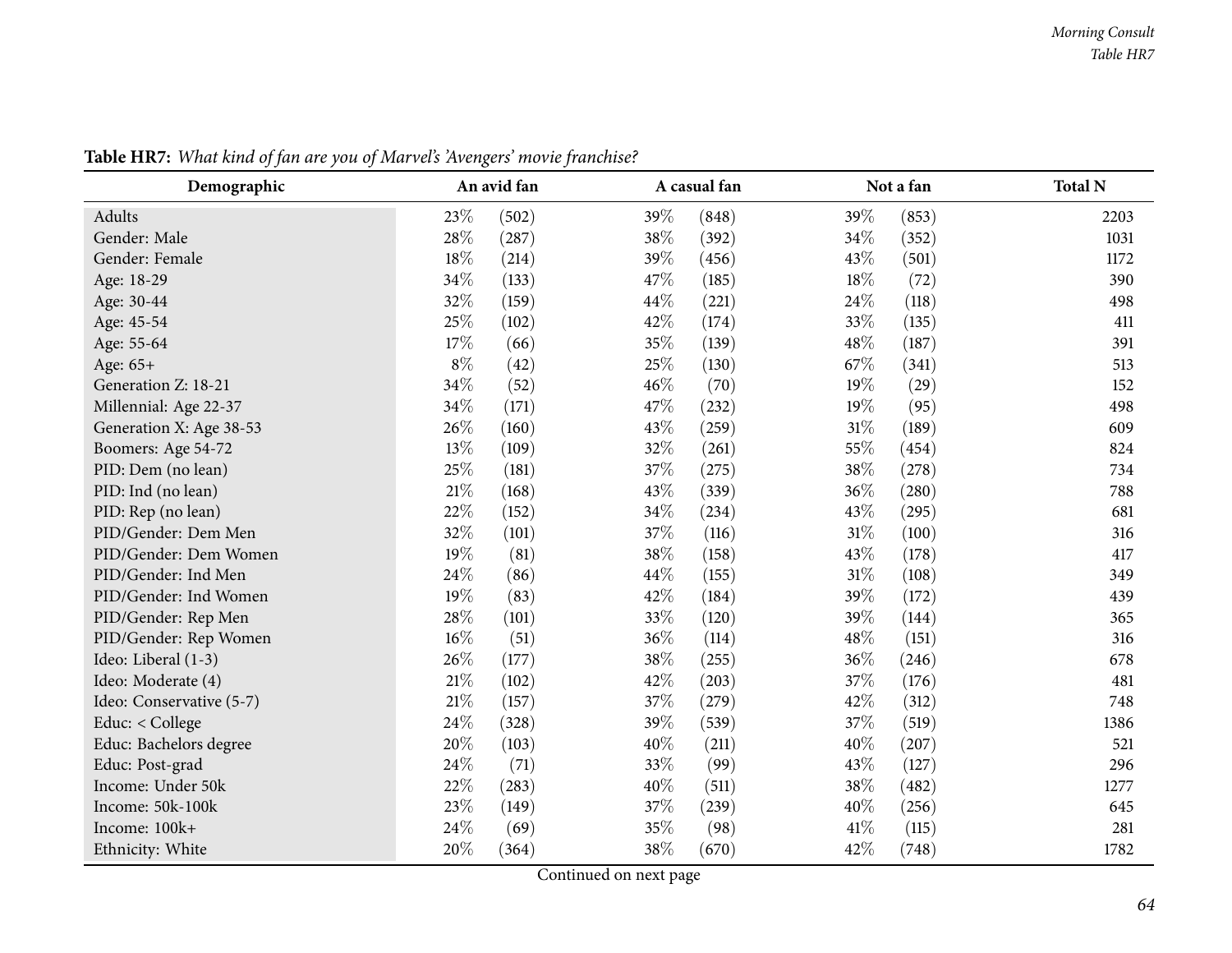Table HR7: What kind of fan are you of Marvel's 'Avengers' movie franchise?

| ה ה<br>Demographic            | An avid fan     | A casual fan  | Not a fan       | <b>Total N</b> |
|-------------------------------|-----------------|---------------|-----------------|----------------|
| Adults                        | 23%<br>(502)    | 39%<br>(848)  | 39%<br>(853)    | 2203           |
| Ethnicity: Hispanic           | 34%<br>(73)     | 50%<br>(106)  | 16%<br>(34)     | 213            |
| Ethnicity: Afr. Am.           | $31\%$<br>(86)  | 44%<br>(123)  | 25%<br>(70)     | 279            |
| Ethnicity: Other              | 36%<br>(51)     | 39%<br>(56)   | 24%<br>(34)     | 142            |
| Relig: Protestant             | 18%<br>(99)     | 34%<br>(186)  | 47%<br>(256)    | 542            |
| Relig: Roman Catholic         | 23%<br>(92)     | 39%<br>(159)  | 38%<br>(153)    | 404            |
| Relig: Something Else         | 28\%<br>(56)    | 41\%<br>(84)  | $31\%$<br>(64)  | 204            |
| Relig: Jewish                 | $16\%$<br>(9)   | 37%<br>(20)   | 47%<br>(25)     | 53             |
| Relig: Evangelical            | 22%<br>(170)    | 39%<br>(297)  | 39%<br>(301)    | 768            |
| Relig: Non-Evang. Catholics   | 20%<br>(78)     | 35%<br>(132)  | 45%<br>(171)    | 382            |
| Relig: All Christian          | 22%<br>(248)    | 37%<br>(429)  | $41\%$<br>(473) | 1150           |
| Relig: All Non-Christian      | 24%<br>(66)     | 40%<br>(110)  | $37\%$<br>(102) | 278            |
| Community: Urban              | 28\%<br>(145)   | 41%<br>(214)  | $31\%$<br>(159) | 518            |
| Community: Suburban           | $21\%$<br>(215) | 39%<br>(399)  | 40%<br>(408)    | 1021           |
| Community: Rural              | $21\%$<br>(142) | 35%<br>(235)  | 43%<br>(287)    | 664            |
| Employ: Private Sector        | 29%<br>(173)    | 41\%<br>(241) | 30%<br>(181)    | 595            |
| Employ: Government            | 29%<br>(42)     | 43%<br>(63)   | 28\%<br>(42)    | 147            |
| Employ: Self-Employed         | 23%<br>(46)     | 39%<br>(78)   | 38%<br>(75)     | 200            |
| Employ: Homemaker             | $24\%$<br>(38)  | 43%<br>(68)   | 33%<br>(52)     | 158            |
| Employ: Student               | 33%<br>(33)     | 46%<br>(46)   | $21\%$<br>(21)  | 100            |
| Employ: Retired               | $10\%$<br>(51)  | 27%<br>(146)  | 63%<br>(336)    | 533            |
| Employ: Unemployed            | 29%<br>(71)     | 44%<br>(110)  | 27%<br>(66)     | 248            |
| Employ: Other                 | $21\%$<br>(46)  | 43%<br>(96)   | 36%<br>(80)     | 222            |
| Military HH: Yes              | 23%<br>(105)    | 37%<br>(167)  | 40%<br>(181)    | 452            |
| Military HH: No               | 23%<br>(397)    | 39%<br>(681)  | 38%<br>(672)    | 1751           |
| RD/WT: Right Direction        | 23%<br>(193)    | 36%<br>(310)  | 41\%<br>(348)   | 851            |
| RD/WT: Wrong Track            | 23%<br>(309)    | 40%<br>(538)  | 37%<br>(505)    | 1352           |
| Trump Job Approve             | $21\%$<br>(196) | 37%<br>(342)  | $41\%$<br>(380) | 918            |
| Trump Job Disapprove          | 24%<br>(280)    | 40%<br>(472)  | 36%<br>(416)    | 1168           |
| Trump Job Strongly Approve    | 22%<br>(115)    | 34%<br>(174)  | 44%<br>(225)    | 514            |
| Trump Job Somewhat Approve    | 20%<br>(81)     | 42%<br>(168)  | $38\%$<br>(155) | 405            |
| Trump Job Somewhat Disapprove | 23%<br>(65)     | 47%<br>(130)  | 30%<br>(83)     | 277            |
| Trump Job Strongly Disapprove | 24%<br>(216)    | 38%<br>(342)  | 37%<br>(334)    | 892            |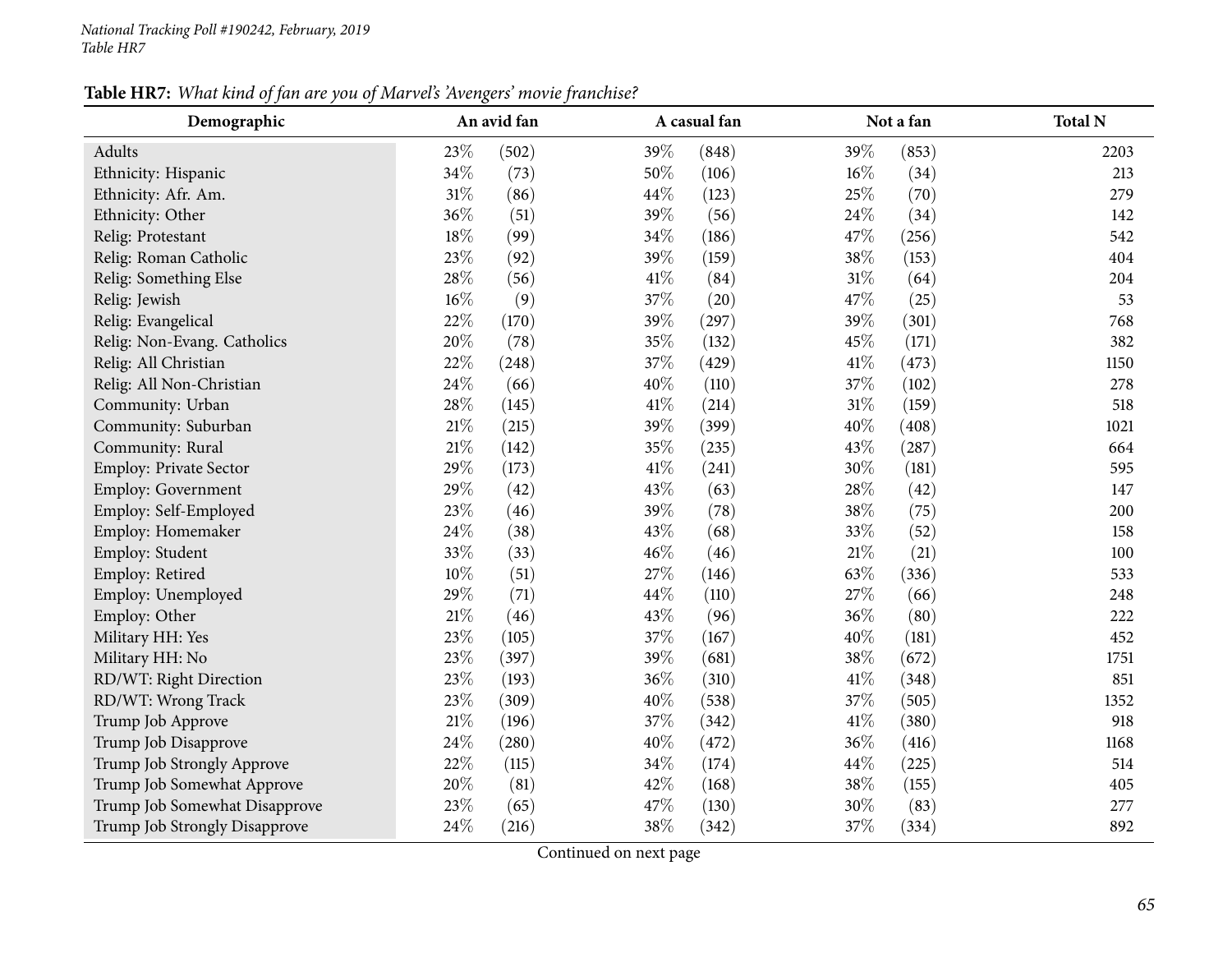#### *Morning Consult Table HR7*

| Demographic                          | An avid fan     | A casual fan    | Not a fan       | <b>Total N</b> |
|--------------------------------------|-----------------|-----------------|-----------------|----------------|
| Adults                               | 23\%<br>(502)   | 39\%<br>(848)   | 39\%<br>(853)   | 2203           |
| #1 Issue: Economy                    | $27\%$<br>(172) | 42\%<br>(264)   | $31\%$<br>(195) | 631            |
| #1 Issue: Security                   | 17%<br>(75)     | 35%<br>(159)    | 48\%<br>(216)   | 450            |
| #1 Issue: Health Care                | 22%<br>(77)     | 42\%<br>(146)   | 36\%<br>(124)   | 346            |
| #1 Issue: Medicare / Social Security | $16\%$<br>(49)  | $31\%$<br>(96)  | 53\%<br>(163)   | 308            |
| #1 Issue: Women's Issues             | 23\%<br>(28)    | 44\%<br>(52)    | 33\%<br>(39)    | 118            |
| #1 Issue: Education                  | 29%<br>(37)     | $41\%$<br>(53)  | 29%<br>(37)     | 127            |
| #1 Issue: Energy                     | 32%<br>(35)     | 38\%<br>(43)    | 30%<br>(33)     | 111            |
| #1 Issue: Other                      | 25\%<br>(28)    | 32%<br>(36)     | 42\%<br>(47)    | 112            |
| 2018 House Vote: Democrat            | 24\%<br>(193)   | 39%<br>(312)    | 37\%<br>(299)   | 805            |
| 2018 House Vote: Republican          | 19%<br>(133)    | 37\%<br>(262)   | $44\%$<br>(307) | 702            |
| 2018 House Vote: Someone else        | 24\%<br>(24)    | 41\%<br>(41)    | 35%<br>(36)     | 100            |
| 2018 House Vote: Didnt Vote          | 25%<br>(150)    | 39\%<br>(233)   | 35\%<br>(209)   | 592            |
| 2016 Vote: Hillary Clinton           | 25\%<br>(169)   | 38\%<br>(256)   | $38\%$<br>(256) | 682            |
| 2016 Vote: Donald Trump              | 19%<br>(132)    | 37%<br>(260)    | 44\%<br>(311)   | 703            |
| 2016 Vote: Someone else              | $21\%$<br>(38)  | 44\%<br>(78)    | 35%<br>(61)     | 176            |
| 2016 Vote: Didnt Vote                | 25\%<br>(159)   | $40\%$<br>(252) | 35\%<br>(219)   | 629            |
| Voted in 2014: Yes                   | $21\%$<br>(296) | 37\%<br>(526)   | 43\%<br>(611)   | 1433           |
| Voted in 2014: No                    | $27\%$<br>(205) | 42\%<br>(322)   | $31\%$<br>(243) | 770            |
| 2012 Vote: Barack Obama              | 23\%<br>(192)   | 39%<br>(325)    | 38\%<br>(321)   | 838            |
| 2012 Vote: Mitt Romney               | 18%<br>(99)     | 34\%<br>(193)   | 48\%<br>(267)   | 559            |
| 2012 Vote: Other                     | 18\%<br>(19)    | $40\%$<br>(42)  | 42\%<br>(44)    | 105            |
| 2012 Vote: Didn't Vote               | 27\%<br>(191)   | 41\%<br>(287)   | $31\%$<br>(219) | 697            |
| 4-Region: Northeast                  | 25%<br>(96)     | 34\%<br>(134)   | 41\%<br>(162)   | 393            |
| 4-Region: Midwest                    | 22\%<br>(109)   | 40%<br>(201)    | 39%<br>(196)    | 506            |
| 4-Region: South                      | 22\%<br>(185)   | 37\%<br>(306)   | 40\%<br>(331)   | 823            |
| 4-Region: West                       | 23%<br>(111)    | 43\%<br>(207)   | 34\%<br>(164)   | 481            |

Table HR7: What kind of fan are you of Marvel's 'Avengers' movie franchise?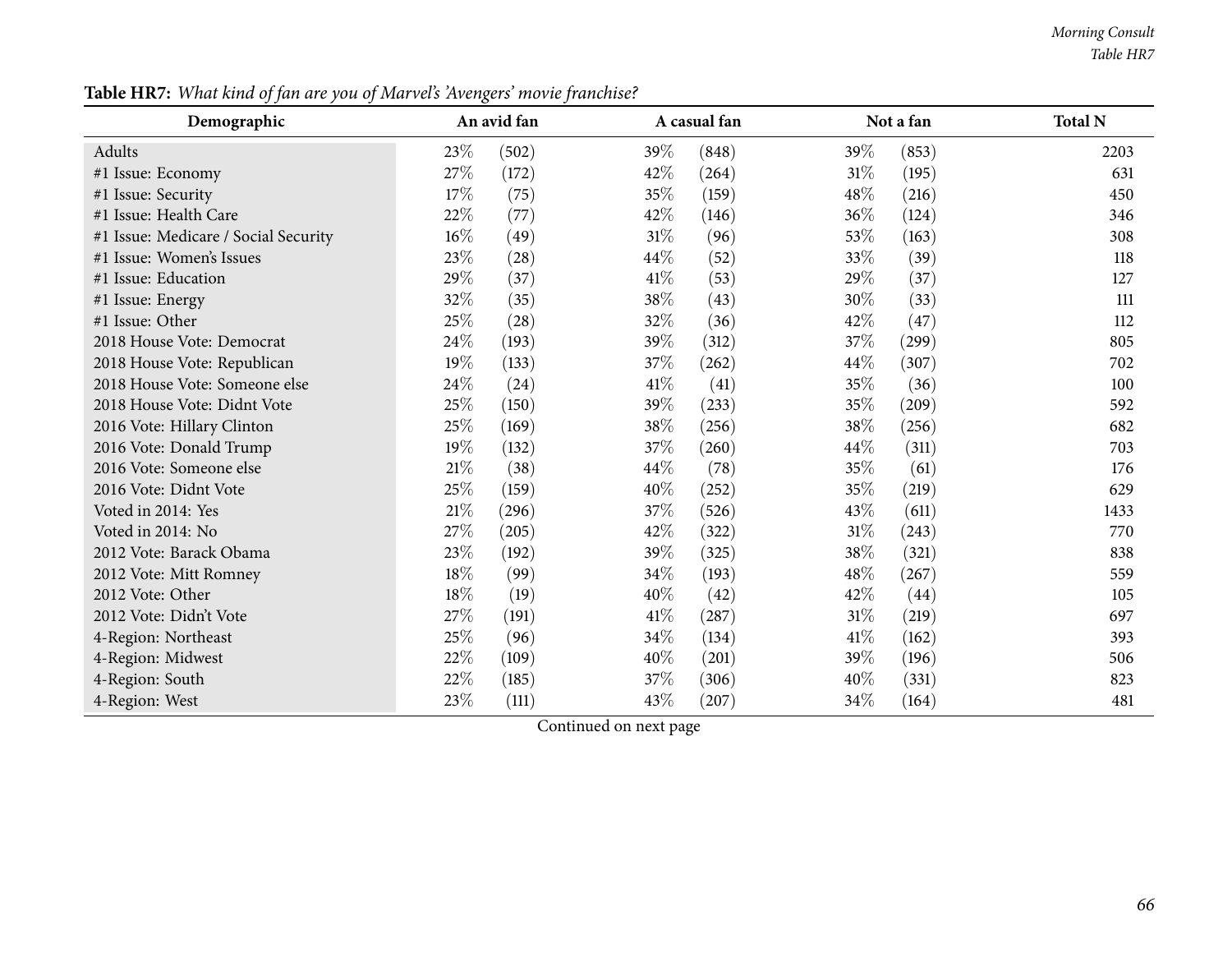### Table HR7: What kind of fan are you of Marvel's 'Avengers' movie franchise?

| Demographic                                    |        | An avid fan |        | A casual fan |      | Not a fan | <b>Total N</b> |
|------------------------------------------------|--------|-------------|--------|--------------|------|-----------|----------------|
| Adults                                         | 23%    | (502)       | 39%    | (848)        | 39%  | (853)     | 2203           |
| TV shows: Every day                            | 27%    | (292)       | 37%    | (410)        | 36%  | (398)     | 1100           |
| TV shows: Several times per week               | 23%    | (125)       | 42%    | (231)        | 35%  | (190)     | 546            |
| TV shows: About once per week                  | $21\%$ | (29)        | 42%    | (56)         | 37%  | (51)      | 136            |
| TV shows: Several times per month              | $16\%$ | (18)        | 36%    | (39)         | 48%  | (52)      | 108            |
| TV shows: About once per month                 | 16%    | (12)        | 39%    | (29)         | 45%  | (34)      | 75             |
| TV shows: Less often than once per month       | 13%    | (12)        | 44%    | (39)         | 43%  | (39)      | 90             |
| TV shows: Never                                | $9\%$  | (14)        | 29%    | (44)         | 61%  | (91)      | 149            |
| Movies: Every day                              | 39%    | (156)       | 38%    | (149)        | 23%  | (91)      | 395            |
| Movies: Several times per week                 | 26\%   | (151)       | 44%    | (259)        | 31%  | (180)     | 591            |
| Movies: About once per week                    | 24%    | (95)        | 43%    | (173)        | 33%  | (133)     | 401            |
| Movies: Several times per month                | 19%    | (49)        | 37%    | (95)         | 44%  | (114)     | 259            |
| Movies: About once per month                   | $16\%$ | (30)        | 37%    | (70)         | 46\% | (87)      | 188            |
| Movies: Less often than once per month         | $5\%$  | (9)         | 35%    | (65)         | 61\% | (114)     | 187            |
| Movies: Never                                  | 7%     | (12)        | $21\%$ | (37)         | 73%  | (133)     | 182            |
| Sports: Every day                              | 40%    | (61)        | 37%    | (56)         | 24\% | (36)      | 153            |
| Sports: Several times per week                 | 31\%   | (104)       | 39%    | (133)        | 30%  | (102)     | 340            |
| Sports: About once per week                    | 24%    | (67)        | 43%    | (121)        | 33%  | (91)      | 279            |
| Sports: Several times per month                | $21\%$ | (44)        | 36%    | (75)         | 42%  | (88)      | 207            |
| Sports: About once per month                   | 20%    | (39)        | 39%    | (74)         | 40%  | (76)      | 189            |
| Sports: Less often than once per month         | 22%    | (81)        | 39%    | (143)        | 39%  | (144)     | 369            |
| Sports: Never                                  | 16%    | (105)       | 37%    | (245)        | 47%  | (316)     | 666            |
| Cable: I currently subscribe                   | 23%    | (247)       | 36%    | (380)        | 41\% | (439)     | 1065           |
| Cable: I subscribed in the past                | 24\%   | (190)       | 42%    | (335)        | 35%  | (280)     | 805            |
| Cable: I have never subscribed                 | 19%    | (65)        | 40%    | (133)        | 40%  | (135)     | 333            |
| Satellite television: I currently subscribe    | 24\%   | (126)       | 36%    | (193)        | 40%  | (213)     | 533            |
| Satellite television: I subscribed in the past | 26%    | (162)       | 41\%   | (254)        | 33%  | (208)     | 624            |
| Satellite television: I have never subscribed  | 20%    | (214)       | 38%    | (401)        | 41\% | (432)     | 1046           |
| Streaming service: I currently subscribe       | 29%    | (368)       | 42%    | (527)        | 29%  | (371)     | 1266           |
| Streaming service: I subscribed in the past    | 24%    | (50)        | 46%    | (96)         | 29%  | (61)      | 207            |
| Streaming service: I have never subscribed     | $12\%$ | (84)        | $31\%$ | (225)        | 58%  | (421)     | 730            |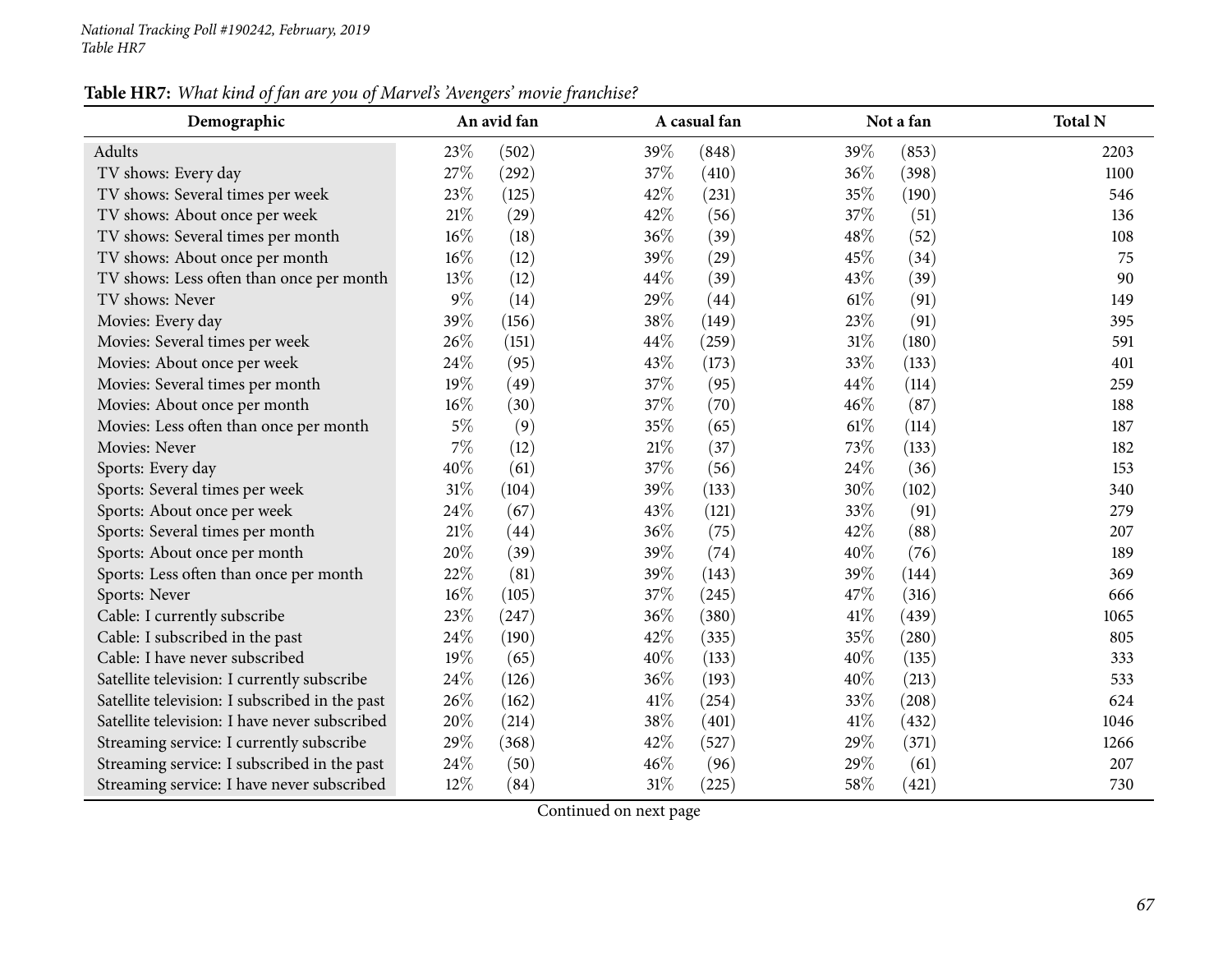*Morning Consult Table HR7*

| Demographic              | An avid fan     | A casual fan               | Not a fan       | <b>Total N</b> |
|--------------------------|-----------------|----------------------------|-----------------|----------------|
| Adults                   | 23\%<br>(502)   | 39\%<br>(848)              | 39\%<br>(853)   | 2203           |
| Film: An avid fan        | 42\%<br>(313)   | 38\%<br>(282)              | 20%<br>(151)    | 747            |
| Film: A casual fan       | $14\%$<br>(165) | 43\%<br>(513)              | 44\%<br>(525)   | 1203           |
| Film: Not a fan          | $9\%$<br>(23)   | 21%<br>(53)                | 70%<br>(176)    | 253            |
| Television: An avid fan  | 29\%<br>(305)   | 36\%<br>(373)              | 35%<br>(360)    | 1038           |
| Television: A casual fan | $17\%$<br>(176) | 42\%<br>(434)              | 41\%<br>(427)   | 1037           |
| Television: Not a fan    | $16\%$<br>(21)  | 32\%<br>(42)               | 52\%<br>(66)    | 128            |
| Music: An avid fan       | $30\%$<br>(359) | 38\%<br>(457)              | 32%<br>(380)    | 1195           |
| Music: A casual fan      | $14\%$<br>(128) | $40\%$<br>(368)            | 45\%<br>(414)   | 910            |
| Music: Not a fan         | $15\%$<br>(15)  | 24\%<br>$\left( 24\right)$ | $61\%$<br>(59)  | 97             |
| Fashion: An avid fan     | $34\%$<br>(114) | $36\%$<br>(120)            | 30\%<br>(100)   | 333            |
| Fashion: A casual fan    | 23\%<br>(214)   | 42%<br>(388)               | $34\%$<br>(312) | 914            |
| Fashion: Not a fan       | $18\%$<br>(174) | $36\%$<br>(340)            | $46\%$<br>(441) | 956            |
| <b>Yes</b>               | 23\%<br>(260)   | 38\%<br>(431)              | 39\%<br>(450)   | 1141           |
| N <sub>o</sub>           | 23\%<br>(241)   | 39%<br>(417)               | 38\%<br>(403)   | 1062           |

Table HR7: What kind of fan are you of Marvel's 'Avengers' movie franchise?

*Note:* Row proportions may total to larger than one-hundred percen<sup>t</sup> due to rounding. For more information visit [MorningConsultIntelligence.com](https://morningconsultintelligence.com).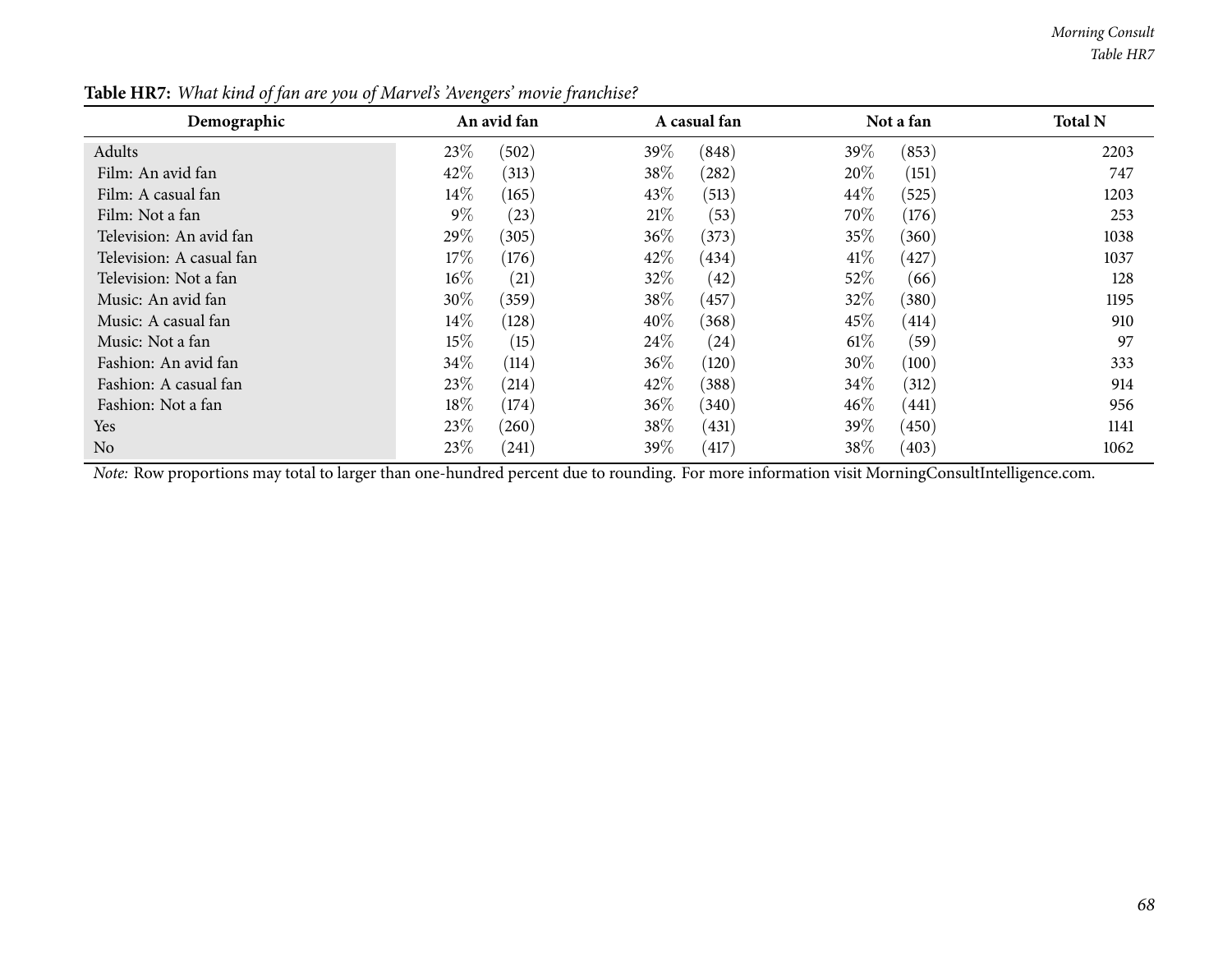|                          | Somewhat |             |      |        |       |                |     |                   |       | Don't Know/       |                |
|--------------------------|----------|-------------|------|--------|-------|----------------|-----|-------------------|-------|-------------------|----------------|
| Demographic              |          | Very likely |      | likely |       | Not too likely |     | Not at all likely |       | <b>No Opinion</b> | <b>Total N</b> |
| Adults                   | 25%      | (560)       | 25%  | (542)  | 14\%  | (313)          | 30% | (664)             | $6\%$ | (124)             | 2203           |
| Gender: Male             | 30%      | (304)       | 25%  | (257)  | 13%   | (135)          | 27% | (274)             | $6\%$ | (61)              | 1031           |
| Gender: Female           | 22%      | (255)       | 24%  | (285)  | 15%   | (178)          | 33% | (390)             | $5\%$ | (64)              | 1172           |
| Age: 18-29               | 35%      | (137)       | 30%  | (119)  | 16%   | (62)           | 15% | (57)              | $4\%$ | (15)              | 390            |
| Age: 30-44               | 37%      | (185)       | 29%  | (147)  | 12%   | (58)           | 16% | (80)              | $6\%$ | (28)              | 498            |
| Age: 45-54               | 30%      | (123)       | 26%  | (106)  | 15%   | (62)           | 24% | (97)              | $6\%$ | (23)              | 411            |
| Age: 55-64               | 18%      | (69)        | 20%  | (77)   | 18%   | (70)           | 37% | (145)             | $8\%$ | (30)              | 391            |
| Age: 65+                 | $9\%$    | (45)        | 18%  | (94)   | 12%   | (61)           | 55% | (284)             | $5\%$ | (28)              | 513            |
| Generation Z: 18-21      | 34%      | (52)        | 27%  | (41)   | 17%   | (26)           | 15% | (23)              | $6\%$ | (9)               | 152            |
| Millennial: Age 22-37    | 37%      | (186)       | 31%  | (154)  | 14%   | (70)           | 14% | (71)              | $3\%$ | (17)              | 498            |
| Generation X: Age 38-53  | 32%      | (197)       | 28%  | (169)  | 13%   | (77)           | 22% | (132)             | $6\%$ | (35)              | 609            |
| Boomers: Age 54-72       | 14\%     | (116)       | 19%  | (159)  | 15%   | (127)          | 45% | (369)             | $6\%$ | (53)              | 824            |
| PID: Dem (no lean)       | 27\%     | (201)       | 26%  | (188)  | 13%   | (93)           | 29% | (214)             | $5\%$ | (37)              | 734            |
| PID: Ind (no lean)       | 25%      | (201)       | 25%  | (197)  | 16%   | (125)          | 27% | (210)             | $7\%$ | (55)              | 788            |
| PID: Rep (no lean)       | 23%      | (158)       | 23%  | (157)  | 14\%  | (94)           | 35% | (240)             | $5\%$ | (32)              | 681            |
| PID/Gender: Dem Men      | 34%      | (109)       | 27\% | (87)   | $7\%$ | (23)           | 25% | (80)              | $6\%$ | (18)              | 316            |
| PID/Gender: Dem Women    | 22%      | (93)        | 24%  | (102)  | 17%   | (70)           | 32% | (133)             | $5\%$ | (20)              | 417            |
| PID/Gender: Ind Men      | 27%      | (96)        | 25%  | (88)   | 16%   | (55)           | 24% | (84)              | $7\%$ | (25)              | 349            |
| PID/Gender: Ind Women    | 24%      | (105)       | 25%  | (108)  | 16%   | (70)           | 29% | (126)             | $7\%$ | (29)              | 439            |
| PID/Gender: Rep Men      | 27%      | (100)       | 22%  | (82)   | 16%   | (57)           | 30% | (109)             | $5\%$ | (18)              | 365            |
| PID/Gender: Rep Women    | 18%      | (57)        | 24%  | (75)   | 12%   | (38)           | 42% | (131)             | $5\%$ | (15)              | 316            |
| Ideo: Liberal (1-3)      | 29%      | (199)       | 24%  | (165)  | 13%   | (88)           | 28% | (188)             | $5\%$ | (37)              | 678            |
| Ideo: Moderate (4)       | 25%      | (118)       | 29%  | (139)  | 13%   | (64)           | 28% | (133)             | $5\%$ | (26)              | 481            |
| Ideo: Conservative (5-7) | 23%      | (172)       | 22%  | (166)  | 16%   | (123)          | 34% | (255)             | $4\%$ | (32)              | 748            |
| Educ: < College          | 26%      | (364)       | 24%  | (332)  | 14%   | (192)          | 29% | (404)             | $7\%$ | (93)              | 1386           |
| Educ: Bachelors degree   | 24%      | (124)       | 26%  | (137)  | 15%   | (77)           | 31% | (160)             | $4\%$ | (22)              | 521            |
| Educ: Post-grad          | 24\%     | (72)        | 25%  | (73)   | 15%   | (43)           | 34% | (100)             | $3\%$ | (9)               | 296            |
| Income: Under 50k        | 24%      | (307)       | 26%  | (328)  | 15%   | (188)          | 29% | (374)             | $6\%$ | (80)              | 1277           |
| Income: 50k-100k         | 28%      | (180)       | 24%  | (152)  | 13%   | (81)           | 32% | (204)             | $4\%$ | (27)              | 645            |
| Income: 100k+            | 26%      | (73)        | 22%  | (62)   | 15%   | (44)           | 30% | (85)              | $6\%$ | (17)              | 281            |

### Table HR8: How likely are you to see the upcoming movie, 'Captain Marvel'?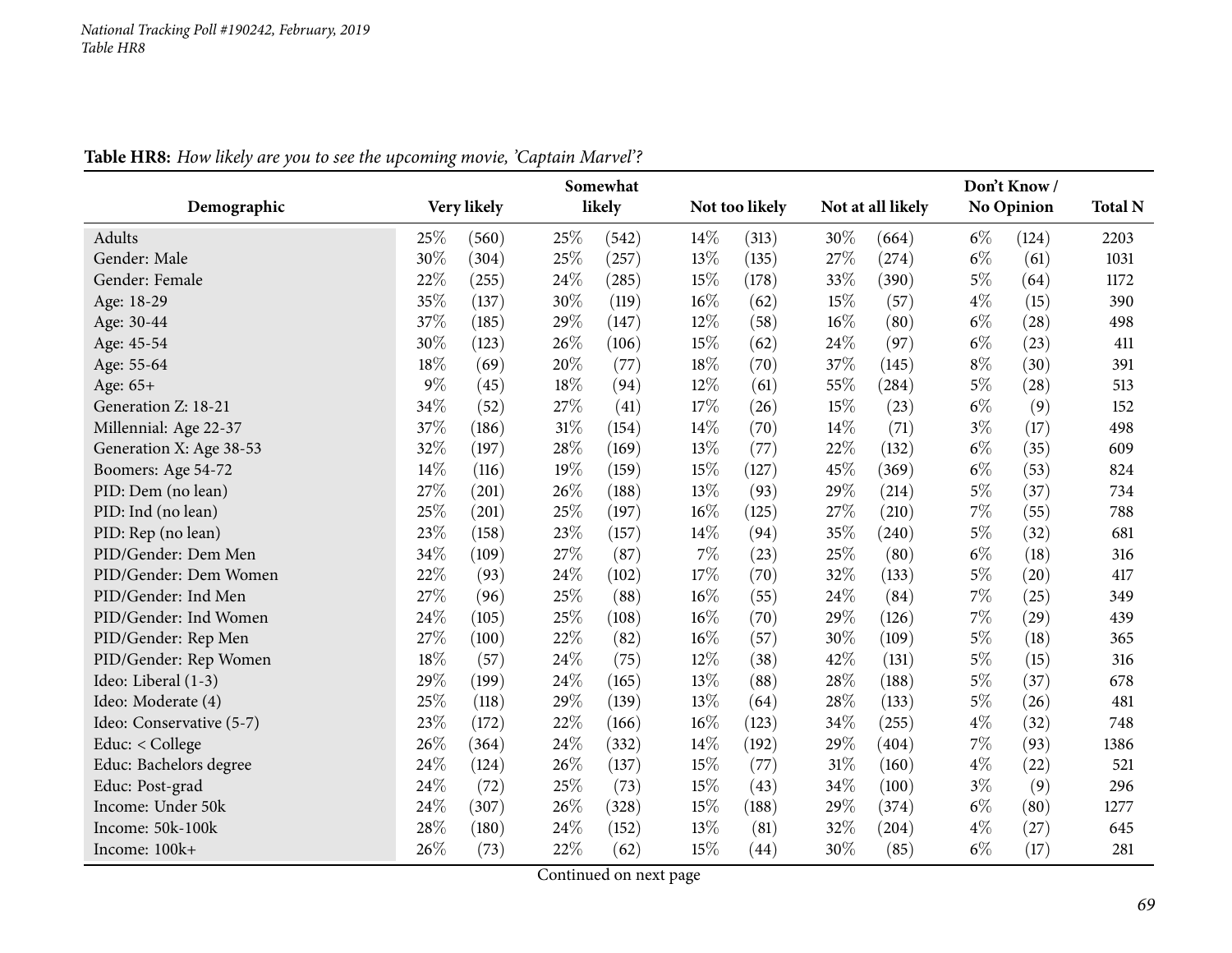|                               | Somewhat |             |               |                       |        |                | Don't Know/ |                   |        |            |      |  |
|-------------------------------|----------|-------------|---------------|-----------------------|--------|----------------|-------------|-------------------|--------|------------|------|--|
| Demographic                   |          | Very likely |               | likely                |        | Not too likely |             | Not at all likely |        | No Opinion |      |  |
| <b>Adults</b>                 | 25%      | (560)       | 25%           | (542)                 | 14%    | (313)          | 30%         | (664)             | $6\%$  | (124)      | 2203 |  |
| Ethnicity: White              | 23%      | (407)       | 24%           | (426)                 | 15%    | (262)          | 33%         | (593)             | $5\%$  | (94)       | 1782 |  |
| Ethnicity: Hispanic           | 39%      | (84)        | 28%           | (60)                  | 16%    | (34)           | $12\%$      | (26)              | $4\%$  | (9)        | 213  |  |
| Ethnicity: Afr. Am.           | 35%      | (98)        | 30%           | (84)                  | $11\%$ | (31)           | 17%         | (47)              | 7%     | (19)       | 279  |  |
| Ethnicity: Other              | 39%      | (55)        | 22%           | (32)                  | 14%    | (20)           | 17%         | (24)              | $8\%$  | (11)       | 142  |  |
| Relig: Protestant             | 19%      | (101)       | 22%           | (120)                 | 17%    | (92)           | 38%         | (205)             | $4\%$  | (23)       | 542  |  |
| Relig: Roman Catholic         | 27%      | (108)       | 23%           | (93)                  | 14%    | (58)           | 30%         | (120)             | $6\%$  | (25)       | 404  |  |
| Relig: Something Else         | 32%      | (65)        | 26%           | (52)                  | 14%    | (29)           | 24\%        | (50)              | $4\%$  | (8)        | 204  |  |
| Relig: Jewish                 | 16%      | (8)         | 32%           | (17)                  | $7\%$  | (3)            | 38\%        | (20)              | $8\%$  | (4)        | 53   |  |
| Relig: Evangelical            | 24%      | (182)       | 24%           | (186)                 | 16%    | (123)          | $31\%$      | (239)             | $5\%$  | (37)       | 768  |  |
| Relig: Non-Evang. Catholics   | 24%      | (91)        | 21%           | (79)                  | 15%    | (56)           | 36%         | (136)             | $5\%$  | (20)       | 382  |  |
| Relig: All Christian          | 24%      | (274)       | 23%           | (265)                 | 16%    | (179)          | 33%         | (375)             | $5\%$  | (57)       | 1150 |  |
| Relig: All Non-Christian      | 24%      | (66)        | 28%           | (78)                  | 17%    | (46)           | 26\%        | (73)              | $5\%$  | (15)       | 278  |  |
| Community: Urban              | 31%      | (161)       | 29%           | (152)                 | $9\%$  | (47)           | 25%         | (131)             | $5\%$  | (26)       | 518  |  |
| Community: Suburban           | 23%      | (240)       | 24%           | (248)                 | 16%    | (166)          | $31\%$      | (314)             | $5\%$  | (54)       | 1021 |  |
| Community: Rural              | 24%      | (159)       | 21%           | (142)                 | 15%    | (100)          | 33%         | (219)             | 7%     | (44)       | 664  |  |
| <b>Employ: Private Sector</b> | 30%      | (178)       | 28%           | (169)                 | 16%    | (93)           | 23%         | (135)             | $3\%$  | (20)       | 595  |  |
| <b>Employ: Government</b>     | 32%      | (48)        | 30%           | (44)                  | 14%    | (20)           | 20%         | (29)              | $4\%$  | (6)        | 147  |  |
| Employ: Self-Employed         | 28%      | (56)        | 27%           | (55)                  | $9\%$  | (18)           | 30%         | (61)              | $6\%$  | (12)       | 200  |  |
| Employ: Homemaker             | 31%      | (49)        | 22%           | (34)                  | 13%    | (20)           | 28%         | (45)              | $7\%$  | (11)       | 158  |  |
| Employ: Student               | 41%      | (41)        | 22%           | (22)                  | 15%    | (15)           | 18%         | (18)              | $4\%$  | (4)        | 100  |  |
| Employ: Retired               | $11\%$   | (58)        | 17%           | (89)                  | 14%    | (74)           | 52%         | (277)             | $6\%$  | (34)       | 533  |  |
| Employ: Unemployed            | 29%      | (73)        | 32%           | (80)                  | 15%    | (36)           | 18%         | (44)              | $6\%$  | (14)       | 248  |  |
| Employ: Other                 | 26%      | (57)        | 22%           | (49)                  | 17%    | (37)           | 25\%        | (55)              | $11\%$ | (23)       | 222  |  |
| Military HH: Yes              | 22%      | (101)       | 25%           | (114)                 | 14%    | (62)           | 33%         | (151)             | $5\%$  | (24)       | 452  |  |
| Military HH: No               | 26%      | (459)       | 24%           | (428)                 | 14%    | (251)          | 29%         | (513)             | $6\%$  | (100)      | 1751 |  |
| RD/WT: Right Direction        | 24%      | (207)       | 23%           | (197)                 | 16%    | (136)          | 30%         | (258)             | $6\%$  | (54)       | 851  |  |
| RD/WT: Wrong Track            | 26%      | (353)       | 26%           | (345)                 | 13%    | (177)          | 30%         | (406)             | $5\%$  | (70)       | 1352 |  |
| Trump Job Approve             | 23%      | (208)       | 23%           | (210)                 | 16%    | (148)          | 33%         | (305)             | $5\%$  | (47)       | 918  |  |
| Trump Job Disapprove          | 28%      | (325)       | 26%<br>$\sim$ | (305)<br>$\mathbf{1}$ | 13%    | (156)          | 28\%        | (324)             | $5\%$  | (58)       | 1168 |  |

Table HR8: How likely are you to see the upcoming movie, 'Captain Marvel'?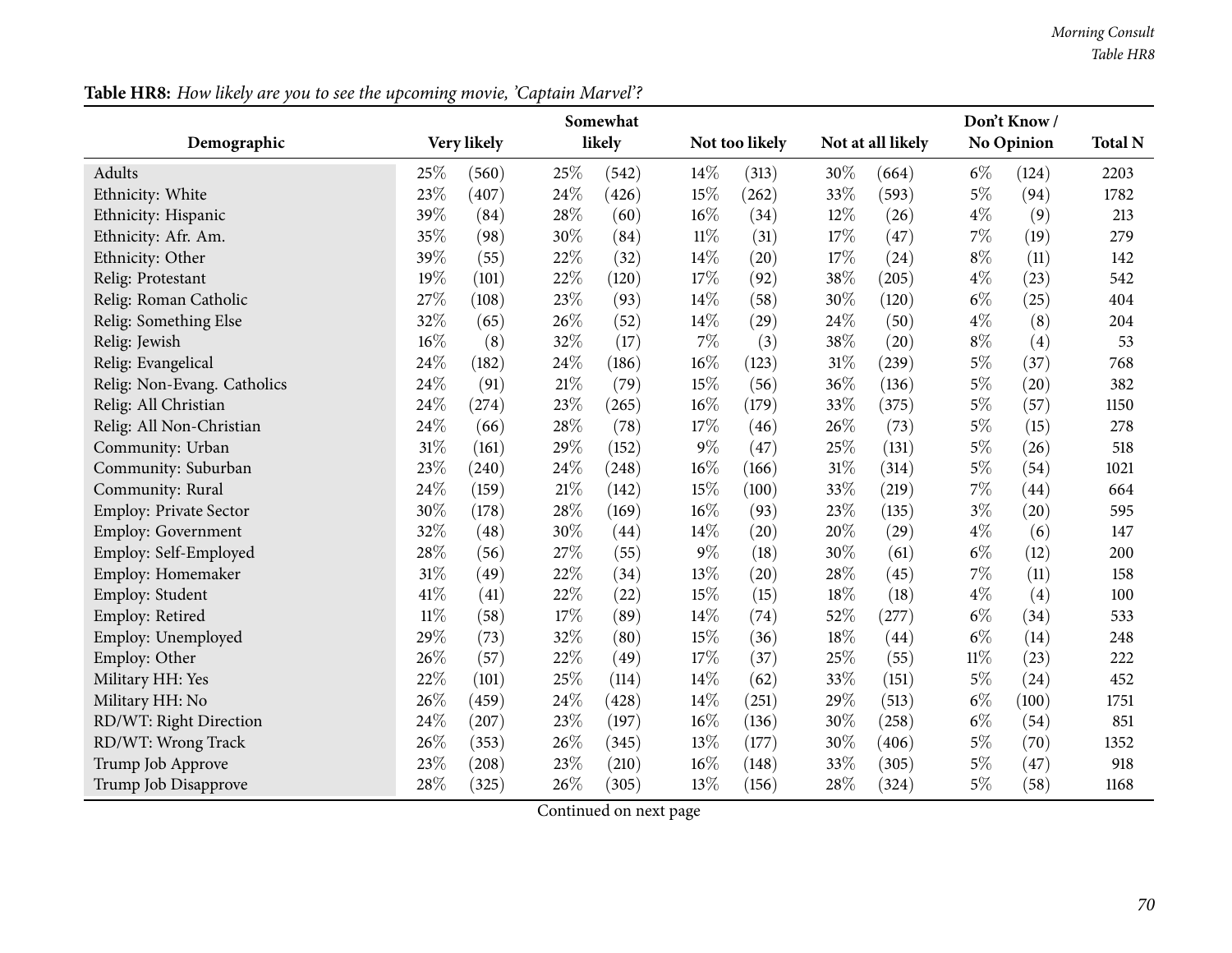### Table HR8: How likely are you to see the upcoming movie, 'Captain Marvel'?

|                                      | Somewhat    |       |        |        |        |                | Don't Know/ |                   |       |            |      |  |
|--------------------------------------|-------------|-------|--------|--------|--------|----------------|-------------|-------------------|-------|------------|------|--|
| Demographic                          | Very likely |       |        | likely |        | Not too likely |             | Not at all likely |       | No Opinion |      |  |
| Adults                               | 25%         | (560) | 25%    | (542)  | 14%    | (313)          | 30%         | (664)             | $6\%$ | (124)      | 2203 |  |
| Trump Job Strongly Approve           | 24%         | (122) | 20%    | (103)  | 14%    | (70)           | 36%         | (185)             | 7%    | (35)       | 514  |  |
| Trump Job Somewhat Approve           | 21%         | (86)  | 27%    | (108)  | 19%    | (79)           | 30%         | (120)             | $3\%$ | (11)       | 405  |  |
| Trump Job Somewhat Disapprove        | 29%         | (79)  | 28%    | (78)   | 18%    | (49)           | 19%         | (53)              | $6\%$ | (17)       | 277  |  |
| Trump Job Strongly Disapprove        | 28%         | (246) | 25%    | (227)  | 12%    | (107)          | 30%         | (271)             | $5\%$ | (41)       | 892  |  |
| #1 Issue: Economy                    | 32%         | (204) | 26%    | (163)  | 15%    | (96)           | 22%         | (136)             | $5\%$ | (32)       | 631  |  |
| #1 Issue: Security                   | 19%         | (87)  | $21\%$ | (94)   | 13%    | (61)           | 39%         | (175)             | $8\%$ | (34)       | 450  |  |
| #1 Issue: Health Care                | 25%         | (85)  | 29%    | (100)  | 14%    | (48)           | 27%         | (93)              | $6\%$ | (21)       | 346  |  |
| #1 Issue: Medicare / Social Security | 16%         | (50)  | 21%    | (66)   | 15%    | (46)           | 42%         | (131)             | $5\%$ | (16)       | 308  |  |
| #1 Issue: Women's Issues             | 26%         | (31)  | 27%    | (32)   | 14%    | (17)           | 28%         | (33)              | $5\%$ | (5)        | 118  |  |
| #1 Issue: Education                  | 34%         | (43)  | 27%    | (34)   | 14%    | (18)           | 21%         | (27)              | $3\%$ | (4)        | 127  |  |
| #1 Issue: Energy                     | 30%         | (34)  | 26%    | (29)   | 14%    | (16)           | 26%         | (29)              | $3\%$ | (3)        | 111  |  |
| #1 Issue: Other                      | 24%         | (27)  | 22%    | (24)   | $10\%$ | (11)           | 36%         | (41)              | $8\%$ | (9)        | 112  |  |
| 2018 House Vote: Democrat            | 28%         | (226) | 26%    | (208)  | 12%    | (99)           | 30%         | (242)             | $4\%$ | (30)       | 805  |  |
| 2018 House Vote: Republican          | 20%         | (143) | 22%    | (157)  | $16\%$ | (115)          | 35%         | (246)             | $6\%$ | (40)       | 702  |  |
| 2018 House Vote: Someone else        | 29%         | (30)  | 25%    | (25)   | 12%    | (12)           | 28%         | (28)              | $6\%$ | (6)        | 100  |  |
| 2018 House Vote: Didnt Vote          | 27%         | (159) | 26%    | (152)  | 15%    | (87)           | 25%         | (146)             | $8\%$ | (48)       | 592  |  |
| 2016 Vote: Hillary Clinton           | 29%         | (197) | 25%    | (174)  | 12%    | (83)           | 30%         | (204)             | $4\%$ | (24)       | 682  |  |
| 2016 Vote: Donald Trump              | 20%         | (138) | 23%    | (159)  | $16\%$ | (110)          | 36%         | (254)             | $6\%$ | (42)       | 703  |  |
| 2016 Vote: Someone else              | 27%         | (48)  | 29%    | (50)   | 15%    | (26)           | 24%         | (41)              | $6\%$ | (11)       | 176  |  |
| 2016 Vote: Didnt Vote                | 28%         | (174) | 25%    | (156)  | 15%    | (92)           | 25%         | (160)             | $8\%$ | (48)       | 629  |  |
| Voted in 2014: Yes                   | 24%         | (342) | 24%    | (340)  | 13%    | (190)          | 34%         | (488)             | $5\%$ | (73)       | 1433 |  |
| Voted in 2014: No                    | 28%         | (218) | 26%    | (202)  | $16\%$ | (123)          | 23%         | (176)             | 7%    | (51)       | 770  |  |
| 2012 Vote: Barack Obama              | 27%         | (225) | 25%    | (213)  | 12%    | (104)          | 31%         | (257)             | $5\%$ | (39)       | 838  |  |
| 2012 Vote: Mitt Romney               | 20%         | (110) | 21%    | (116)  | $16\%$ | (88)           | 38%         | (214)             | $6\%$ | (31)       | 559  |  |
| 2012 Vote: Other                     | 25%         | (26)  | 20%    | (21)   | 15%    | (15)           | 32%         | (34)              | $8\%$ | (9)        | 105  |  |
| 2012 Vote: Didn't Vote               | 28%         | (198) | 27%    | (191)  | 15%    | (105)          | 23%         | (158)             | $7\%$ | (45)       | 697  |  |
| 4-Region: Northeast                  | 28%         | (111) | 22%    | (88)   | 14%    | (55)           | 28%         | (110)             | $8\%$ | (30)       | 393  |  |
| 4-Region: Midwest                    | 25%         | (125) | 22%    | (113)  | 14%    | (69)           | 32%         | (164)             | 7%    | (34)       | 506  |  |
| 4-Region: South                      | 23%         | (189) | 25%    | (205)  | 15%    | (126)          | 31%         | (256)             | $6\%$ | (46)       | 823  |  |
| 4-Region: West                       | 28%         | (135) | 28%    | (135)  | 13%    | (62)           | 28%         | (134)             | $3\%$ | (15)       | 481  |  |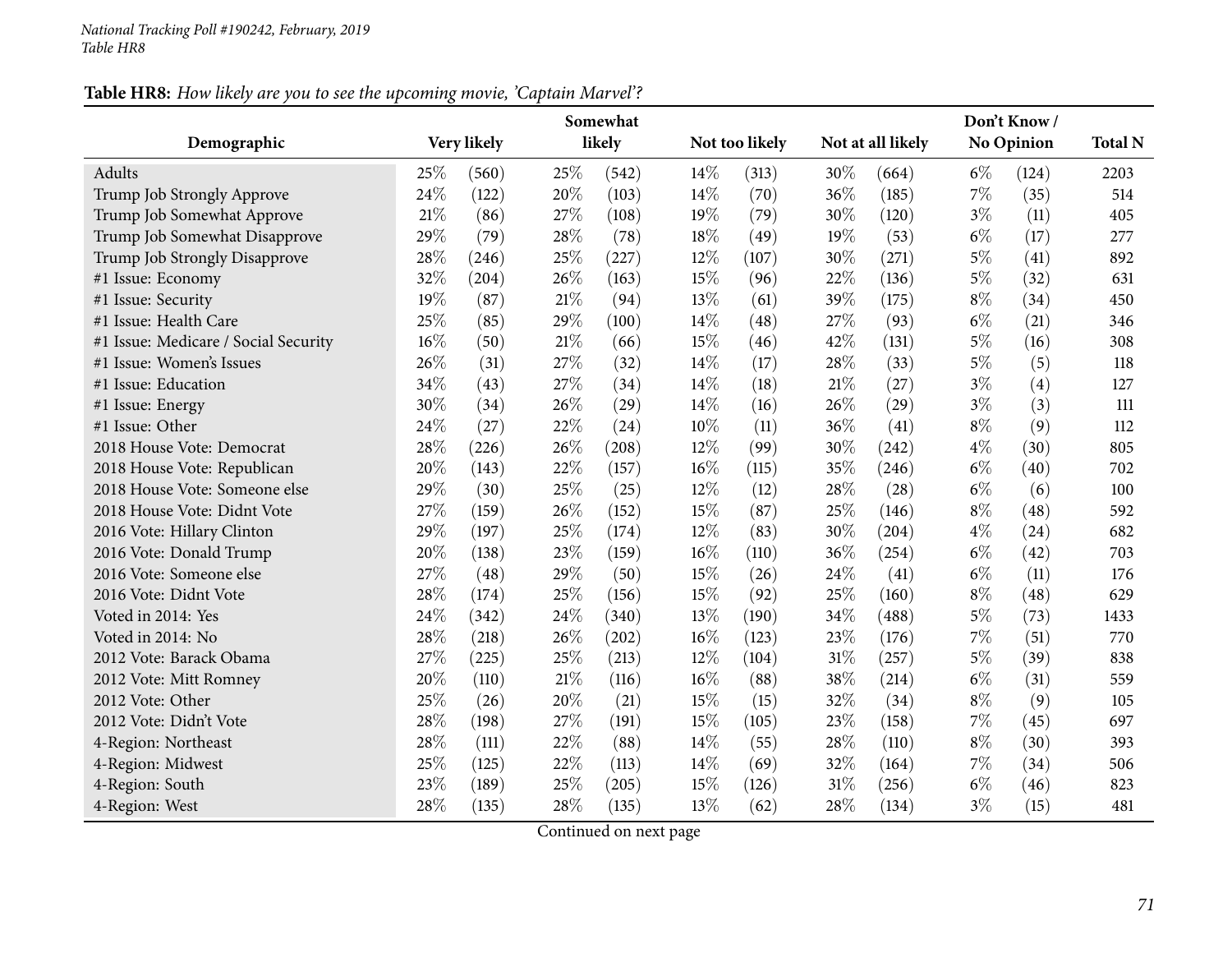|                                                | Somewhat |             |     |        |        |                | Don't Know/ |                   |        |            |      |  |
|------------------------------------------------|----------|-------------|-----|--------|--------|----------------|-------------|-------------------|--------|------------|------|--|
| Demographic                                    |          | Very likely |     | likely |        | Not too likely |             | Not at all likely |        | No Opinion |      |  |
| <b>Adults</b>                                  | 25%      | (560)       | 25% | (542)  | 14%    | (313)          | 30%         | (664)             | $6\%$  | (124)      | 2203 |  |
| TV shows: Every day                            | 29%      | (319)       | 25% | (278)  | 12%    | (136)          | 29%         | (315)             | $5\%$  | (53)       | 1100 |  |
| TV shows: Several times per week               | 27%      | (148)       | 25% | (139)  | 18%    | (96)           | 27%         | (145)             | $3\%$  | (18)       | 546  |  |
| TV shows: About once per week                  | 22%      | (30)        | 26% | (35)   | 14%    | (19)           | 32%         | (44)              | $6\%$  | (8)        | 136  |  |
| TV shows: Several times per month              | 15%      | (16)        | 26% | (28)   | 19%    | (20)           | 33%         | (36)              | $8\%$  | (9)        | 108  |  |
| TV shows: About once per month                 | 14%      | (11)        | 25% | (19)   | 19%    | (14)           | 40%         | (30)              | $3\%$  | (2)        | 75   |  |
| TV shows: Less often than once per month       | 19%      | (17)        | 21% | (19)   | 18%    | (16)           | 30%         | (27)              | $11\%$ | (10)       | 90   |  |
| TV shows: Never                                | 13%      | (19)        | 17% | (25)   | $8\%$  | (11)           | 46\%        | (69)              | 16%    | (24)       | 149  |  |
| Movies: Every day                              | 41%      | (164)       | 26% | (103)  | $6\%$  | (25)           | $21\%$      | (82)              | $5\%$  | (21)       | 395  |  |
| Movies: Several times per week                 | 31%      | (182)       | 29% | (170)  | 16%    | (93)           | 22%         | (129)             | $3\%$  | (18)       | 591  |  |
| Movies: About once per week                    | 26%      | (103)       | 28% | (110)  | 17%    | (69)           | 25%         | (98)              | $5\%$  | (20)       | 401  |  |
| Movies: Several times per month                | 18%      | (48)        | 27% | (70)   | 17%    | (43)           | 34%         | (88)              | $4\%$  | (10)       | 259  |  |
| Movies: About once per month                   | 19%      | (36)        | 18% | (34)   | 20%    | (37)           | 38\%        | (71)              | 5%     | (10)       | 188  |  |
| Movies: Less often than once per month         | $7\%$    | (14)        | 18% | (34)   | 16%    | (30)           | 48%         | (90)              | 10%    | (19)       | 187  |  |
| Movies: Never                                  | 7%       | (14)        | 12% | (21)   | 9%     | (16)           | 58%         | (105)             | 15\%   | (26)       | 182  |  |
| Sports: Every day                              | 42%      | (64)        | 23% | (35)   | $11\%$ | (17)           | 18%         | (28)              | $6\%$  | (9)        | 153  |  |
| Sports: Several times per week                 | 36%      | (122)       | 23% | (77)   | 13%    | (44)           | 25%         | (83)              | $4\%$  | (13)       | 340  |  |
| Sports: About once per week                    | 26%      | (74)        | 29% | (82)   | 17%    | (47)           | 25\%        | (70)              | $2\%$  | (7)        | 279  |  |
| Sports: Several times per month                | 22%      | (45)        | 23% | (48)   | 17%    | (35)           | 35%         | (72)              | $3\%$  | (5)        | 207  |  |
| Sports: About once per month                   | 23%      | (44)        | 28% | (53)   | 14%    | (26)           | 30%         | (57)              | $5\%$  | (9)        | 189  |  |
| Sports: Less often than once per month         | 25%      | (93)        | 25% | (93)   | 15%    | (54)           | 29%         | (107)             | $6\%$  | (22)       | 369  |  |
| Sports: Never                                  | 18%      | (118)       | 23% | (154)  | 14%    | (90)           | 37%         | (245)             | $9\%$  | (59)       | 666  |  |
| Cable: I currently subscribe                   | 25%      | (269)       | 24% | (259)  | 13%    | (134)          | 33%         | (352)             | $5\%$  | (52)       | 1065 |  |
| Cable: I subscribed in the past                | 26%      | (213)       | 25% | (204)  | 16%    | (131)          | 27%         | (217)             | $5\%$  | (40)       | 805  |  |
| Cable: I have never subscribed                 | 23%      | (78)        | 24% | (79)   | 15%    | (49)           | 29%         | (95)              | 10%    | (32)       | 333  |  |
| Satellite television: I currently subscribe    | 27%      | (144)       | 26% | (139)  | 14%    | (72)           | 28%         | (151)             | $5\%$  | (26)       | 533  |  |
| Satellite television: I subscribed in the past | 28%      | (174)       | 25% | (159)  | 17%    | (103)          | 26%         | (162)             | $4\%$  | (26)       | 624  |  |
| Satellite television: I have never subscribed  | 23%      | (242)       | 23% | (244)  | 13%    | (138)          | 34%         | (351)             | 7%     | (72)       | 1046 |  |
| Streaming service: I currently subscribe       | 33%      | (423)       | 26% | (334)  | 13%    | (163)          | 25%         | (310)             | $3\%$  | (36)       | 1266 |  |
| Streaming service: I subscribed in the past    | 20%      | (41)        | 33% | (69)   | 23%    | (48)           | 15%         | (32)              | $9\%$  | (18)       | 207  |  |
| Streaming service: I have never subscribed     | 13%      | (96)        | 19% | (139)  | 14%    | (102)          | 44%         | (322)             | 10%    | (71)       | 730  |  |

Table HR8: How likely are you to see the upcoming movie, 'Captain Marvel'?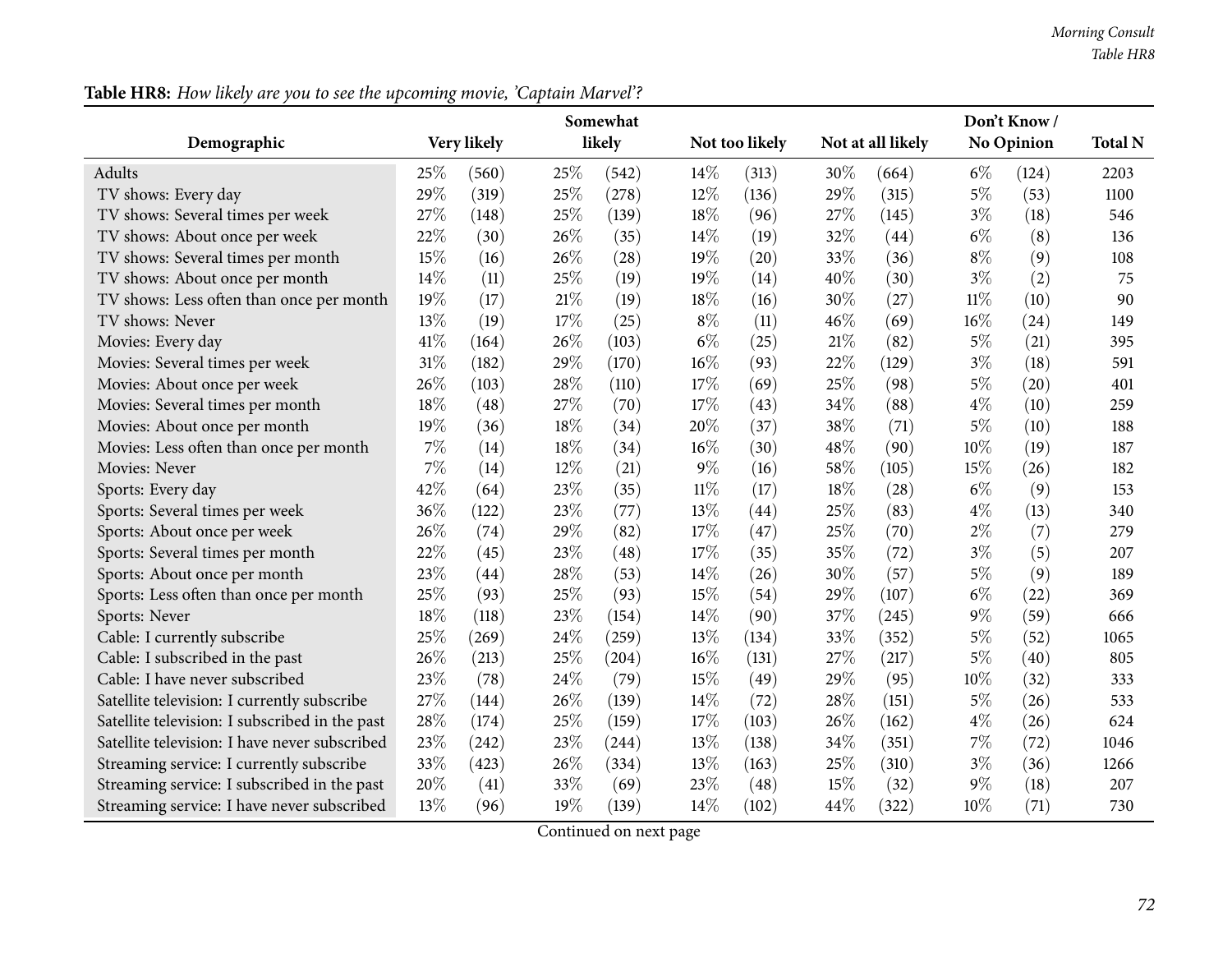|                          |        |             |        | Somewhat |        |                |        |                   |        | Don't Know/       |                |
|--------------------------|--------|-------------|--------|----------|--------|----------------|--------|-------------------|--------|-------------------|----------------|
| Demographic              |        | Very likely |        | likely   |        | Not too likely |        | Not at all likely |        | <b>No Opinion</b> | <b>Total N</b> |
| Adults                   | 25%    | (560)       | 25%    | (542)    | $14\%$ | (313)          | 30%    | (664)             | $6\%$  | (124)             | 2203           |
| Film: An avid fan        | 43\%   | (319)       | 28\%   | (209)    | $10\%$ | (78)           | $15\%$ | (110)             | $4\%$  | (32)              | 747            |
| Film: A casual fan       | 18%    | (217)       | $25\%$ | (304)    | $17\%$ | (206)          | $34\%$ | (412)             | $5\%$  | (65)              | 1203           |
| Film: Not a fan          | $9\%$  | (24)        | $11\%$ | (29)     | $12\%$ | (30)           | $56\%$ | (143)             | $11\%$ | (28)              | 253            |
| Television: An avid fan  | 30%    | (316)       | $25\%$ | (260)    | $12\%$ | (126)          | $28\%$ | (287)             | 5%     | (50)              | 1038           |
| Television: A casual fan | 22%    | $^{'}225)$  | $25\%$ | (261)    | $17\%$ | (173)          | 31%    | (324)             | $5\%$  | (55)              | 1037           |
| Television: Not a fan    | 15%    | (19)        | $17\%$ | (21)     | $11\%$ | (15)           | 42\%   | (53)              | $15\%$ | (20)              | 128            |
| Music: An avid fan       | $32\%$ | (385)       | $26\%$ | (305)    | $14\%$ | (163)          | 23\%   | (281)             | 5%     | (62)              | 1195           |
| Music: A casual fan      | 18%    | (165)       | 24\%   | (219)    | $16\%$ | (144)          | 37%    | (336)             | $5\%$  | (46)              | 910            |
| Music: Not a fan         | $11\%$ | (10)        | 18%    | (18)     | $6\%$  | (6)            | 49%    | (48)              | $16\%$ | (16)              | 97             |
| Fashion: An avid fan     | 36\%   | (119)       | 26\%   | (87)     | $12\%$ | (38)           | 21%    | (70)              | $6\%$  | (19)              | 333            |
| Fashion: A casual fan    | 28\%   | (252)       | 26\%   | (242)    | $15\%$ | (142)          | 25%    | (230)             | $5\%$  | (49)              | 914            |
| Fashion: Not a fan       | 20%    | (188)       | 22\%   | (213)    | $14\%$ | (133)          | 38\%   | (364)             | $6\%$  | (57)              | 956            |
| Yes                      | 26\%   | (300)       | 24%    | (272)    | $15\%$ | (166)          | $30\%$ | (341)             | $5\%$  | (62)              | 1141           |
| N <sub>o</sub>           | 24\%   | (259)       | $25\%$ | (270)    | $14\%$ | (147)          | $30\%$ | (323)             | $6\%$  | (62)              | 1062           |

## Table HR8: How likely are you to see the upcoming movie, 'Captain Marvel'?

*Note:* Row proportions may total to larger than one-hundred percen<sup>t</sup> due to rounding. For more information visit [MorningConsultIntelligence.com](https://morningconsultintelligence.com).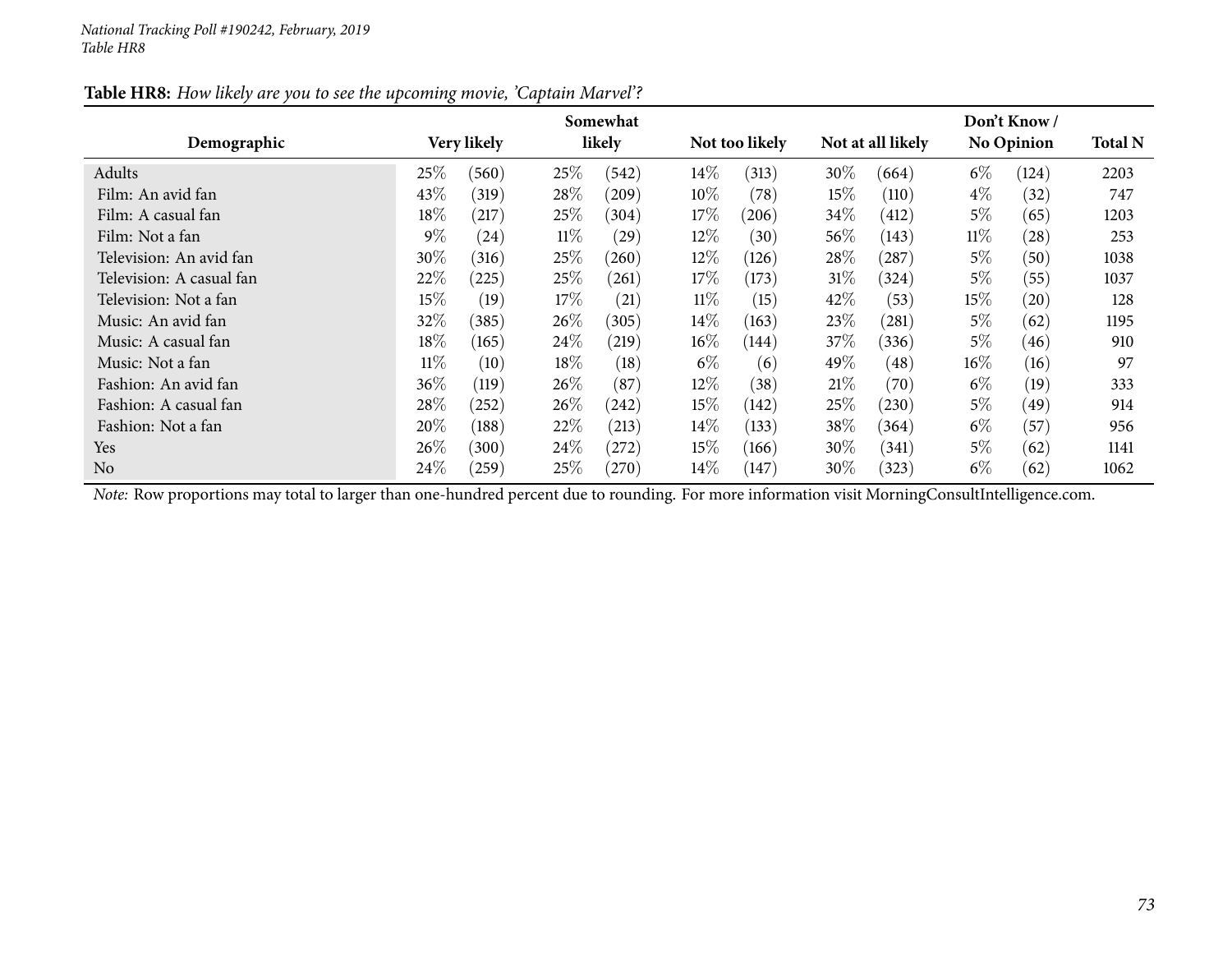| Demographic              |        | See it in<br>theaters on<br>opening<br>weekend |      | See it in<br>theaters, but<br>not on opening<br>weekend |      | See it when it's<br>streaming<br>online |        | See it on a<br>television<br>network<br>broadcast |       | Don't Know/<br><b>No Opinion</b> | <b>Total N</b> |
|--------------------------|--------|------------------------------------------------|------|---------------------------------------------------------|------|-----------------------------------------|--------|---------------------------------------------------|-------|----------------------------------|----------------|
| <b>Adults</b>            | 17%    | (188)                                          | 47%  | (513)                                                   | 26%  | (283)                                   | $7\%$  | (74)                                              | $4\%$ | (43)                             | 1102           |
| Gender: Male             | 22%    | (122)                                          | 45%  | (252)                                                   | 23%  | (130)                                   | $6\%$  | (35)                                              | $4\%$ | (22)                             | 562            |
| Gender: Female           | 12%    | (66)                                           | 48%  | (261)                                                   | 28%  | (153)                                   | 7%     | (39)                                              | $4\%$ | (21)                             | 540            |
| Age: 18-29               | 21%    | (53)                                           | 50%  | (127)                                                   | 21%  | (54)                                    | $3\%$  | (7)                                               | $6\%$ | (16)                             | 256            |
| Age: 30-44               | 24%    | (78)                                           | 41\% | (137)                                                   | 27%  | (89)                                    | $4\%$  | (13)                                              | $4\%$ | (14)                             | 332            |
| Age: 45-54               | 16%    | (37)                                           | 44%  | (101)                                                   | 29%  | (67)                                    | 9%     | (20)                                              | $2\%$ | (4)                              | 229            |
| Age: 55-64               | 10%    | (14)                                           | 48%  | (69)                                                    | 24%  | (35)                                    | 14%    | (20)                                              | $5\%$ | (7)                              | 146            |
| Age: 65+                 | $4\%$  | (5)                                            | 56%  | (78)                                                    | 28%  | (39)                                    | 10%    | (14)                                              | $2\%$ | (3)                              | 139            |
| Generation Z: 18-21      | 20%    | (18)                                           | 49%  | (45)                                                    | 22%  | (21)                                    | $2\%$  | (2)                                               | $7\%$ | (7)                              | 93             |
| Millennial: Age 22-37    | 23%    | (77)                                           | 46%  | (155)                                                   | 24\% | (80)                                    | $3\%$  | (11)                                              | $5\%$ | (16)                             | 340            |
| Generation X: Age 38-53  | 19%    | (70)                                           | 43%  | (156)                                                   | 29\% | (105)                                   | 7%     | (24)                                              | $3\%$ | (11)                             | 365            |
| Boomers: Age 54-72       | $8\%$  | (22)                                           | 52%  | (142)                                                   | 26%  | (71)                                    | $11\%$ | (30)                                              | $4\%$ | (10)                             | 275            |
| PID: Dem (no lean)       | $21\%$ | (81)                                           | 47%  | (182)                                                   | 22%  | (86)                                    | $6\%$  | (24)                                              | $4\%$ | (17)                             | 390            |
| PID: Ind (no lean)       | 14%    | (57)                                           | 44%  | (174)                                                   | 30%  | (118)                                   | $8\%$  | (31)                                              | $4\%$ | (18)                             | 397            |
| PID: Rep (no lean)       | 16%    | (51)                                           | 50%  | (157)                                                   | 25%  | (79)                                    | $6\%$  | (19)                                              | $3\%$ | (9)                              | 314            |
| PID/Gender: Dem Men      | 26%    | (51)                                           | 45%  | (88)                                                    | 20%  | (40)                                    | $5\%$  | (11)                                              | $3\%$ | (6)                              | 195            |
| PID/Gender: Dem Women    | 15%    | (29)                                           | 48%  | (94)                                                    | 24%  | (46)                                    | 7%     | (13)                                              | $6\%$ | (11)                             | 195            |
| PID/Gender: Ind Men      | 19%    | (36)                                           | 42%  | (77)                                                    | 25%  | (46)                                    | $8\%$  | (15)                                              | $6\%$ | (11)                             | 184            |
| PID/Gender: Ind Women    | 10%    | (21)                                           | 45%  | (97)                                                    | 34%  | (72)                                    | 7%     | (16)                                              | $3\%$ | (7)                              | 213            |
| PID/Gender: Rep Men      | 20%    | (36)                                           | 48%  | (87)                                                    | 24%  | (44)                                    | $5\%$  | (10)                                              | $3\%$ | (6)                              | 182            |
| PID/Gender: Rep Women    | 12%    | (15)                                           | 53%  | (70)                                                    | 26%  | (35)                                    | $7\%$  | (9)                                               | $2\%$ | (3)                              | 132            |
| Ideo: Liberal (1-3)      | 22%    | (81)                                           | 44%  | (160)                                                   | 26%  | (95)                                    | $4\%$  | (15)                                              | $4\%$ | (13)                             | 365            |
| Ideo: Moderate (4)       | 13%    | (35)                                           | 51%  | (131)                                                   | 23%  | (59)                                    | 9%     | (22)                                              | $4\%$ | (12)                             | 258            |
| Ideo: Conservative (5-7) | 15%    | (52)                                           | 50%  | (169)                                                   | 25%  | (84)                                    | $8\%$  | (27)                                              | $2\%$ | (7)                              | 339            |
| Educ: < College          | 17%    | (117)                                          | 44%  | (309)                                                   | 26\% | (182)                                   | $8\%$  | (54)                                              | $5\%$ | (35)                             | 696            |
| Educ: Bachelors degree   | 12%    | (32)                                           | 55%  | (143)                                                   | 25%  | (66)                                    | $5\%$  | (13)                                              | $2\%$ | (6)                              | 261            |
| Educ: Post-grad          | 27%    | (39)                                           | 43%  | (62)                                                    | 24%  | (35)                                    | $5\%$  | (7)                                               | $1\%$ | (2)                              | 144            |

Table HR9: How are you most likely to see the upcoming Marvel movie 'Captain Marvel'?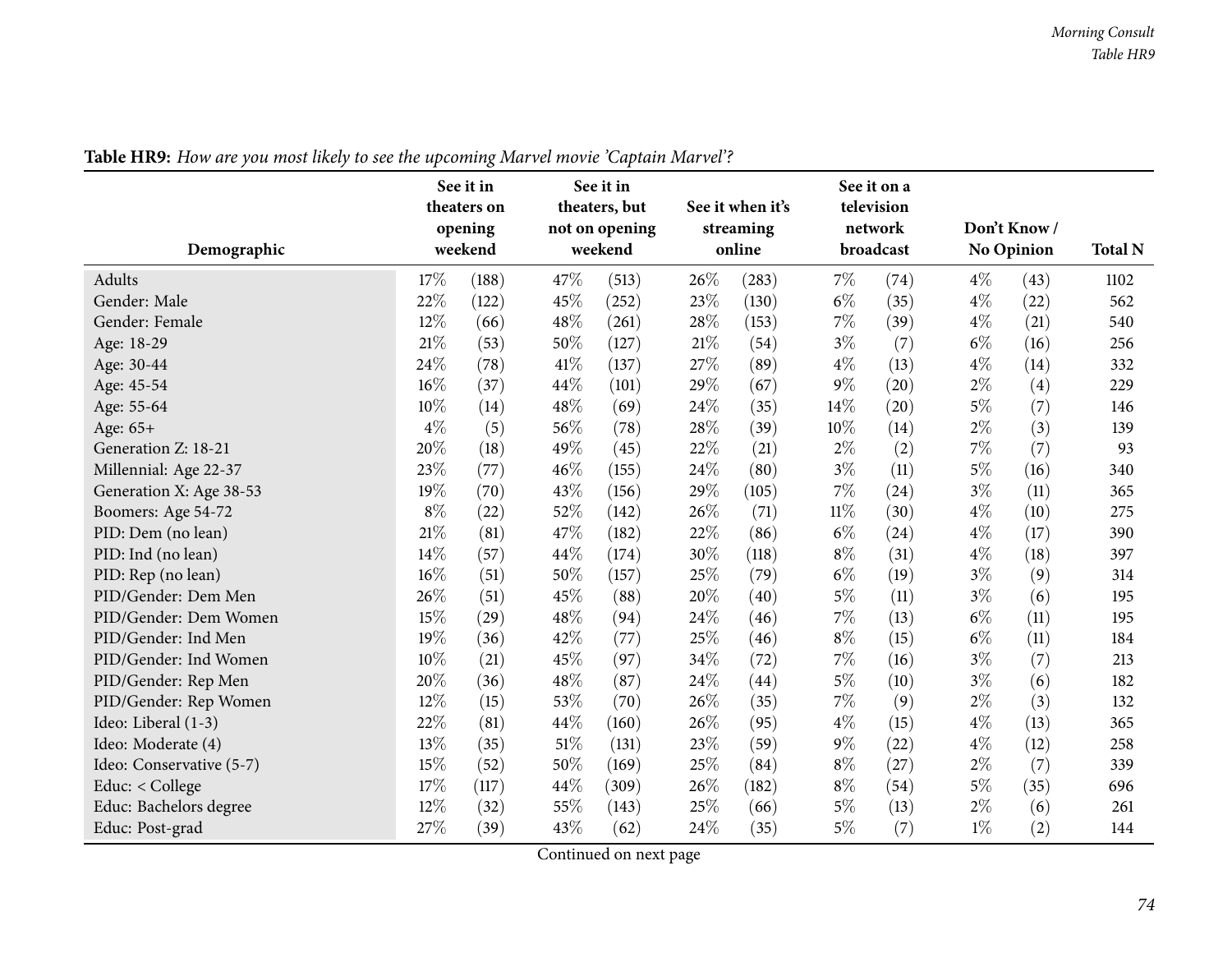#### *National Tracking Poll #190242, February, <sup>2019</sup> Table HR9*

## Table HR9: How are you most likely to see the upcoming Marvel movie 'Captain Marvel'?

|                               |        | See it in<br>theaters on |      | See it in<br>theaters, but |     | See it when it's |       | See it on a<br>television |       |                   |                |
|-------------------------------|--------|--------------------------|------|----------------------------|-----|------------------|-------|---------------------------|-------|-------------------|----------------|
|                               |        | opening                  |      | not on opening             |     | streaming        |       | network                   |       | Don't Know/       |                |
| Demographic                   |        | weekend                  |      | weekend                    |     | online           |       | broadcast                 |       | <b>No Opinion</b> | <b>Total N</b> |
| Adults                        | 17%    | (188)                    | 47%  | (513)                      | 26% | (283)            | $7\%$ | (74)                      | $4\%$ | (43)              | 1102           |
| Income: Under 50k             | $16\%$ | (105)                    | 40%  | (256)                      | 29% | (184)            | 9%    | (54)                      | $6\%$ | (36)              | 635            |
| Income: 50k-100k              | 15%    | (50)                     | 58%  | (194)                      | 21% | (69)             | $4\%$ | (13)                      | $2\%$ | (6)               | 332            |
| Income: 100k+                 | 25%    | (33)                     | 47%  | (63)                       | 22% | (30)             | $5\%$ | (7)                       | $1\%$ | (2)               | 136            |
| Ethnicity: White              | 15%    | (122)                    | 47%  | (392)                      | 27% | (224)            | $8\%$ | (63)                      | $4\%$ | (32)              | 833            |
| Ethnicity: Hispanic           | 22%    | (32)                     | 48%  | (69)                       | 23% | (33)             | $2\%$ | (3)                       | $5\%$ | (7)               | 144            |
| Ethnicity: Afr. Am.           | 25%    | (46)                     | 44%  | (81)                       | 22% | (41)             | $4\%$ | (8)                       | $4\%$ | (7)               | 182            |
| Ethnicity: Other              | 23%    | (20)                     | 46%  | (40)                       | 22% | (19)             | $4\%$ | (3)                       | $5\%$ | (5)               | 87             |
| Relig: Protestant             | 15%    | (34)                     | 51\% | (112)                      | 24% | (53)             | $8\%$ | (18)                      | $2\%$ | (5)               | 221            |
| Relig: Roman Catholic         | 22%    | (44)                     | 48%  | (95)                       | 22% | (44)             | $5\%$ | (10)                      | $3\%$ | (7)               | 200            |
| Relig: Something Else         | 15%    | (18)                     | 46%  | (54)                       | 26% | (31)             | $7\%$ | (8)                       | $5\%$ | (6)               | 117            |
| Relig: Jewish                 | 15%    | (4)                      | 45%  | (11)                       | 27% | (7)              | 13%   | (3)                       |       | (0)               | 25             |
| Relig: Evangelical            | 17%    | (64)                     | 48%  | (176)                      | 24% | (88)             | 7%    | (25)                      | $4\%$ | (16)              | 369            |
| Relig: Non-Evang. Catholics   | 19%    | (32)                     | 50%  | (85)                       | 23% | (40)             | 7%    | (11)                      | $1\%$ | (2)               | 170            |
| Relig: All Christian          | $18\%$ | (96)                     | 48%  | (261)                      | 24% | (127)            | $7\%$ | (36)                      | $3\%$ | (18)              | 539            |
| Relig: All Non-Christian      | 17%    | (24)                     | 40%  | (58)                       | 32% | (46)             | $7\%$ | (10)                      | $4\%$ | (5)               | 144            |
| Community: Urban              | 25%    | (77)                     | 41\% | (130)                      | 25% | (77)             | $6\%$ | (18)                      | $3\%$ | (10)              | 313            |
| Community: Suburban           | 14%    | (66)                     | 53%  | (260)                      | 23% | (114)            | $6\%$ | (31)                      | $3\%$ | (16)              | 487            |
| Community: Rural              | 15%    | (45)                     | 41\% | (123)                      | 30% | (92)             | $8\%$ | (25)                      | $6\%$ | (17)              | 301            |
| <b>Employ: Private Sector</b> | 21\%   | (72)                     | 51%  | (176)                      | 22% | (76)             | $4\%$ | (13)                      | $3\%$ | (10)              | 347            |
| Employ: Government            | 16%    | (15)                     | 48%  | (45)                       | 27% | (25)             | $4\%$ | (4)                       | $4\%$ | (4)               | 92             |
| Employ: Self-Employed         | $18\%$ | (20)                     | 52%  | (57)                       | 21% | (23)             | 9%    | (10)                      | $1\%$ | (1)               | 110            |
| Employ: Homemaker             | 17%    | (14)                     | 46%  | (38)                       | 26% | (22)             | 7%    | (6)                       | $4\%$ | (3)               | 83             |
| Employ: Student               | 20%    | (12)                     | 47%  | (30)                       | 25% | (16)             | $3\%$ | (2)                       | $6\%$ | (4)               | 64             |
| Employ: Retired               | $7\%$  | (10)                     | 49%  | (73)                       | 27% | (40)             | 13%   | (19)                      | $4\%$ | (6)               | 147            |
| Employ: Unemployed            | $17\%$ | (27)                     | 37%  | (57)                       | 30% | (46)             | $9\%$ | (14)                      | $6\%$ | (9)               | 153            |
| Employ: Other                 | $17\%$ | (18)                     | 36%  | (38)                       | 35% | (37)             | $6\%$ | (7)                       | $6\%$ | (6)               | 106            |
| Military HH: Yes              | $17\%$ | (36)                     | 49%  | (105)                      | 24% | (52)             | $8\%$ | (18)                      | $2\%$ | (5)               | 215            |
| Military HH: No               | 17%    | (152)                    | 46%  | (408)                      | 26% | (232)            | $6\%$ | (56)                      | $4\%$ | (39)              | 887            |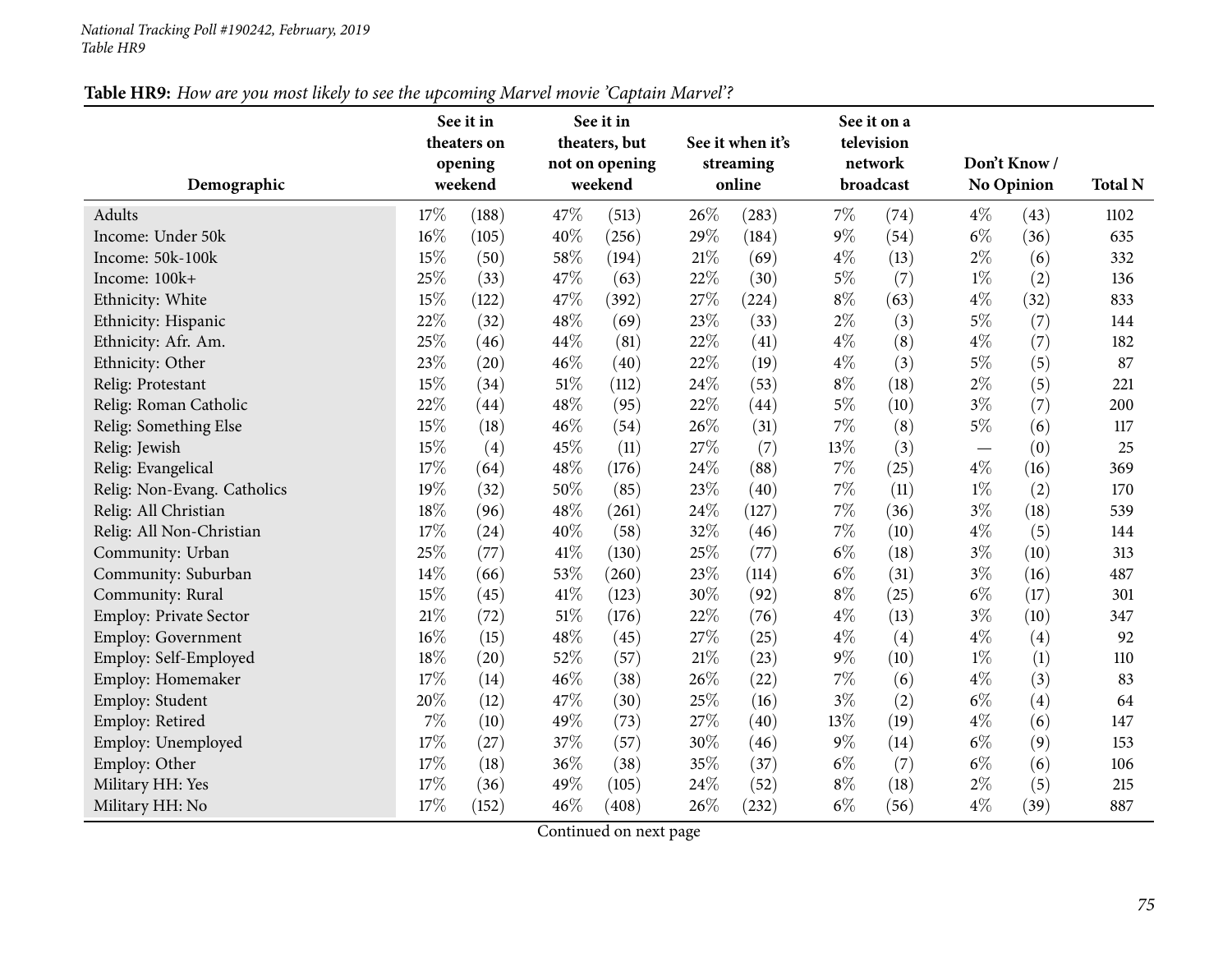## Table HR9: How are you most likely to see the upcoming Marvel movie 'Captain Marvel'?

|                                      |        | See it in<br>theaters on<br>opening |      | See it in<br>theaters, but<br>not on opening |      | See it when it's<br>streaming<br>online |       | See it on a<br>television<br>network |       | Don't Know/       |                |
|--------------------------------------|--------|-------------------------------------|------|----------------------------------------------|------|-----------------------------------------|-------|--------------------------------------|-------|-------------------|----------------|
| Demographic                          |        | weekend                             |      | weekend                                      |      |                                         |       | broadcast                            |       | <b>No Opinion</b> | <b>Total N</b> |
| Adults                               | 17%    | (188)                               | 47%  | (513)                                        | 26%  | (283)                                   | $7\%$ | (74)                                 | $4\%$ | (43)              | 1102           |
| RD/WT: Right Direction               | 20%    | (79)                                | 47%  | (188)                                        | 22%  | (89)                                    | $7\%$ | (29)                                 | $4\%$ | (18)              | 403            |
| RD/WT: Wrong Track                   | 16%    | (109)                               | 47%  | (325)                                        | 28%  | (194)                                   | $6\%$ | (45)                                 | $4\%$ | (26)              | 699            |
| Trump Job Approve                    | 18%    | (74)                                | 46%  | (192)                                        | 25%  | (103)                                   | $8\%$ | (34)                                 | $4\%$ | (15)              | 419            |
| Trump Job Disapprove                 | 17%    | (105)                               | 48%  | (301)                                        | 26%  | (165)                                   | $6\%$ | (38)                                 | $3\%$ | (21)              | 630            |
| Trump Job Strongly Approve           | 20%    | (45)                                | 46%  | (103)                                        | 26%  | (57)                                    | $5\%$ | (12)                                 | $3\%$ | (8)               | 225            |
| Trump Job Somewhat Approve           | 15%    | (30)                                | 46%  | (90)                                         | 24\% | (46)                                    | 11%   | (22)                                 | $4\%$ | (7)               | 194            |
| Trump Job Somewhat Disapprove        | 18%    | (28)                                | 46%  | (73)                                         | 25%  | (39)                                    | $8\%$ | (12)                                 | $3\%$ | (5)               | 157            |
| Trump Job Strongly Disapprove        | $16\%$ | (77)                                | 48%  | (228)                                        | 27%  | (127)                                   | $5\%$ | (26)                                 | $3\%$ | (16)              | 473            |
| #1 Issue: Economy                    | 18%    | (66)                                | 50%  | (183)                                        | 24\% | (88)                                    | $6\%$ | (20)                                 | $3\%$ | (9)               | 366            |
| #1 Issue: Security                   | 15%    | (27)                                | 49%  | (88)                                         | 24%  | (43)                                    | 10%   | (18)                                 | $2\%$ | (4)               | 180            |
| #1 Issue: Health Care                | 14%    | (27)                                | 48%  | (89)                                         | 29%  | (53)                                    | 7%    | (12)                                 | $2\%$ | (4)               | 185            |
| #1 Issue: Medicare / Social Security | 13%    | (15)                                | 40%  | (47)                                         | 29%  | (33)                                    | 13%   | (15)                                 | $6\%$ | (6)               | 116            |
| #1 Issue: Women's Issues             | $9\%$  | (6)                                 | 57%  | (36)                                         | 26%  | (16)                                    | $1\%$ | (1)                                  | 7%    | (5)               | 63             |
| #1 Issue: Education                  | 29%    | (22)                                | 36%  | (28)                                         | 23%  | (18)                                    | $2\%$ | (2)                                  | 10%   | (8)               | 77             |
| #1 Issue: Energy                     | 32%    | (20)                                | 41\% | (26)                                         | 17%  | (11)                                    | 7%    | (4)                                  | $4\%$ | (2)               | 63             |
| #1 Issue: Other                      | $11\%$ | (6)                                 | 32%  | (16)                                         | 43%  | (22)                                    | $5\%$ | (3)                                  | $9\%$ | (5)               | 52             |
| 2018 House Vote: Democrat            | 19%    | (81)                                | 47%  | (203)                                        | 24\% | (102)                                   | $8\%$ | (34)                                 | $3\%$ | (14)              | 434            |
| 2018 House Vote: Republican          | 17%    | (50)                                | 50%  | (150)                                        | 25%  | (76)                                    | $6\%$ | (18)                                 | $2\%$ | (6)               | 300            |
| 2018 House Vote: Someone else        | 15%    | (8)                                 | 51%  | (28)                                         | 27%  | (14)                                    |       | (0)                                  | $7\%$ | (4)               | 54             |
| 2018 House Vote: Didnt Vote          | 15%    | (47)                                | 42%  | (132)                                        | 29%  | (90)                                    | 7%    | (22)                                 | $6\%$ | (20)              | 311            |
| 2016 Vote: Hillary Clinton           | $18\%$ | (67)                                | 50%  | (184)                                        | 24%  | (89)                                    | $5\%$ | (18)                                 | $3\%$ | (13)              | 370            |
| 2016 Vote: Donald Trump              | 15%    | (44)                                | 48%  | (144)                                        | 27\% | (79)                                    | 7%    | (22)                                 | $3\%$ | (9)               | 298            |
| 2016 Vote: Someone else              | 19%    | (19)                                | 44%  | (43)                                         | 28%  | (27)                                    | $5\%$ | (5)                                  | $4\%$ | (4)               | 98             |
| 2016 Vote: Didnt Vote                | 17%    | (55)                                | 43%  | (142)                                        | 26%  | (86)                                    | $9\%$ | (30)                                 | $5\%$ | (18)              | 330            |
| Voted in 2014: Yes                   | 17%    | (115)                               | 48%  | (329)                                        | 25%  | (170)                                   | 7%    | (48)                                 | $3\%$ | (20)              | 682            |
| Voted in 2014: No                    | 17%    | (73)                                | 44%  | (184)                                        | 27%  | (114)                                   | $6\%$ | (26)                                 | $6\%$ | (23)              | 420            |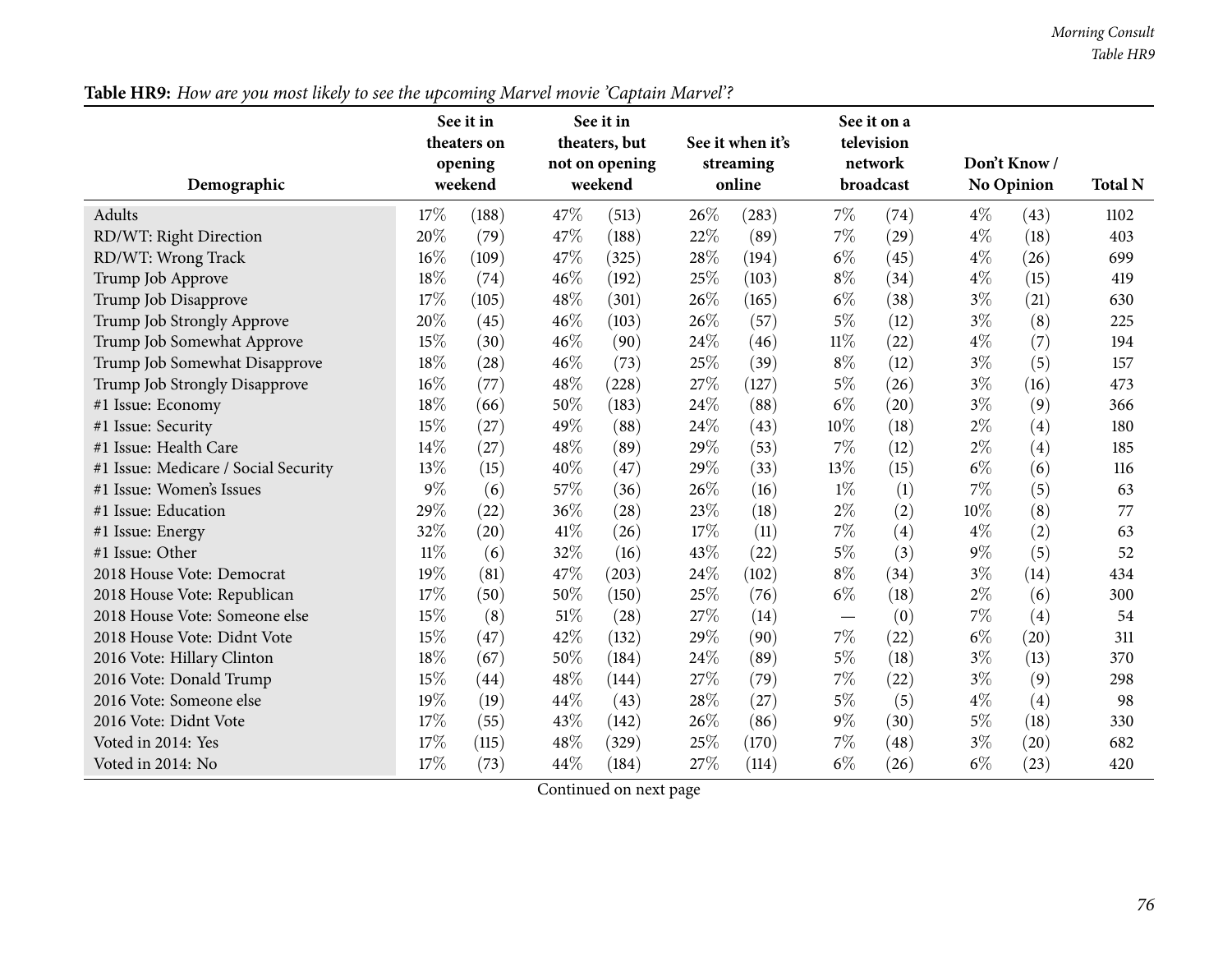#### *National Tracking Poll #190242, February, <sup>2019</sup> Table HR9*

## Table HR9: How are you most likely to see the upcoming Marvel movie 'Captain Marvel'?

|                                          |       | See it in<br>theaters on |        | See it in<br>theaters, but<br>not on opening |     | See it when it's<br>streaming |       | See it on a<br>television<br>network |        | Don't Know/       |                |
|------------------------------------------|-------|--------------------------|--------|----------------------------------------------|-----|-------------------------------|-------|--------------------------------------|--------|-------------------|----------------|
| Demographic                              |       | opening<br>weekend       |        | weekend                                      |     | online                        |       | broadcast                            |        | <b>No Opinion</b> | <b>Total N</b> |
| Adults                                   | 17%   | (188)                    | 47%    | (513)                                        | 26% | (283)                         | $7\%$ | (74)                                 | $4\%$  | (43)              | 1102           |
| 2012 Vote: Barack Obama                  | 18%   | (81)                     | 45%    | (198)                                        | 26% | (116)                         | 7%    | (29)                                 | $3\%$  | (15)              | 439            |
| 2012 Vote: Mitt Romney                   | 16%   | (35)                     | 54%    | (123)                                        | 22% | (50)                          | $6\%$ | (14)                                 | $2\%$  | (4)               | 226            |
| 2012 Vote: Other                         | $8\%$ | (4)                      | 55%    | (26)                                         | 28% | (13)                          | $8\%$ | (4)                                  | $2\%$  | (1)               | 48             |
| 2012 Vote: Didn't Vote                   | 18%   | (68)                     | 43%    | (166)                                        | 27% | (104)                         | 7%    | (27)                                 | $6\%$  | (23)              | 389            |
| 4-Region: Northeast                      | 18%   | (35)                     | 48%    | (95)                                         | 22% | (44)                          | $8\%$ | (15)                                 | $4\%$  | (9)               | 199            |
| 4-Region: Midwest                        | 16%   | (38)                     | 48%    | (114)                                        | 24% | (57)                          | $6\%$ | (15)                                 | $6\%$  | (14)              | 239            |
| 4-Region: South                          | 18%   | (70)                     | 45%    | (176)                                        | 29% | (115)                         | $6\%$ | (25)                                 | $2\%$  | (9)               | 394            |
| 4-Region: West                           | 16%   | (44)                     | 48%    | (129)                                        | 25% | (67)                          | 7%    | (18)                                 | $4\%$  | (12)              | 270            |
| TV shows: Every day                      | 19%   | (112)                    | 48%    | (289)                                        | 22% | (133)                         | 7%    | (41)                                 | $4\%$  | (21)              | 596            |
| TV shows: Several times per week         | 18%   | (52)                     | 44%    | (128)                                        | 31% | (88)                          | $4\%$ | (10)                                 | $3\%$  | (10)              | 287            |
| TV shows: About once per week            | 10%   | (7)                      | 40%    | (26)                                         | 39% | (26)                          | $4\%$ | (3)                                  | $6\%$  | (4)               | 65             |
| TV shows: Several times per month        | 13%   | (6)                      | 46%    | (20)                                         | 27% | (12)                          | 10%   | (4)                                  | $3\%$  | (1)               | 44             |
| TV shows: About once per month           | $7\%$ | (2)                      | 48%    | (14)                                         | 31% | (9)                           | 7%    | (2)                                  | $8\%$  | (2)               | 29             |
| TV shows: Less often than once per month | 13%   | (5)                      | 39%    | (14)                                         | 25% | (9)                           | 19%   | (7)                                  | $4\%$  | (1)               | 36             |
| TV shows: Never                          | 12%   | (5)                      | 49%    | (21)                                         | 15% | (7)                           | 14%   | (6)                                  | 10%    | (4)               | 44             |
| Movies: Every day                        | 26%   | (69)                     | 43%    | (115)                                        | 24% | (64)                          | 5%    | (13)                                 | $3\%$  | (7)               | 267            |
| Movies: Several times per week           | 17%   | (61)                     | 49%    | (172)                                        | 26% | (92)                          | $4\%$ | (15)                                 | $3\%$  | (12)              | 351            |
| Movies: About once per week              | 12%   | (25)                     | $51\%$ | (108)                                        | 25% | (53)                          | $8\%$ | (16)                                 | $5\%$  | (11)              | 213            |
| Movies: Several times per month          | 14%   | (16)                     | 43%    | (51)                                         | 34% | (39)                          | 7%    | (8)                                  | $2\%$  | (3)               | 117            |
| Movies: About once per month             | 19%   | (13)                     | 44%    | (30)                                         | 26% | (18)                          | 9%    | (6)                                  | $2\%$  | (2)               | 70             |
| Movies: Less often than once per month   | $3\%$ | (1)                      | 41%    | (20)                                         | 26% | (12)                          | 21%   | (10)                                 | $10\%$ | (5)               | 48             |
| Movies: Never                            | $8\%$ | (3)                      | 52%    | (18)                                         | 12% | (4)                           | 16%   | (6)                                  | 12%    | (4)               | 35             |
| Sports: Every day                        | 37%   | (37)                     | 47%    | (46)                                         | 9%  | (9)                           | $4\%$ | (4)                                  | $3\%$  | (3)               | 99             |
| Sports: Several times per week           | 20%   | (39)                     | 55%    | (109)                                        | 17% | (35)                          | 5%    | (9)                                  | $4\%$  | (8)               | 199            |
| Sports: About once per week              | 14\%  | (21)                     | 49%    | (77)                                         | 27% | (41)                          | 7%    | (11)                                 | $3\%$  | (5)               | 156            |
| Sports: Several times per month          | 15%   | (14)                     | 50%    | (47)                                         | 27% | (25)                          | $6\%$ | (6)                                  | $2\%$  | (2)               | 94             |
| Sports: About once per month             | 18%   | (17)                     | 37%    | (36)                                         | 27% | (26)                          | 13%   | (13)                                 | $5\%$  | (5)               | 97             |
| Sports: Less often than once per month   | 13%   | (23)                     | 48%    | (89)                                         | 30% | (56)                          | $4\%$ | (8)                                  | $5\%$  | (9)               | 185            |
| Sports: Never                            | 14%   | (37)                     | 40%    | (109)                                        | 34% | (92)                          | $8\%$ | (23)                                 | $4\%$  | (11)              | 272            |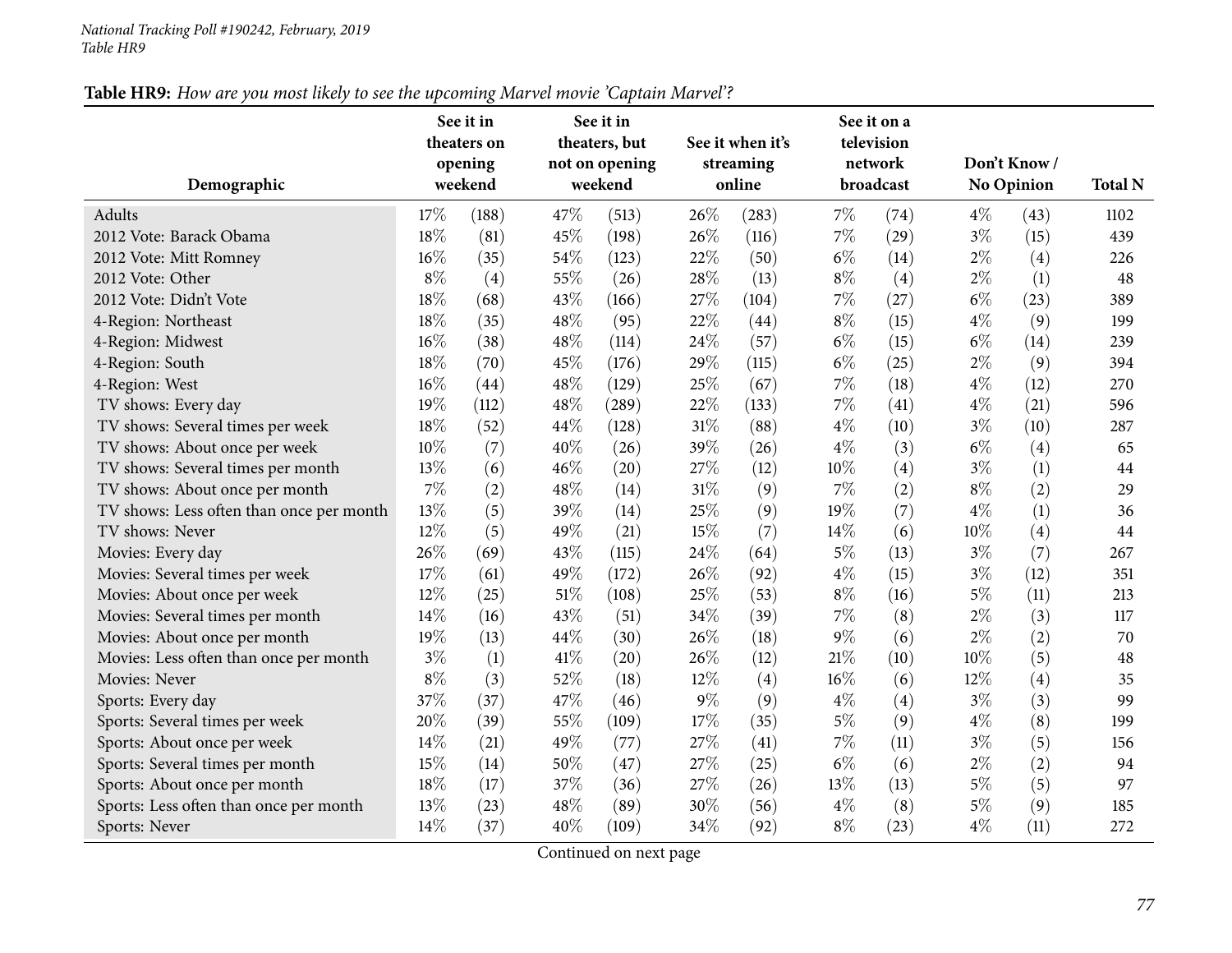### Table HR9: How are you most likely to see the upcoming Marvel movie 'Captain Marvel'?

| Demographic                                    |        | See it in<br>theaters on<br>opening<br>weekend |      | See it in<br>theaters, but<br>not on opening<br>weekend |        | See it when it's<br>streaming<br>online |       | See it on a<br>television<br>network<br>broadcast |       | Don't Know/<br><b>No Opinion</b> | <b>Total N</b> |
|------------------------------------------------|--------|------------------------------------------------|------|---------------------------------------------------------|--------|-----------------------------------------|-------|---------------------------------------------------|-------|----------------------------------|----------------|
| Adults                                         | 17%    | (188)                                          | 47\% | (513)                                                   | 26\%   | (283)                                   | $7\%$ | (74)                                              | $4\%$ | (43)                             | 1102           |
| Cable: I currently subscribe                   | 19%    | (102)                                          | 50%  | (262)                                                   | 19%    | (102)                                   | 7%    | (39)                                              | $4\%$ | (22)                             | 528            |
| Cable: I subscribed in the past                | 15%    | (62)                                           | 45%  | (186)                                                   | 32%    | (135)                                   | $5\%$ | (19)                                              | $4\%$ | (16)                             | 417            |
| Cable: I have never subscribed                 | 15%    | (23)                                           | 42%  | (66)                                                    | 30%    | (46)                                    | 10%   | (16)                                              | $4\%$ | (6)                              | 157            |
| Satellite television: I currently subscribe    | $18\%$ | (51)                                           | 48%  | (136)                                                   | 22%    | (63)                                    | $9\%$ | (25)                                              | $3\%$ | (9)                              | 284            |
| Satellite television: I subscribed in the past | 19%    | (62)                                           | 46%  | (152)                                                   | 28%    | (93)                                    | $5\%$ | (15)                                              | $3\%$ | (10)                             | 333            |
| Satellite television: I have never subscribed  | 15%    | (75)                                           | 46%  | (225)                                                   | 26\%   | (127)                                   | $7\%$ | (34)                                              | $5\%$ | (24)                             | 485            |
| Streaming service: I currently subscribe       | 19%    | (140)                                          | 47%  | (358)                                                   | 29%    | (217)                                   | $3\%$ | (21)                                              | $3\%$ | (19)                             | 757            |
| Streaming service: I subscribed in the past    | $15\%$ | (16)                                           | 42\% | (46)                                                    | 34\%   | (37)                                    | $6\%$ | (6)                                               | $3\%$ | (4)                              | 110            |
| Streaming service: I have never subscribed     | 13%    | (31)                                           | 46%  | (109)                                                   | 12%    | (29)                                    | 20%   | (46)                                              | $9\%$ | (21)                             | 236            |
| Film: An avid fan                              | 23%    | (120)                                          | 48%  | (254)                                                   | 23%    | (123)                                   | $3\%$ | (15)                                              | $3\%$ | (15)                             | 528            |
| Film: A casual fan                             | 10%    | (54)                                           | 46%  | (238)                                                   | 29%    | (150)                                   | 10%   | (54)                                              | $5\%$ | (25)                             | 521            |
| Film: Not a fan                                | 26%    | (14)                                           | 39%  | (21)                                                    | 19%    | (10)                                    | 9%    | (5)                                               | $6\%$ | (3)                              | 53             |
| Television: An avid fan                        | 20%    | (114)                                          | 49%  | (280)                                                   | 22%    | (125)                                   | 7%    | (39)                                              | $3\%$ | (16)                             | 575            |
| Television: A casual fan                       | 14\%   | (68)                                           | 44%  | (216)                                                   | $31\%$ | (149)                                   | $6\%$ | (30)                                              | $5\%$ | (24)                             | 486            |
| Television: Not a fan                          | 14\%   | (6)                                            | 42%  | (17)                                                    | 23%    | (9)                                     | 12%   | (5)                                               | $9\%$ | (3)                              | 41             |
| Music: An avid fan                             | 19%    | (134)                                          | 47%  | (327)                                                   | 24%    | (165)                                   | $5\%$ | (36)                                              | $4\%$ | (27)                             | 690            |
| Music: A casual fan                            | 13%    | (49)                                           | 46%  | (178)                                                   | 28%    | (109)                                   | $9\%$ | (33)                                              | $4\%$ | (15)                             | 384            |
| Music: Not a fan                               | 20%    | (5)                                            | 28\% | (8)                                                     | $31\%$ | (9)                                     | 16%   | (4)                                               | $5\%$ | (1)                              | 28             |
| Fashion: An avid fan                           | $31\%$ | (63)                                           | 43%  | (90)                                                    | 19%    | (40)                                    | $3\%$ | (7)                                               | $3\%$ | (6)                              | 206            |
| Fashion: A casual fan                          | 14\%   | (68)                                           | 50%  | (245)                                                   | 26\%   | (130)                                   | $6\%$ | (31)                                              | $4\%$ | (20)                             | 494            |
| Fashion: Not a fan                             | 14\%   | (57)                                           | 44%  | (179)                                                   | 28%    | (114)                                   | $9\%$ | (36)                                              | $4\%$ | (17)                             | 402            |
| Yes                                            | $17\%$ | (96)                                           | 46\% | (262)                                                   | 27%    | (157)                                   | 7%    | (39)                                              | $3\%$ | (18)                             | 572            |
| N <sub>o</sub>                                 | 17%    | (92)                                           | 47\% | (251)                                                   | 24\%   | (126)                                   | 7%    | (35)                                              | $5\%$ | (26)                             | 529            |

*Note:* Row proportions may total to larger than one-hundred percen<sup>t</sup> due to rounding. For more information visit [MorningConsultIntelligence.com](https://morningconsultintelligence.com).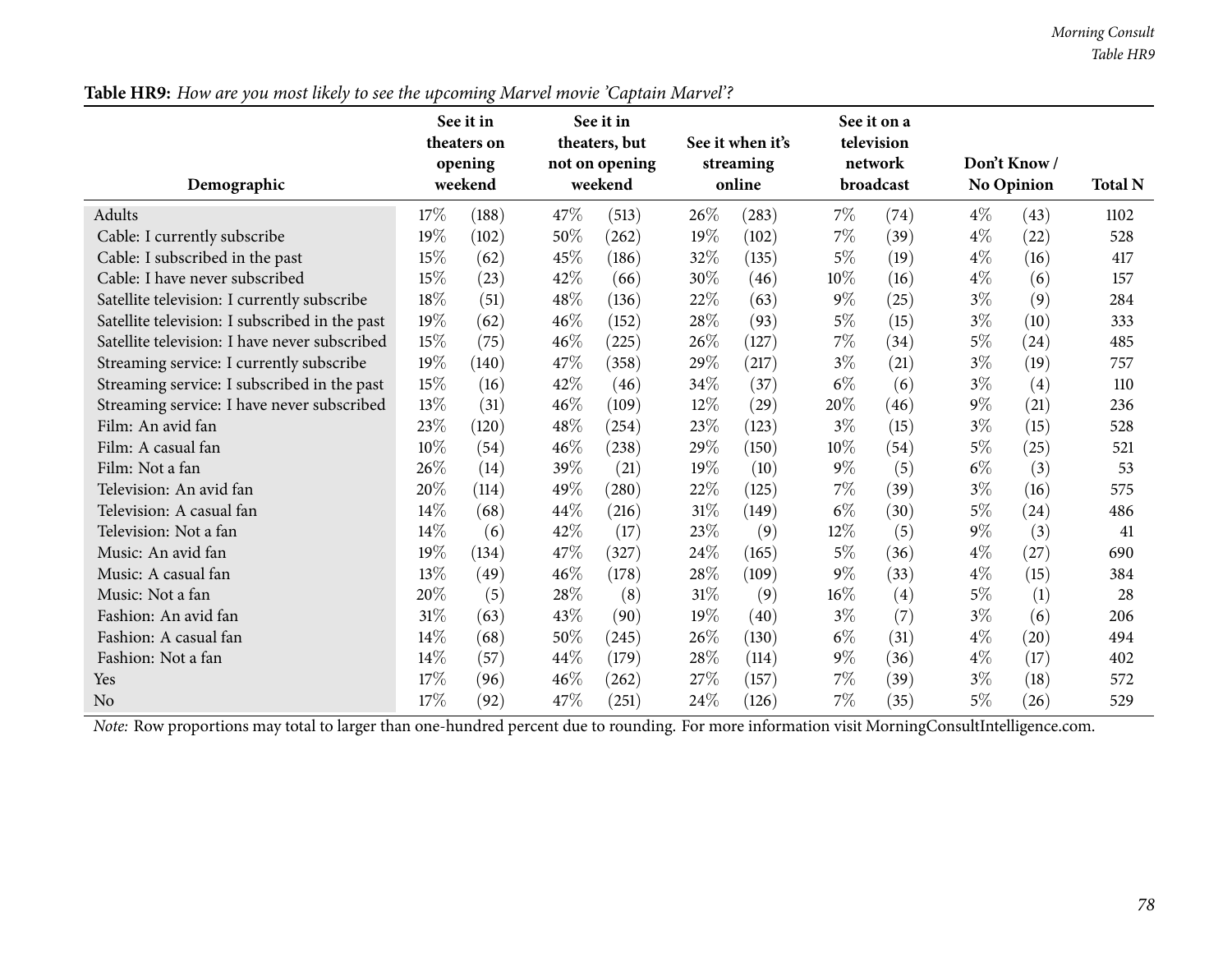| Table HR10: As you may know, 'Captain Marvel' will be the first Disney movie exclusively streamed on the upcoming streaming service Disney+. |  |
|----------------------------------------------------------------------------------------------------------------------------------------------|--|
| Knowing what you know now, how likely are you to subscribe to Disney+ when it launches later this year?                                      |  |

|                          |        |             |        | Somewhat |        |                 |      |                   |        | Don't know/        |                |
|--------------------------|--------|-------------|--------|----------|--------|-----------------|------|-------------------|--------|--------------------|----------------|
| Demographic              |        | Very likely |        | likely   |        | Not very likely |      | Not likely at all |        | No opinion         | <b>Total N</b> |
| Adults                   | $9\%$  | (196)       | 19%    | (428)    | 19%    | (425)           | 44\% | (963)             | $9\%$  | (191)              | 2203           |
| Gender: Male             | $11\%$ | (109)       | $16\%$ | (169)    | 21\%   | (216)           | 43%  | (445)             | $9\%$  | (92)               | 1031           |
| Gender: Female           | $7\%$  | (87)        | 22%    | (259)    | 18%    | (209)           | 44\% | (518)             | $8\%$  | (99)               | 1172           |
| Age: 18-29               | 14%    | (55)        | 31%    | (120)    | 25%    | (97)            | 23%  | (92)              | $7\%$  | (27)               | 390            |
| Age: 30-44               | 16%    | (82)        | 29%    | (144)    | $17\%$ | (87)            | 28%  | (140)             | $9\%$  | (45)               | 498            |
| Age: 45-54               | 10%    | (41)        | 18%    | (72)     | 20%    | (83)            | 41\% | (170)             | $11\%$ | $\left( 44\right)$ | 411            |
| Age: 55-64               | $3\%$  | (13)        | $11\%$ | (42)     | 20%    | (79)            | 55%  | (213)             | $11\%$ | (44)               | 391            |
| Age: 65+                 | $1\%$  | (6)         | 10%    | (50)     | 15%    | (79)            | 68%  | (348)             | $6\%$  | (30)               | 513            |
| Generation Z: 18-21      | $11\%$ | (16)        | 29%    | (44)     | 25%    | (37)            | 24%  | (37)              | 12%    | (18)               | 152            |
| Millennial: Age 22-37    | $17\%$ | (87)        | 31%    | (154)    | $21\%$ | (107)           | 24%  | (120)             | $6\%$  | (30)               | 498            |
| Generation X: Age 38-53  | 12%    | (72)        | 22%    | (132)    | 19%    | (114)           | 37%  | (226)             | 10%    | (64)               | 609            |
| Boomers: Age 54-72       | $3\%$  | (21)        | $11\%$ | (90)     | 18%    | (145)           | 61\% | (499)             | $8\%$  | (69)               | 824            |
| PID: Dem (no lean)       | 12%    | (85)        | 20%    | (146)    | 18%    | (135)           | 42%  | (311)             | $8\%$  | (57)               | 734            |
| PID: Ind (no lean)       | $8\%$  | (67)        | 20%    | (155)    | 21%    | (164)           | 40%  | (315)             | $11\%$ | (88)               | 788            |
| PID: Rep (no lean)       | $6\%$  | (44)        | 19%    | (127)    | 19%    | (127)           | 50%  | (338)             | $7\%$  | (46)               | 681            |
| PID/Gender: Dem Men      | 17%    | (53)        | 17%    | (54)     | 18%    | (56)            | 39%  | (125)             | $9\%$  | (28)               | 316            |
| PID/Gender: Dem Women    | $8\%$  | (32)        | 22\%   | (92)     | 19%    | (79)            | 45%  | (186)             | $7\%$  | (29)               | 417            |
| PID/Gender: Ind Men      | $9\%$  | (30)        | $14\%$ | (50)     | 23%    | (81)            | 43%  | (151)             | $11\%$ | (37)               | 349            |
| PID/Gender: Ind Women    | $8\%$  | (37)        | 24%    | (105)    | 19%    | (83)            | 37%  | (163)             | 12%    | (51)               | 439            |
| PID/Gender: Rep Men      | $7\%$  | (25)        | 18%    | (65)     | 22%    | (79)            | 46%  | (169)             | $7\%$  | (27)               | 365            |
| PID/Gender: Rep Women    | $6\%$  | (19)        | 20%    | (62)     | $15\%$ | (48)            | 53%  | (169)             | $6\%$  | (19)               | 316            |
| Ideo: Liberal (1-3)      | 13\%   | (86)        | $21\%$ | (139)    | $17\%$ | (118)           | 42%  | (285)             | $7\%$  | (49)               | 678            |
| Ideo: Moderate (4)       | $8\%$  | (40)        | 21%    | (102)    | 20%    | (96)            | 42%  | (200)             | $9\%$  | (43)               | 481            |
| Ideo: Conservative (5-7) | $6\%$  | (42)        | 17%    | (126)    | 20%    | (153)           | 50%  | (378)             | 7%     | (50)               | 748            |
| Educ: $<$ College        | 10%    | (136)       | 21%    | (287)    | 19%    | (270)           | 40%  | (558)             | 10%    | (135)              | 1386           |
| Educ: Bachelors degree   | $6\%$  | (30)        | 19%    | (101)    | 18%    | (92)            | 49%  | (257)             | $8\%$  | (41)               | 521            |
| Educ: Post-grad          | 10%    | (30)        | 13%    | (40)     | 22%    | (64)            | 50%  | (148)             | $5\%$  | (15)               | 296            |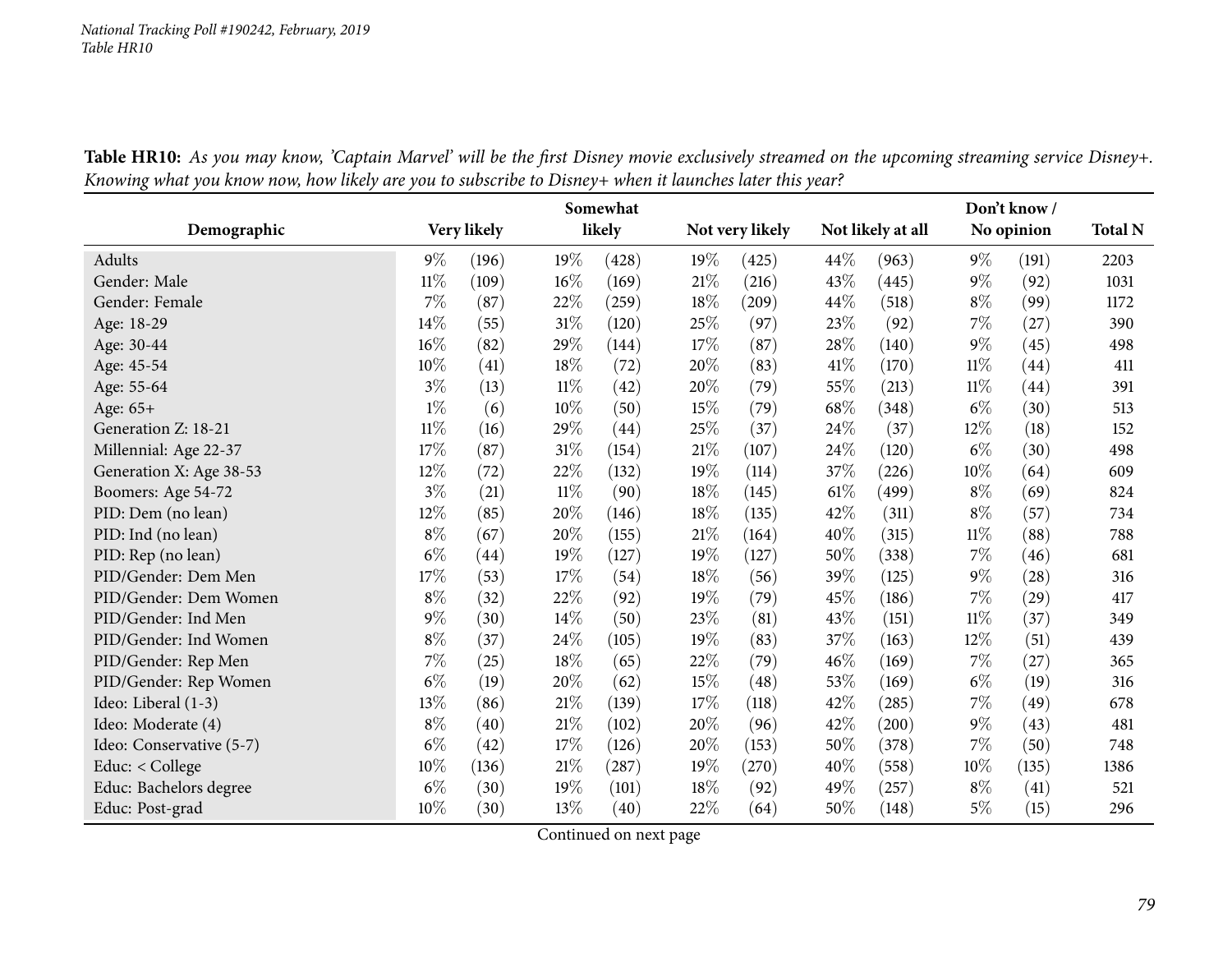Table HR10: As you may know, 'Captain Marvel' will be the first Disney movie exclusively streamed on the upcoming streaming service Disney+. Knowing what you know now, how likely are you to subscribe to Disney+ when it launches later this year?

|                               |        |             |     | Somewhat |     |                 |        |                   |        | Don't know/ |                |
|-------------------------------|--------|-------------|-----|----------|-----|-----------------|--------|-------------------|--------|-------------|----------------|
| Demographic                   |        | Very likely |     | likely   |     | Not very likely |        | Not likely at all |        | No opinion  | <b>Total N</b> |
| Adults                        | $9\%$  | (196)       | 19% | (428)    | 19% | (425)           | 44%    | (963)             | $9\%$  | (191)       | 2203           |
| Income: Under 50k             | $9\%$  | (120)       | 20% | (258)    | 20% | (252)           | 41\%   | (526)             | $9\%$  | (121)       | 1277           |
| Income: 50k-100k              | 7%     | (48)        | 19% | (125)    | 19% | (119)           | 48%    | (307)             | 7%     | (45)        | 645            |
| Income: 100k+                 | $10\%$ | (28)        | 16% | (45)     | 19% | (54)            | 46\%   | (130)             | $9\%$  | (25)        | 281            |
| Ethnicity: White              | $7\%$  | (118)       | 18% | (322)    | 20% | (353)           | 47\%   | (839)             | $8\%$  | (149)       | 1782           |
| Ethnicity: Hispanic           | $16\%$ | (35)        | 33% | (71)     | 22% | (46)            | 22%    | (46)              | $7\%$  | (15)        | 213            |
| Ethnicity: Afr. Am.           | $21\%$ | (59)        | 26% | (72)     | 15% | (43)            | 27%    | (77)              | $10\%$ | (28)        | 279            |
| Ethnicity: Other              | 13%    | (19)        | 24% | (34)     | 21% | (29)            | 33%    | (47)              | $9\%$  | (13)        | 142            |
| Relig: Protestant             | $5\%$  | (28)        | 14% | (77)     | 18% | (95)            | 56%    | (304)             | $7\%$  | (38)        | 542            |
| Relig: Roman Catholic         | 12%    | (47)        | 18% | (71)     | 19% | (78)            | 42%    | (168)             | 10%    | (40)        | 404            |
| Relig: Something Else         | $11\%$ | (22)        | 22% | (44)     | 21% | (42)            | 37%    | (76)              | 10%    | (20)        | 204            |
| Relig: Jewish                 | $6\%$  | (3)         | 14% | (7)      | 17% | (9)             | 53%    | (28)              | $11\%$ | (6)         | 53             |
| Relig: Evangelical            | $9\%$  | (70)        | 17% | (134)    | 19% | (145)           | 46%    | (354)             | $8\%$  | (65)        | 768            |
| Relig: Non-Evang. Catholics   | $7\%$  | (26)        | 15% | (59)     | 18% | (70)            | $51\%$ | (194)             | $9\%$  | (33)        | 382            |
| Relig: All Christian          | $8\%$  | (97)        | 17% | (192)    | 19% | (215)           | 48%    | (548)             | $8\%$  | (98)        | 1150           |
| Relig: All Non-Christian      | 12%    | (33)        | 25% | (71)     | 16% | (45)            | 38%    | (105)             | $9\%$  | (24)        | 278            |
| Community: Urban              | $14\%$ | (74)        | 23% | (117)    | 20% | (102)           | 35%    | (181)             | $9\%$  | (44)        | 518            |
| Community: Suburban           | $7\%$  | (67)        | 17% | (175)    | 20% | (207)           | 48%    | (493)             | $8\%$  | (80)        | 1021           |
| Community: Rural              | $8\%$  | (55)        | 20% | (136)    | 18% | (116)           | 44%    | (289)             | 10%    | (67)        | 664            |
| <b>Employ: Private Sector</b> | $11\%$ | (63)        | 22% | (133)    | 20% | (120)           | 39%    | (232)             | $8\%$  | (47)        | 595            |
| <b>Employ: Government</b>     | $8\%$  | (12)        | 22% | (33)     | 21% | (30)            | 42%    | (61)              | $8\%$  | (11)        | 147            |
| Employ: Self-Employed         | 12%    | (24)        | 20% | (40)     | 19% | (38)            | 42%    | (83)              | $7\%$  | (14)        | 200            |
| Employ: Homemaker             | $11\%$ | (17)        | 27% | (43)     | 16% | (26)            | 38%    | (61)              | $7\%$  | (12)        | 158            |
| Employ: Student               | $11\%$ | (11)        | 27% | (28)     | 26% | (26)            | 29%    | (29)              | $7\%$  | (7)         | 100            |
| Employ: Retired               | $2\%$  | (9)         | 10% | (54)     | 17% | (91)            | 64%    | (341)             | $7\%$  | (38)        | 533            |
| Employ: Unemployed            | 16%    | (39)        | 23% | (56)     | 21% | (51)            | 30%    | (75)              | $11\%$ | (26)        | 248            |
| Employ: Other                 | $10\%$ | (21)        | 19% | (42)     | 20% | (44)            | 36%    | (80)              | 16%    | (35)        | 222            |
| Military HH: Yes              | $8\%$  | (37)        | 17% | (77)     | 19% | (86)            | 47%    | (214)             | $8\%$  | (38)        | 452            |
| Military HH: No               | $9\%$  | (159)       | 20% | (350)    | 19% | (339)           | 43%    | (749)             | $9\%$  | (153)       | 1751           |
| RD/WT: Right Direction        | $9\%$  | (73)        | 18% | (154)    | 20% | (168)           | 45%    | (381)             | $9\%$  | (75)        | 851            |
| RD/WT: Wrong Track            | $9\%$  | (123)       | 20% | (274)    | 19% | (258)           | 43%    | (581)             | $9\%$  | (116)       | 1352           |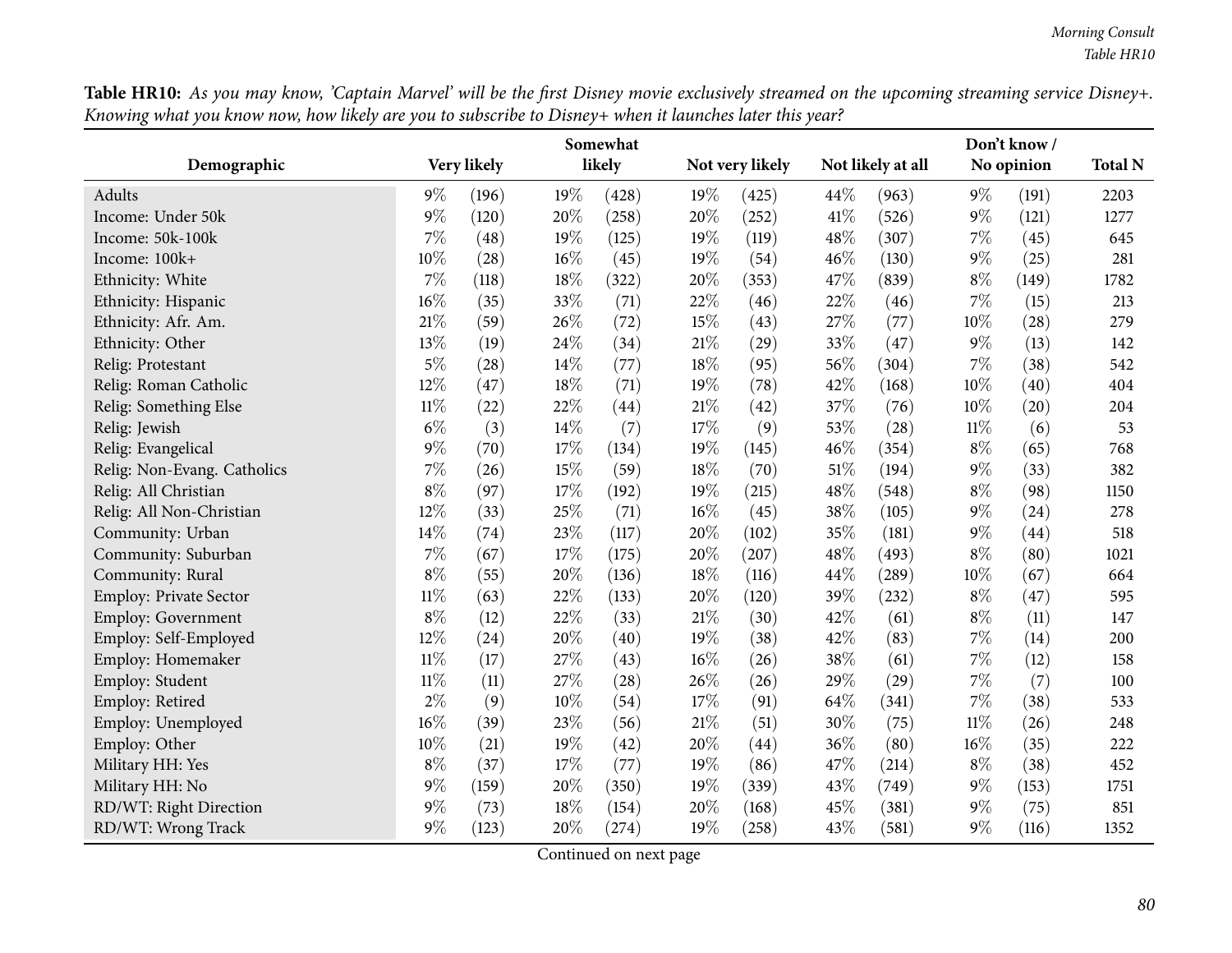|                                      |        |             |     | Somewhat |      |                 |     |                   |        | Don't know/ |                |
|--------------------------------------|--------|-------------|-----|----------|------|-----------------|-----|-------------------|--------|-------------|----------------|
| Demographic                          |        | Very likely |     | likely   |      | Not very likely |     | Not likely at all |        | No opinion  | <b>Total N</b> |
| Adults                               | $9\%$  | (196)       | 19% | (428)    | 19%  | (425)           | 44% | (963)             | $9\%$  | (191)       | 2203           |
| Trump Job Approve                    | 7%     | (67)        | 17% | (159)    | 19%  | (175)           | 48% | (443)             | $8\%$  | (74)        | 918            |
| Trump Job Disapprove                 | 10%    | (119)       | 21% | (248)    | 20%  | (229)           | 42% | (487)             | 7%     | (86)        | 1168           |
| Trump Job Strongly Approve           | $8\%$  | (40)        | 14% | (72)     | 18%  | (92)            | 52% | (266)             | $8\%$  | (43)        | 514            |
| Trump Job Somewhat Approve           | 7%     | (27)        | 21% | (86)     | 21%  | (83)            | 44% | (177)             | $8\%$  | (31)        | 405            |
| Trump Job Somewhat Disapprove        | 13%    | (35)        | 27% | (74)     | 23%  | (65)            | 31% | (86)              | $6\%$  | (18)        | 277            |
| Trump Job Strongly Disapprove        | $9\%$  | (84)        | 20% | (174)    | 18%  | (164)           | 45% | (402)             | $8\%$  | (68)        | 892            |
| #1 Issue: Economy                    | $11\%$ | (67)        | 25% | (159)    | 22%  | (136)           | 36% | (226)             | 7%     | (43)        | 631            |
| #1 Issue: Security                   | 7%     | (33)        | 13% | (58)     | 20%  | (89)            | 51% | (231)             | $9\%$  | (38)        | 450            |
| #1 Issue: Health Care                | $7\%$  | (25)        | 21% | (74)     | 20%  | (71)            | 42% | (144)             | $9\%$  | (32)        | 346            |
| #1 Issue: Medicare / Social Security | 5%     | (15)        | 10% | (32)     | 14%  | (43)            | 60% | (183)             | $11\%$ | (33)        | 308            |
| #1 Issue: Women's Issues             | $8\%$  | (9)         | 25% | (29)     | 19%  | (22)            | 39% | (46)              | $9\%$  | (11)        | 118            |
| #1 Issue: Education                  | 18%    | (23)        | 26% | (33)     | 19%  | (24)            | 29% | (37)              | $8\%$  | (10)        | 127            |
| #1 Issue: Energy                     | 14%    | (15)        | 26% | (29)     | 20%  | (22)            | 32% | (36)              | $9\%$  | (10)        | 111            |
| #1 Issue: Other                      | 7%     | (8)         | 12% | (13)     | 16%  | (18)            | 53% | (59)              | 12%    | (13)        | 112            |
| 2018 House Vote: Democrat            | 10%    | (81)        | 19% | (156)    | 19%  | (153)           | 45% | (360)             | 7%     | (55)        | 805            |
| 2018 House Vote: Republican          | $5\%$  | (37)        | 17% | (118)    | 19%  | (132)           | 51% | (360)             | $8\%$  | (56)        | 702            |
| 2018 House Vote: Someone else        | 12%    | (12)        | 20% | (20)     | 17%  | (17)            | 42% | (42)              | 10%    | (10)        | 100            |
| 2018 House Vote: Didnt Vote          | $11\%$ | (65)        | 23% | (135)    | 21%  | (124)           | 33% | (198)             | 12%    | (71)        | 592            |
| 2016 Vote: Hillary Clinton           | 10%    | (66)        | 20% | (138)    | 17\% | (115)           | 45% | (310)             | $8\%$  | (52)        | 682            |
| 2016 Vote: Donald Trump              | 5%     | (36)        | 16% | (111)    | 19%  | (137)           | 52% | (367)             | 7%     | (51)        | 703            |
| 2016 Vote: Someone else              | $8\%$  | (14)        | 22% | (38)     | 20%  | (36)            | 42% | (74)              | $8\%$  | (14)        | 176            |
| 2016 Vote: Didnt Vote                | $12\%$ | (77)        | 22% | (137)    | 22%  | (137)           | 33% | (206)             | $11\%$ | (72)        | 629            |
| Voted in 2014: Yes                   | $8\%$  | (109)       | 17% | (244)    | 18%  | (253)           | 50% | (714)             | $8\%$  | (113)       | 1433           |
| Voted in 2014: No                    | $11\%$ | (87)        | 24% | (184)    | 22%  | (173)           | 32% | (249)             | 10%    | (77)        | 770            |
| 2012 Vote: Barack Obama              | 10%    | (83)        | 19% | (161)    | 17\% | (144)           | 46% | (384)             | $8\%$  | (66)        | 838            |
| 2012 Vote: Mitt Romney               | $4\%$  | (23)        | 15% | (84)     | 18%  | (103)           | 56% | (313)             | 7%     | (37)        | 559            |
| 2012 Vote: Other                     | $4\%$  | (4)         | 11% | (11)     | 22%  | (23)            | 54% | (57)              | 10%    | (11)        | 105            |
| 2012 Vote: Didn't Vote               | 12%    | (86)        | 25% | (171)    | 22%  | (155)           | 30% | (209)             | $11\%$ | (77)        | 697            |

Table HR10: As you may know, 'Captain Marvel' will be the first Disney movie exclusively streamed on the upcoming streaming service Disney+. Knowing what you know now, how likely are you to subscribe to Disney+ when it launches later this year?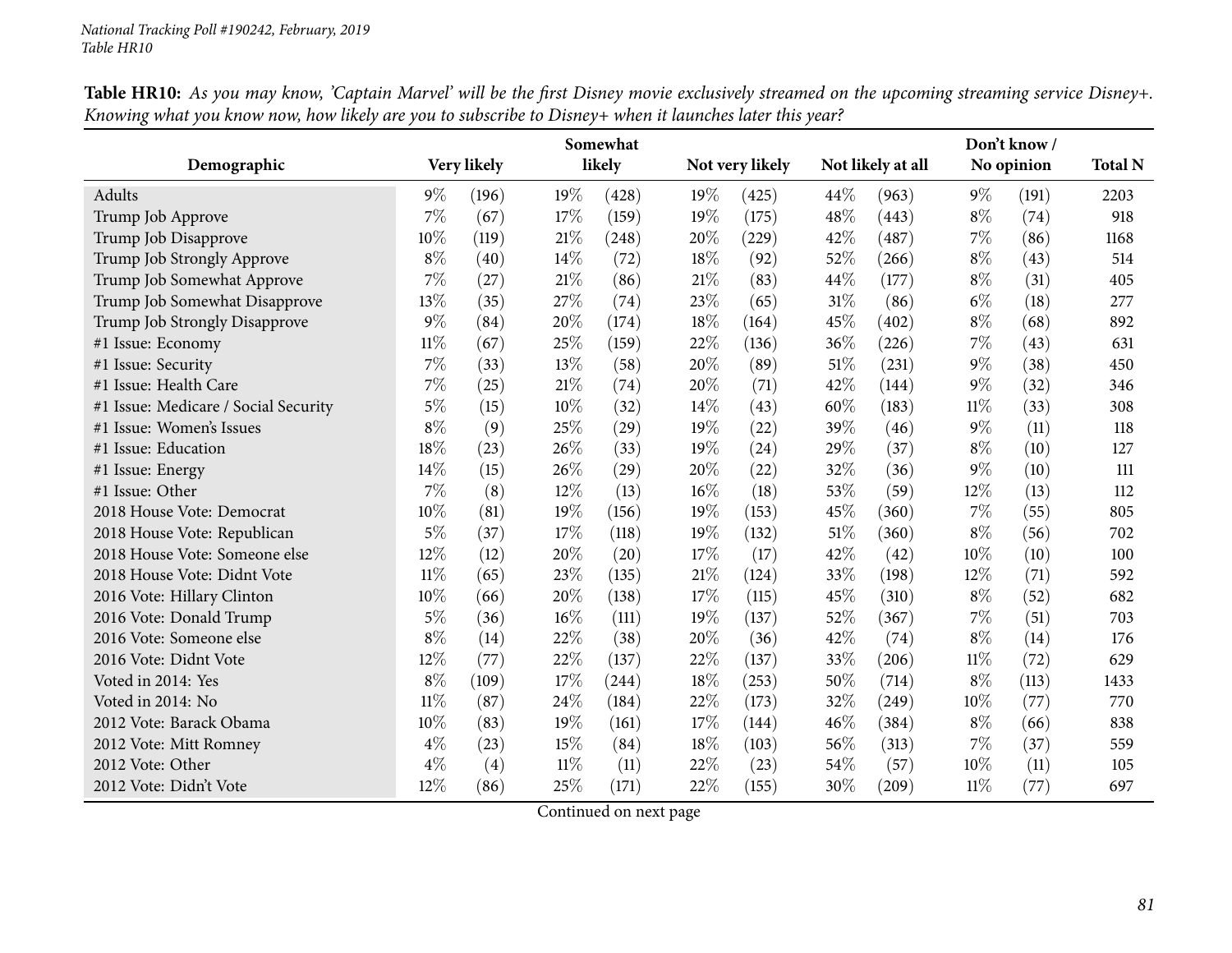Table HR10: As you may know, 'Captain Marvel' will be the first Disney movie exclusively streamed on the upcoming streaming service Disney+. Knowing what you know now, how likely are you to subscribe to Disney+ when it launches later this year?  $\overline{\phantom{0}}$ 

|                                          |        |             |        | Somewhat |       |                 |      |                   |        | Don't know /      |                |
|------------------------------------------|--------|-------------|--------|----------|-------|-----------------|------|-------------------|--------|-------------------|----------------|
| Demographic                              |        | Very likely |        | likely   |       | Not very likely |      | Not likely at all |        | No opinion        | <b>Total N</b> |
| Adults                                   | $9\%$  | (196)       | 19%    | (428)    | 19%   | (425)           | 44\% | (963)             | $9\%$  | (191)             | 2203           |
| 4-Region: Northeast                      | $11\%$ | (43)        | 17%    | (67)     | 19%   | (75)            | 42%  | (163)             | $11\%$ | (45)              | 393            |
| 4-Region: Midwest                        | $8\%$  | (41)        | 16%    | (83)     | 20%   | (103)           | 45%  | (230)             | 10%    | (50)              | 506            |
| 4-Region: South                          | $9\%$  | (73)        | 21%    | (172)    | 17%   | (142)           | 44\% | (365)             | $9\%$  | (70)              | 823            |
| 4-Region: West                           | $8\%$  | (39)        | 22%    | (106)    | 22%   | (106)           | 43%  | (205)             | $5\%$  | (26)              | 481            |
| TV shows: Every day                      | $11\%$ | (122)       | 20%    | (222)    | 18%   | (203)           | 43%  | (469)             | $8\%$  | (84)              | 1100           |
| TV shows: Several times per week         | 10%    | (53)        | 22%    | (119)    | 21%   | (112)           | 41\% | (221)             | 7%     | (40)              | 546            |
| TV shows: About once per week            | 7%     | (9)         | 13%    | (17)     | 29%   | (39)            | 41\% | (56)              | $11\%$ | (15)              | 136            |
| TV shows: Several times per month        | $6\%$  | (6)         | 20%    | (22)     | 19%   | (20)            | 46%  | (50)              | $8\%$  | (9)               | 108            |
| TV shows: About once per month           | $3\%$  | (2)         | 23\%   | (17)     | 22%   | (16)            | 48%  | (35)              | $5\%$  | $\left( 4\right)$ | 75             |
| TV shows: Less often than once per month | $2\%$  | (2)         | 17%    | (15)     | 19%   | (17)            | 47%  | (42)              | 15%    | (14)              | 90             |
| TV shows: Never                          | $1\%$  | (2)         | 10%    | (15)     | 12%   | (18)            | 59%  | (88)              | 17%    | (25)              | 149            |
| Movies: Every day                        | 19%    | (74)        | 31%    | (123)    | 14%   | (56)            | 27\% | (108)             | $9\%$  | (34)              | 395            |
| Movies: Several times per week           | 10%    | (58)        | 23%    | (134)    | 24%   | (140)           | 35%  | (207)             | $9\%$  | (50)              | 591            |
| Movies: About once per week              | $6\%$  | (25)        | 19%    | (74)     | 24%   | (95)            | 43%  | (170)             | $9\%$  | (36)              | 401            |
| Movies: Several times per month          | $8\%$  | (20)        | $16\%$ | (41)     | 22%   | (58)            | 50%  | (130)             | $4\%$  | (10)              | 259            |
| Movies: About once per month             | 7%     | (14)        | 16%    | (30)     | 17%   | (32)            | 53%  | (100)             | $6\%$  | (12)              | 188            |
| Movies: Less often than once per month   | $1\%$  | (3)         | 10%    | (18)     | 16%   | (29)            | 61\% | (115)             | 12%    | (22)              | 187            |
| Movies: Never                            | $1\%$  | (1)         | $4\%$  | (7)      | $8\%$ | (15)            | 72%  | (132)             | 15%    | (27)              | 182            |
| Sports: Every day                        | 22%    | (33)        | 25%    | (38)     | 19%   | (29)            | 29%  | (45)              | $5\%$  | (8)               | 153            |
| Sports: Several times per week           | 12%    | (40)        | 24\%   | (82)     | 19%   | (65)            | 38%  | (129)             | $7\%$  | (24)              | 340            |
| Sports: About once per week              | $8\%$  | (21)        | 19%    | (54)     | 26%   | (72)            | 41\% | (113)             | 7%     | (19)              | 279            |
| Sports: Several times per month          | 7%     | (14)        | 21%    | (44)     | 24%   | (51)            | 41\% | (85)              | 7%     | (14)              | 207            |
| Sports: About once per month             | 10%    | (18)        | 20%    | (39)     | 18%   | (35)            | 45%  | (86)              | $6\%$  | (12)              | 189            |
| Sports: Less often than once per month   | 7%     | (27)        | 21\%   | (76)     | 19%   | (71)            | 43%  | (160)             | $9\%$  | (34)              | 369            |
| Sports: Never                            | $6\%$  | (42)        | 14%    | (96)     | 15%   | (103)           | 52%  | (345)             | 12%    | (80)              | 666            |
| Cable: I currently subscribe             | $11\%$ | (113)       | 18%    | (190)    | 17%   | (182)           | 46%  | (489)             | $9\%$  | (92)              | 1065           |
| Cable: I subscribed in the past          | $8\%$  | (62)        | 21%    | (172)    | 23%   | (183)           | 41\% | (326)             | $8\%$  | (61)              | 805            |
| Cable: I have never subscribed           | $6\%$  | (21)        | 20%    | (65)     | 18%   | (61)            | 44%  | (147)             | $11\%$ | (38)              | 333            |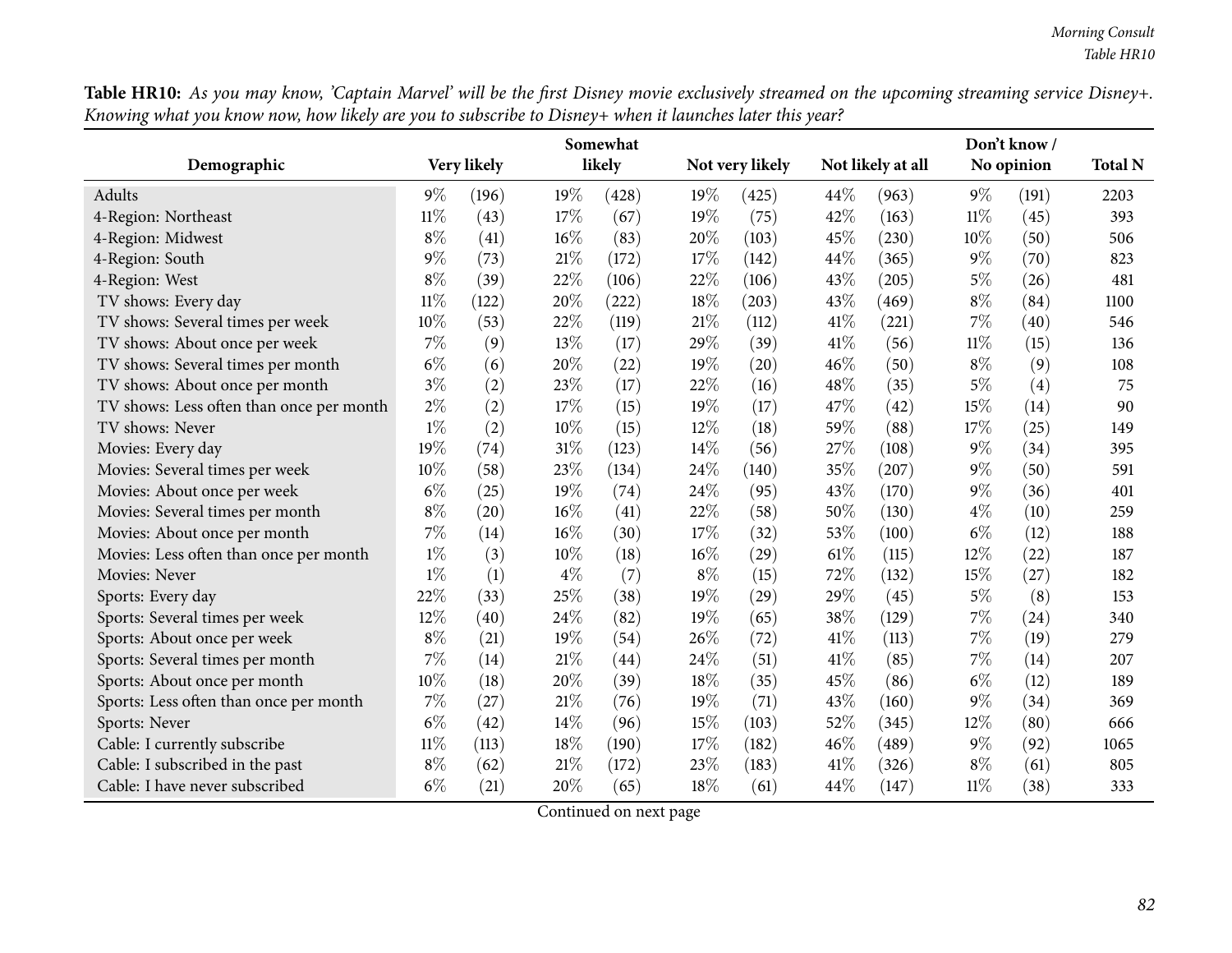|                                                |        |                   |        | Somewhat |        |                 |         |                     |        | Don't know/ |                |
|------------------------------------------------|--------|-------------------|--------|----------|--------|-----------------|---------|---------------------|--------|-------------|----------------|
| Demographic                                    |        | Very likely       |        | likely   |        | Not very likely |         | Not likely at all   |        | No opinion  | <b>Total N</b> |
| Adults                                         | $9\%$  | (196)             | 19%    | (428)    | 19%    | (425)           | $44\%$  | (963)               | $9\%$  | (191)       | 2203           |
| Satellite television: I currently subscribe    | $11\%$ | (58)              | 21%    | (110)    | 20%    | (109)           | 40%     | (215)               | $8\%$  | (42)        | 533            |
| Satellite television: I subscribed in the past | 10%    | (60)              | 22%    | (138)    | 21%    | (128)           | $40\%$  | (247)               | $8\%$  | (49)        | 624            |
| Satellite television: I have never subscribed  | $7\%$  | (78)              | 17%    | (180)    | $18\%$ | (188)           | 48\%    | (501)               | $10\%$ | (100)       | 1046           |
| Streaming service: I currently subscribe       | 12%    | (147)             | 24\%   | (299)    | 21%    | (263)           | 37\%    | (475)               | $6\%$  | (82)        | 1266           |
| Streaming service: I subscribed in the past    | $9\%$  | (19)              | 30%    | (62)     | $26\%$ | (53)            | 27%     | (56)                | $8\%$  | (17)        | 207            |
| Streaming service: I have never subscribed     | $4\%$  | (30)              | $9\%$  | (67)     | $15\%$ | (109)           | $59\%$  | (432)               | 13\%   | (92)        | 730            |
| Film: An avid fan                              | 17%    | (129)             | 26\%   | (193)    | 21%    | (155)           | 28\%    | (212)               | $8\%$  | (58)        | 747            |
| Film: A casual fan                             | $5\%$  | (57)              | 17%    | (204)    | 20\%   | (245)           | $50\%$  | (597)               | $8\%$  | (100)       | 1203           |
| Film: Not a fan                                | $4\%$  | (10)              | 12%    | (31)     | $10\%$ | (25)            | $61\%$  | (154)               | $13\%$ | (34)        | 253            |
| Television: An avid fan                        | $12\%$ | (126)             | 23%    | (238)    | $18\%$ | (191)           | 39\%    | (406)               | $7\%$  | (77)        | 1038           |
| Television: A casual fan                       | $6\%$  | (66)              | 17%    | (171)    | 21%    | (221)           | $47\%$  | (491)               | $9\%$  | (88)        | 1037           |
| Television: Not a fan                          | $3\%$  | $\left( 4\right)$ | 15%    | (19)     | $11\%$ | (14)            | 52\%    | (66)                | 20%    | (26)        | 128            |
| Music: An avid fan                             | 13%    | (156)             | 23%    | (273)    | 20\%   | (237)           | $36\%$  | (430)               | $8\%$  | (99)        | 1195           |
| Music: A casual fan                            | $4\%$  | (37)              | $16\%$ | (148)    | 19%    | (175)           | 52\%    | (476)               | $8\%$  | (75)        | 910            |
| Music: Not a fan                               | $4\%$  | (3)               | $7\%$  | (7)      | $14\%$ | (13)            | 59 $\%$ | (57)                | $17\%$ | (16)        | 97             |
| Fashion: An avid fan                           | 21%    | (69)              | 30%    | (101)    | $14\%$ | (46)            | 27\%    | (90)                | $8\%$  | (28)        | 333            |
| Fashion: A casual fan                          | $8\%$  | (75)              | 24\%   | (216)    | 21%    | (192)           | 39\%    | (360)               | $8\%$  | (72)        | 914            |
| Fashion: Not a fan                             | $5\%$  | (53)              | 12%    | (111)    | $20\%$ | (187)           | $54\%$  | (513)               | $10\%$ | (91)        | 956            |
| Yes                                            | $9\%$  | (105)             | 21%    | (238)    | 19%    | (218)           | $42\%$  | $\left( 482\right)$ | $9\%$  | (98)        | 1141           |
| No                                             | $9\%$  | (91)              | 18%    | (190)    | 20\%   | (207)           | $45\%$  | (481)               | $9\%$  | (92)        | 1062           |

Table HR10: As you may know, 'Captain Marvel' will be the first Disney movie exclusively streamed on the upcoming streaming service Disney+. Knowing what you know now, how likely are you to subscribe to Disney+ when it launches later this year?

*Note:* Row proportions may total to larger than one-hundred percen<sup>t</sup> due to rounding. For more information visit [MorningConsultIntelligence.com](https://morningconsultintelligence.com).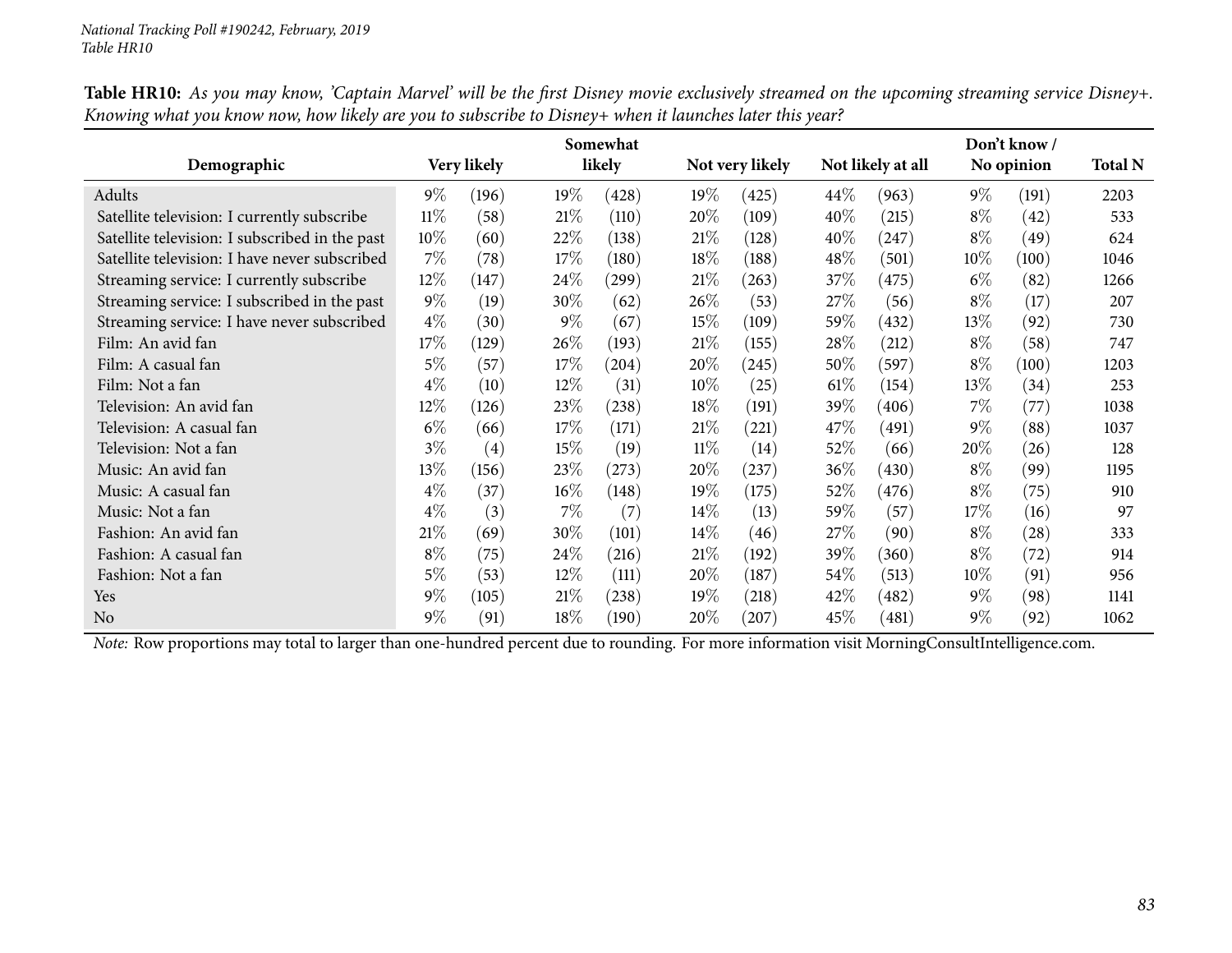# **Respondent Demographics Summary**

| Demographic      | Group                                                                                                                                             | Frequency                                      | Percentage                                |
|------------------|---------------------------------------------------------------------------------------------------------------------------------------------------|------------------------------------------------|-------------------------------------------|
| xdemAll          | Adults                                                                                                                                            | 2203                                           | 100%                                      |
| xdemGender       | Gender: Male<br>Gender: Female<br>$\boldsymbol{N}$                                                                                                | 1031<br>1172<br>2203                           | 47%<br>53%                                |
| age5             | Age: 18-29<br>Age: 30-44<br>Age: 45-54<br>Age: 55-64<br>Age: 65+<br>$\boldsymbol{N}$                                                              | 390<br>498<br>411<br>391<br>513<br>2203        | 18%<br>23\%<br>19%<br>18%<br>23%          |
| demAgeGeneration | Generation Z: 18-21<br>Millennial: Age 22-37<br>Generation X: Age 38-53<br>Boomers: Age 54-72<br>$\boldsymbol{N}$                                 | 152<br>498<br>609<br>824<br>2082               | 7%<br>23%<br>28%<br>37%                   |
| xpid3            | PID: Dem (no lean)<br>PID: Ind (no lean)<br>PID: Rep (no lean)<br>$\boldsymbol{N}$                                                                | 734<br>788<br>681<br>2203                      | 33\%<br>36%<br>31%                        |
| xpidGender       | PID/Gender: Dem Men<br>PID/Gender: Dem Women<br>PID/Gender: Ind Men<br>PID/Gender: Ind Women<br>PID/Gender: Rep Men<br>PID/Gender: Rep Women<br>N | 316<br>417<br>349<br>439<br>365<br>316<br>2203 | 14%<br>19%<br>$16\%$<br>20%<br>17%<br>14% |
| xdemIdeo3        | Ideo: Liberal (1-3)<br>Ideo: Moderate (4)<br>Ideo: Conservative (5-7)<br>$\overline{N}$                                                           | 678<br>481<br>748<br>1907                      | 31%<br>22%<br>34%                         |
| xeduc3           | Educ: < College<br>Educ: Bachelors degree<br>Educ: Post-grad<br>$\boldsymbol{N}$                                                                  | 1386<br>521<br>296<br>2203                     | 63%<br>24\%<br>13%                        |

## **Summary Statistics of Survey Respondent Demographics**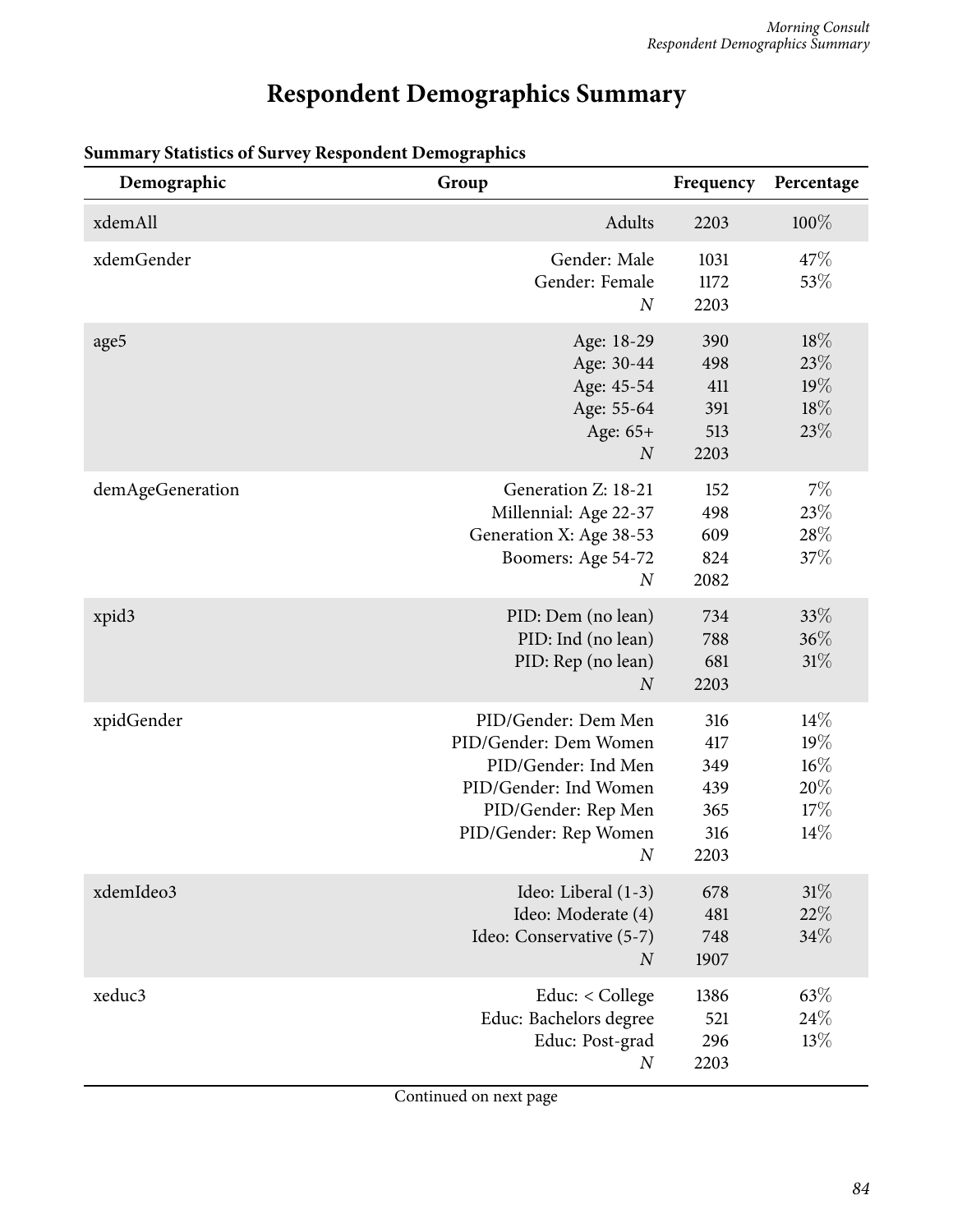| Demographic  | Group                                                                                                                                                                                                     | Frequency                                                    | Percentage                                                   |
|--------------|-----------------------------------------------------------------------------------------------------------------------------------------------------------------------------------------------------------|--------------------------------------------------------------|--------------------------------------------------------------|
| xdemInc3     | Income: Under 50k<br>Income: 50k-100k<br>Income: 100k+<br>$\overline{N}$                                                                                                                                  | 1277<br>645<br>281<br>2203                                   | 58%<br>29%<br>13%                                            |
| xdemWhite    | Ethnicity: White                                                                                                                                                                                          | 1782                                                         | 81%                                                          |
| xdemHispBin  | Ethnicity: Hispanic                                                                                                                                                                                       | 213                                                          | $10\%$                                                       |
| demBlackBin  | Ethnicity: Afr. Am.                                                                                                                                                                                       | 279                                                          | 13%                                                          |
| demRaceOther | Ethnicity: Other                                                                                                                                                                                          | 142                                                          | $6\%$                                                        |
| xrelNet      | Relig: Protestant<br>Relig: Roman Catholic<br>Relig: Something Else<br>$\boldsymbol{N}$                                                                                                                   | 542<br>404<br>204<br>1150                                    | 25%<br>18%<br>$9\%$                                          |
| xreligion1   | Relig: Jewish                                                                                                                                                                                             | 53                                                           | $2\%$                                                        |
| xreligion2   | Relig: Evangelical<br>Relig: Non-Evang. Catholics<br>$\boldsymbol{N}$                                                                                                                                     | 768<br>382<br>1150                                           | 35%<br>17%                                                   |
| xreligion3   | Relig: All Christian<br>Relig: All Non-Christian<br>$\overline{N}$                                                                                                                                        | 1150<br>278<br>1428                                          | 52%<br>13%                                                   |
| xdemUsr      | Community: Urban<br>Community: Suburban<br>Community: Rural<br>$\boldsymbol{N}$                                                                                                                           | 518<br>1021<br>664<br>2203                                   | 24\%<br>46%<br>30%                                           |
| xdemEmploy   | <b>Employ: Private Sector</b><br><b>Employ: Government</b><br>Employ: Self-Employed<br>Employ: Homemaker<br>Employ: Student<br>Employ: Retired<br>Employ: Unemployed<br>Employ: Other<br>$\boldsymbol{N}$ | 595<br>147<br>200<br>158<br>100<br>533<br>248<br>222<br>2203 | $27\%$<br>7%<br>$9\%$<br>$7\%$<br>$5\%$<br>24%<br>11%<br>10% |
| xdemMilHH1   | Military HH: Yes<br>Military HH: No<br>$\boldsymbol{N}$                                                                                                                                                   | 452<br>1751<br>2203                                          | 21%<br>79%                                                   |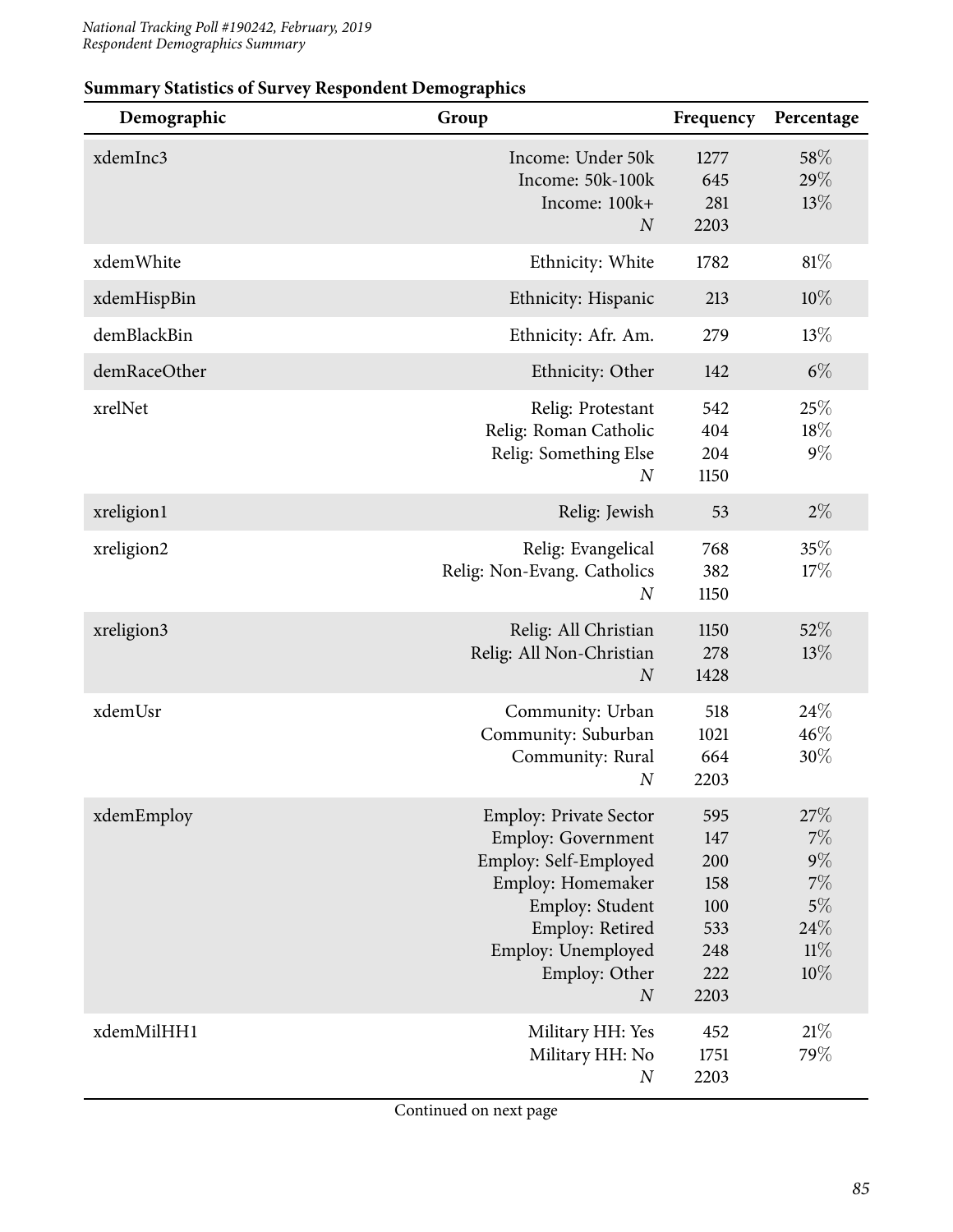| Demographic    | Group                                                                                                                                                                                                                  | Frequency                                                    | Percentage                                                      |
|----------------|------------------------------------------------------------------------------------------------------------------------------------------------------------------------------------------------------------------------|--------------------------------------------------------------|-----------------------------------------------------------------|
| xnrl           | RD/WT: Right Direction<br>RD/WT: Wrong Track<br>$\overline{N}$                                                                                                                                                         | 851<br>1352<br>2203                                          | 39%<br>61%                                                      |
| Trump_Approve  | Trump Job Approve<br>Trump Job Disapprove<br>$\boldsymbol{N}$                                                                                                                                                          | 918<br>1168<br>2087                                          | 42%<br>53%                                                      |
| Trump_Approve2 | Trump Job Strongly Approve<br>Trump Job Somewhat Approve<br>Trump Job Somewhat Disapprove<br>Trump Job Strongly Disapprove<br>$\overline{N}$                                                                           | 514<br>405<br>277<br>892<br>2087                             | 23%<br>18%<br>13%<br>40%                                        |
| xnr3           | #1 Issue: Economy<br>#1 Issue: Security<br>#1 Issue: Health Care<br>#1 Issue: Medicare / Social Security<br>#1 Issue: Women's Issues<br>#1 Issue: Education<br>#1 Issue: Energy<br>#1 Issue: Other<br>$\boldsymbol{N}$ | 631<br>450<br>346<br>308<br>118<br>127<br>111<br>112<br>2203 | 29%<br>20%<br>$16\%$<br>14%<br>$5\%$<br>$6\%$<br>$5\%$<br>$5\%$ |
| xsubVote18O    | 2018 House Vote: Democrat<br>2018 House Vote: Republican<br>2018 House Vote: Someone else<br>2018 House Vote: Didnt Vote<br>$\boldsymbol{N}$                                                                           | 805<br>702<br>100<br>592<br>2199                             | 37%<br>32%<br>$5\%$<br>27%                                      |
| xsubVote16O    | 2016 Vote: Hillary Clinton<br>2016 Vote: Donald Trump<br>2016 Vote: Someone else<br>2016 Vote: Didnt Vote<br>$\boldsymbol{N}$                                                                                          | 682<br>703<br>176<br>629<br>2190                             | $31\%$<br>32\%<br>$8\%$<br>29%                                  |
| xsubVote14O    | Voted in 2014: Yes<br>Voted in 2014: No<br>$\overline{N}$                                                                                                                                                              | 1433<br>770<br>2203                                          | 65%<br>35%                                                      |
| xsubVote12O    | 2012 Vote: Barack Obama<br>2012 Vote: Mitt Romney<br>2012 Vote: Other<br>2012 Vote: Didn't Vote<br>$\boldsymbol{N}$                                                                                                    | 838<br>559<br>105<br>697<br>2201                             | 38%<br>25\%<br>5%<br>32%                                        |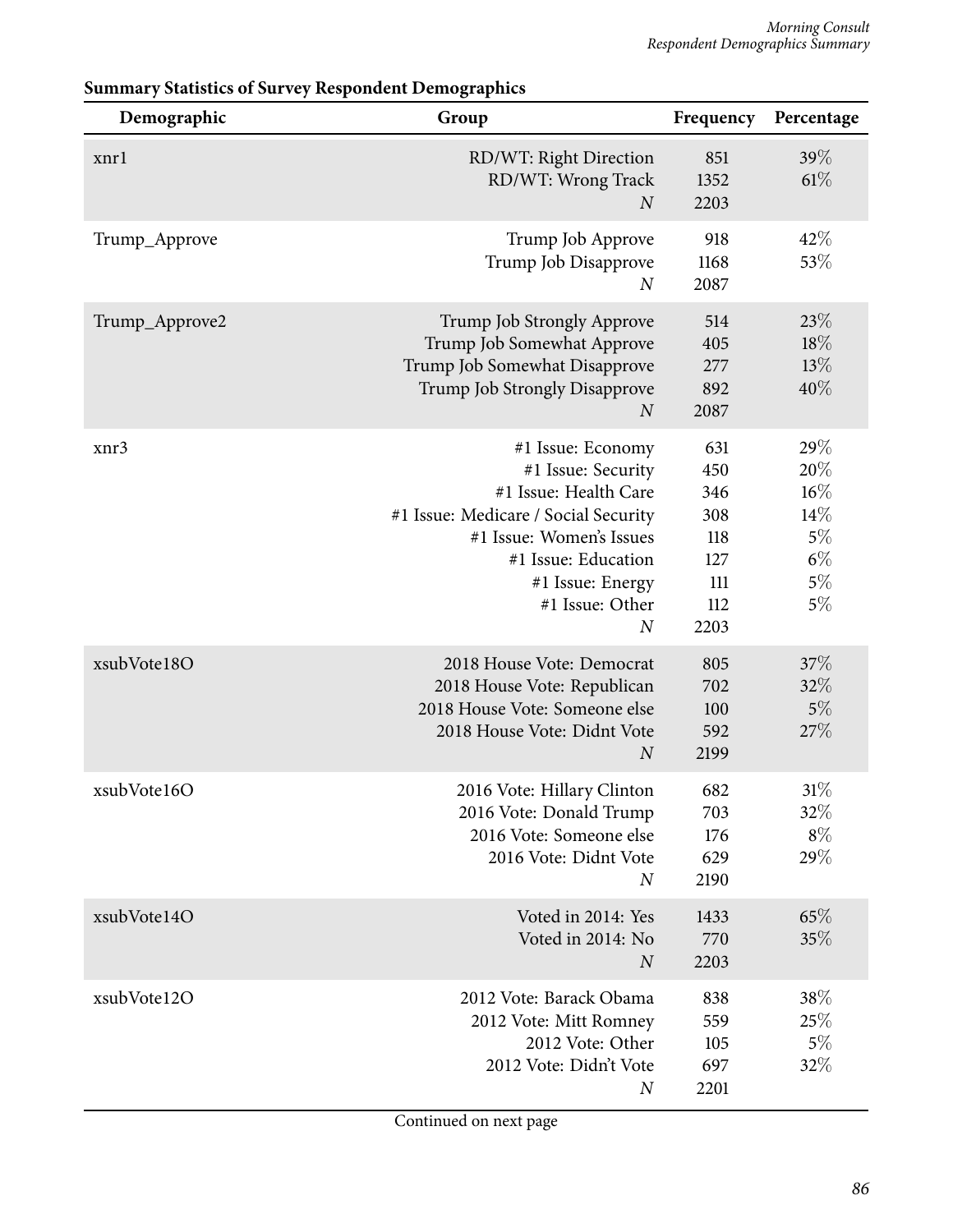| Demographic | Group                                                                                                                                                                                                                                              | Frequency                                             | Percentage                                              |
|-------------|----------------------------------------------------------------------------------------------------------------------------------------------------------------------------------------------------------------------------------------------------|-------------------------------------------------------|---------------------------------------------------------|
| xreg4       | 4-Region: Northeast<br>4-Region: Midwest<br>4-Region: South<br>4-Region: West<br>$\boldsymbol{N}$                                                                                                                                                  | 393<br>506<br>823<br>481<br>2203                      | $18\%$<br>23%<br>37%<br>22%                             |
| HRdem1_1    | TV shows: Every day<br>TV shows: Several times per week<br>TV shows: About once per week<br>TV shows: Several times per month<br>TV shows: About once per month<br>TV shows: Less often than once per month<br>TV shows: Never<br>$\boldsymbol{N}$ | 1100<br>546<br>136<br>108<br>75<br>90<br>149<br>2203  | 50%<br>25%<br>$6\%$<br>$5\%$<br>$3\%$<br>$4\%$<br>7%    |
| HRdem1_2    | Movies: Every day<br>Movies: Several times per week<br>Movies: About once per week<br>Movies: Several times per month<br>Movies: About once per month<br>Movies: Less often than once per month<br>Movies: Never<br>$\boldsymbol{N}$               | 395<br>591<br>401<br>259<br>188<br>187<br>182<br>2203 | 18\%<br>27%<br>18%<br>$12\%$<br>$9\%$<br>$8\%$<br>$8\%$ |
| HRdem1_3    | Sports: Every day<br>Sports: Several times per week<br>Sports: About once per week<br>Sports: Several times per month<br>Sports: About once per month<br>Sports: Less often than once per month<br>Sports: Never<br>$\boldsymbol{N}$               | 153<br>340<br>279<br>207<br>189<br>369<br>666<br>2203 | $7\%$<br>15%<br>$13\%$<br>$9\%$<br>$9\%$<br>17%<br>30%  |
| HRdem2_1    | Cable: I currently subscribe<br>Cable: I subscribed in the past<br>Cable: I have never subscribed<br>$\boldsymbol{N}$                                                                                                                              | 1065<br>805<br>333<br>2203                            | 48%<br>$37\%$<br>15%                                    |
| HRdem2_2    | Satellite television: I currently subscribe<br>Satellite television: I subscribed in the past<br>Satellite television: I have never subscribed<br>$\boldsymbol{N}$                                                                                 | 533<br>624<br>1046<br>2203                            | 24\%<br>28%<br>48%                                      |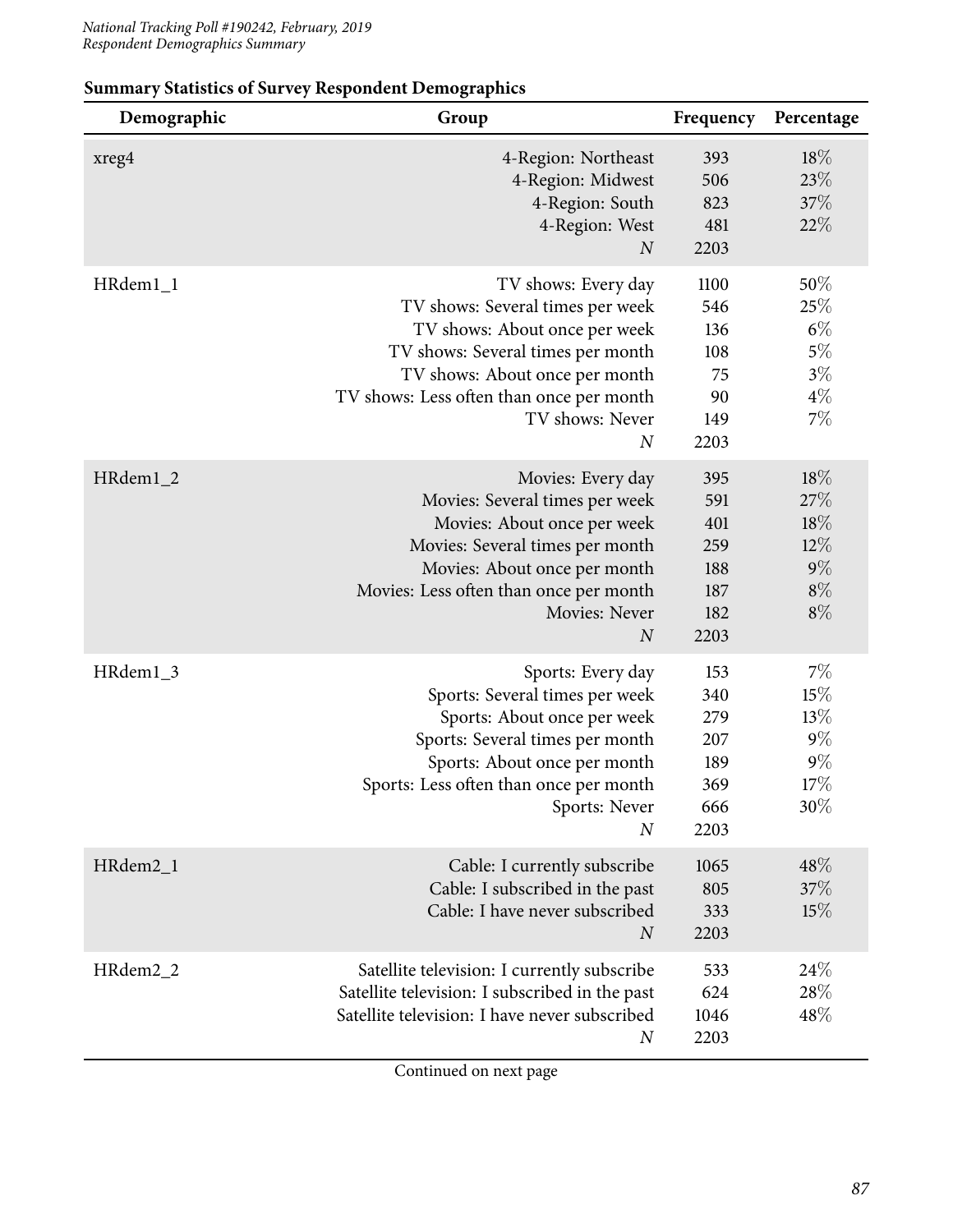| Demographic | Group                                                                                                                                                   | Frequency                   | Percentage              |
|-------------|---------------------------------------------------------------------------------------------------------------------------------------------------------|-----------------------------|-------------------------|
| HRdem2_3    | Streaming service: I currently subscribe<br>Streaming service: I subscribed in the past<br>Streaming service: I have never subscribed<br>$\overline{N}$ | 1266<br>207<br>730<br>2203  | 57\%<br>9%<br>33%       |
| HRdem3_1    | Film: An avid fan<br>Film: A casual fan<br>Film: Not a fan<br>$\overline{N}$                                                                            | 747<br>1203<br>253<br>2203  | 34\%<br>55\%<br>$11\%$  |
| HRdem3_2    | Television: An avid fan<br>Television: A casual fan<br>Television: Not a fan<br>$\overline{N}$                                                          | 1038<br>1037<br>128<br>2203 | 47\%<br>47%<br>$6\%$    |
| HRdem3_3    | Music: An avid fan<br>Music: A casual fan<br>Music: Not a fan<br>$\overline{N}$                                                                         | 1195<br>910<br>97<br>2203   | 54\%<br>$41\%$<br>$4\%$ |
| HRdem3_4    | Fashion: An avid fan<br>Fashion: A casual fan<br>Fashion: Not a fan<br>$\boldsymbol{N}$                                                                 | 333<br>914<br>956<br>2203   | $15\%$<br>41%<br>43%    |
| demKidsnew  | Yes<br>N <sub>o</sub><br>$\overline{N}$                                                                                                                 | 1141<br>1062<br>2203        | 52%<br>48%              |

*Note:* Group proportions may total to larger than one-hundred percent due to rounding. All statistics are calculated with demographic post-stratification weights applied.